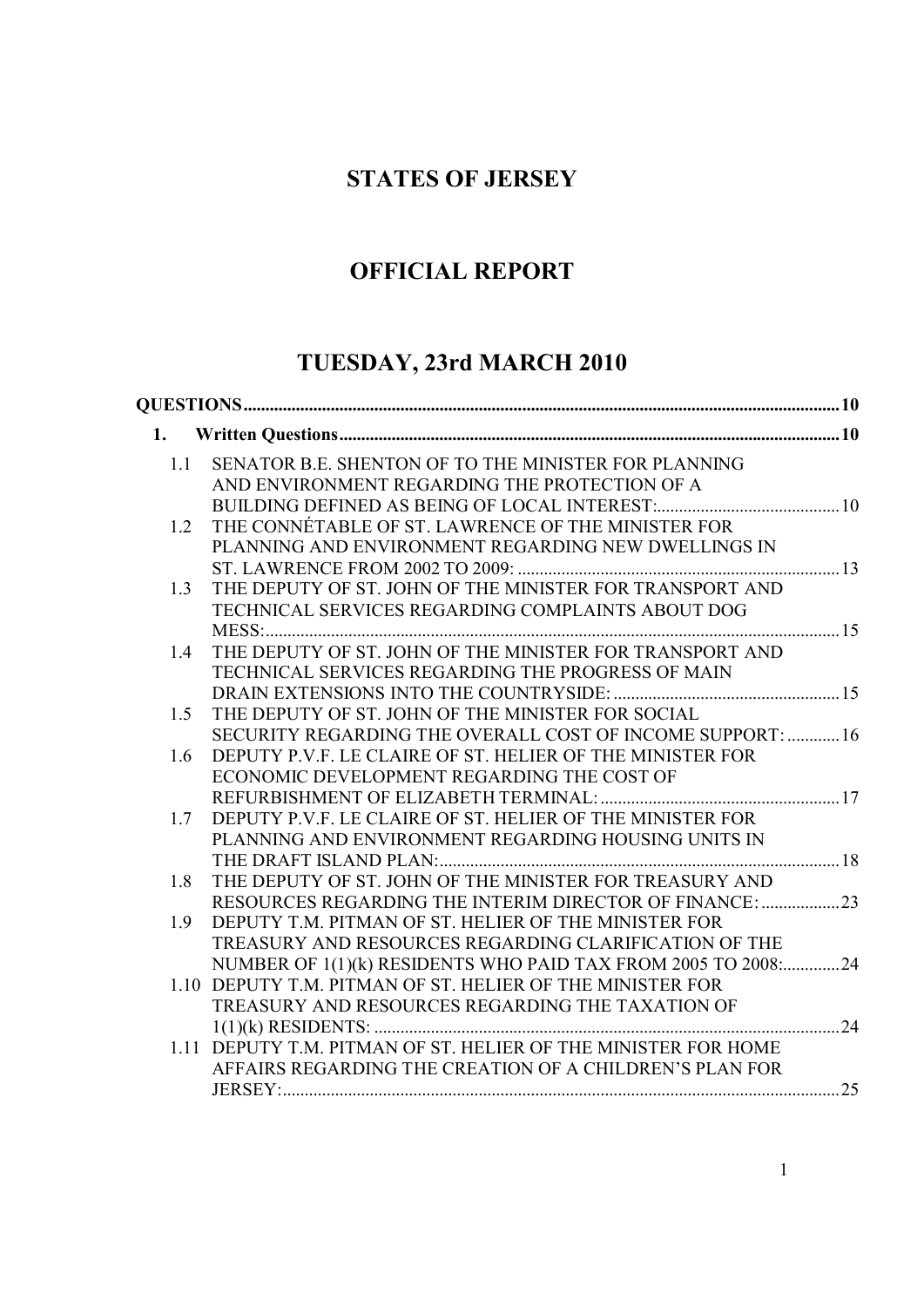| 1.12 DEPUTY T.M. PITMAN OF ST. HELIER OF THE MINISTER FOR HOME<br>AFFAIRS REGARDING PLANS FOR THE CREATION OF AN |  |
|------------------------------------------------------------------------------------------------------------------|--|
| 1.13 DEPUTY T.M. PITMAN OF ST. HELIER OF THE MINISTER FOR SOCIAL                                                 |  |
| SECURITY REGARDING PROSECUTIONS FOR BENEFIT FRAUD: 27                                                            |  |
| 1.14 DEPUTY R.G. LE HÉRISSIER OF ST. SAVIOUR OF THE MINISTER                                                     |  |
| FOR EDUCATION, SPORT AND CULTURE REGARDING THE                                                                   |  |
| TENDER PROCESS FOR AN ONLINE TICKETING SYSTEM:27                                                                 |  |
| 1.15 DEPUTY R.G. LE HÉRISSIER OF ST. SAVIOUR OF THE MINISTER FOR                                                 |  |
| PLANNING AND ENVIRONMENT REGARDING THE PICNIC AREAS                                                              |  |
|                                                                                                                  |  |
| 1.16 DEPUTY R.G. LE HÉRISSIER OF ST. SAVIOUR OF THE MINISTER FOR                                                 |  |
| TREASURY AND RESOURCES REGARDING IMPROVEMENTS IN                                                                 |  |
| 1.17 THE DEPUTY OF ST. MARTIN OF THE MINISTER FOR HOME                                                           |  |
| AFFAIRS REGARDING THE METROPOLITAN POLICE REPORT:30                                                              |  |
| 1.18 THE DEPUTY OF ST. MARTIN OF THE MINISTER FOR EDUCATION,                                                     |  |
| SPORT AND CULTURE REGARDING SUSPENDED STAFF SUBJECT                                                              |  |
|                                                                                                                  |  |
| 1.19 DEPUTY G.P. SOUTHERN OF ST. HELIER OF THE MINISTER FOR                                                      |  |
| TREASURY AND RESOURCES REGARDING PUBLIC SPENDING: 37                                                             |  |
| 1.20 DEPUTY G.P. SOUTHERN OF ST. HELIER OF THE MINISTER FOR                                                      |  |
| TREASURY AND RESOURCES REGARDING THE GST RATES                                                                   |  |
|                                                                                                                  |  |
| 1.21 DEPUTY G.P. SOUTHERN OF ST. HELIER OF THE MINISTER FOR                                                      |  |
| SOCIAL SECURITY REGARDING THE LEVELS OF IMPAIRMENT                                                               |  |
| 1.22 SENATOR A. BRECKON OF THE MINISTER FOR HOME AFFAIRS                                                         |  |
| REGARDING THE INDEPENDENT ADVISORY GROUP ESTABLISHED                                                             |  |
|                                                                                                                  |  |
| 1.23 DEPUTY M. TADIER OF ST. BRELADE OF THE MINISTER FOR                                                         |  |
| TRANSPORT AND TECHNICAL SERVICES REGARDING THE COST                                                              |  |
| OF KEEPING LIBERATION STATION OPEN AT NIGHT:                                                                     |  |
| 1.24 DEPUTY M. TADIER OF ST. BRELADE OF THE MINISTER FOR                                                         |  |
| EDUCATION, SPORT AND CULTURE REGARDING TICKET SALES                                                              |  |
|                                                                                                                  |  |
| 1.25 DEPUTY S. PITMAN OF ST. HELIER OF THE MINISTER FOR                                                          |  |
| PLANNING AND ENVIRONMENT REGARDING MONTHLY RAINFALL                                                              |  |
| 1.26 DEPUTY G.P. SOUTHERN OF ST. HELIER OF THE MINISTER FOR                                                      |  |
| SOCIAL SECURITY REGARDING EDUCATION ALLOWANCES FOR                                                               |  |
|                                                                                                                  |  |
| 1.27 DEPUTY G.P. SOUTHERN OF ST. HELIER OF THE MINISTER FOR                                                      |  |
| <b>HEALTH AND SOCIAL SERVICES REGARDING BUDGET PROVISION</b>                                                     |  |
| TO FUND OVERTIME OR ADDITIONAL HOURS FOR UNDERSTAFFED                                                            |  |
|                                                                                                                  |  |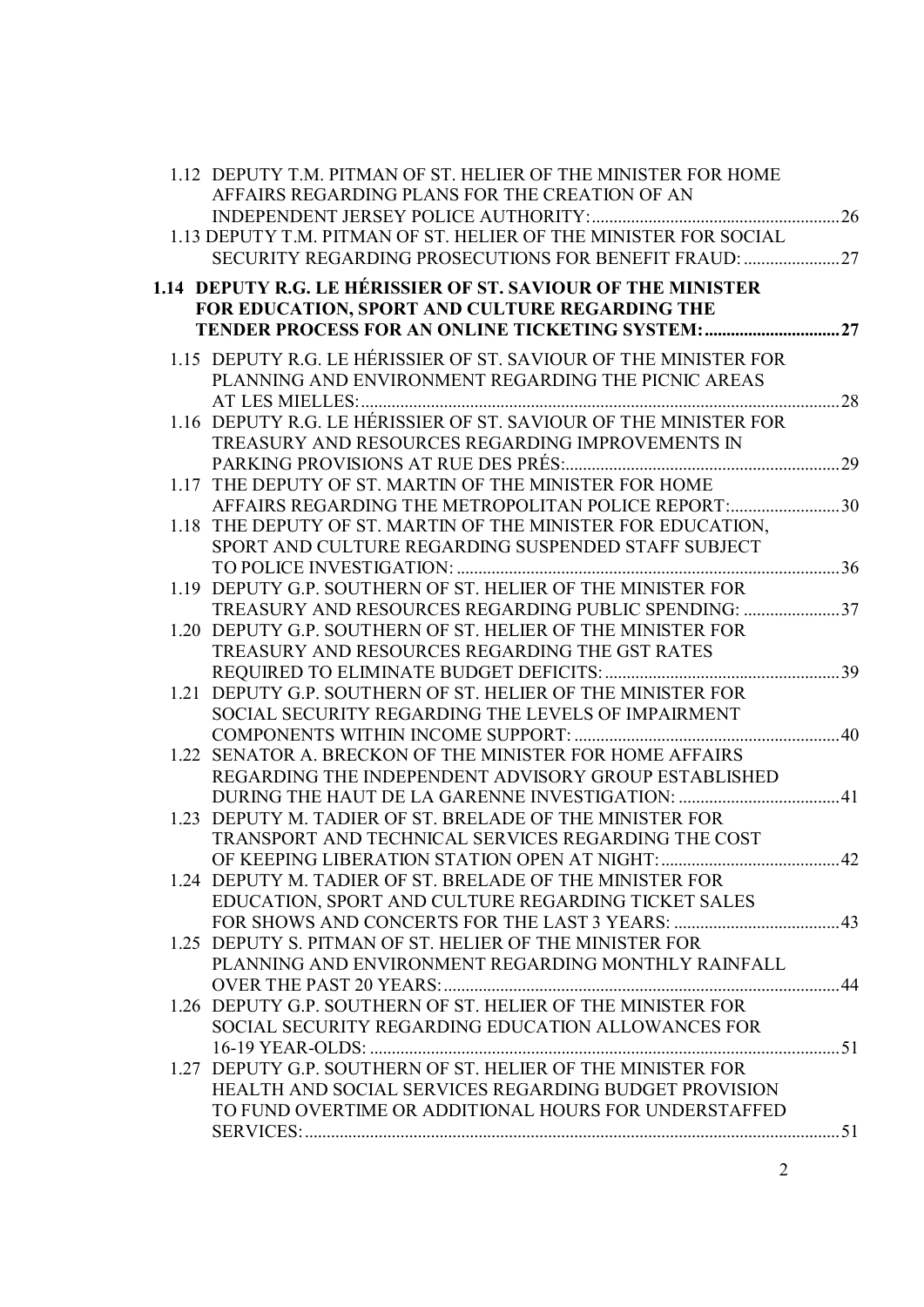|    |      | 1.28 THE DEPUTY OF ST. MARY OF THE MINISTER FOR HEALTH AND                       |      |
|----|------|----------------------------------------------------------------------------------|------|
|    |      | SOCIAL SERVICES REGARDING CHILD ACCIDENT STATISTICS FOR                          |      |
|    |      |                                                                                  | . 52 |
|    | 1.29 | THE DEPUTY OF ST. JOHN OF THE CHIEF MINISTER REGARDING                           |      |
|    |      | THE REFURBISHMENT OF THE OLD TOURISM BUILDING AND                                |      |
|    |      |                                                                                  |      |
| 2. |      |                                                                                  |      |
|    | 2.1  | Deputy R.G. Le Hérissier of St. Saviour of the Chief Minister regarding          |      |
|    |      | serious allegations contained within the affidavit of the suspended Chief        |      |
|    |      |                                                                                  |      |
|    |      |                                                                                  |      |
|    |      |                                                                                  |      |
|    |      |                                                                                  |      |
|    |      |                                                                                  |      |
|    |      |                                                                                  |      |
|    |      |                                                                                  |      |
|    |      |                                                                                  |      |
|    |      |                                                                                  |      |
|    | 2.2  | Deputy M.R. Higgins of St. Helier of the Minister for Treasury and Resources     |      |
|    |      |                                                                                  |      |
|    |      |                                                                                  |      |
|    |      |                                                                                  |      |
|    |      |                                                                                  |      |
|    |      |                                                                                  |      |
|    |      |                                                                                  |      |
|    |      |                                                                                  |      |
|    |      |                                                                                  |      |
|    |      |                                                                                  |      |
|    | 2.3  | Deputy K.C. Lewis of St. Saviour of the Minister for Health and Social           |      |
|    |      |                                                                                  |      |
|    |      | Deputy A.E. Pryke of Trinity (The Minister for Health and Social Services):      |      |
|    |      |                                                                                  |      |
|    |      | 2.3.2 Deputy M. Tadier:                                                          | 61   |
|    |      | 2.4 Deputy J.M. Maçon of St. Saviour of the Minister for Education, Sport and    |      |
|    |      | Deputy J.G. Reed of St. Ouen (The Minister for Education, Sport and Culture): 62 |      |
|    |      |                                                                                  |      |
|    |      |                                                                                  |      |
|    |      |                                                                                  |      |
|    |      |                                                                                  |      |
|    |      |                                                                                  |      |
|    |      |                                                                                  |      |
|    | 2.5  | Connétable J. Gallichan of St. Mary of the Minister for Economic                 |      |
|    |      | Development regarding the re-evaluation of the Banking Business Policy           |      |
|    |      |                                                                                  |      |
|    |      |                                                                                  |      |
|    |      |                                                                                  |      |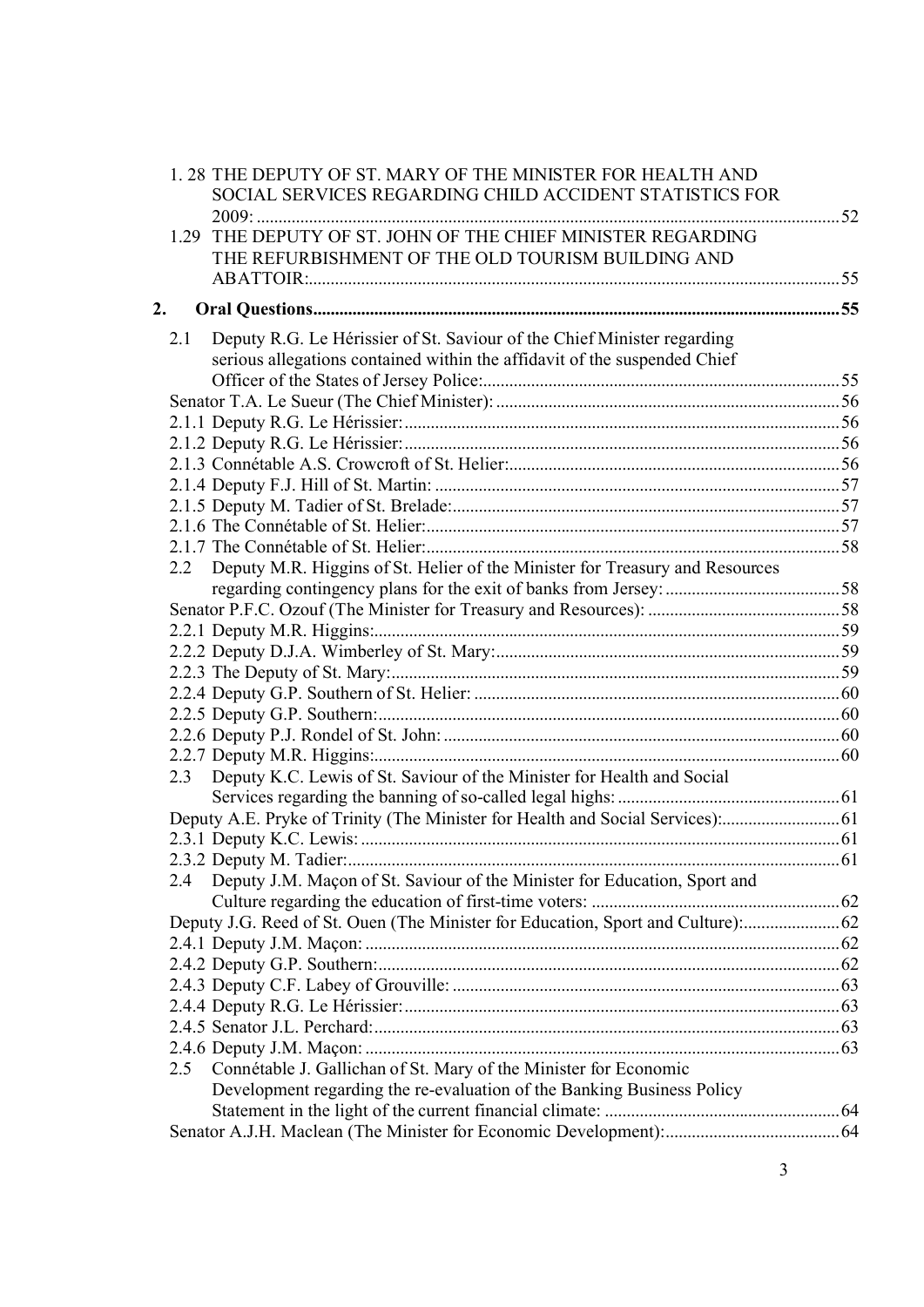| Deputy G.P. Southern of the Minister for Treasury and Resources regarding<br>2.6   |  |
|------------------------------------------------------------------------------------|--|
|                                                                                    |  |
|                                                                                    |  |
|                                                                                    |  |
|                                                                                    |  |
|                                                                                    |  |
|                                                                                    |  |
|                                                                                    |  |
|                                                                                    |  |
| Deputy P.V.F. Le Claire of St. Helier of the Minister for Planning and<br>2.7      |  |
| Environment regarding the provision of housing within the draft Island Plan: 68    |  |
|                                                                                    |  |
|                                                                                    |  |
|                                                                                    |  |
|                                                                                    |  |
|                                                                                    |  |
|                                                                                    |  |
|                                                                                    |  |
|                                                                                    |  |
|                                                                                    |  |
|                                                                                    |  |
| The Deputy of St. Mary of the Minister for Transport and Technical Services<br>2.8 |  |
| regarding specific research on the effects of differing speed limits on accident   |  |
|                                                                                    |  |
| Connétable M.K. Jackson of St. Brelade (The Minister for Transport and Technical   |  |
|                                                                                    |  |
|                                                                                    |  |
|                                                                                    |  |
| The Deputy of St. John of the Minister for Economic Development regarding<br>2.9   |  |
|                                                                                    |  |
|                                                                                    |  |
|                                                                                    |  |
|                                                                                    |  |
|                                                                                    |  |
|                                                                                    |  |
|                                                                                    |  |
| 2.10 Deputy M. Tadier of the Chief Minister regarding the suspension of the Chief  |  |
|                                                                                    |  |
|                                                                                    |  |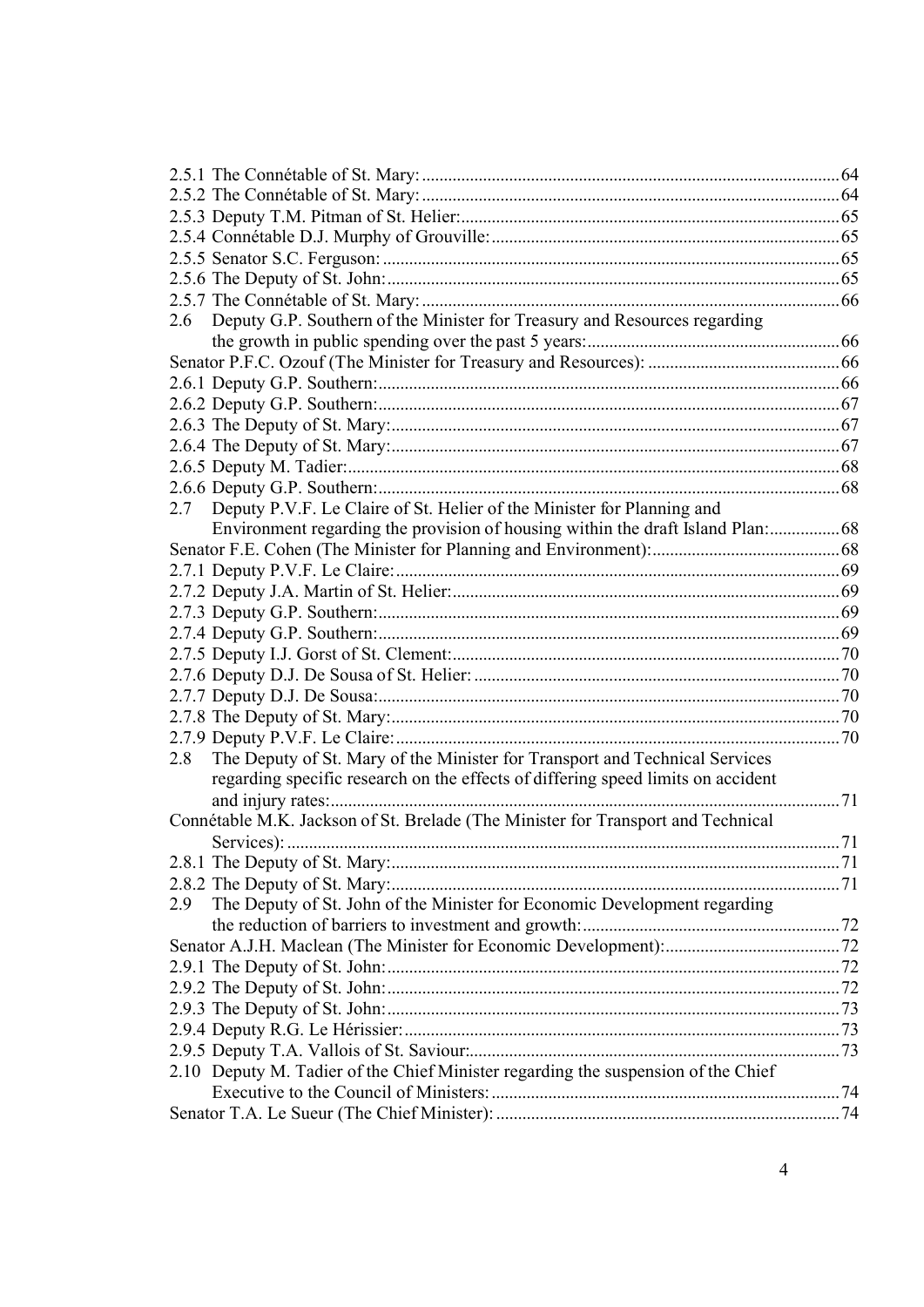| 2.10.1  |                                                                                         |  |
|---------|-----------------------------------------------------------------------------------------|--|
| 2.10.2  |                                                                                         |  |
| 2.10.3  |                                                                                         |  |
| 2.10.4  |                                                                                         |  |
| 2.10.5  |                                                                                         |  |
| 2.10.6  |                                                                                         |  |
| 2.10.7  |                                                                                         |  |
| 2.10.8  |                                                                                         |  |
| 2.10.9  |                                                                                         |  |
| 2.10.10 |                                                                                         |  |
|         | 2.11 Senator B.E. Shenton of the Minister for Home Affairs regarding staff              |  |
|         |                                                                                         |  |
|         | Deputy J.A. Hilton of St. Helier (Assistant Minister for Home Affairs - rapporteur): 77 |  |
|         |                                                                                         |  |
| 2.11.2  |                                                                                         |  |
| 2.11.3  |                                                                                         |  |
| 2.11.4  |                                                                                         |  |
| 2.11.5  |                                                                                         |  |
| 2.11.6  |                                                                                         |  |
| 2.11.7  |                                                                                         |  |
|         | 2.12 Deputy T.M. Pitman of the Minister for Home Affairs regarding the interim          |  |
|         |                                                                                         |  |
|         |                                                                                         |  |
|         |                                                                                         |  |
| 2.12.2  |                                                                                         |  |
| 2.12.3  |                                                                                         |  |
|         | 2.13 Deputy S. Pitman of St. Helier of the Chief Minister regarding a review of the     |  |
|         |                                                                                         |  |
|         |                                                                                         |  |
| 2.13.1  |                                                                                         |  |
| 2.13.2  |                                                                                         |  |
| 2.13.3  |                                                                                         |  |
| 2.13.4  |                                                                                         |  |
| 2.13.5  |                                                                                         |  |
| 2.13.6  |                                                                                         |  |
| 2.13.7  |                                                                                         |  |
| 2.13.8  |                                                                                         |  |
| 2.13.9  |                                                                                         |  |
| 2.13.10 |                                                                                         |  |
|         | 2.14 The Deputy of St. Martin of the Minister for Health and Social Services            |  |
|         | regarding the staffing choices of the new Chief Executive Officer for Health            |  |
|         |                                                                                         |  |
| 2.14.1  |                                                                                         |  |
| 2.14.2  |                                                                                         |  |
|         |                                                                                         |  |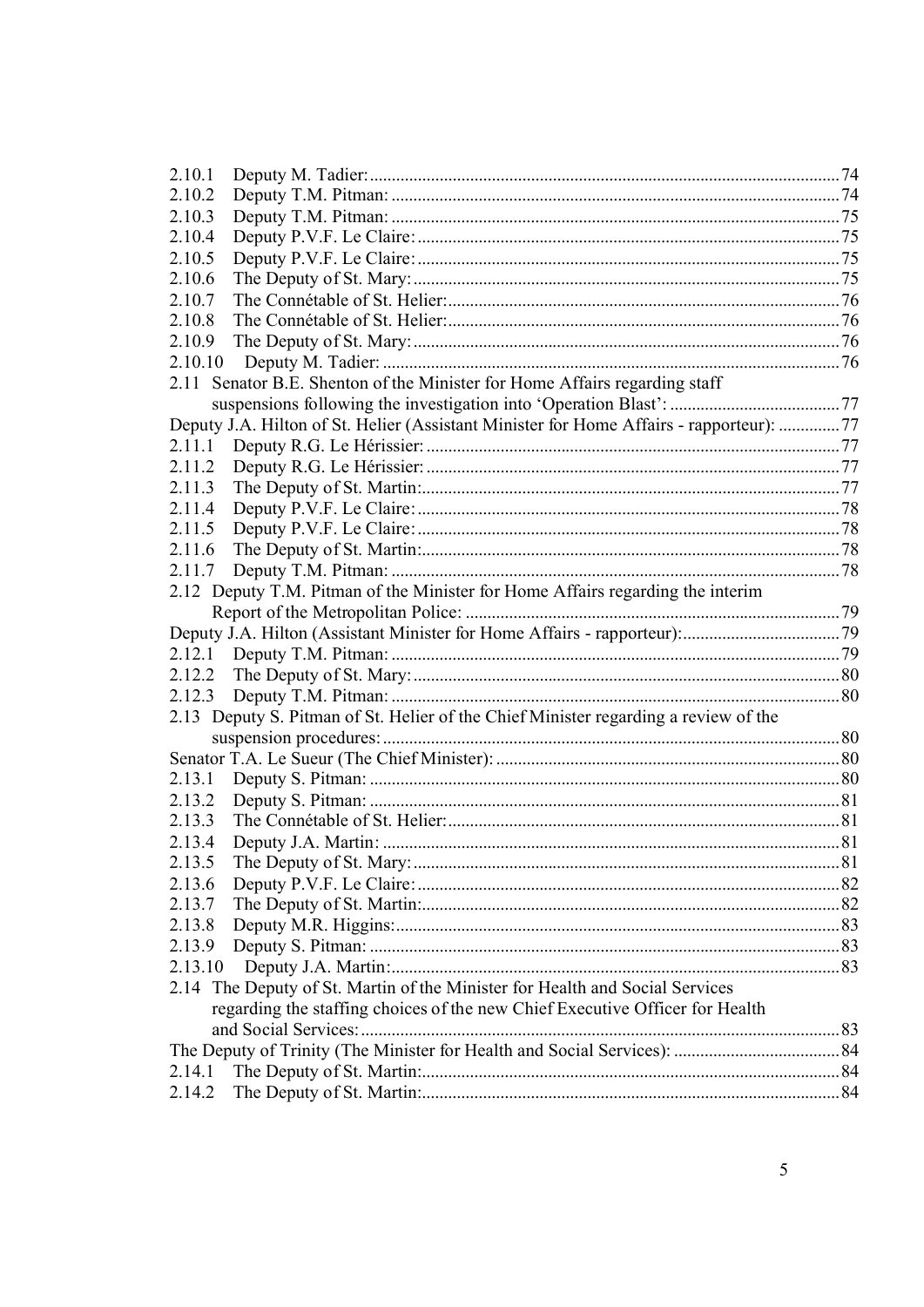|    | 2.15 Deputy M. Tadier of the Minister for Health and Social Services regarding the |  |
|----|------------------------------------------------------------------------------------|--|
|    |                                                                                    |  |
|    |                                                                                    |  |
|    | 2.15.1                                                                             |  |
|    | 2.15.2                                                                             |  |
|    | 2.15.3                                                                             |  |
|    |                                                                                    |  |
|    |                                                                                    |  |
|    |                                                                                    |  |
|    | 2.16 The Deputy of St. Mary of the Minister for Treasury and Resources regarding   |  |
|    |                                                                                    |  |
|    |                                                                                    |  |
|    | 2.16.1                                                                             |  |
|    | 2.16.2                                                                             |  |
|    | 2.16.3                                                                             |  |
|    | 2.16.4                                                                             |  |
|    | 2.16.5                                                                             |  |
|    | 2.16.6                                                                             |  |
|    | 2.16.7                                                                             |  |
|    | 2.16.8                                                                             |  |
|    | 2.16.9                                                                             |  |
| 3. | Questions to Ministers Without Notice - The Minister for Education, Sport          |  |
|    |                                                                                    |  |
|    |                                                                                    |  |
|    | 3.1                                                                                |  |
|    |                                                                                    |  |
|    | 3.2                                                                                |  |
|    |                                                                                    |  |
|    | 3.3                                                                                |  |
|    |                                                                                    |  |
|    | 3.4                                                                                |  |
|    |                                                                                    |  |
|    | 3.5                                                                                |  |
|    |                                                                                    |  |
|    | 3.7                                                                                |  |
|    |                                                                                    |  |
|    | 3.8                                                                                |  |
|    |                                                                                    |  |
|    | 3.9                                                                                |  |
| 4. | Questions to Ministers Without Notice - The Minister for Health and Social         |  |
|    |                                                                                    |  |
|    | 4.1                                                                                |  |
|    |                                                                                    |  |
|    |                                                                                    |  |
|    | 4.2                                                                                |  |
|    |                                                                                    |  |
|    |                                                                                    |  |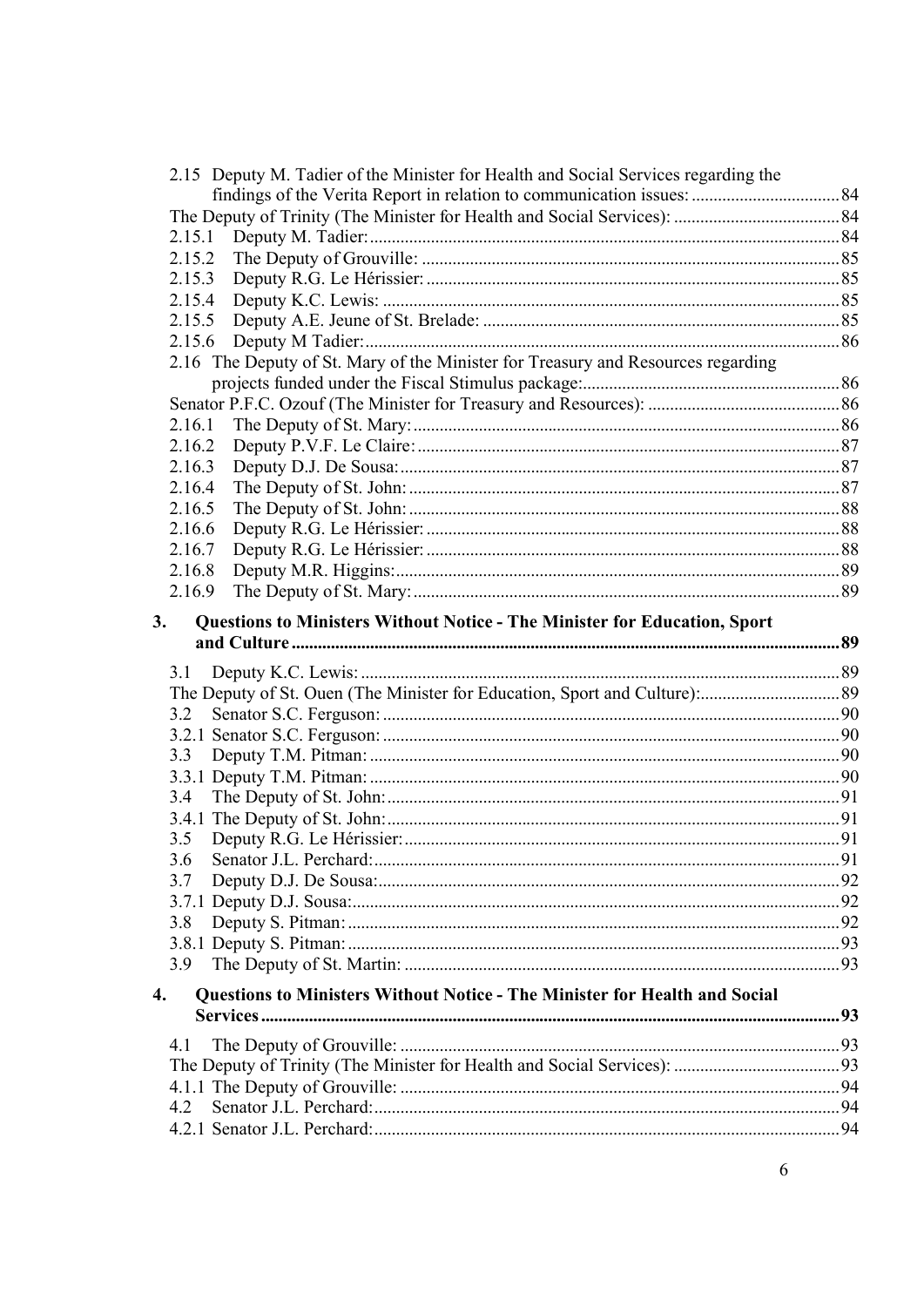| 4.3 |                                                                           |  |
|-----|---------------------------------------------------------------------------|--|
| 4.4 |                                                                           |  |
| 4.5 |                                                                           |  |
| 4.6 |                                                                           |  |
| 4.7 |                                                                           |  |
|     |                                                                           |  |
| 4.8 |                                                                           |  |
| 4.9 |                                                                           |  |
|     |                                                                           |  |
|     |                                                                           |  |
|     |                                                                           |  |
| 5.  | The Minister for Economic Development will make a statement regarding     |  |
|     |                                                                           |  |
| 5.1 |                                                                           |  |
|     |                                                                           |  |
|     |                                                                           |  |
|     |                                                                           |  |
|     |                                                                           |  |
|     |                                                                           |  |
|     |                                                                           |  |
|     |                                                                           |  |
|     |                                                                           |  |
|     |                                                                           |  |
|     |                                                                           |  |
| 6.  | Draft Wills and Successions (Amendment) (Jersey) Law 201- (P.7.2010) 101  |  |
| 6.1 | Deputy J.A.N. Le Fondré of St. Lawrence (Assistant Chief Minister -       |  |
|     |                                                                           |  |
|     |                                                                           |  |
|     |                                                                           |  |
|     | Senator S.C. Ferguson (Chairman, Corporate Services Scrutiny Panel):  103 |  |
|     |                                                                           |  |
| 6.3 | Draft Wills and Successions (Amendment) (Jersey) Law 201- (P.7/2010):     |  |
|     |                                                                           |  |
|     |                                                                           |  |
|     |                                                                           |  |
| 6.4 |                                                                           |  |
|     |                                                                           |  |
|     |                                                                           |  |
|     |                                                                           |  |
|     |                                                                           |  |
|     |                                                                           |  |
|     |                                                                           |  |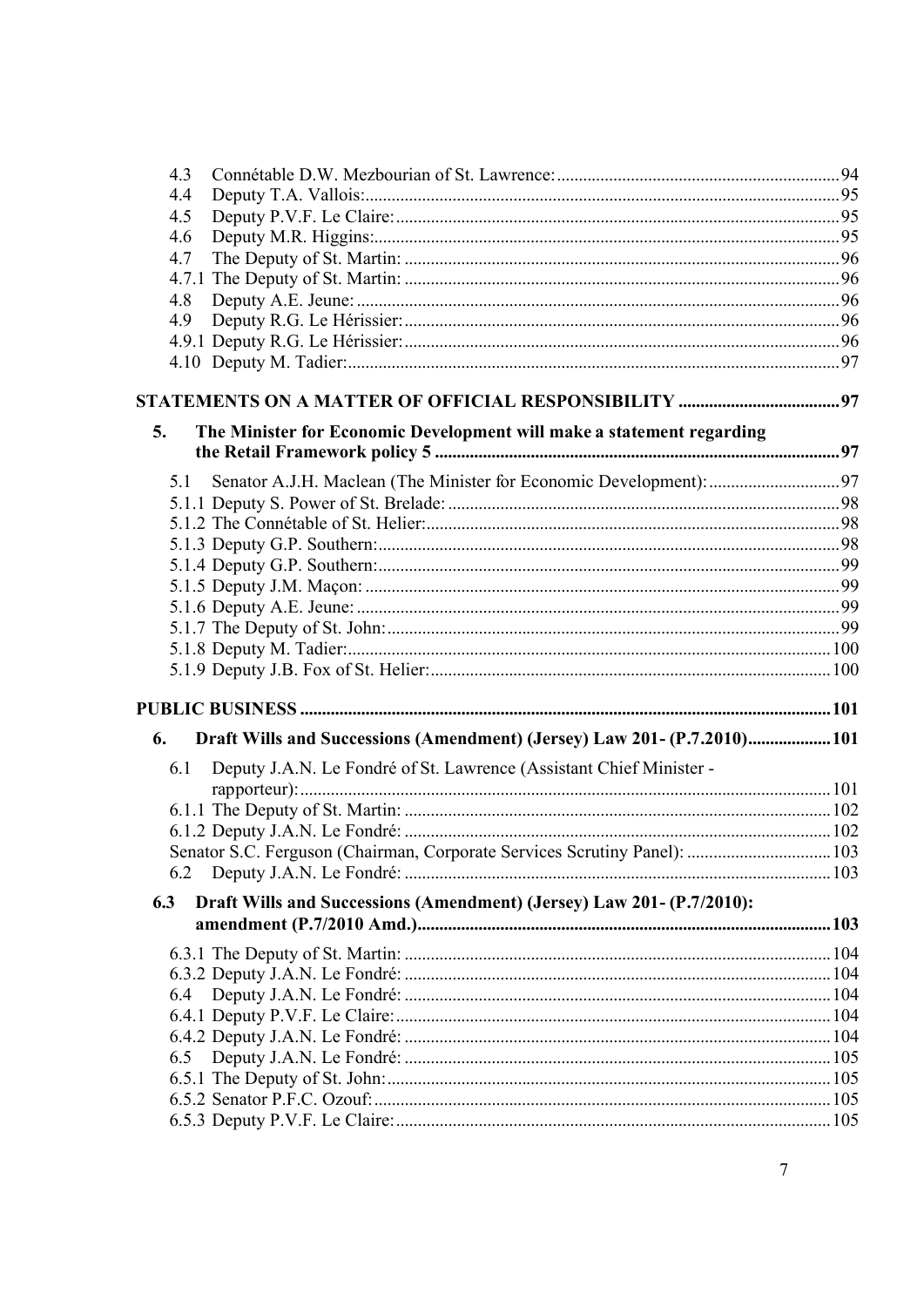| Draft States of Jersey (Transfer of Functions No. 3) (Home Affairs to Chief<br>7. |  |
|-----------------------------------------------------------------------------------|--|
| 7.1                                                                               |  |
|                                                                                   |  |
|                                                                                   |  |
|                                                                                   |  |
|                                                                                   |  |
| Senator S.C. Ferguson (Chairman, Corporate Services Scrutiny Panel):  109         |  |
| Public Holidays: designation of May 9th if on a Sunday (P.18/2010) 110<br>8.      |  |
| 8.1                                                                               |  |
|                                                                                   |  |
|                                                                                   |  |
|                                                                                   |  |
| Independent Jersey Police Authority: establishment (P.23/2010)  117<br>9.         |  |
| 9.1                                                                               |  |
|                                                                                   |  |
|                                                                                   |  |
|                                                                                   |  |
|                                                                                   |  |
|                                                                                   |  |
|                                                                                   |  |
|                                                                                   |  |
|                                                                                   |  |
| 9.1.10                                                                            |  |
| 9.1.11                                                                            |  |
| 9.1.12                                                                            |  |
| 9.1.13                                                                            |  |
| 9.1.14                                                                            |  |
| 9.1.15                                                                            |  |
| Draft Companies (Amendment No. 4) (Jersey) Regulations 2009 (Appointed<br>10.     |  |
| 10.1 Senator A.J.H. Maclean (The Minister for Economic Development):  125         |  |
| ARRANGEMENT OF PUBLIC BUSINESS FOR FUTURE MEETINGS  125                           |  |
|                                                                                   |  |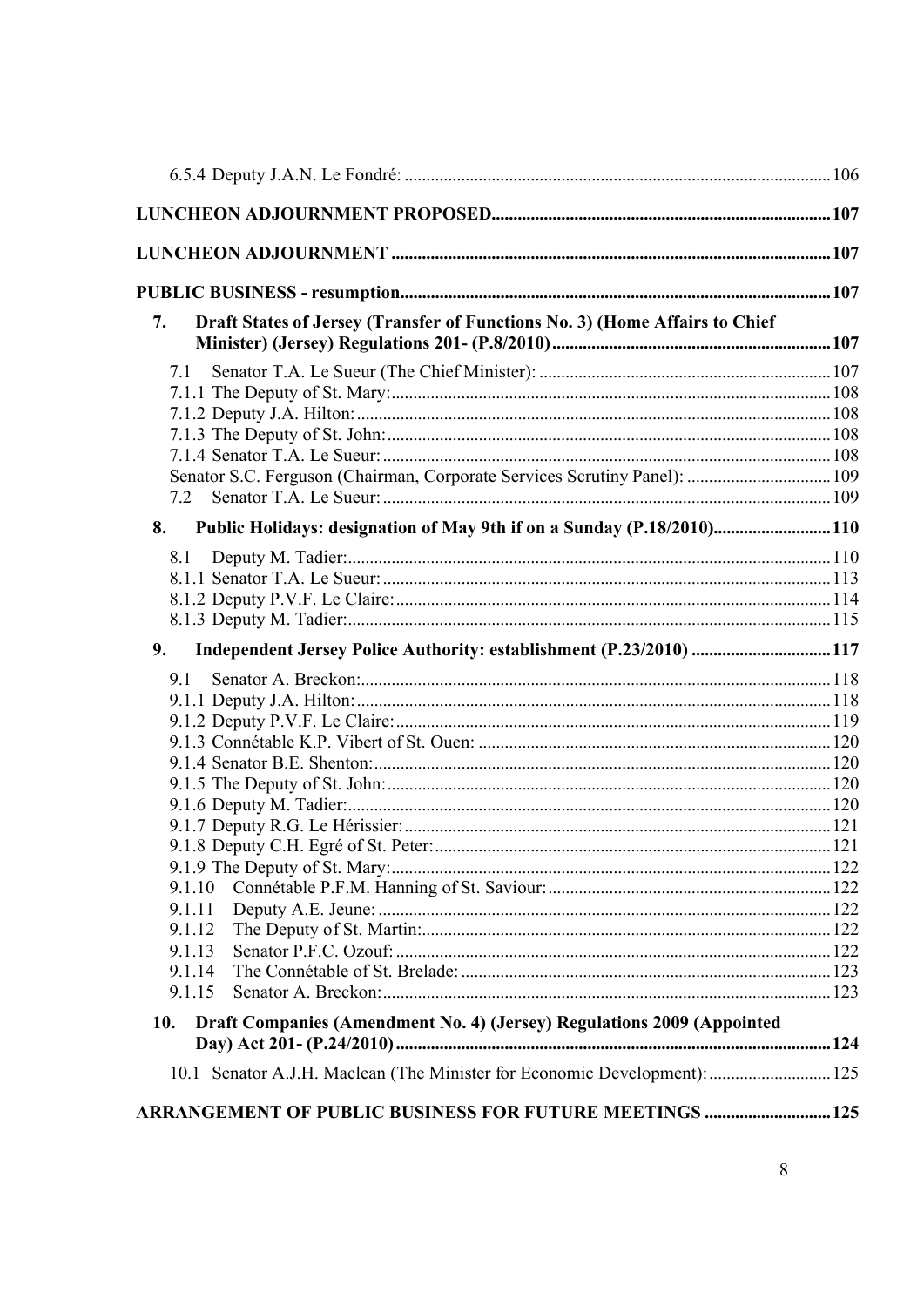|  | 11. The Connétable of St. Mary (Chairman, Privileges and Procedures |  |
|--|---------------------------------------------------------------------|--|
|  |                                                                     |  |
|  |                                                                     |  |
|  |                                                                     |  |
|  |                                                                     |  |
|  |                                                                     |  |
|  |                                                                     |  |
|  |                                                                     |  |
|  |                                                                     |  |
|  |                                                                     |  |
|  |                                                                     |  |
|  |                                                                     |  |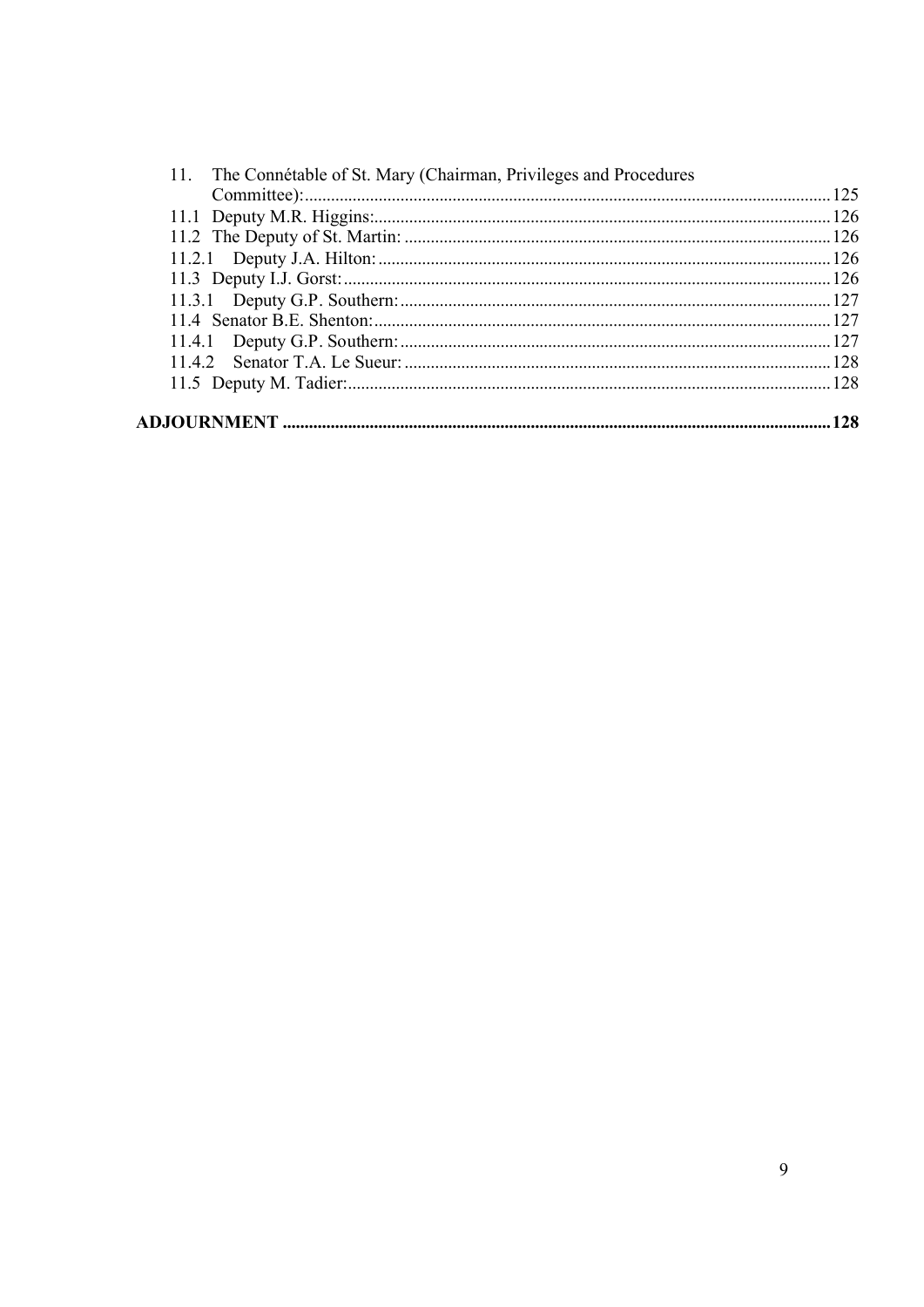[9:30]

**The Roll was called and the Dean led the Assembly in Prayer.**

## **QUESTIONS**

## **1. Written Questions**

## **1.1 SENATOR B.E. SHENTON OF TO THE MINISTER FOR PLANNING AND ENVIRONMENT REGARDING THE PROTECTION OF A BUILDING DEFINED AS BEING OF LOCAL INTEREST:**

## **Question**

Will the Minister explain whether, where a building is defined a being of "local interest" only, the whole building is protected; whether the owner is informed the property is so listed (as would be the case for a building of special interest) and why are applications on such property, particularly the rear, subject to rigorous officer involvement as if they were of "special" interest- in which case such buildings should be designated as sites of special interest – (SSIs) - under the Planning and Building Law?

#### **Answer**

This question comprises three parts each of which is dealt with in turn:

i) The extent of protection afforded to historic buildings is set out in published supplementary planning guidance. Advice Note 6: *Managing change in historic buildings* (June 2008), provides the following advice (emphasis added);

'Once protection is conferred upon a building or site, consent is normally required for demolition, in whole or in part, and for any works of alteration, extension or excavation which would affect its character as a building or site of architectural, archaeological, historic or other interest. It is a criminal offence to carry out such works without consent where it is required.

Controls apply to all external works to protected buildings, and also to internal works where the building is a Site of Special Interest (SSI) that would affect its special interest. Consent is not normally required for minor repairs using the same material, but, where repairs are extensive or involve different materials or include alterations which would affect the character of the building, consent is required. Whether repairs actually constitute alterations which require consent is a matter of fact and degree which must be determined in each case: further advice on this is provided in the appendices to this document. Where painting or repainting of a protected building would affect the building's character, consent is required. Further detailed guidance on alterations to protected buildings, is given in below.

It should be noted that controls apply to the whole of a protected site, not just the front elevation or the main building. Also in Jersey, churches are not exempt from control as they are in England. It is also relevant to note that approval under the Building Byelaws is distinct from planning permission and building owners should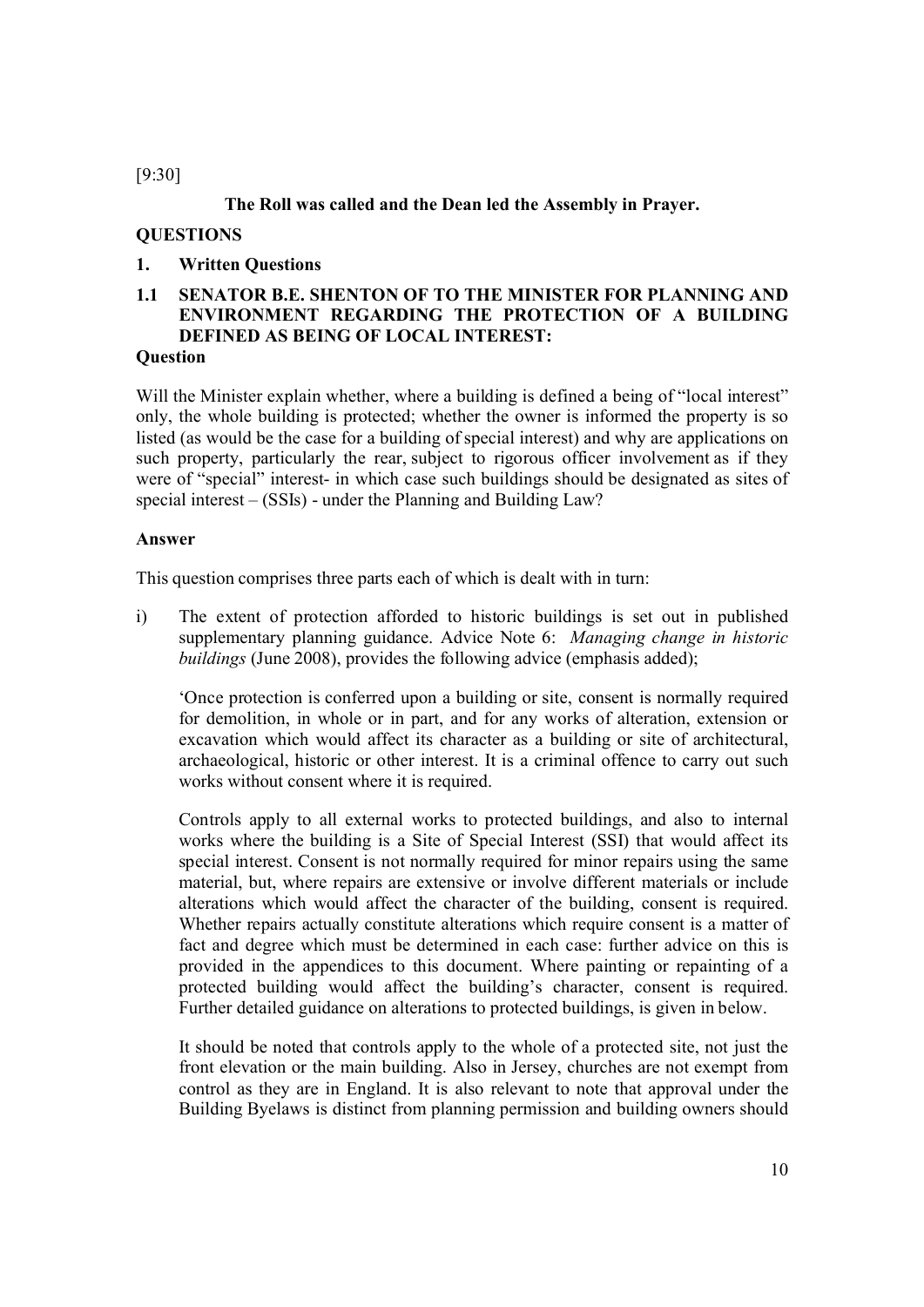ensure that they have all necessary permissions to undertake work to a protected building or site.

ii) The process of Listing (in the case of Sites of Special Interest) and Registration (in the case of Buildings of Local Interest and Archaeological Sites) was described in response given by the Minister for Planning and Environment to a written question from Senator JL Perchard on 02 February 2010 (1240/5(5084)).

As previously stated, the process involves the following (emphasis added):

'The process of Listing or Registration involves the service of a Notice of the Minister's Intent to List or Register a building or place. This can be served on the owner or, where the owner is not known, on site. The Notice will be accompanied by a schedule, plan and photographs setting out why the building or place is considered to be special or important.

The service of a Notice of the Minister's intent to List or Register a building or place provides the owner, and any other interested party, with an opportunity to submit written representations directly to the Minister about the proposals to include it in the List or on the Register. Any such representations should relate to the special interest of the site and the Minister has to take any such representations into account. He does this at a Public Hearing, where owners and other interested parties are provided with an opportunity to speak in support of their representation before the Minister makes his decision whether or not to add the building or place to the List or the Register. Once the Minister has made a decision, the owner is notified in writing, and the List and/or Register, is updated.'

iii) The Minister for Planning and Environment has published details about the basis upon which he determines whether a building or place ought to be designated as a Site of Special Interest or a Building of Local Interest in supplementary planning guidance. Practice Note 9: *The identification and designation of buildings and places of architectural, archaeological, historical or other interest* (November 2008), provides details of the criteria used.

The basis of designation of Sites of Special Interest (SSI) and Buildings of Local Interest (BLI) can be summarised as follows:

 The essential criterion for the designation of an historic building as a Site of Special Interest is that its special interest extends substantially to its authentic fabric, plan form, interior features, or historical associations of the interior: in other words, it is not substantially confined to the exterior of the building and the contribution which it makes to the character or appearance of its townscape or landscape setting;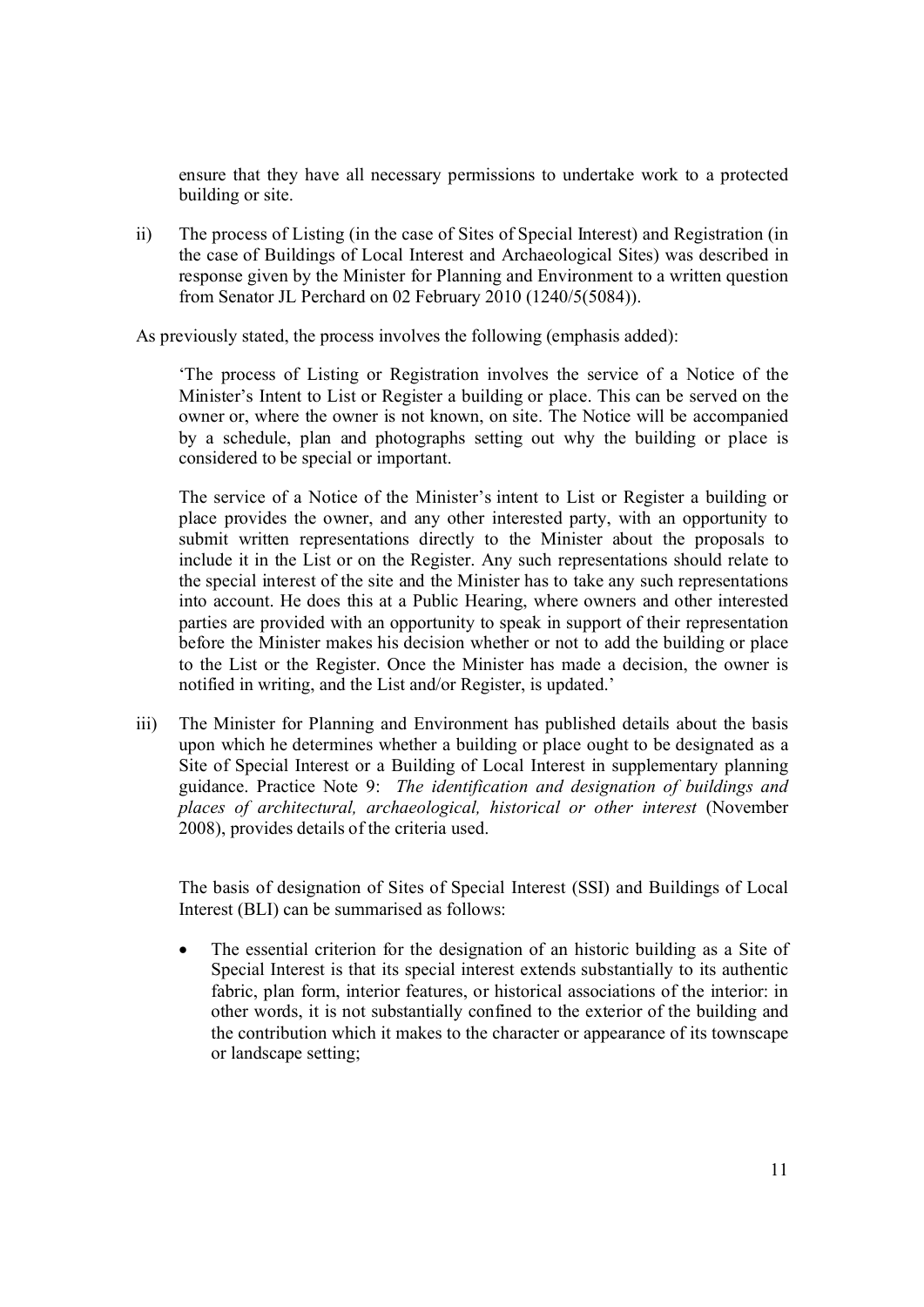Buildings of Local Interest are those which substantially retain their historic form and detail, or sufficient for that form and detail to be readily recovered from surviving evidence, and so make a significant and positive contribution to the architectural and historical identity, character and amenity of Jersey

Planning applications for works affecting all historic buildings – whether SSI or BLI - are considered consistently according to general principles related to managing change in the historic environment, as set out in Advice Note 6: *Managing change in historic buildings* (June 2008).

The States 2002 Island Plan also provides the policy context for the determination of planning applications affecting historic buildings where there is a policy presumption in favour of preserving the architectural and historic integrity of all historic buildings, as set out in Policy G13.

#### POLICY G13 – BUILDINGS AND PLACES OF ARCHITECTURAL AND HISTORIC INTEREST

There will be a presumption in favour of the preservation of the architectural and historic character and integrity of registered buildings and places. Applications for the alteration or change of use of a registered building must contain sufficient information against which the impact on the fabric and appearance of the building can be assessed.

Permission will not normally be granted for the:

- (i) total or partial demolition of a registered building;
- (ii) extension or other external alteration works which would adversely affect the architectural or historic interest, character or setting of a registered building or place;
- (iii) addition of external items, including satellite dishes, antennae, signs, solar panels, rooflights and PVCu or aluminium doors or windows, which would adversely affect the special interest or character of the building; and
- (iv) removal of natural roofing materials and render or stucco and their replacement with modern alternative materials.

In addition, where the registered building is designated as a Site of Special Interest, permission will not be granted for alterations which would have an adverse impact on the internal structure, historic interiors and fittings.

Permission may be granted for partial demolition, but only for the removal of inappropriate additions to the building, where their removal would not harm, or would improve the historic character and appearance of the building or its setting.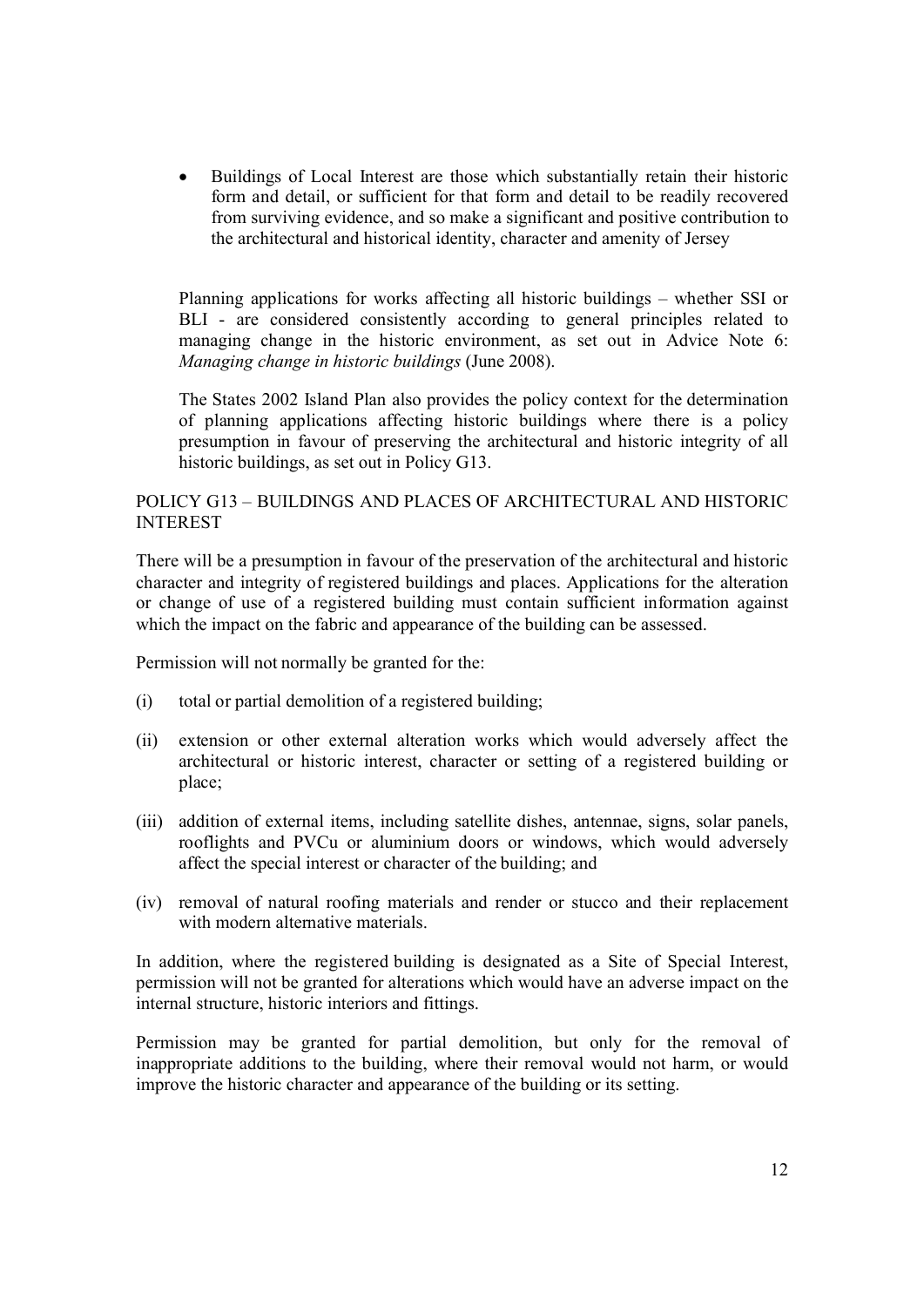This accords with the purposes of the Planning and Building Law and the obligations of the Minister under the Convention on the Protection of the Archaeological Heritage (revised) (Valetta, January 1992).

Where planning applications are refused for works to historic buildings on grounds relating to the protection of heritage value, they remain open to the possibility of appeal, as with all other planning applications.

## **1.2 THE CONNÉTABLE OF ST. LAWRENCE OF THE MINISTER FOR PLANNING AND ENVIRONMENT REGARDING NEW DWELLINGS IN ST. LAWRENCE FROM 2002 TO 2009:**

#### **Question**

Will the Minister advise how many new builds (houses/flats/apartments) have been constructed in St. Lawrence from January 2002 to December 2009 and provide the information on an annual basis, showing separate totals based on the number of bedrooms per dwelling?

#### **Answer**

I should like to thank the Connétable for early notice of this question.

However, even with the additional time, the Department is unable to supply the information exactly as requested, as not all of the necessary data is collected and entered in the Department's computerised application monitoring system, on a parish by parish basis.

The information on total Category A (affordable) and Category B (market) housing completions in the Parish for the years in question is shown in the table below.

| Year | Cat A                    | Cat B          | <b>TOTAL</b>   |
|------|--------------------------|----------------|----------------|
| 2002 | $\overline{\phantom{a}}$ | 54             | 54             |
| 2003 | $\overline{\phantom{a}}$ | 71             | 71             |
| 2004 | $\,$                     | 3              | 3              |
| 2005 | $\overline{\phantom{a}}$ | $\overline{4}$ | $\overline{4}$ |
| 2006 | 17                       | 100            | 117            |
| 2007 | $\,$                     | 10             | 10             |

#### **Annual Net Completions by Category – St Lawrence**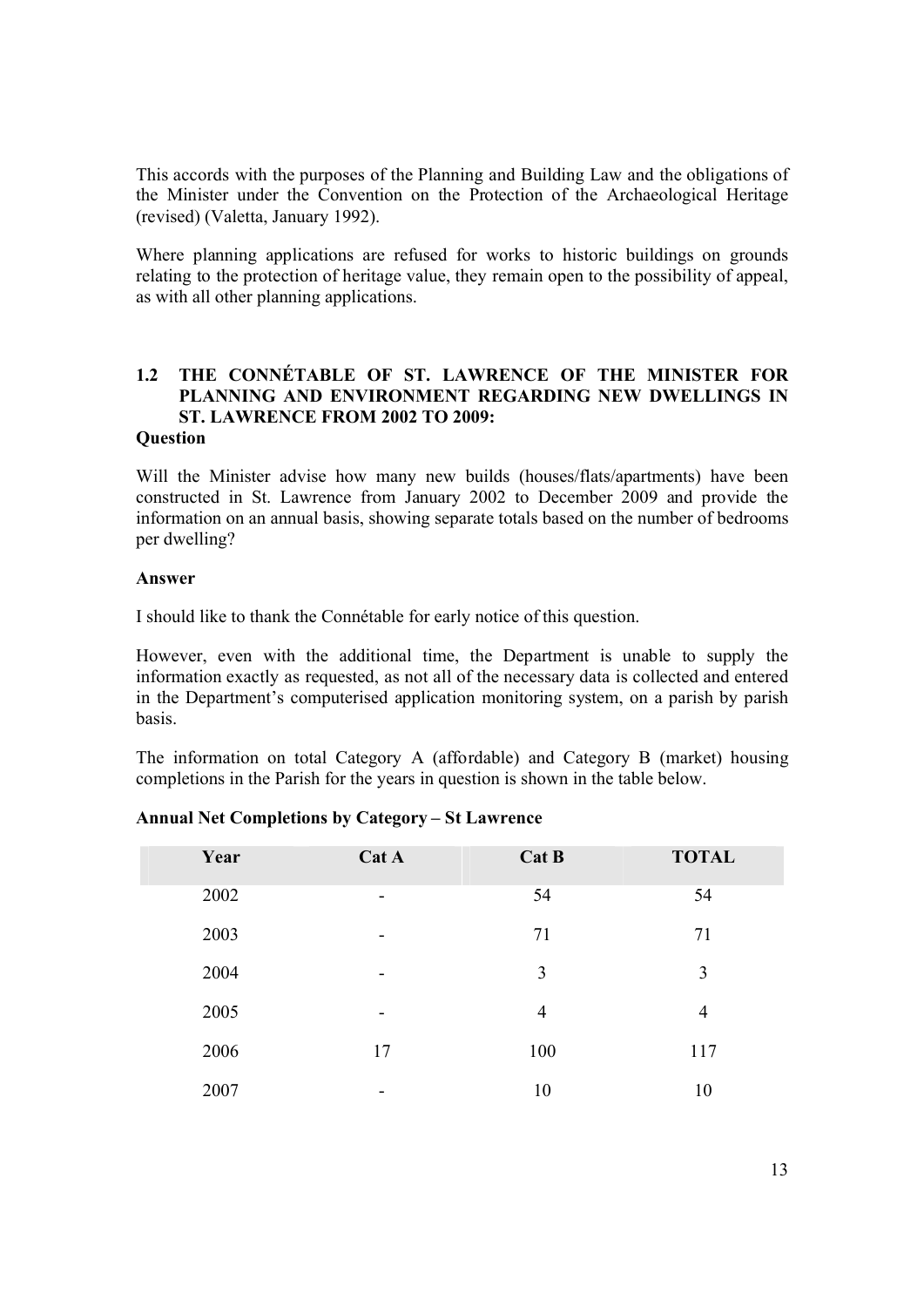| <b>TOTAL</b> | 119 | 265 | 384 |
|--------------|-----|-----|-----|
| 2009         | 86  |     | 89  |
| 2008         | 16  | 20  | 36  |

However, while the Department aggregates numbers of dwellings by type and size on an Island-wide basis (biennially for the 'Planning for Homes' document) it cannot express this information by Parish, going back to 2002, without recourse to raw application data (the original files) and cross-checking them to all completions. This would take weeks of work and take someone off-line. It is possible that this information might be obtained more readily from Parish rate returns if required.

Fortunately, we have the information on dwelling sizes in St Lawrence for 2007 and 2008, and these are shown below.

Net Completions by Type and Size – 2007 – St Lawrence

| Categor      | <b>HOUSES</b>            |                        |                         |                           |                           |                       |           |                           | <b>FLATS</b>          |                              |                                    |            |
|--------------|--------------------------|------------------------|-------------------------|---------------------------|---------------------------|-----------------------|-----------|---------------------------|-----------------------|------------------------------|------------------------------------|------------|
| y            | 1<br>be<br>d             | $2^{\circ}$<br>be<br>d | $\mathbf{3}$<br>be<br>d | $\overline{4}$<br>be<br>d | 5 <sup>5</sup><br>be<br>d | unknow<br>$\mathbf n$ | Tota<br>ı | $\blacksquare$<br>be<br>d | $\sqrt{2}$<br>be<br>d | $\mathbf{3}$<br>be<br>d      | $\overline{\mathbf{4}}$<br>be<br>d | Tota<br>-1 |
| Cat A        | $\qquad \qquad$          |                        |                         |                           |                           |                       |           |                           |                       |                              |                                    |            |
| Cat B        | $\overline{\phantom{a}}$ | -1                     | 8                       | 2                         | $\overline{\phantom{a}}$  | $-2$                  | 9         | $\overline{1}$            |                       | $\qquad \qquad \blacksquare$ | $\overline{\phantom{a}}$           |            |
| <b>TOTAL</b> |                          | 1                      | 8                       | $\boldsymbol{2}$          |                           | $-2$                  | 9         |                           |                       | $\overline{\phantom{0}}$     | -                                  |            |

#### **Net Completions by Type and Size – 2008 – St Lawrence**

| Categor<br>y | <b>HOUSES</b>            |                                  |                         |                           |                           |                          |           |                                   | <b>FLATS</b>             |                          |                           |                      |  |
|--------------|--------------------------|----------------------------------|-------------------------|---------------------------|---------------------------|--------------------------|-----------|-----------------------------------|--------------------------|--------------------------|---------------------------|----------------------|--|
|              | $\mathbf{T}$<br>be<br>d  | $2^{\circ}$<br>be<br>$\mathbf d$ | $\mathbf{3}$<br>be<br>d | $\overline{4}$<br>be<br>d | 5 <sup>5</sup><br>be<br>d | unknow<br>$\mathbf n$    | Tota<br>1 | $\triangle \mathbf{V}$<br>be<br>d | $\sqrt{2}$<br>be<br>d    | $\mathbf{3}$<br>be<br>d  | $\overline{4}$<br>be<br>d | Tota<br>$\mathbf{I}$ |  |
| Cat A        | $\overline{\phantom{a}}$ | $\sim$                           | 16                      | $\blacksquare$            | $\overline{\phantom{a}}$  | $\overline{\phantom{a}}$ | 16        | $\overline{\phantom{a}}$          |                          |                          | $\overline{\phantom{0}}$  |                      |  |
| Cat B        | $\overline{\phantom{a}}$ | 3                                | 8                       | 5                         | $\overline{\phantom{a}}$  | $\overline{\phantom{a}}$ | 16        | $\overline{4}$                    | $\overline{\phantom{a}}$ | $\overline{\phantom{a}}$ | $\overline{\phantom{a}}$  |                      |  |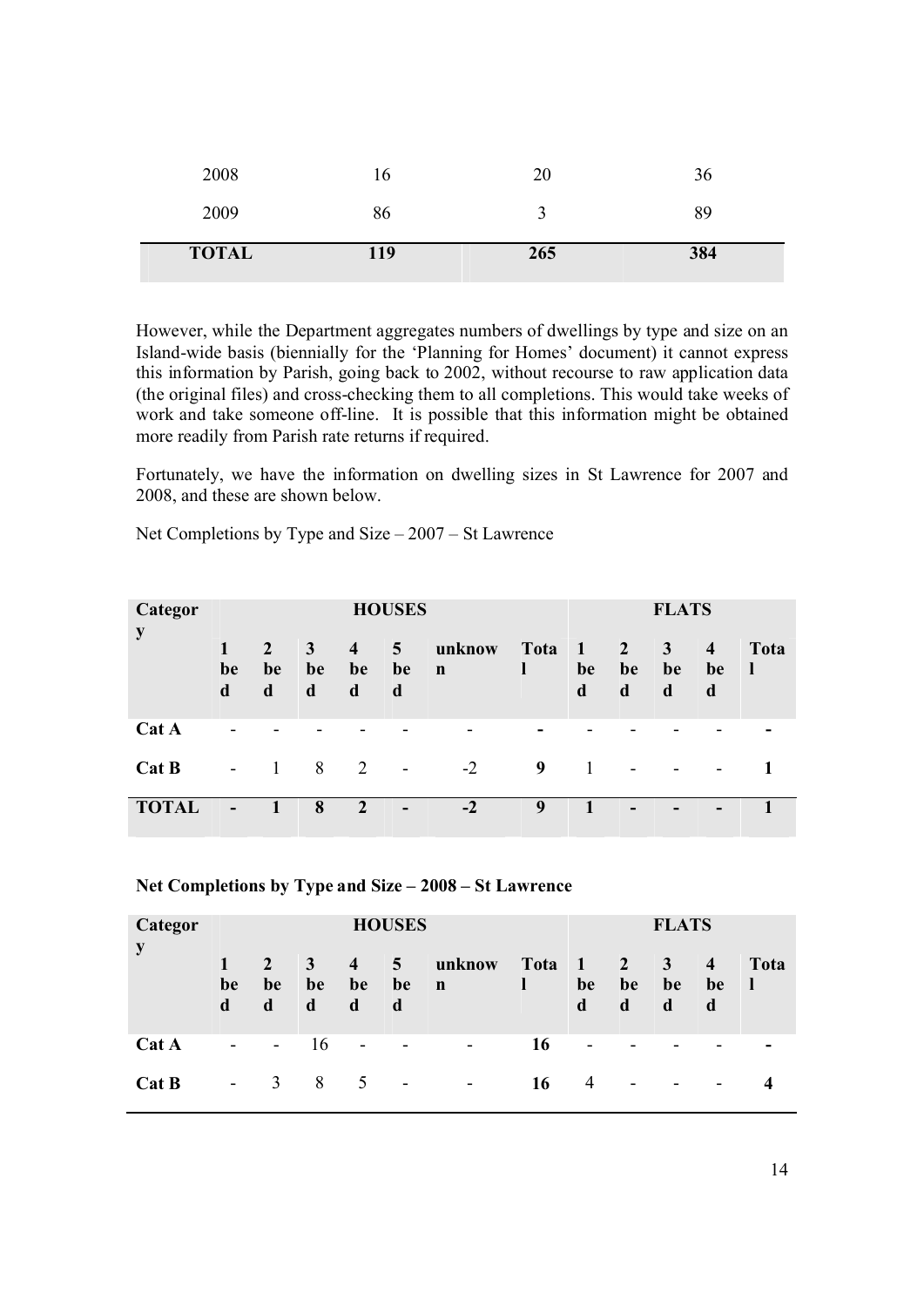| TOT <sup>1</sup><br>$\overline{\phantom{a}}$ | $\overline{\phantom{0}}$ |  |  |  |  |  |  |  |  |  |  |  |
|----------------------------------------------|--------------------------|--|--|--|--|--|--|--|--|--|--|--|
|----------------------------------------------|--------------------------|--|--|--|--|--|--|--|--|--|--|--|

The Department will be capturing this information on the system for all housing applications, after the new Island Plan is adopted, as a performance measure. This will enable it to produce information in the manner requested by the Connétable, in future.

## **1.3 THE DEPUTY OF ST. JOHN OF THE MINISTER FOR TRANSPORT AND TECHNICAL SERVICES REGARDING COMPLAINTS ABOUT DOG MESS:**

#### **Question**

Having received complaints from island residents about dogs' mess on the Island coastal footpaths, the Jardin d'Olivet and the sand dunes, with dog owners often not taking the trouble to pick up and dispose off the waste and others picking up mess but not disposing of plastic bags in an appropriate manner, would the Minister inform members what action, if any, he is taking to deal with the problem?

#### **Answer**

The problem of dogs' mess is an ongoing issue which officers of the departments working in the Island's open spaces find particularly frustrating. Whilst the majority of dog owners are diligent in disposing of dog waste in an appropriate manner there is, unfortunately, a minority who are not.

Officers from both TTS and the Environment Department administer these areas and are continually striving to solve the problem. For example, each spring when dogs are no longer able to run on Jersey's beaches off lead, Environment run a campaign which involves Officers patrolling problem areas, talking to dog owners, putting up posters and distributing dog bags.

Owners who allow their dogs to foul in a public place can be prosecuted under the Policing of Parks (Jersey) Regulations 2005, The Policing of Roads (Jersey) Regulations 1959 (Revised Edition of Law at  $31<sup>st</sup>$  August 2004) and the Policing of Beaches (Jersey) Regulations 1959. Whilst these laws are under the administration of various departments, responsibility for prosecution lies with the Connétables and their Centeniers.

There is a general view that until there are some prosecutions there will always be people who will not clean up after their dogs.

#### **1.4 THE DEPUTY OF ST. JOHN OF THE MINISTER FOR TRANSPORT AND TECHNICAL SERVICES REGARDING THE PROGRESS OF MAIN DRAIN EXTENSIONS INTO THE COUNTRYSIDE: Question**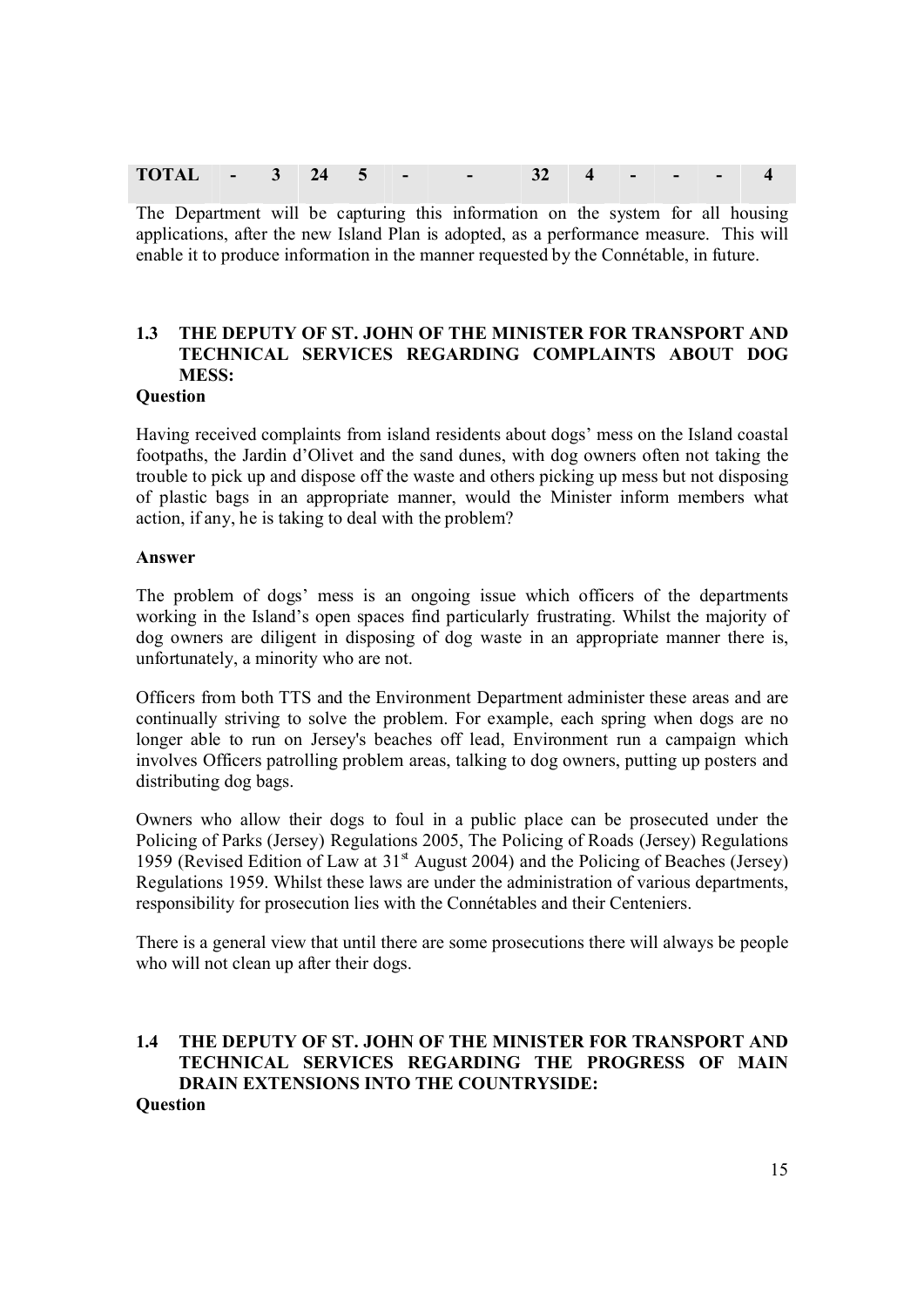Having been notified by the Minister in January 2009 that all matters relating to the extension of mains drains would be covered in the forthcoming Liquid Waste strategy, would the Minister explain why, some 16 months into his term of office, the Strategy has not yet been produced and would he inform members when it will be issued for consultation and what proposals it is likely to include?"

#### **Answer**

The liquid waste strategy is 90% complete in draft form. The environmental, asset and engineering details of the strategy are finalised and these specific elements will be published for consultation to the environmental scrutiny panel in April.

However, my team have not finalised two key aspects of the strategy, how to raise the necessary funding and the preferred organisational structure for liquid waste, moving forwards.

The strategy covers four main areas, namely, process improvements, maintenance of existing assets, network capacity enhancements and foul sewer extensions.

Process improvements cover all aspects of treatment and the replacement of the sewage treatment works at Bellozanne.

Maintenance of existing assets covers the long term maintenance needs of the sewerage network, surface water networks process assets and pumping stations.

Network Capacity enhancements details the necessary work the network will need to safely match any predicted population growth.

Foul sewer extension covers the long term plan for extending the existing network and includes a review of how to undertake this in a cost effective and innovative manner.

As Minister for TTS I and my team are striving to deliver the Liquid Waste Strategy in a timely fashion, however, my department has limited resources.

Progression of the Liquid Waste Strategy requires additional funding to enable a business case to be developed which will set out for States Members the preferred means of delivery. To enable the Strategy to be progressed a total of £0.5 million is required.

Finally, the current economic downturn has led me to challenge the initial timescales for delivery of this strategy and I feel there is a need to further consider the funding mechanisms options for the medium term.

#### **1.5 THE DEPUTY OF ST. JOHN OF THE MINISTER FOR SOCIAL SECURITY REGARDING THE OVERALL COST OF INCOME SUPPORT: Question**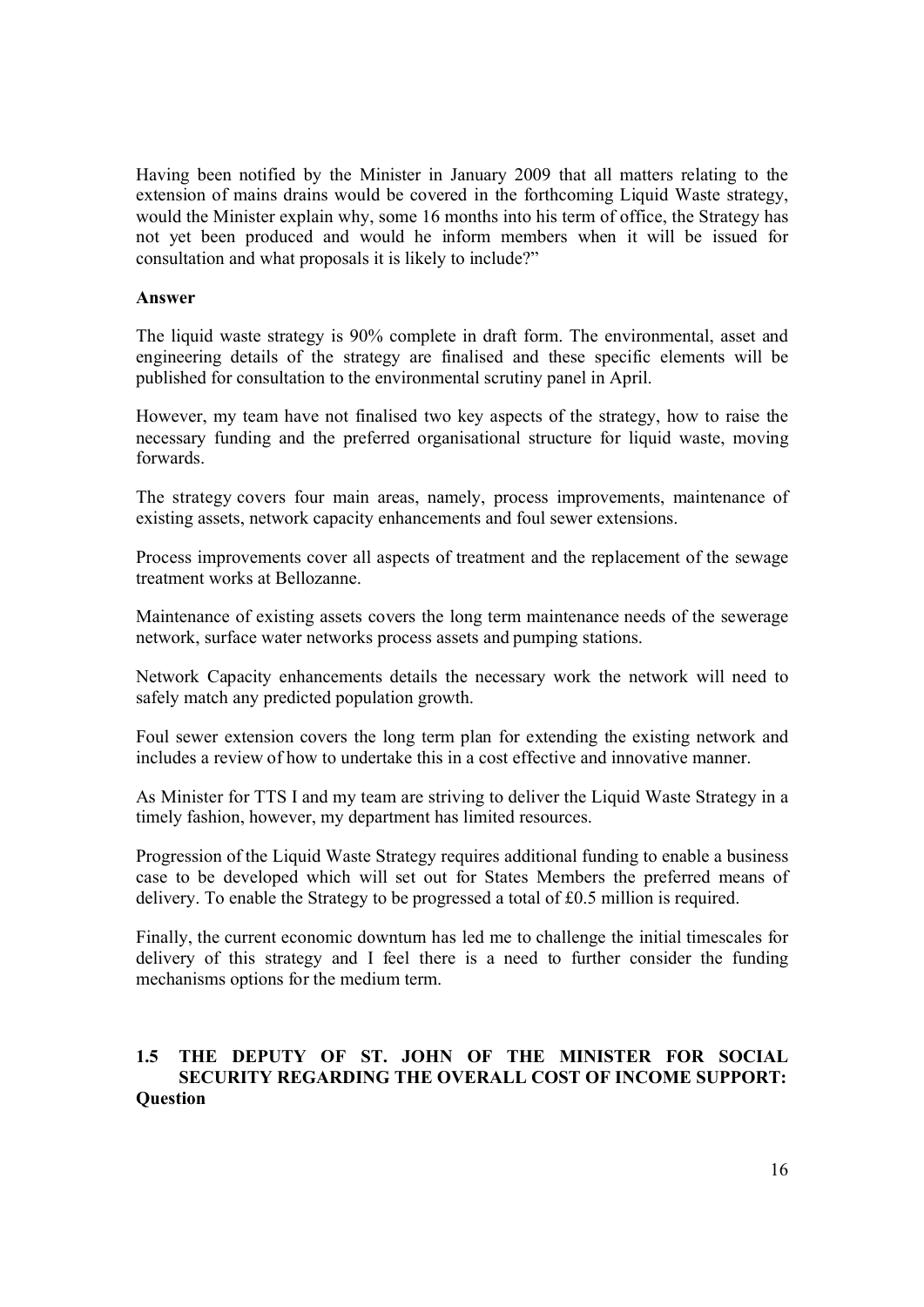Can the Minister inform members of the number of persons currently receiving Income Support, and the weekly cost to the Island and will he further state how many people receiving it have been unemployed for longer than 12 months, 6 months and 3 months?

Does Income Support include payment of mortgages, if so, for how long does this support continue per person and what has the total cost to the taxpayer been since Social Security implemented the Income Support system?

#### **Answer**

8,544 households received Income Support (IS) (including transition) on 28th February 2010, and the equivalent weekly benefit cost was £1,474,054<sup>1</sup>.

The table below provides details of the number of individuals in receipt of IS who are registered as actively seeking work for the periods requested (figures as at 31st January 2010).

| Duration of unemployment | Number of individuals actively seeking<br>work |
|--------------------------|------------------------------------------------|
| 3 to 6 months            | 246                                            |
| 6 to 12 months           | 176                                            |
| 12 months or longer      | 92                                             |

There is no provision within the IS scheme for payment of mortgages. In a very small number of cases with exceptional circumstances financial assistance has been provided for the payment of mortgage interest via a discretionary payment, which falls outside the main framework of IS

#### **1.6 DEPUTY P.V.F. LE CLAIRE OF ST. HELIER OF THE MINISTER FOR ECONOMIC DEVELOPMENT REGARDING THE COST OF REFURBISHMENT OF ELIZABETH TERMINAL: Question**

#### Why was it felt necessary in a recession to refurbish the Elizabeth Terminal, what was the cost and where has that money come from?

#### **Answer**

l

 $1$ <sup>1</sup> This amount does not include the cost of residential care, but it does include the cost of transition benefits paid to individuals in residential care.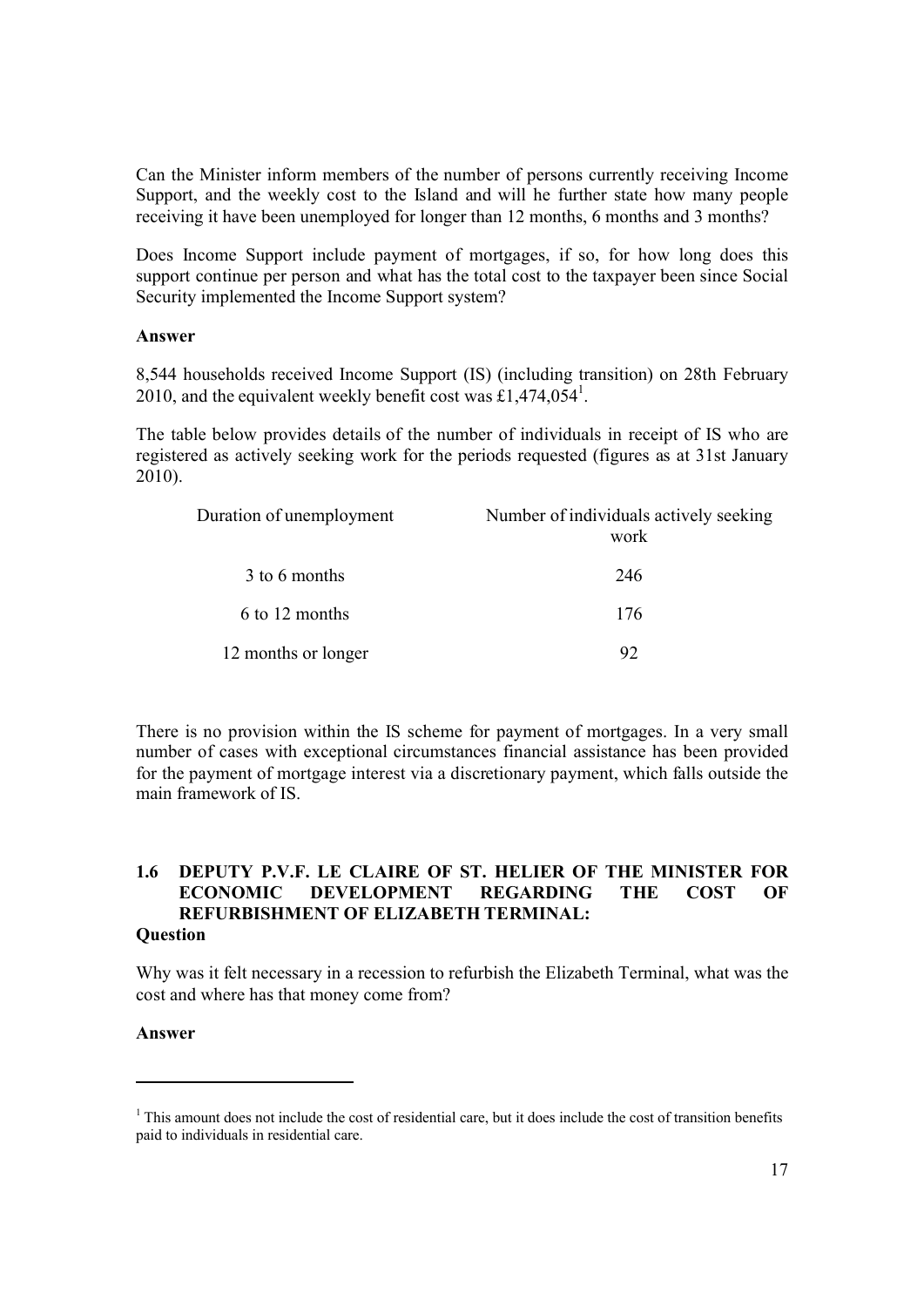The Elizabeth Terminal was constructed in 1987 and although the original footprint of the building has been extended on several occasions, this is the first refurbishment. In recent years comments from the general public have been received on the poor impression the Elizabeth Terminal was giving to visitors to the Island as the gateway to Jersey. Whilst the Island is facing a recession the passenger figures through the Terminal have remained positive in 2009, in particular UK routes experienced growth.

This investment is maintaining and improving essential infrastructure and represents important support for the tourism industry.

Our business partners Condor Ferries are also taking the opportunity to undertake, in parallel, a substantial upgrade of their front of house operation at their own costs.

The refurbishment work is currently being undertaken by a local company who submitted the most cost effective tender. The £400,000 project is funded from the Jersey Harbours Trading Fund. The States approved Harbours Capital Programme within the States of Jersey Business Plan 2008/09 which included the overdue upgrade of the Elizabeth Terminal.

## **1.7 DEPUTY P.V.F. LE CLAIRE OF ST. HELIER OF THE MINISTER FOR PLANNING AND ENVIRONMENT REGARDING HOUSING UNITS IN THE DRAFT ISLAND PLAN:**

#### **Question**

- 1. How many units of accommodation, houses and dwellings per Parish have been identified in the draft Island plan and in what categories?
- 2. How many of these, if any, have been identified as undesirable by the Connétables of the Parishes they are in?
- 3. is the main reason for any opposition to certain developments a perception of over development of their Parish and;
- 4. What discussions, if any, have taken place with the Minister for Housing to address his own concerns and those of his Assistant Minister and other members, regarding the adequacy of the units proposed and the potential over development of St. Helier?

#### **Answer**

The Minister for Planning and Environment was tasked by the States in the Strategic Plan 2009-2014 to identify sufficient appropriate development sites for housing – without further rezoning of green areas – in the Island Plan ensuring that the unit mix and tenure types meet prevailing demand (States Strategic Plan 2009- 2014: Priority 14). The aim of the Island Plan is, therefore, to make provision for sufficient land and opportunities to meet, as far as possible, the anticipated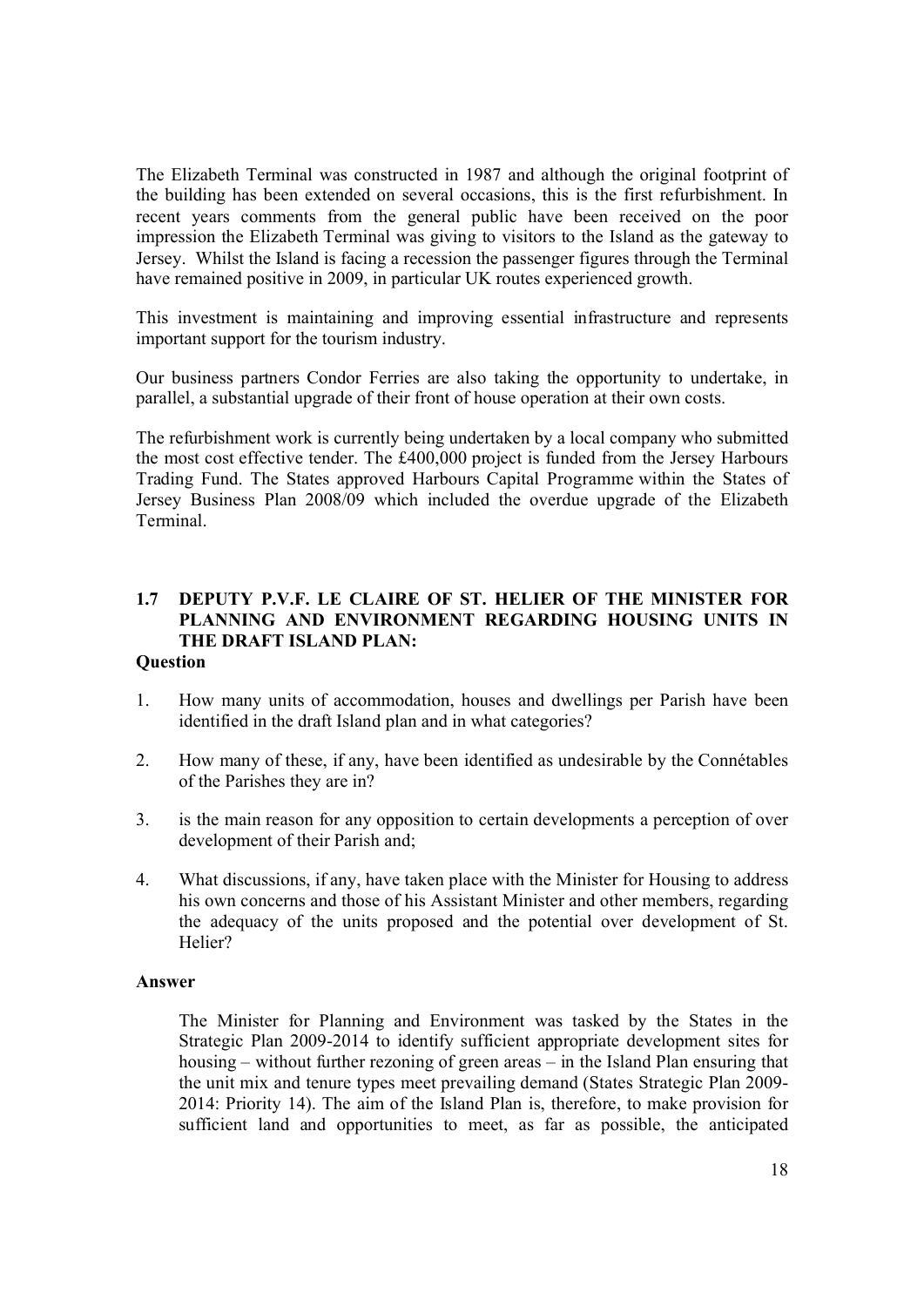requirement for homes in the Island over the 10 years of the Plan period ensuring that needs and demands for different categories of housing; housing tenures; and housing types are met.

The requirement for housing which needs to be provided for in the draft Island Plan is a minimum of 4,000 homes in the 10 year period 2009 to 2018.

The draft Plan does not seek to meet this need on a parochial basis, but rather seeks to meet the Island's overall housing need in accord with the Plan's proposed spatial strategy, which seeks to focus development largely within existing built-up areas and on already developed land, in accord with the objectives of the Strategic Plan.

On the basis of an assessment of estimated demand against anticipated and planned supply, the draft Island Plan seeks to satisfy identified requirements for new homes over the Plan period with sufficient supply from both;

- existing known sources of housing supply (e.g. existing planning permissions, opportunities for development at the Waterfront and windfall developments in the Built-up Area) and;
- from planned sources of supply, including new proposals to zone Category A housing sites.

The table below sets out the anticipated sources of housing supply:

|                                                                             | Delivery period |                  |                |                  |      |
|-----------------------------------------------------------------------------|-----------------|------------------|----------------|------------------|------|
| Supply                                                                      | 2009-2013       |                  | 2014-2018      | Total            |      |
|                                                                             | Cat A           | Cat B            | Cat A          | Cat B            |      |
| 2002 Island Plan Cat A<br>sites (Policy H2, 2002)<br>Island Plan)           | 125             | $\overline{0}$   | $\theta$       | $\overline{0}$   | 125  |
| Island<br>Plan<br>2002<br>amendment: lifelong and<br>$1st$ time buyer homes | 300             | $\Omega$         | $\Omega$       | $\Omega$         | 300  |
| <b>St Helier Waterfront</b>                                                 | 0               | 600              | $\overline{0}$ | 400              | 1000 |
| Town of St Helier                                                           | 100             | 650              | 200            | 550              | 1500 |
| Windfall                                                                    | 100             | 750              | 200            | 650              | 1700 |
| Rural centres (Policy H5<br>Draft Island Plan)                              | 25              | $\boldsymbol{0}$ | 75             | $\boldsymbol{0}$ | 100  |

Supply of Homes 2009-2018 *(source: draft Island Plan 2009)*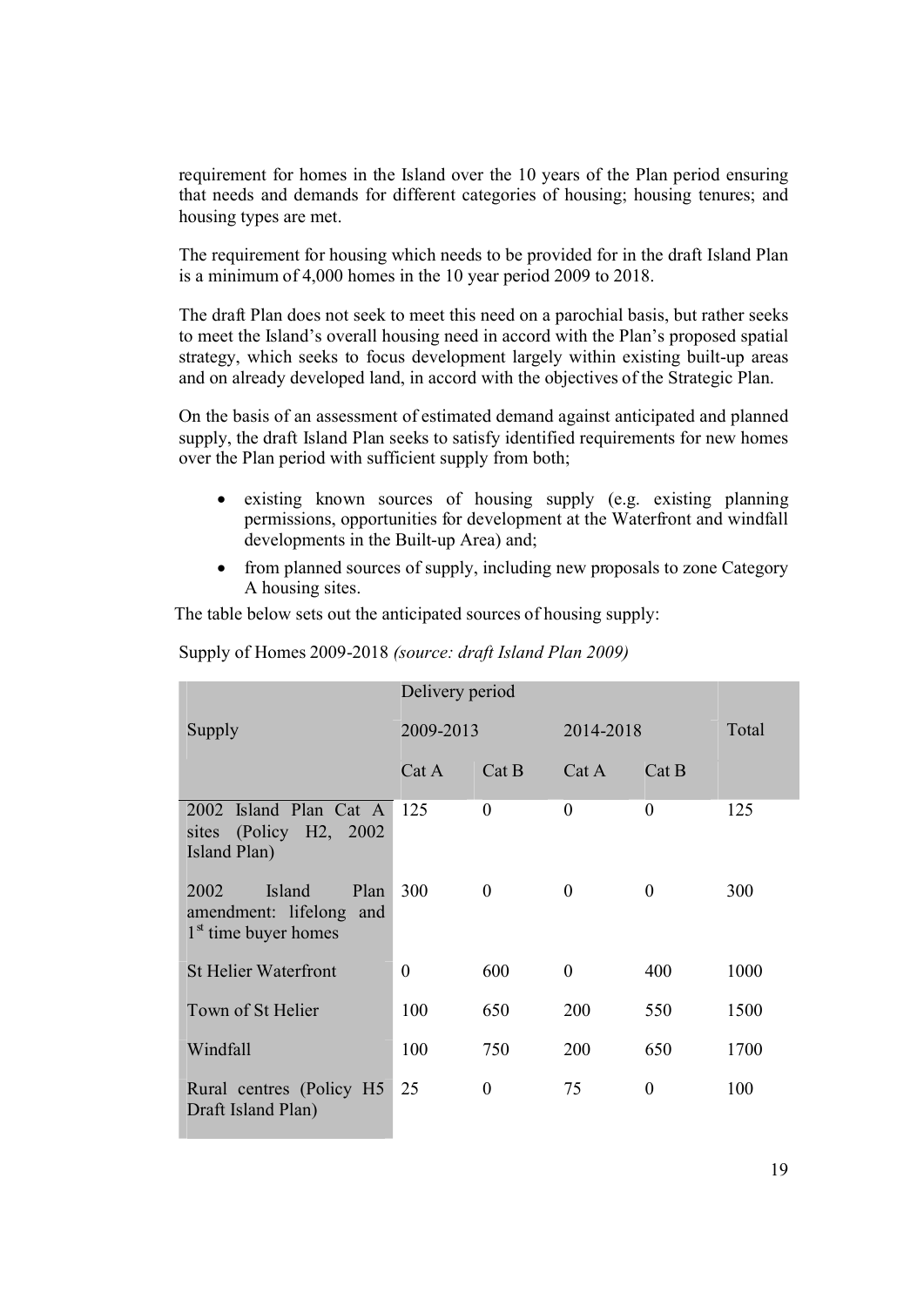| Draft Island Plan Cat A 200<br>sites (Policy H1 Draft<br>Island Plan) |        |          |          |      | 200    |
|-----------------------------------------------------------------------|--------|----------|----------|------|--------|
| Less outworn sites                                                    | $-300$ | $\theta$ | $\Omega$ |      | $-300$ |
| Total                                                                 | 550    | 2000     | 475      | 1600 | 4625   |

More information about the need for different categories and types of homes as well as these sources of supply is contained within the draft Island Plan (pp.234- 243).

To help contribute towards part of the need for family homes and affordable homes over the initial five years of the life of the Plan in particular, it has been considered necessary to propose the rezoning of seven housing sites in the draft Island Plan. Policy H1 proposes the rezoning of the following sites, five of which are glasshouse sites and two are greenfield sites. If approved, these sites have the potential to provide between 200-300 homes.

- 1. De La Mare Nurseries, la Rue a Don, Grouville (2.5 acres/5.5 vergées);
- 2. Cooke's Rose Farm, Field 114, Le Passage, Carrefour Selous, St. Lawrence (1.3 acres/3 vergées);
- 3. Samares Nursery, Grande Route de St Clement, St Clement, (9.8 acres/22 vergées);
- 4. Longueville Nurseries, New York Lane, St Saviour (2.1 Acres/4.75 vergées);
- 5. Part Field 1219, Grande Route de Mont a l'Abbe, St. Helier. (2 Acres/4.5 vergées);
- 6. Glasshouse site, Field 785, Rue des Cosnets, St Ouen (1.5 Acres/3.5 vergées);
- 7. Field 633, La Verte Rue, St Peter (approximately 0.95 acres/2 vergées).

These sites are proposed to be zoned specifically for the development of Category A housing in the respective proportions of 75% (Jersey Homebuy): 25% (first-time buyer).

2. How many of these, if any, have been identified as undesirable by the Connétables of the parishes they are in?

#### Answer

The draft Island Plan was published for consultation in September 2009: the consultation period closes on 31 March 2010. To date, there has been one formal objection from a parish Connétable, lodged by the Connétable of St Clement, in relation to housing matters.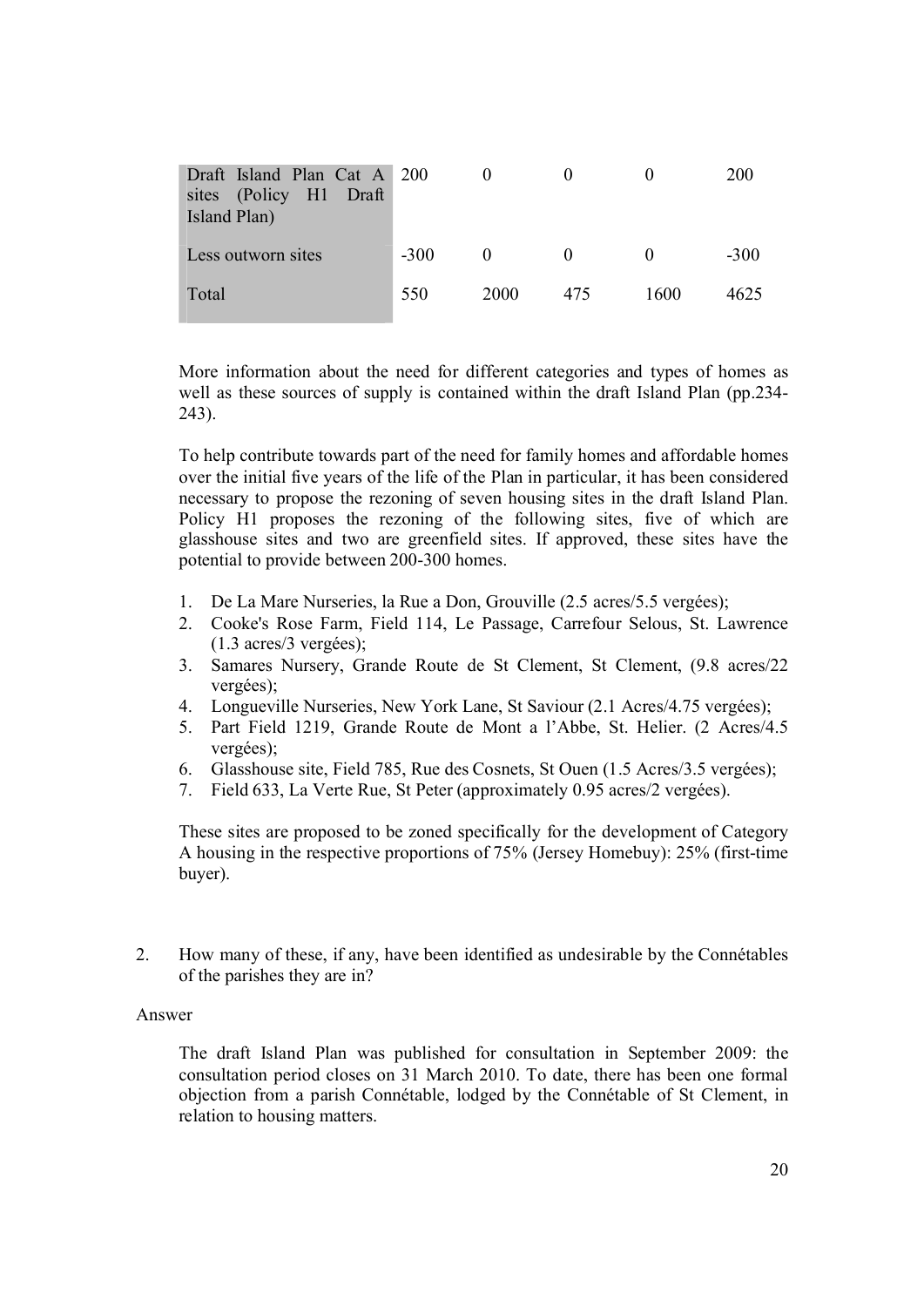The Minister for Planning and Environment is, however, aware that other Connétables may have concern over sites proposed for rezoning in their parishes and is sympathetic to the need for Connétables to represent the concern that their parishioners may have about proposed new housing. The Minister will give these concerns close consideration as part of the plan preparation process.

To enable the Minister to clearly and properly understand the concerns that Connétables may have and to be able to give them due consideration, however, the Minister would urge the submission of formal representations before the end of the consultation period.

This will allow any representations, together with the polices and proposals themselves, to be subject to an independent and rigorous scrutiny process of all issues of concern by the independent planning inspector at the forthcoming Examination in Public (EIP). This will help to inform the draft Island Plan that is lodged in the States.

Because of the areas of concern of which he is aware, the Minister is presently minded to make changes to the draft Island Plan that is brought back to the States, but will await the conclusion of the consultation process, before he does so.

In considering the provision of land for housing, however, and in particular the seven proposed sites for rezoning, it will be important for Members to be aware that these seven sites seek to contribute towards the identified need for affordable family homes in the draft Island Plan. Any change to the draft Island Plan affecting these sites would need to made with a view to ensuring that the objective of helping to meet this need could be made through alternative provision if the Plan is to remain sound and is to satisfy the objectives set by the Strategic Plan.

3. Is the main reason for any opposition to certain developments a perception of over development of their parish and;

#### Answer

As stated in the response above, whilst the Minister is aware that some Connétables may have concern about the proposed rezoning of land for housing in their parishes, only one objection has been formalised as part of the Island Plan process. This cites four issues of concern related to the proposed rezoning of land in St Clement, which are:

- *The site is not necessary;*
- *The parish is 'overburdened' by development;*
- *The site would be better used for private amenity space and/or allotments;*
- *The proposal does not have the support of the Parish*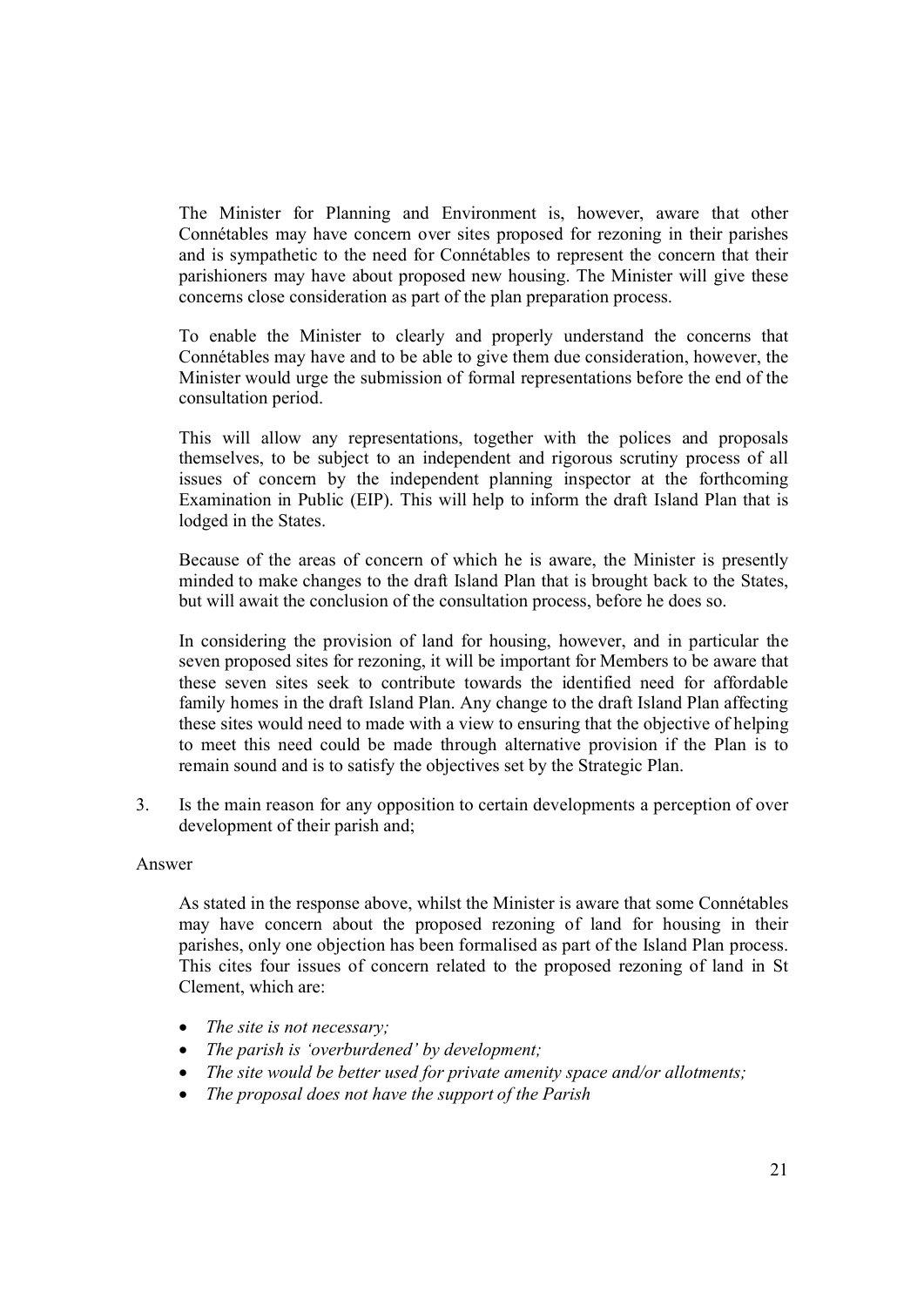The exact basis of concern that other parish Connétables may have in relation to other sites is not precisely known presently as detailed representations have yet to be received.

It is also relevant to note, however, that in bringing these sites forward, the Minister for Planning and Environment is seeking to adhere to the direction provided to him by the States Strategic Plan 2009-2014 to identify sufficient appropriate development sites for housing – without further rezoning of green areas – in the Island Plan ensuring that the unit mix and tenure types meet prevailing demand (States Strategic Plan 2009-2014: Priority 14). The consequence of this strategic direction, provided by the States, is that new development will inevitably be directed to the Island's most urban parishes.

4. What discussions, if any, have taken place with the Minister for Housing to address his own concerns and those of his Assistant Minister and other members, regarding the adequacy of the units proposed and the potential over development of St. Helier?

Answer

The draft Island Plan seeks to meet many of the Island's needs, particularly in relation to housing, and has been developed in consultation with key stakeholders, including the Housing Department.

The draft Island Plan was the subject of consideration and endorsement, as a draft for consultation, by a political Steering Group and the Council of Ministers of which the Minister for Housing was a member of both.

The Planning and Environment Department has recently undertaken further work to update information relating to the provision of and supply of housing land. The *Interim Review of Residential Land Availability*, to be published shortly, indicates that the Island is in a good position to meet the overall demands for new homes over the next five years. To meet particular housing challenges, such as the provision of family homes and more affordable housing, however, the report identifies that it is important that those sites identified for new housing in the draft Island Plan come forward for development. If these sites are not supported, it will be necessary that alternative provision is made for these needs to be met.

In preparing the draft Island Plan, the Minister for Planning and Environment is aware of the need to ensure that the impact of increased levels of development in existing urban areas does not detract from the quality of life enjoyed by existing and new residents and the character of these areas. To address this matter, the Minister's department is in the process of reviewing standards related to the provision of amenity space as part of new residential development, as an integral part of the Island Plan Review.

The draft Island Plan also contains policy which seeks to protect existing public open space within existing urban areas and to require and encourage its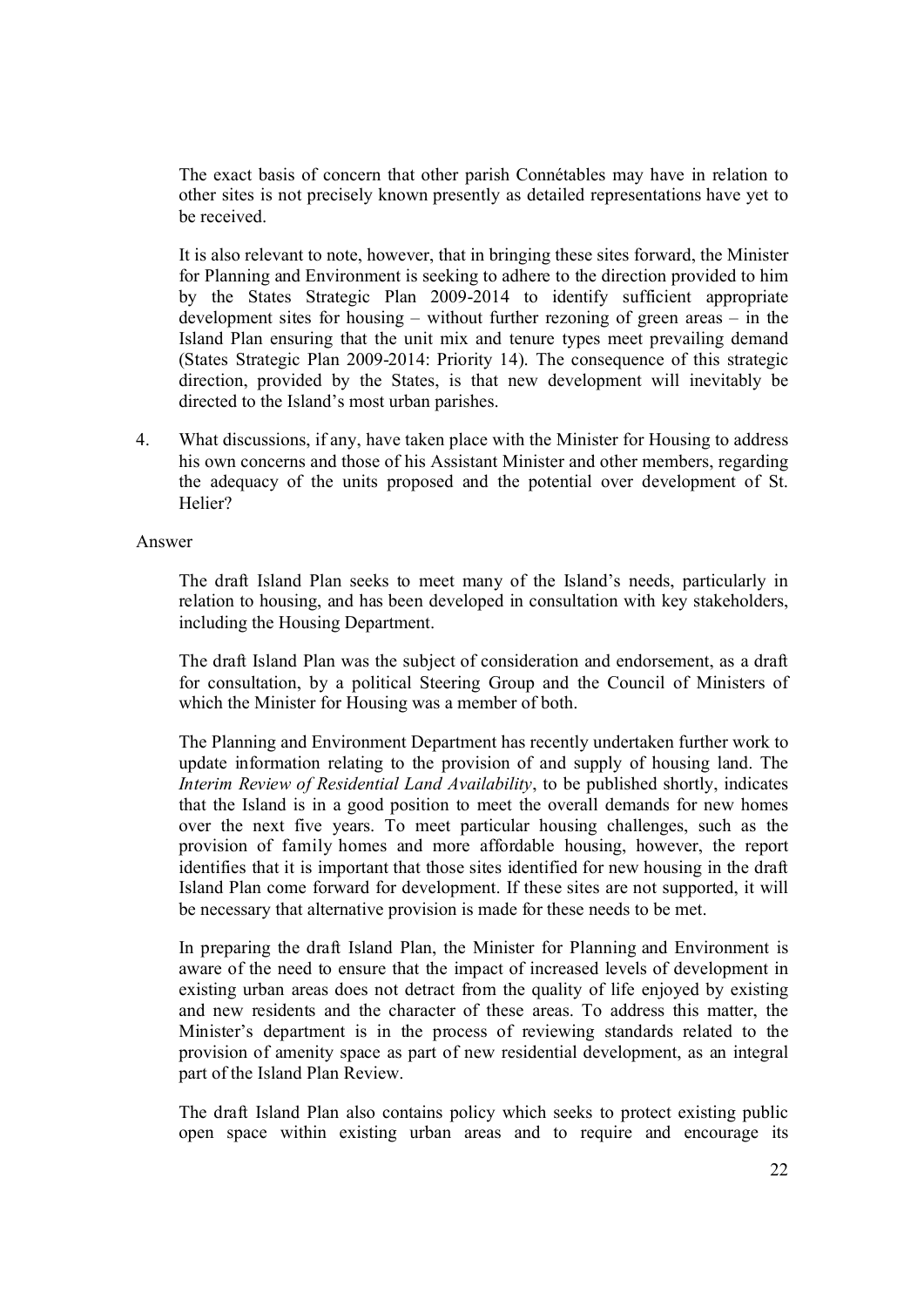maintenance and enhancement as an important element of the urban environment (see draft Island Plan pp. 285-294).

#### **1.8 THE DEPUTY OF ST. JOHN OF THE MINISTER FOR TREASURY AND RESOURCES REGARDING THE INTERIM DIRECTOR OF FINANCE: Question**

Following the announcement that the interim Finance Director who was on a 6 month contract has been appointed as Acting Treasurer of the States would the Minister inform members -

- 1. whether the position was advertised locally and why it was necessary to recruit the postholder from outside the Island given that Jersey is an international finance centre in its own right with many highly qualified persons who are used to handling billions not millions of pounds? Was the local pool of labour not able to produce a person with the right qualifications to undertake the role?
- 2 why the current Deputy Treasurer was not appointed to fill this post on an interim basis?
- 3. what the job description is for the post to which the Acting Treasurer was first appointed, what the cost to the Island is for the 6 months contract, what the hours of work are and whether the postholder is resident in Jersey?

Following the distribution to members of details of some of the Acting Treasurer's CV would the Minister circulate his full CV to all members?

#### **Answer**

- 1. There are local senior level people experienced in the finance industry as well as very capable staff currently working in the public service. The role of Interim Finance Director was specifically set up to lead changes in Financial Management across the States of Jersey. The Treasurer and Treasury & Resources Minister therefore required strategic level experience in a large, complex organisation and breadth of knowledge of public sector finance, which is very different in nature to private sector financial services. In addition to this, previous experience of delivering change in a similar environment was essential. This interim appointment was made through an agency with experience of recruiting senior interim staff for this type of position.
- 2. The Deputy Treasurer was not appointed as acting Treasurer as he already has a very significant workload and releasing him from these duties would have caused further major disruption in the Treasury.
- 3. The requirement to appoint an Interim Finance Director was made by the Treasurer, to support him in bringing in changes previously identified in a report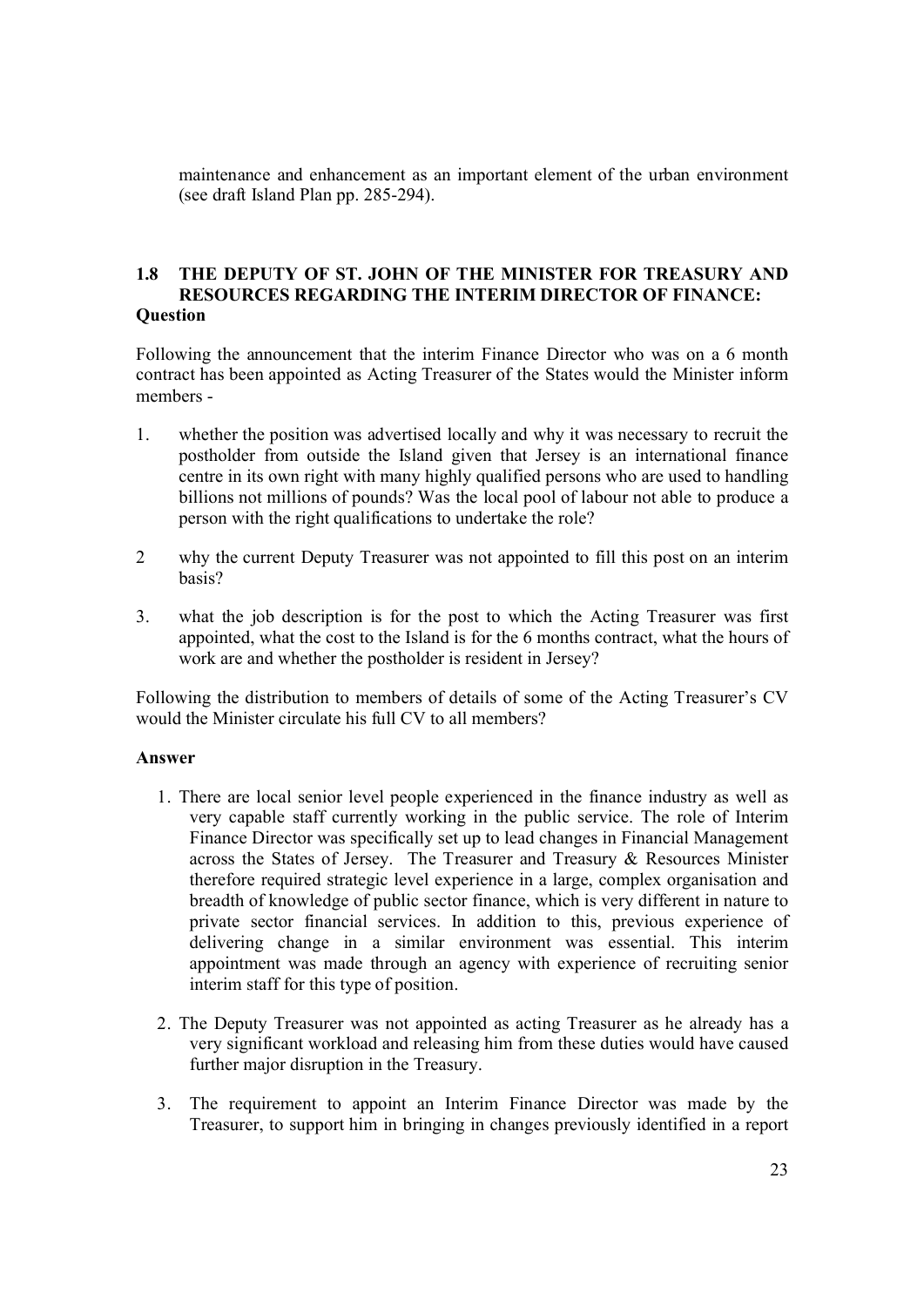by the CAG and subsequently supported in a paper presented to the Treasury and Resources Minister. The purpose of the role was to lead the implementation of the restructuring of financial management within the States of Jersey, under the direction of the Treasurer. The successful candidate was appointed as Interim Finance Director following interviews conducted by the Treasurer, Chief Executive Officer of the States and the Treasury and Resources Minister. The post holder is currently resident Monday - Friday in Jersey. The approximate costs including travel and subsistence are expected to be in the region of £130,000.

4. Under the Data Protection Act, individuals are afforded protection regarding how personal information about them is held and used. A summary of the Interim Treasurer's experience was made available to all States Members on 12th March.

#### **1.9 DEPUTY T.M. PITMAN OF ST. HELIER OF THE MINISTER FOR TREASURY AND RESOURCES REGARDING CLARIFICATION OF THE NUMBER OF 1(1)(k) RESIDENTS WHO PAID TAX FROM 2005 TO 2008: Question**

Given that with 123 such residents there is no possibility whatsoever of any individual being able to be identified will the Minister clarify the number of  $1(1)(k)$  residents, if any, by year for the period 2005 to 2008 inclusive, who paid tax within the following brackets:

(a) less than £5,000

(b) between £5,000 and £10,000

#### **Answer**

(a)  $2005 - 7$   $2006 - 8$   $2007 - 4$   $2008 - 10$ (b)  $2005 - 11$   $2006 - 14$   $2007 - 10$   $2008 - 8$ 

I have previously indicated that I will be conducting a review of  $1(1)(k)$  residents. This will encompass arrangements prior to 2005.

## **1.10 DEPUTY T.M. PITMAN OF ST. HELIER OF THE MINISTER FOR TREASURY AND RESOURCES REGARDING THE TAXATION OF 1(1)(k) RESIDENTS:**

#### **Question**

At present those  $1(1)(k)$  residents granted such status after 1st January 2005 are taxed at the following rates: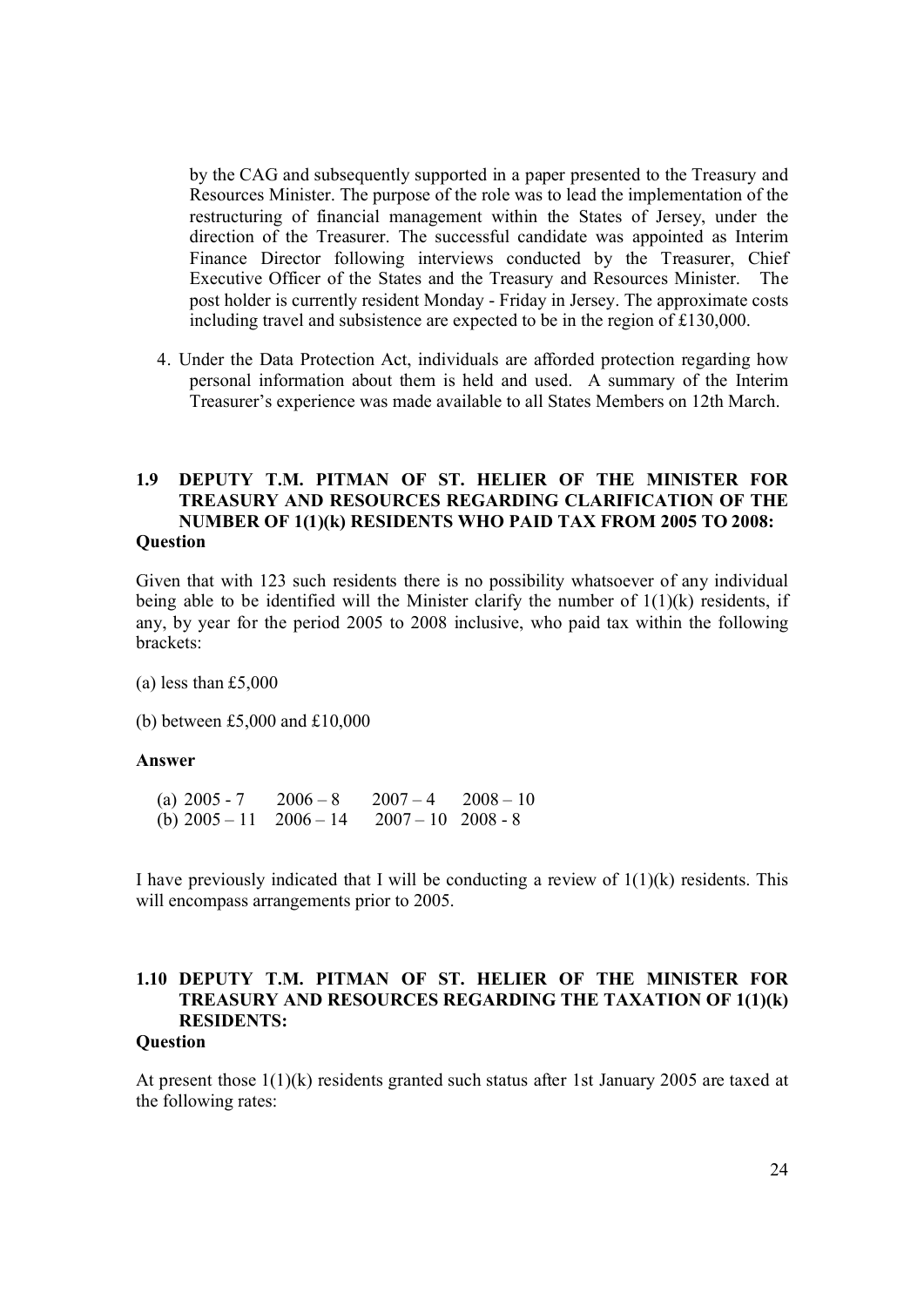- The first £1m of foreign income at 20%
- The next £500,000 of foreign income at 10%
- The balance of foreign income at 1%
- All Jersey source income at 20%

The Minister has further advised the Assembly recently that the taxation percentage of all 1(1)(k) residents can be legally increased/enhanced. This being accepted, will the Minister advise what increase in tax revenues could be expected if all  $1(1)(k)$  residents were to be taxed instead at:

• the increased rates of 25%, 12.5%, 2% and 25% respectively; or (b) alternatively by a straight-forward 1% increase in all four categories?

#### **Answer**

In my written answer to the Deputy on 23rd February, 2010, I stated  $\ldots$  1(1)(k)'s may pay all their tax liability personally, or it may be split between their personal liability and that of their companies and / or trusts…..'.

It is not possible to give an answer to this question because the Deputy only refers to the personal income tax rates which 1(1)k)'s are liable to in a personal capacity.

## **1.11 DEPUTY T.M. PITMAN OF ST. HELIER OF THE MINISTER FOR HOME AFFAIRS REGARDING THE CREATION OF A CHILDREN'S PLAN FOR JERSEY:**

#### **Question**

Having agreed to defer my proposition P.201/2009 ('Strategy for dealing with young offenders: establishment of a working group') to await any developments arising from related work being undertaken under Mr. Andrew Williamson relating to the creation of a 'Children's Plan for Jersey', will the Minister advise as to what stage this work has now reached and when he expects it to be concluded?

#### **Answer**

Although this question is being asked of me, I am responding on behalf of the Child Policy Group.

The Children's Plan is the responsibility of the Child Policy Group, which consists of the Ministers for Health and Social Services, Education Sport & Culture and Home Affairs, the Chief Probation Officer and the three other relevant Chief Officers.

Since I last reported to the States, the following have occurred: -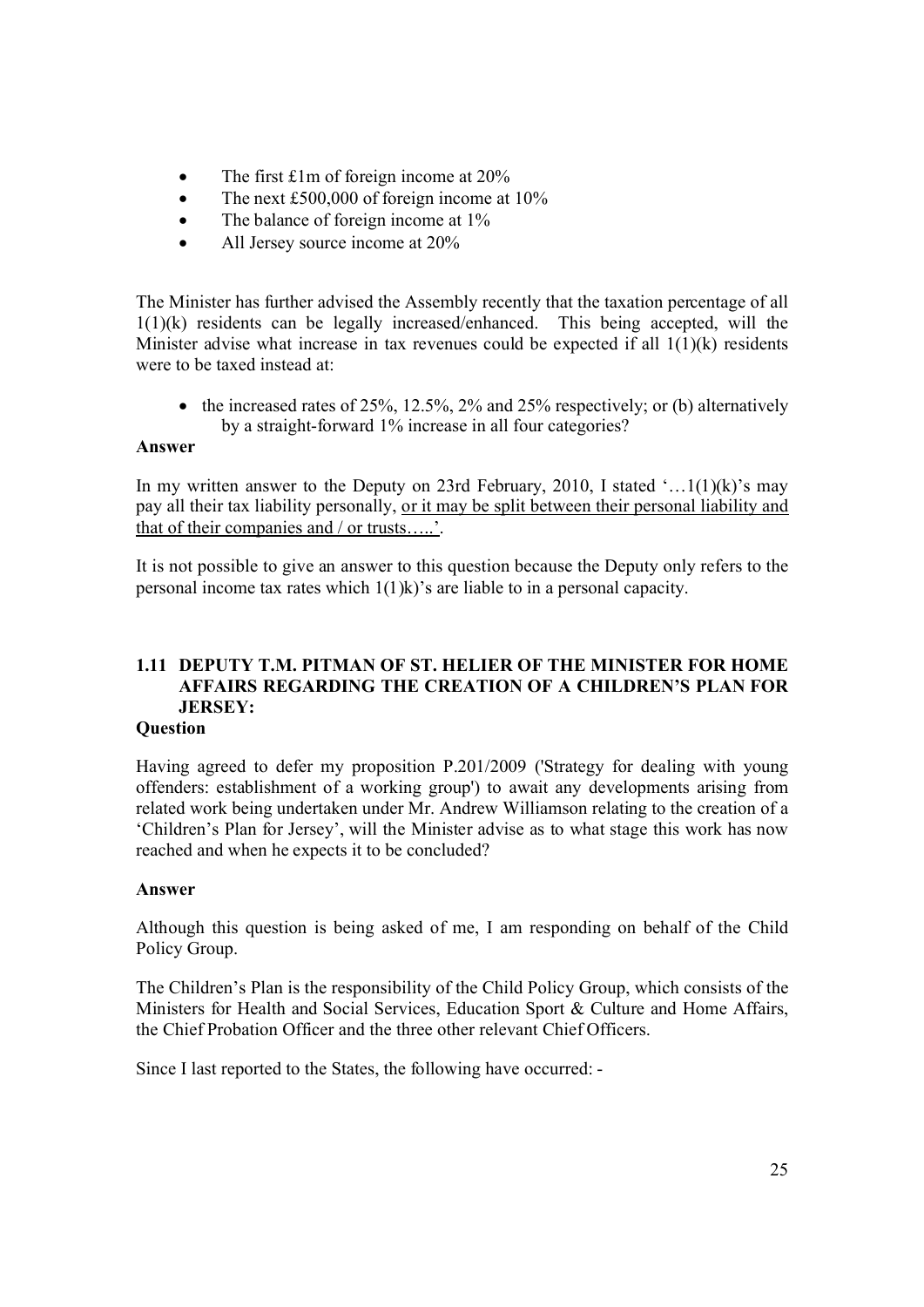(a) scoping work has been completed in relation to the contents and themes to be included in the Children's Plan including the management of children within the Criminal Justice System;

(b) an Executive Officer has been appointed to provide support and management to the Child Policy Group in relation to this project;

(c) Andrew Williamson, who is acting as the Transitional Director for Children's Services, has contracted a person, who has previously had experience of similar work in the UK, to draft the Children's Plan;

(d) by the end of April we should have in place a timetable and a worked out process for the development of the project.

It is anticipated that the Children's Plan will be presented to the States before the end of this year.

## **1.12 DEPUTY T.M. PITMAN OF ST. HELIER OF THE MINISTER FOR HOME AFFAIRS REGARDING PLANS FOR THE CREATION OF AN INDEPENDENT JERSEY POLICE AUTHORITY:**

#### **Question**

Will the Minister advise what progress has been made regarding plans for the creation of an Independent Jersey Police Authority and further still, at what date does he believe the necessary preparation work will be completed and the Authority launched?

#### **Answer**

In late December 2009 I requested the Chief Officer, Home Affairs, to prepare a report in relation to the creation of an Independent Jersey Police Authority. He worked in consultation with the Acting Chief Officer States of Jersey Police and the report was produced earlier this month.

In January 2010 I spoke to 6 members of the Assembly, including the questioner, and asked them if they would be prepared to be involved in a Consultative Group on this issue. I have recently written to them enclosing the report and with a view to setting up the first meeting.

Various policy decisions will need to be made, and I intend to bring a general Proposition to the States in order that the general principles involved can be discussed.

Once the principles have been decided by the States, my department will work with the Law Draftsman's Office with a view to the relevant legislation being passed in the first half of 2011 and the Authority launched in the second half of 2011.

Further details are contained in my comment to P.23/2010.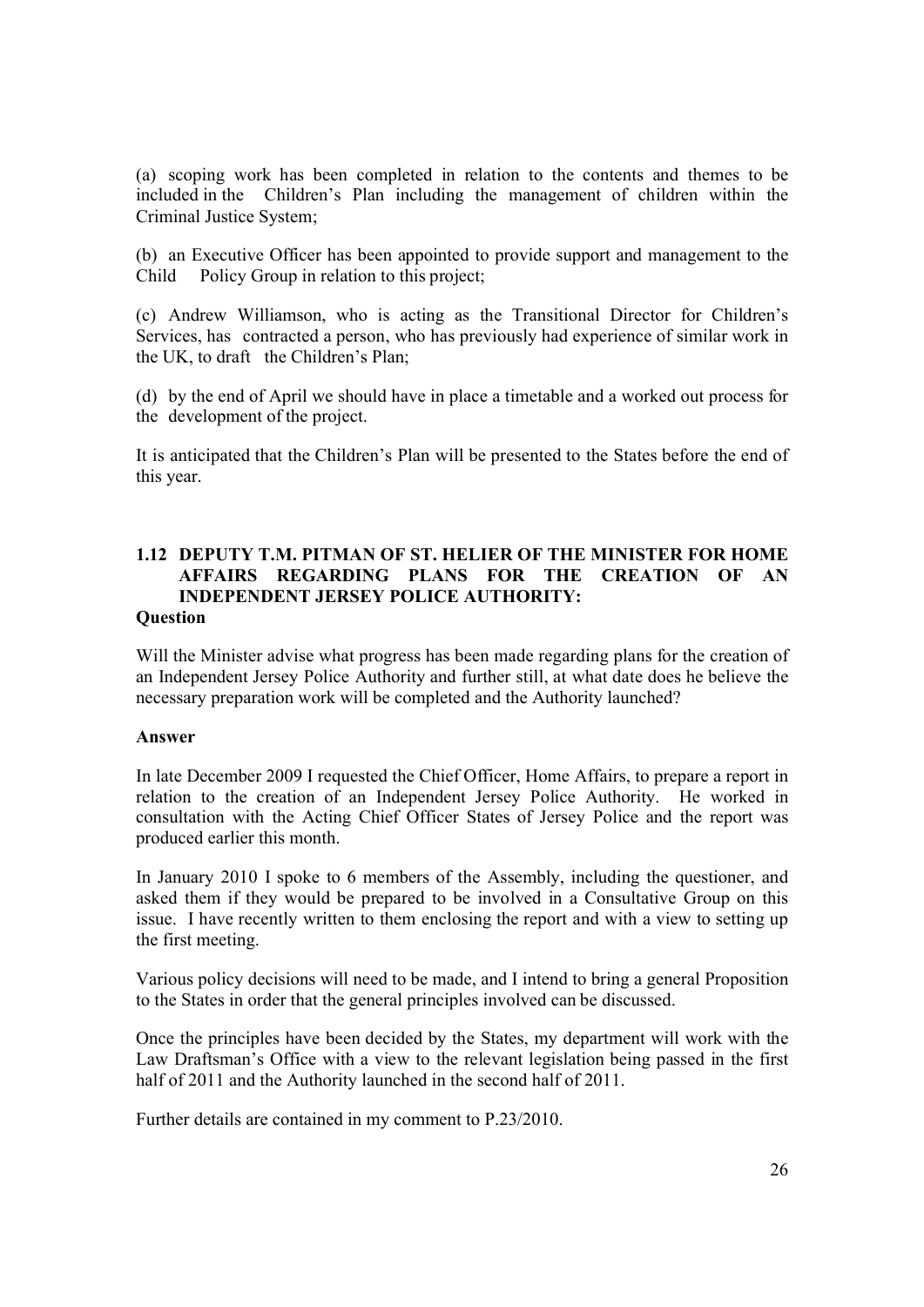## **1.13 DEPUTY T.M. PITMAN OF ST. HELIER OF THE MINISTER FOR SOCIAL SECURITY REGARDING PROSECUTIONS FOR BENEFIT FRAUD:**

#### **Question**

Given that Social Security recently highlighted the fact that there had been just nine prosecutions for benefit fraud in 2009 would the Minister clarify the collective total amount of the de-frauded monies involved?

#### **Answer**

Of the 9 cases ofbenefit fraud investigated and successfully prosecuted in 2009 the value of overpayment identified was £41,340.64.

The great majority of cases identified by the department are not referred to the Law Officers for possible prosecution. However, in all cases of customer error or fraud the department seeks to recover monies overpaid. This may be through deductions from ongoing benefit entitlement, a lump sum repayment or an instalment agreement tailored to individual financial circumstances. Should an individual default on payment, then Civil Court action is considered to secure the debt.

Following on from the success of investigations in 2009, the department is implementing a new fraud strategy during 2010 and increasing the manpower of its fraud team to include more Investigations Officers and introduce a more proactive approach towards combating fraud.

## **1.14 DEPUTY R.G. LE HÉRISSIER OF ST. SAVIOUR OF THE MINISTER FOR EDUCATION, SPORT AND CULTURE REGARDING THE TENDER PROCESS FOR AN ONLINE TICKETING SYSTEM:**

#### **Question**

Was the project to introduce a website for ticketing of all publicly assisted Arts locations put out to tender? If not, why not and if so, what numbers were submitted and what were the tender prices of each?

#### **Answer**

The project was not put out to tender given that the total cost of the upgrade was established to be £46,000 and the threshold for full open tender is £50,000. This is in accordance with Financial Directive 5.7. The approval for the waiver of tender process was sanctioned by the Director of Strategic Procurement for the States of Jersey, who was a signatory on the Business Case.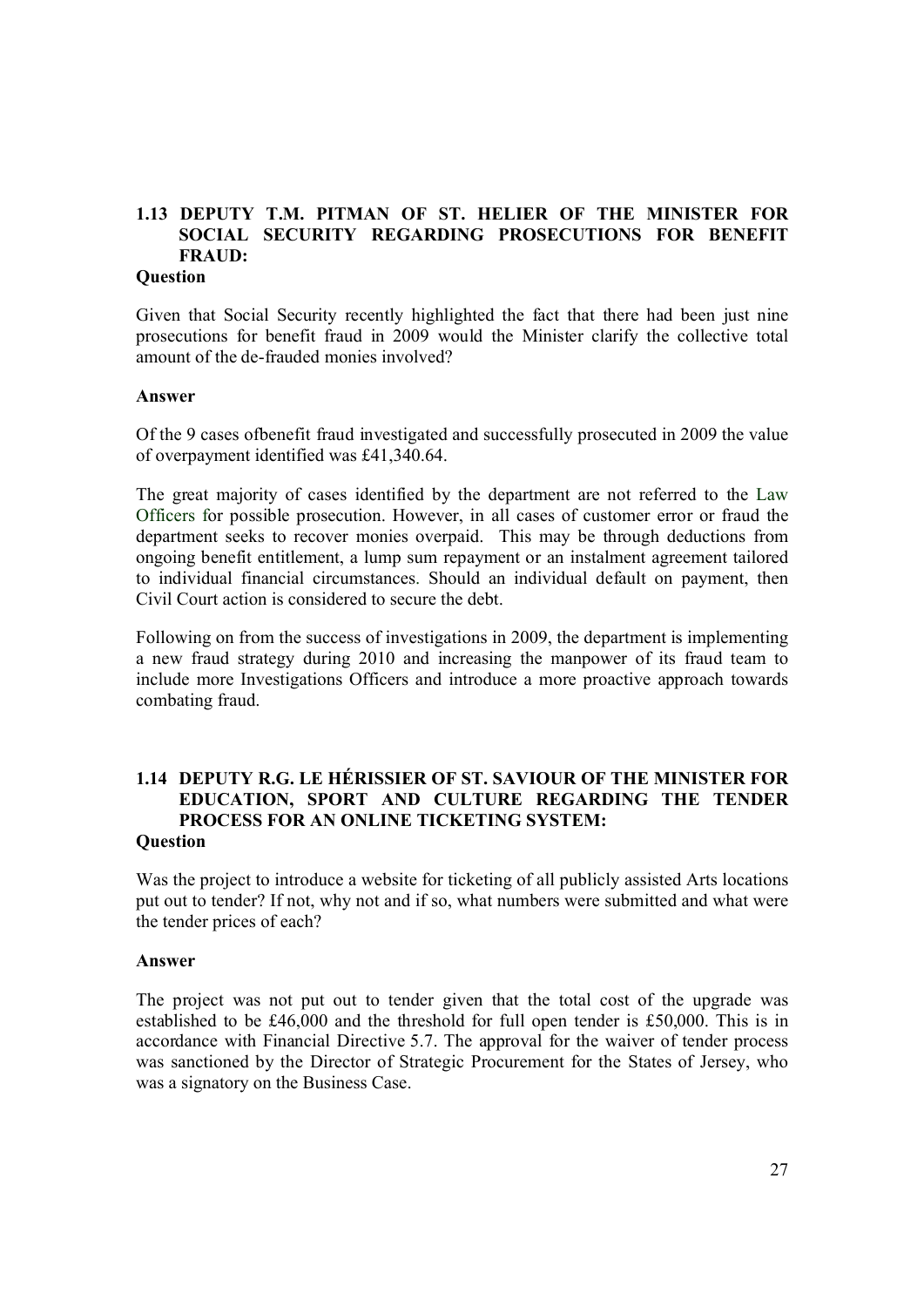The hardware purchased to host the Databox application is standard HP Generation 6 servers as utilised across the States of Jersey. Should an alternate fully outsourced ticketing application be utilised in the future this hardware would be re-used within the educational estate. This hardware represents £23,000 of the total costs.

All three Arts venues, Fort Regent, Jersey Arts Centre and Opera House currently use the same ticketing application – Databox. The Opera House is already running the version of Databox that has online functionality enabled.

A single application for ticketing across all three venues ensures that economies of scale can be achieved in both purchasing and support costs, thereby delivering value for money.

The Databox application was reviewed and deemed as stable, fit for purpose and not in need of replacement by the Web Programme team at C5 Alliance.

The supplier, Tickets.com, was reviewed and approved by DfESC finance department.

The stability of the Databox application was confirmed by the DfESC's internal ICT support function (based on the number of helpdesk calls raised and logged issues with the application).

The 3 venues were consulted as to their opinion of the system and confirmed they did not see any requirement to change to a new system.

Based on this output, the strategic choice to use Databox as the primary ticketing application within the States of Jersey was approved by the Director of Information Services and the Web Programme Manager.

## **1.15 DEPUTY R.G. LE HÉRISSIER OF ST. SAVIOUR OF THE MINISTER FOR PLANNING AND ENVIRONMENT REGARDING THE PICNIC AREAS AT LES MIELLES:**

#### **Question**

Is the Minister satisfied with the state of the roads in the picnic areas of Les Mielles and, if not, what remedies, if any, are proposed?

#### **Answer**

I am concerned about the state of the roads and picnic areas of Les Mielles however with the budgetary constraints I have to prioritise where resources can best be applied. The heavy rain that we have had had in recent months has caused a great deal of damage but they are scheduled to be attended to, as they are each year, in April.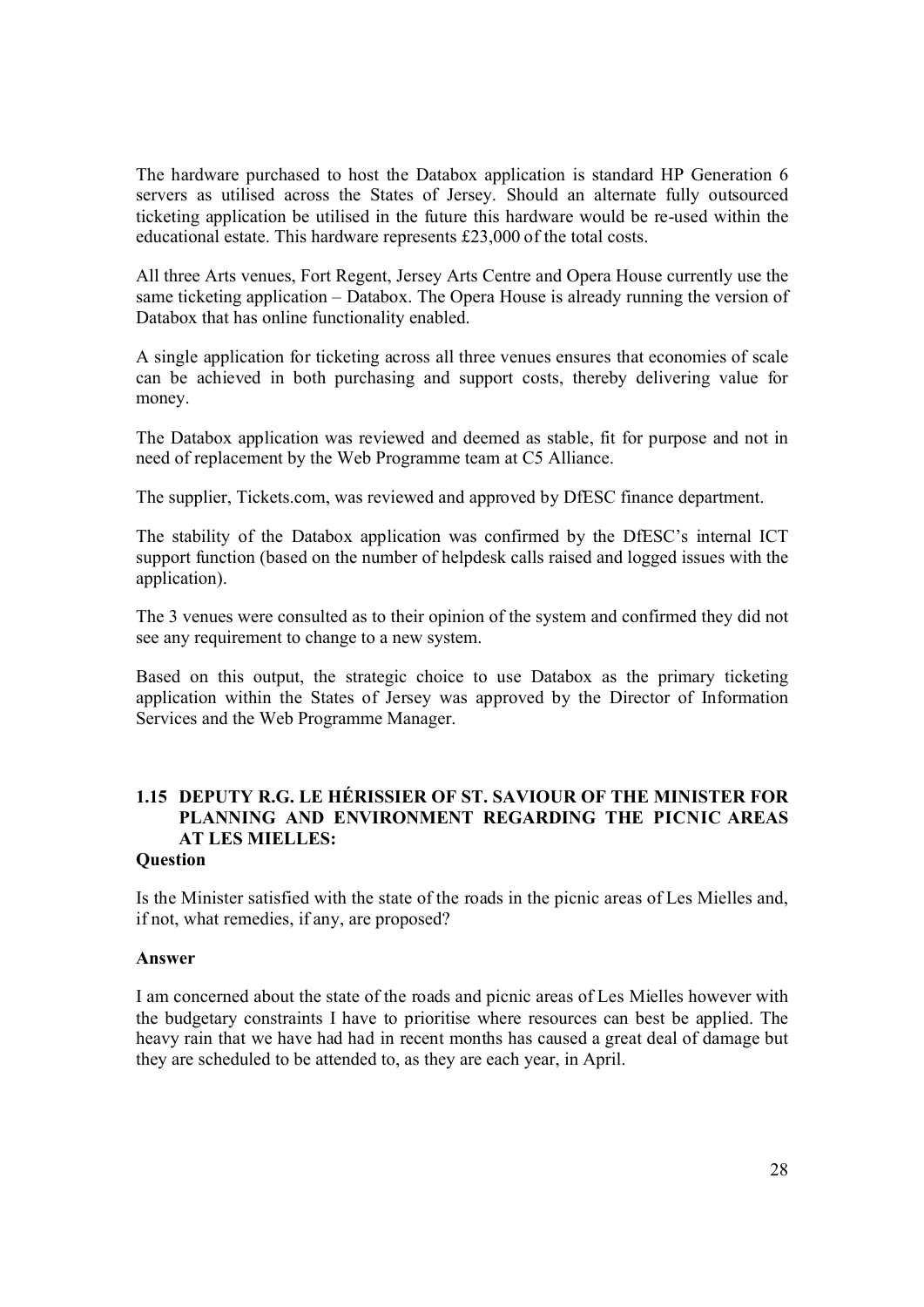The soft surfaced car parks and access tracks at Les Mielles, as well as a number of other locations around the Island are maintained by the Planning & Environment Department to the limit of the budget available.

The annual access budget held by the Planning & Environment Department is £54, 500. This sum covers the maintenance of over 70 kilometres of footpath, 10 kilometres of bridle path and 2 kilometres of cycle track. The annual cutting of vegetation of these paths (which is carried out four times per annum) costs £47,000.

This leaves £7,500 per annum for all repairs and one off maintenance tasks, including the replacement of unsafe steps (there are over 3,000 steps to monitor), fences, bridges and the resurfacing of the car parks and access tracks.

At present, the Planning & Environment Department is responsible for the maintenance of 12 car parks and their access tracks, plus 7 car parks and tracks under joint administration with T&TS.

Annual maintenance work on the Les Mielles car parks and access tracks (including resurfacing) costs an average of £1,500. Work on all Planning  $\&$  Environment Department car parks and access tracks costs £6,000. This normally leaves very limited resources for maintaining pedestrian access routes to Jersey's countryside including the north coast footpath system. In the past a fine balance has been struck in prioritising between resolving the Health and Safety issues on footpaths and the resurfacing of car parks and access tracks.

#### **1.16 DEPUTY R.G. LE HÉRISSIER OF ST. SAVIOUR OF THE MINISTER FOR TREASURY AND RESOURCES REGARDING IMPROVEMENTS IN PARKING PROVISIONS AT RUE DES PRÉS: Question**

Following meetings with relevant Parish officials, would the Minister indicate what steps, if any, he proposes to take to improve public parking provision on the Rue des Pres trading estate?

#### **Answer**

Jersey Property Holdings (JPH) has operational control of the land which currently forms the 42 space car park which was originally acquired as part of the Rue des Pres Trading Estate Development and was retained by the Public (former Planning Committee) together with the Estate roads and verges. The roads and verges were subsequently transferred to the then Public Works Committee on 28 February 1984 and remain under the operational control of Transport and Technical Services (T&TS).

With specific reference to the car park, JPH is aware that the current parking arrangements are unsatisfactory. The policing of public parking places within the Island is outlined by The Road Traffic (Public Parking Places) (Jersey) Order, 1985, as amended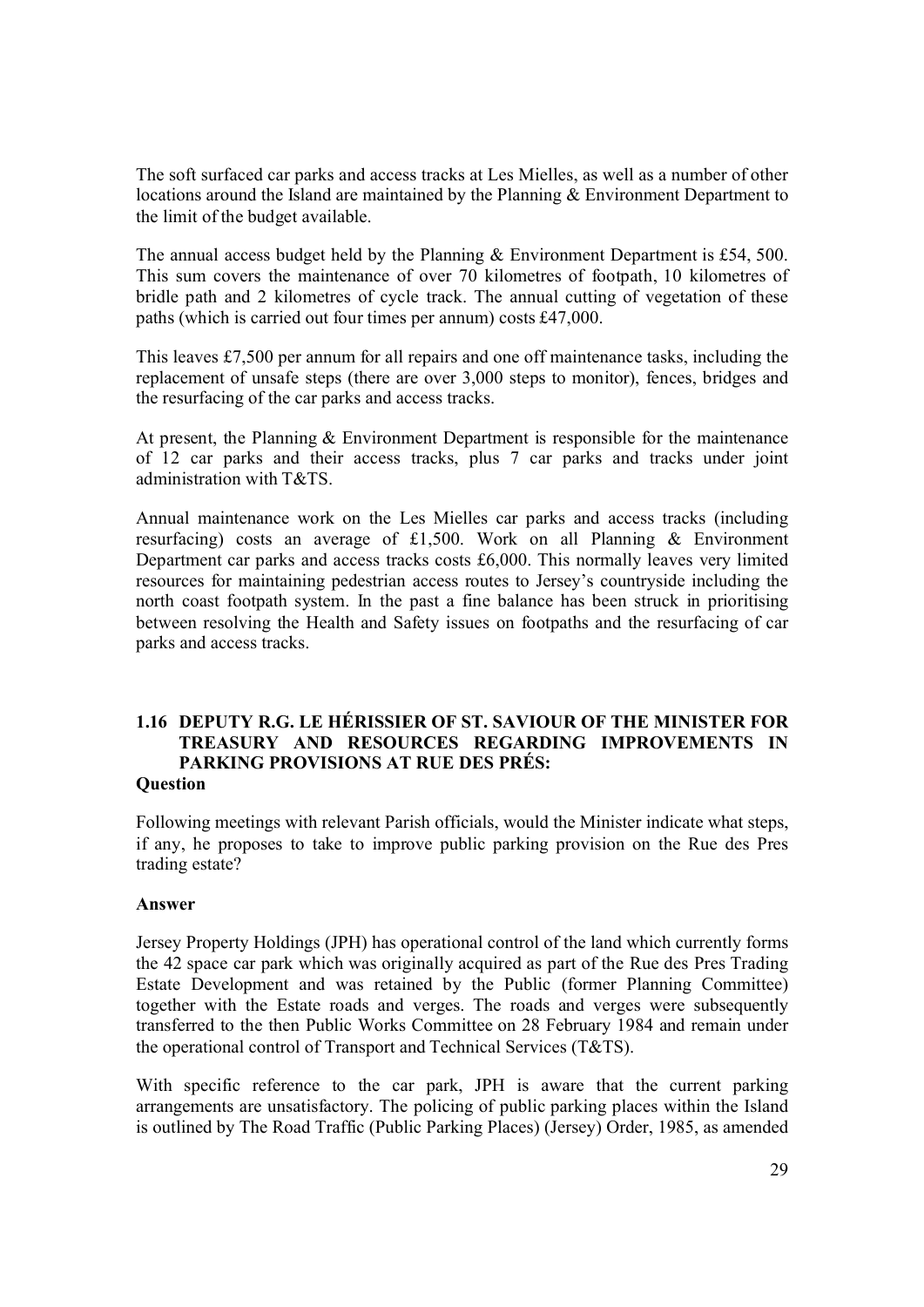and car park officials may be appointed by either a parochial authority or T&TS. JPH has no policing powers to manage car parking.

In order to resolve the parking issues, JPH is considering the following options:

- 1) Designate the car park under the Road Traffic (Public Parking Places) (Jersey) Order 1985, which would enable it to be policed by T&TS. The Department has been advised however, that the Parking Control Officers do not police any car parks in the eastern parishes and therefore it would not be cost effective for  $T&TS$ to take over responsibility for the car park.
- 2) Transfer the ownership of the car park to the Parish of St Saviour by means of a conveyance passed before the Royal Court in order that the Parish would then be responsible for policing the car park pursuant to the 1985 Order. (The Public could not legally retain ownership of the car park whilst transferring policing functions to the Parish).
- 3) Employ the services of a managing agent to let the spaces. Preliminary discussions have been held between JPH and a private company in this regard.
- 4) Dispose of the car park on the open market. Planning and Environment has advised that the car park must be kept as such, unless or until the Minister for Planning and Environment gives consent for it to be used for another purpose.

#### **1.17 THE DEPUTY OF ST. MARTIN OF THE MINISTER FOR HOME AFFAIRS REGARDING THE METROPOLITAN POLICE REPORT: Question**

- (1) Is the Minister satisfied that a Metropolitan Police Interim Report existed on 10th November 2008 and, if so, why?
- (2) Why was a Metropolitan Police Interim Report requested?
- (3) Who asked the States of Jersey Police to request it and who was it made to?
- (4) When was that request made?
- (5) Who requested the Metropolitan Police to provide an Interim Report?
- (6) Who at the Metropolitan Police was asked?
- (7) Will the Minister provide Members with a copy of the written request?
- (8) When was a copy of the Interim Report received?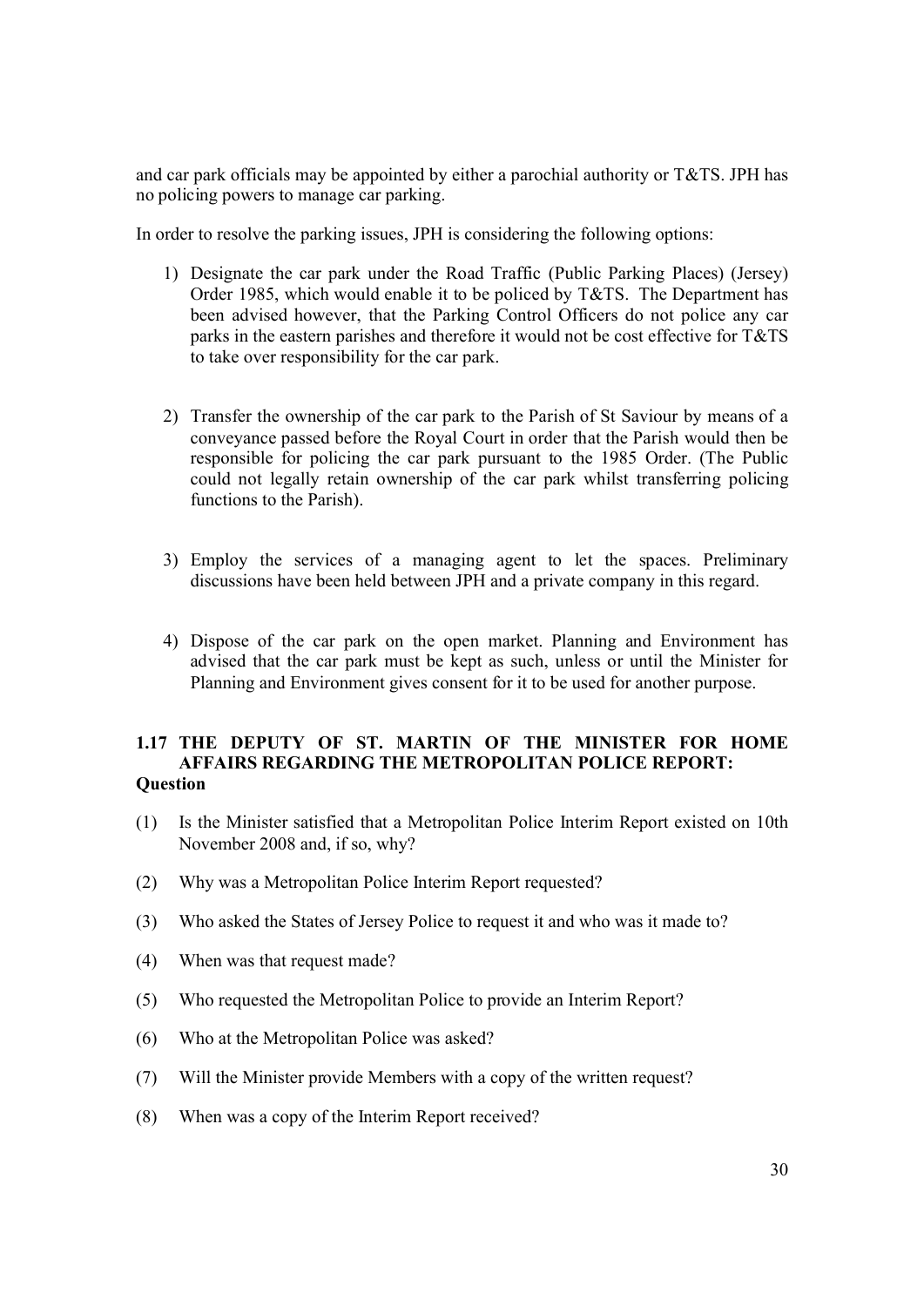- (9) Although neither the former nor current Home Affairs Ministers have seen the Interim Report, is the Minister aware of anyone apart from the Acting Chief Officer of Police seeing the Interim Report?
- (10) Was the Interim Report withdrawn and, if so, why and when?
- (11) Who requested it to be withdrawn and to whom was the request made?
- (12) When was the Interim Report returned?

#### **Answer**

Before I answer the detailed question, I want to give some general background to the production of the Interim Report by the Metropolitan Police.

The ACPO Homicide Working Party recommended that a full review be conducted by an outside police force of the Historical Abuse Enquiry. Accordingly, on 6th August 2008, the now Acting Chief Officer of Police wrote to the Metropolitan Police Force requesting the production of such a report. Subsequently, detailed terms of reference were agreed for the production of the report and work commenced. The main purposes of the report were to advise on the management of the Historical Abuse Enquiry and to provide advice and guidance in relation to the conduct of individual investigations. It soon became apparent that serious issues were arising as to the previous management of the Historical Abuse Enquiry. Details of these concerns were passed on to the now Acting Chief Officer of Police who began to raise these with the Chief Officer of Police from September 2008 onwards. The now Acting Chief Officer of Police also began to share these concerns with other senior officials and with Deputy Andrew Lewis who became the Minister for Home Affairs. By early November 2008 the report was nearly completed except for the interviewing of the former Deputy Chief Officer of Police. By that stage it had become apparent that some of the issues were so serious that they could prejudice the fair trial of certain individuals. The concern was that serious cases might be stopped by the Royal Court because of the previous actions of the former Deputy Chief Officer of Police. For that reason the now Acting Chief Officer of Police asked the Metropolitan Police Force to produce a report on what they had found up to that point so that a press conference could be held correcting issues relating to information which had previously been given to the press. The Metropolitan Police then produced the Interim Report which they sent initially on 10th November 2008, to the now Acting Chief Officer of Police as an attachment to an email. The concerns of the now Acting Chief Officer of Police were fully vindicated by the judgment of the Royal Court in the matter of The Attorney General v. Aubin and others [2009] J.R.C. 035A.

I am now going to quote from section 14 to 19 of that judgment:-

"14.We need to be clear what it is that is complained of. The investigation into allegations of historic child sex abuse in Haut de la Garenne was an important story in Jersey and one in which the press have an absolutely proper and legitimate interest. Equally it is perfectly normal for the Police to keep the press informed of the progress of important inquiries. Sometimes that may be in the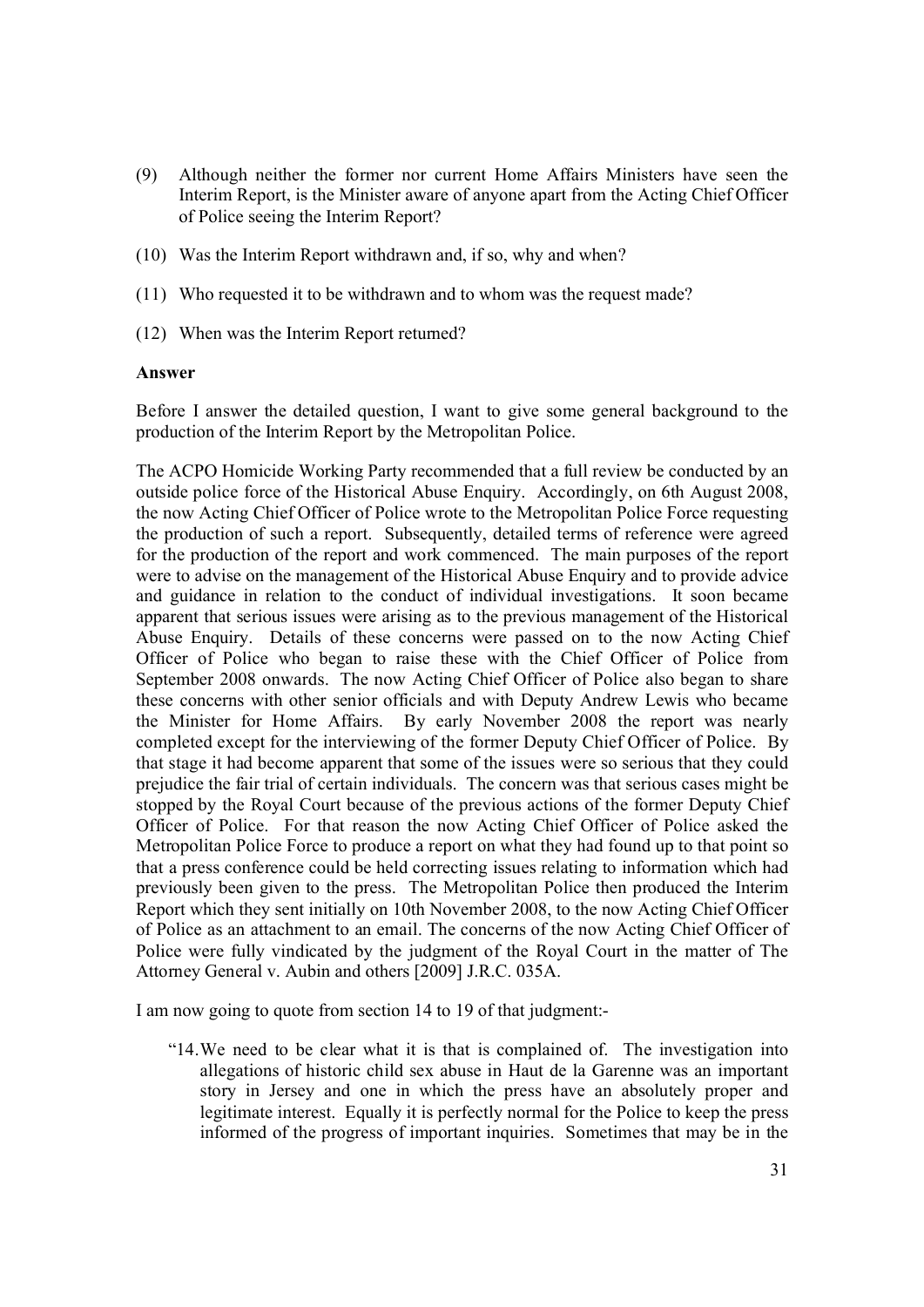form of on the record press conferences, broadcast or published as the case may be, sometimes it may involve off the record briefings the content of which cannot be used until after any trial. From time to time the Police may make use of press publicity for operational reasons, for example in a case like this, to appeal for witnesses and to reassure those potential witnesses that they will be treated sympathetically and in confidence should they come forward. All that is completely usual.

- 15. What is extraordinary in this case is the way in which the senior investigating officer, Mr Harper, by constant and dramatic press conferences and informal briefings, whipped up a frenzied interest in the inquiry, not in respect of the solid police work that was being done to investigate the serious allegations of child sex abuse, but in respect of what had turned out to be completely unfounded suggestions of multiple murder and torture in secret cellars under the building. It is not any part of my task to decide whether the huge excavation that took place under Haut de la Garenne was justified or not, I am only concerned with the publicity that followed it. Not surprisingly the press ran with the story with enthusiasm. I have five volumes of press cuttings full of lurid headlines. I pick one completely at random from among dozens of a similar kind "Shackles are found in torture dungeon". They were not shackles, it was not a dungeon and there is not evidence of torture there. Unsurprisingly of particular interest to the press was exhibit JAR6. This was a small object found in a place under the building which probably pre-dated the investigation. At first sight the anthropologist who was present thought this might well be part of a child's skull. Having received that information, it was right for the Police to investigate further to see whether it was indeed a child's skull or part of it. What was not right was for Mr Harper immediately to call a press conference to announce that the remains of a child had been discovered. In fact JAR6 proved, on careful scientific examination, not to be part of a skull at all, but by then the idea that children had been tortured and murdered in the cellars was firmly lodged in the public consciousness.
- 16. It is very important to be clear why Mr Harper's conduct has been criticised in Court and elsewhere. He is to be commended and not criticised for taking the allegations of child sex abuse seriously, for investigating them vigorously, and for making clear that anybody coming forward to give evidence would be treated sympathetically and professionally. No proper criticism of him could be advanced for any of that. The legitimate criticisms of him and the potential damage that he did to any inquiry or Court proceedings are best expressed not by me setting out my opinion but by the professional judgment of an outside expert who reviewed this aspect of the case in November 2008. That report has been disclosed to the defence in the course of these proceedings and I quote from its conclusion:-
	- *"From the outset statements released to the media suggested with the language of certainty that crimes had been committed and that there were many victims. For legal reasons, and in order to manage media coverage and*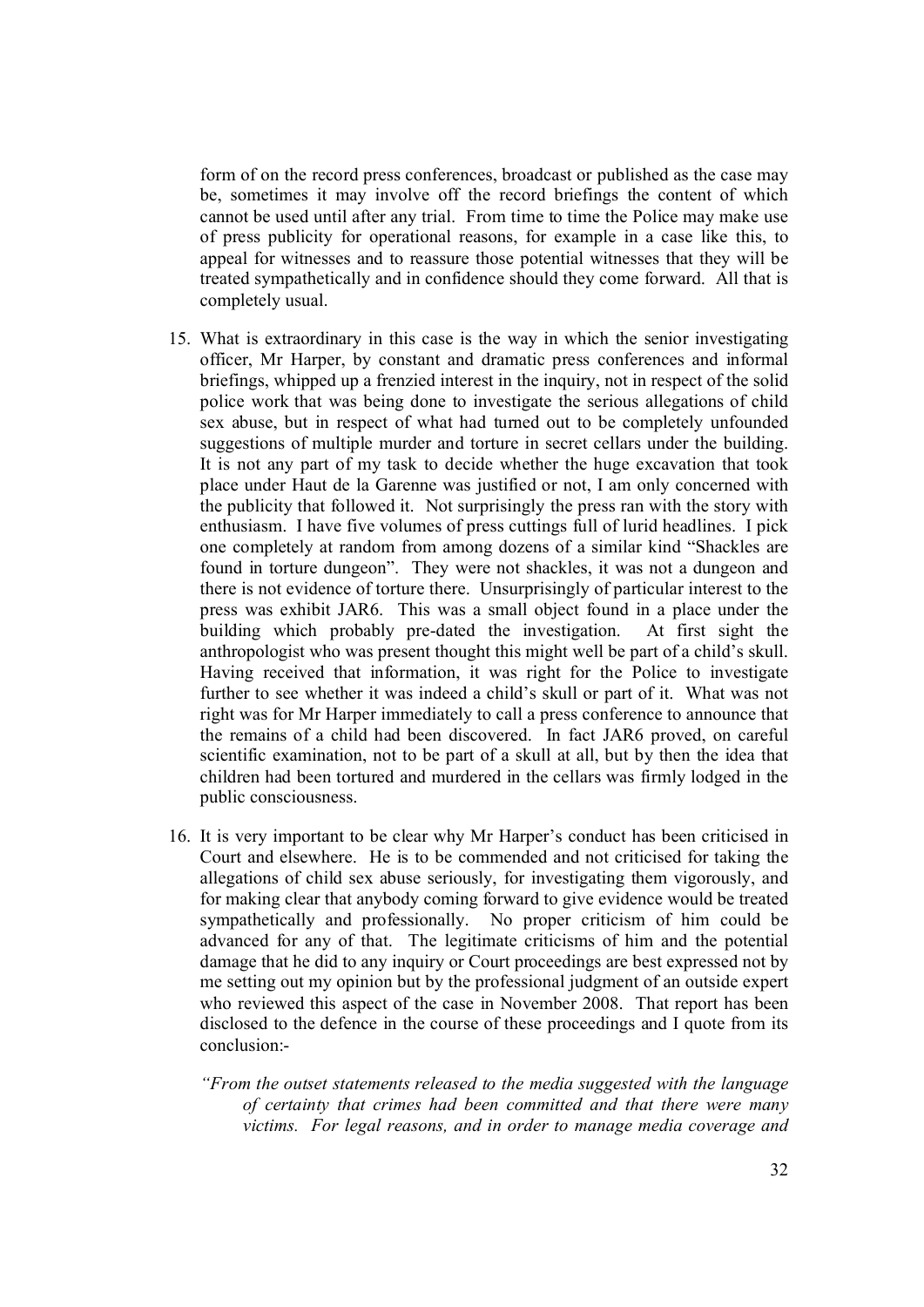*public expectation, more temperate and non-judgmental language would have been more appropriate. Statements made in relation to the item recovered on February 23rd [JAR6] were not accurate and incited an enormous media coverage which at times was hysterical and sensational and was in turn equally inaccurate and misleading. The description of cellars, the voids under the flooring, was inaccurate and allowed the media to create a false impression in the public mindset. The description of an item recovered from Haut de la Garenne as "shackles" was not accurate. The language used to describe the bath could have been more accurate. The decision to display to the media a tooth recovered from Haut de la Garenne was highly unusual. The approach taken by the States of Jersey Police to releasing information about the teeth found was unusual, not consistent with normal working practice in the UK and encouraged further media reporting and speculation. Given the lack of evidence collated to prove that a child's remains had been found at Haut de la Garenne, the statements made by States of Jersey Police could have been more accurately phrased and could have generated more measured and less prominent media coverage. The statement made by the States of Jersey Police regarding the two pits excavated at Haut de la Garenne was inappropriate. The nature and quantity of much of the media coverage was generated and sustained by the Police's deliberate decision to provide a regular diet of information to the media. Some, but by no means all, the inaccurate media coverage published was challenged by the Force on a number of occasions the Deputy Chief Officer placed information and allegations into the public domain or responded to issues and allegations in the media which distracted attention from the child abuse investigation and this may have tarnished the reputation of the Force and weakened public confidence in the investigation and its professionalism."*

- 17. The potential damage to the Court process is illustrated by the fact that it has provided material for the powerfully advanced argument of Advocate Preston that the idea of long term, widespread torture and murder is so entrenched in the consciousness of potential jurors that it cannot be eradicated by any direction from the trial judge. He argues that jurors will either be convinced already that anyone charged must be guilty or they will feel that after this long and expensive inquiry "someone must pay". This problem is heightened, he argues, because of the size of this jurisdiction. Before setting out my reasons for ultimately not finding his argument persuasive, I should make a preliminary comment. This is not a public inquiry into the conduct of the Police in general or Mr Harper in particular, I comment on his and their conduct only to the extent that it is relevant to the legal issues I have to determine.
- 18. I now turn to the factors that lead me to reject this part of the application.
- (i) First in November 2008 the new senior investigation officer held a press conference in which he put the record straight about the findings under the building. That press conference received wide publicity and the tone of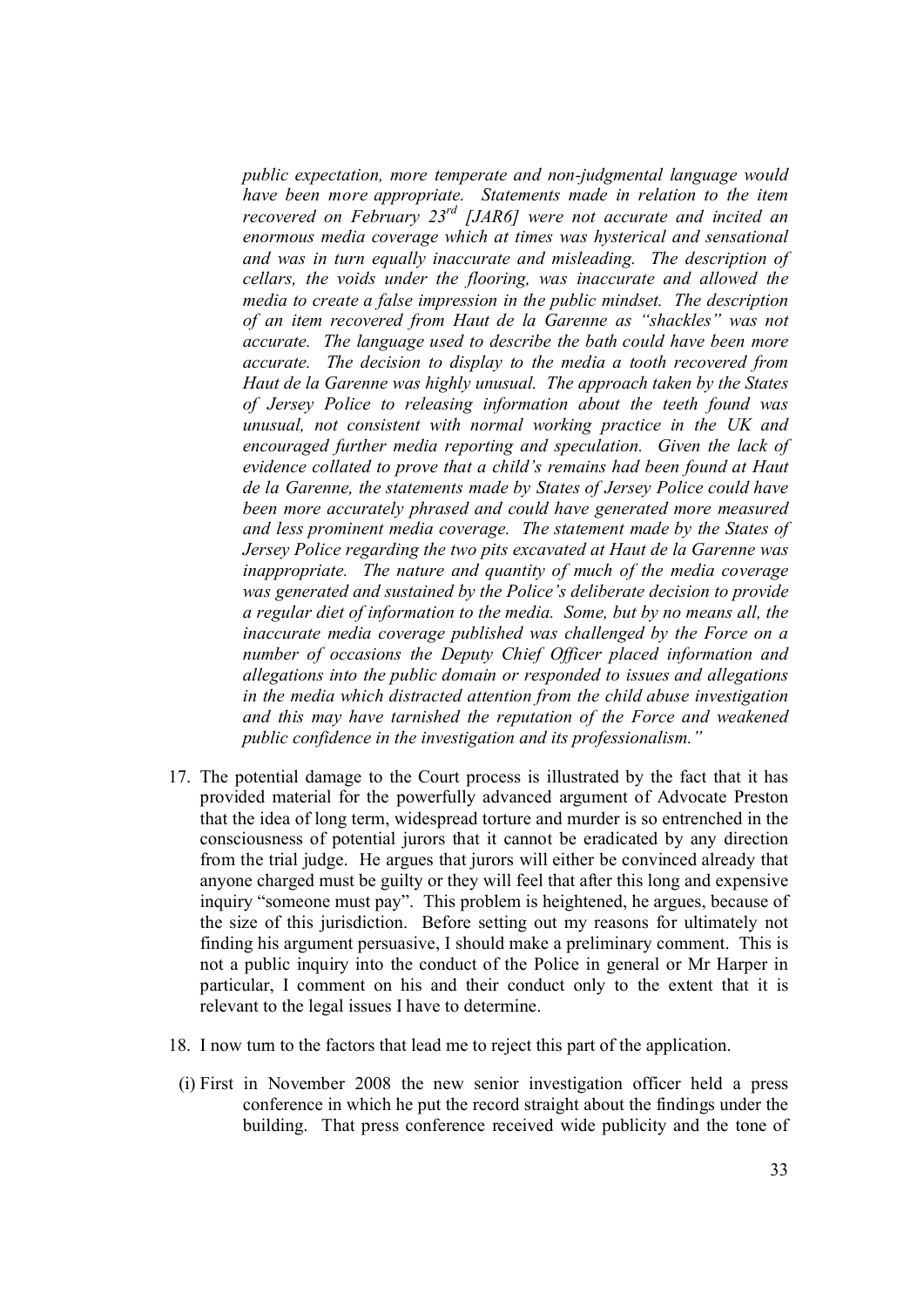press reporting has changed, indeed the prosecution might now argue that they risk encountering jurors who believe that the Police have said that everything that had gone before was wrong. In my judgment this press conference went a long way to repair the damage that had been done by earlier press publicity.

- (ii) Second there was a clear divide between the reporting of the torture dungeon and the general part of the inquiry which was into historic child sex abuse. That part of the inquiry did not receive the same lurid treatment. It will be immediately apparent to any juror hearing this case opened that there is no allegation against any of these men of anything which might be linked to the supposed torture dungeon.
- (iii) Thirdly none of the lurid stories connected any named individuals to what was being described, indeed Mr Donnelly and Mr Aubin do not even fall into the category of staff at the home who were, in general terms, being accused of criminal offences. Mr Donnelly is indeed nothing to do with the inquiry into the home at all.
- (iv) I approach this case in the same way as the Court of Appeal did in the case of Abu Hamza [2006] EWCA Crim 2918, than whom no-one could have had worse personal publicity. It is said that everyone in Jersey will have read of this inquiry and no doubt that is true. Everybody in the United Kingdom would have come across the adverse publicity for Abu Hamza before he faced his trial. When the question of pre-trial publicity was considered by the Court of Appeal Criminal Division in that case the Lord Chief Justice giving the judgment of the Court said this:-
	- *"93. Prejudicial publicity renders more difficult the task of the Court, that is of the judge and jury together, in trying the case fairly. Our laws of contempt of Court are designed to prevent the media from interfering with the due process of justice by making it more difficult to conduct a fair trial. The fact however that adverse publicity may have risked prejudicing a fair trial is no reason for not proceeding with the trial if the judge concludes that with his assistance it would be possible to have a fair trial. In considering this question it is right for the judge to have regard to his own experience and that of his fellow judges as to the manner in which juries normally perform their duties."*
	- And then the Lord Chief Justice quoted with approval the words of the trial judge, Mr Justice Hughes, as he then was:-
	- *"97. After considering at length the relevant authorities, to most of which we have already referred, the judge comments on his own considerable experience of jury trial:-*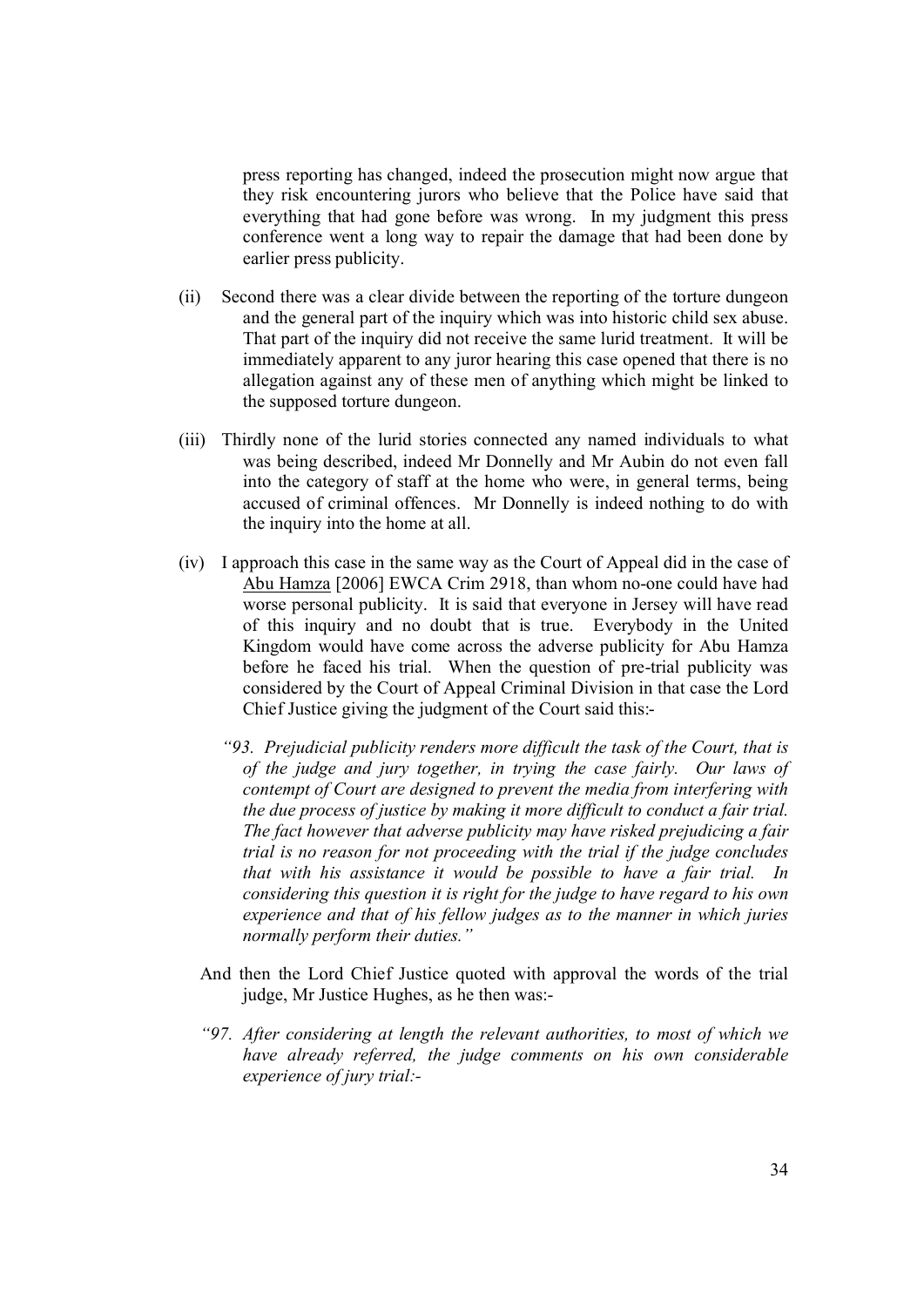*"For what it is worth, this judge's experience leads him to endorse the conclusion that lawyers are occasionally unwisely dismissive of juries. Almost universally, they approach their task and their oath with conspicuous conscientiousness. They are often unavoidably faced with inadmissible evidence which they must discount, especially in the case of several defendants, and experience strongly suggests that, whilst desirable, it is not necessary for them to be kept wholly ignorant of such evidence in order to be able to reach a careful decision which takes no account of it. Extensive publicity and campaigns against potential defendants are by no means unknown in cases of notoriety. Whilst the law of contempt operates to minimise it, it is not always avoidable, especially where intense public concern arises about a particular crime and a particular defendant before any charge is brought. Jurors are in such cases capable of understanding that comment in the media might or might not be justified and that it is to find out whether it is that is one of their tasks. They are capable of understanding that allegations which have been made may be true or may not be and that they, the jury, are to have the opportunity and responsibility of hearing all the evidence which commentators in the media have not and of deciding whether in fact the allegations are true or not. They are not surprised to be warned not to take at face value what appears in the media, nor are they these days so deferential to politicians as to be incapable of understanding that they should make no assumptions about whether any statements made by such people are justified or not. They are also capable of understanding and habitually apply the direction that they are given about the standard of proof.""*

- (v)And finally this: we should trust the jury. The principle that they will have to apply here is that general allegations involving other people do not form part of the evidence against a specific defendant, and he is only to be convicted if the evidence that is relevant to him convinces them of his guilt. It is not an abstruse legal concept, nor does its application require any kind of mental gymnastics. It is a simple principle of fairness, readily explained and easily understood and applied by the ordinary juror.
- 19. For all those reasons I do not find that the publicity in this case was such as to prevent any of these defendants receiving a fair trial."

It can be seen from that quotation that not only are the actions of the former Deputy Chief Officer of Police heavily criticised but that the actions of the now Acting Chief Officer of Police are vindicated in paragraph 18(i) of the judgment.

The quotation above which is attributed to an outside expert is a quotation from the report of an independent media expert who was called in to advise the States of Jersey Police on media related matters.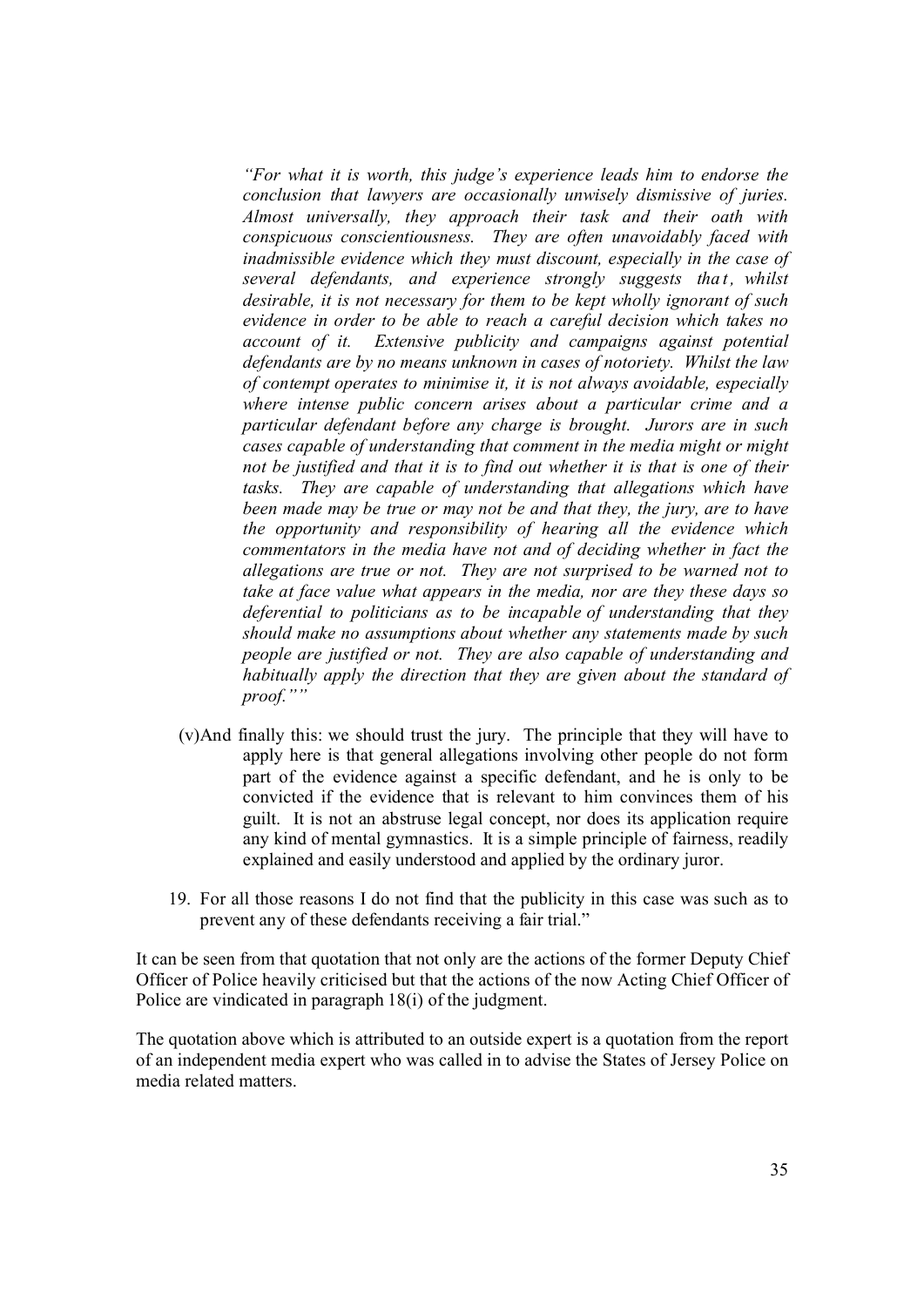The now Acting Chief Officer of Police was aware of the relevant issues and had started to prepare a draft press release in late October 2008. A copy of an early draft of this was seen and commented on by the Chief Officer of Police. The Version which was given to the press was the 11th version of the Press Release. The Chief Officer of Police was asked by the now Acting Chief Officer of Police as to whether he wished to have any involvement in the press conference and declined so to do.

The effect of the Interim Report was to confirm the concern of the now Acting Chief Officer of Police prior to the making of the Press Release.

I now turn to the detailed questions.

- (1) Yes, I have been assured that that is so by the Acting Chief Officer of Police and the Acting Deputy Chief Officer of Police. Furthermore, some months ago and recently I saw the covering email to which it was attached.
- (2) That is explained above.
- (3) That is explained above. The Acting Chief Officer of Police was not asked to do what he did by anyone. The answer to the second question is a Detective Superintendent, the name of whom has been supplied to the questioner.
- (4) In late October or early November 2008, for the reasons set out above.
- (5) That is explained above.
- (6) The same answer as the second part of Question (3).
- (7) There was not a written request for an Interim Report. The matter was dealt with as stated above, on an informal basis
- (8) 10th November 2008, in electronic form, as an attachment to an email.
- (9) The report was produced for purposes which are described above and not for disciplinary purposes. Accordingly, it was seen by a number of police officers who were then involved in various investigations and by a number of lawyers who were advising in relation to investigations. It has also been seen by the Acting Deputy Chief Officer of Police.
- (10)The Interim Report was not withdrawn. It was followed by a full report the Metropolitan Police produced the report for the reasons set out above and it was used for those purposes. It was not drafted for the purposes of a formal disciplinary hearing and therefore it was not appropriate that it should be used in that way.
- (11)It was not withdrawn, as stated above.
- (12)It was not returned. It was used for the purposes for which it was originally intended.

### **1.18 THE DEPUTY OF ST. MARTIN OF THE MINISTER FOR EDUCATION, SPORT AND CULTURE REGARDING SUSPENDED STAFF SUBJECT TO POLICE INVESTIGATION:**

#### **Question**

Will the Minister inform Members of his Department's policy with respect to suspending staff who may be subject of police investigations?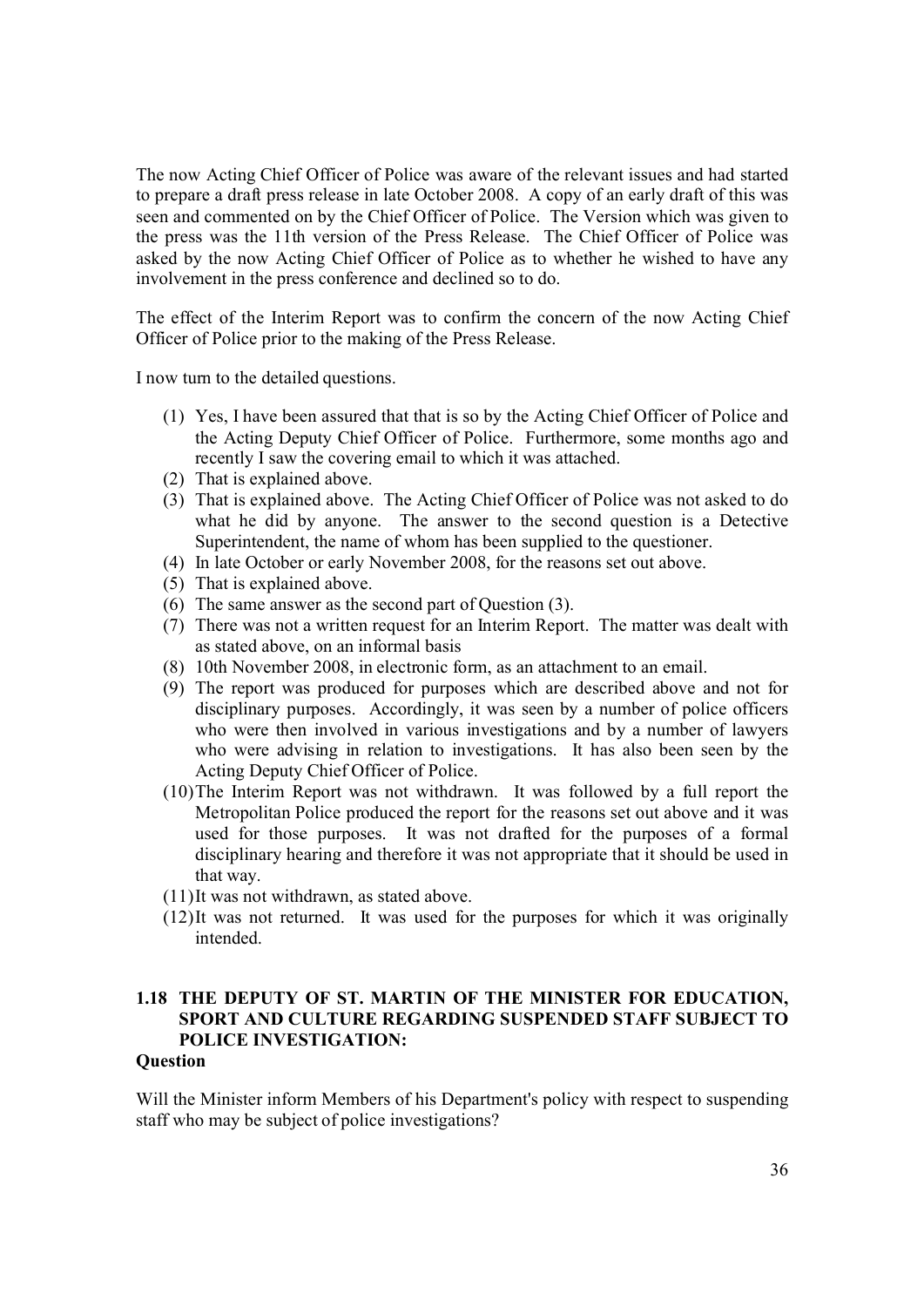Was the Minister satisfied that the correct procedure was adopted when an Education, Sports and Culture employee was suspended on 18th August 2009 and, if not, what action did he take to remedy the error?

How often does the Minister consult with his HR Department to ensure that suspended employees are receiving the necessary welfare support, their skill base is maintained and the continuation of their suspension is still justified?

#### **Answer**

The decision to suspend any employee is not taken lightly and is carried out in line with the relevant Disciplinary Procedure as stated in the employee's agreed Terms and Conditions of employment. In all cases serious consideration is first given to alternative employment within the Department for the period of any investigation.

The decision to suspend is taken at Director level and is only authorised in cases where the accusation is one of gross misconduct. Suspension is only considered when :

- it is necessary to carry out a full and thorough investigation.
- a potential risk exists to pupils, other staff or the public.
- it is agreed to be in the individual's best interests.

It is not appropriate for me to discuss any individual cases however as the Minister I can confirm that the correct procedures have been followed in all recent cases and that I have been fully briefed regarding the decision made and I am confident that appropriate action has been taken.

As the States Employment Board assumes the role of employer and the Director of Education, Sport and Culture is responsible for the line management of employees, I am not involved in the day to day operational management of Human Resource matters. These matters are dealt with directly by management with the support of the Human Resources. I do, however, have an expectation that all employees in our Service are treated fairly and supported appropriately.

#### **1.19 DEPUTY G.P. SOUTHERN OF ST. HELIER OF THE MINISTER FOR TREASURY AND RESOURCES REGARDING PUBLIC SPENDING: Question**

When the Minister points out that public spending has risen by 30% over the past 5 years as evidence for the need to make drastic cuts in public services will he confirm that during this period:

a) half of that increase has come in the last 2 years, under his stewardship of the public purse;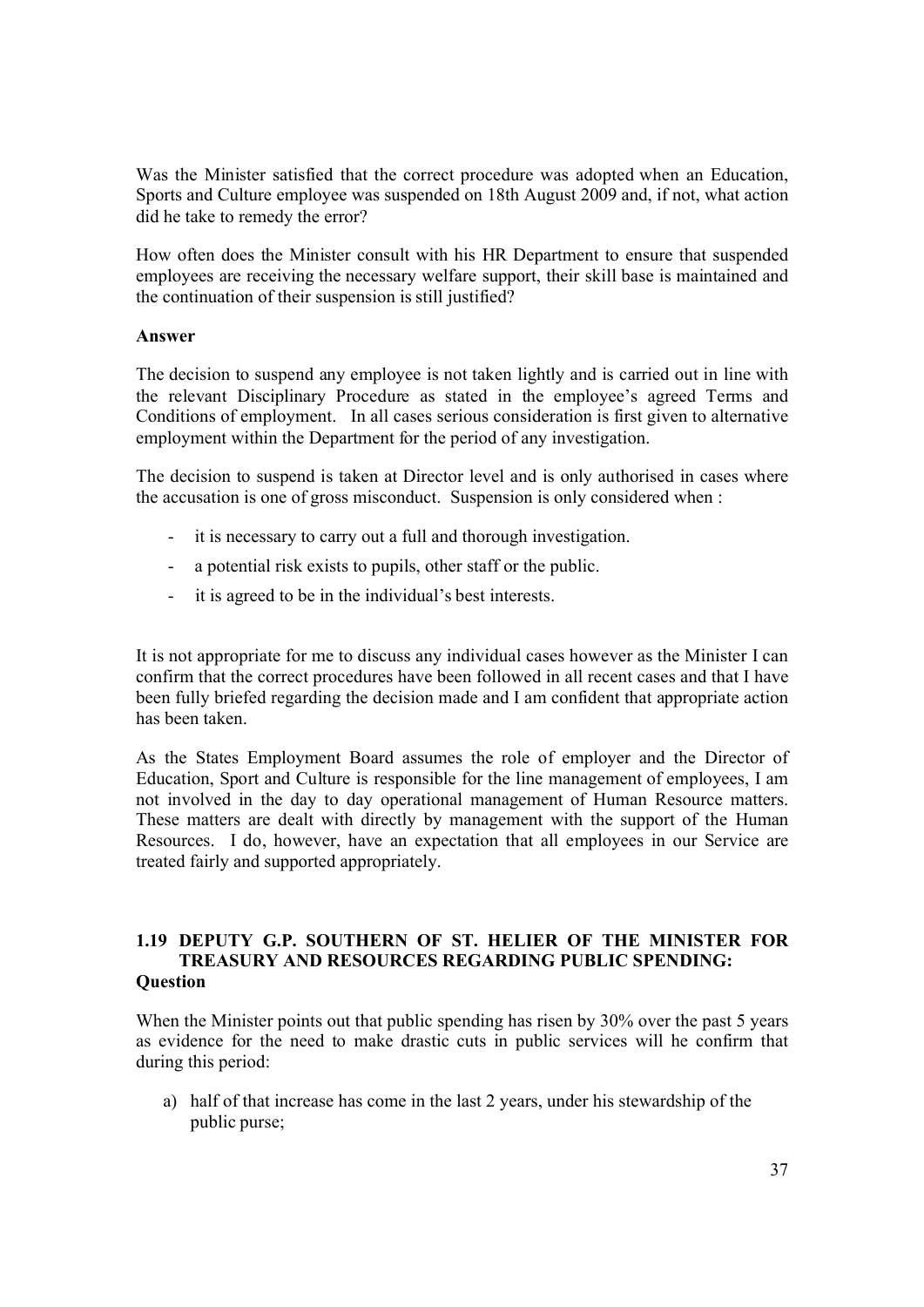- b) when the control of inflation was his, and his predecessor's, number 1 target,  $RPI(X)$  a measure of non-staff inflation totalled 17.7%;
- c) wage increases, according to the AEI, totalled 22%, and
- d) these figures do not include the decision to spend £103m on the EFW plant in 2008

Will the Minister also give members details of the additional 190 public sector posts employed during this period, so that members can assess how many were front-line employees directly concerned with service delivery?

Will the Minister also give members details of the 10 positions, along with the salaries, that he wishes to create to better monitor spending in his department?

#### **Answer**

a) The Minister can confirm that half of the 30% increase in public spending has occurred in the last 2 years. However, the Deputy will be aware that the decisions made on expenditure agreed in the Annual Business Plans and Article 11(8) requests are voted on by up to 53 members of the Assembly and not made by the Treasury and Resources Minister. This equates to £35m of the increase between 2007 and 2008 and £17m of the increase between 2008 and 2009, or 11% of the 15% total increase. The Article 11(8) requests were for expenditure on matters such as the Historical Child Abuse Enquiry, Flu Pandemic and elements of implementation of the Williamson recommendations.

£16m of the increase in expenditure over the last 2 years relates to amounts transferred between capital projects and revenue budgets as a result of changes in accounting treatment, which does not increase overall States expenditure.

Of the remaining £8m increase in expenditure, the decision to approve carried forward amounts is made by the Council of Ministers and the decisions are often based on outcomes relating to expenditure items discussed by the Assembly.

- b) RPI(X) has increased by 17.7% from December 2004 to December 2009.
- c) Average earnings increased by 22.2% from June 2004 to June 2009.
- d) The expenditure increases quoted as evidence for the need to reduce the costs of public services are for Net Revenue Expenditure only and that Capital expenditure is in addition to these amounts. Therefore the £103m approved budget for the new EFW plant is excluded.

#### Additional Posts

The Deputy has not made it clear in his question whether he refers to Full time Equivalent posts (FTE) or Headcount (HC), the period concerned, or the source of the quoted figure (190). Researching an answer to this question is not a sensible us of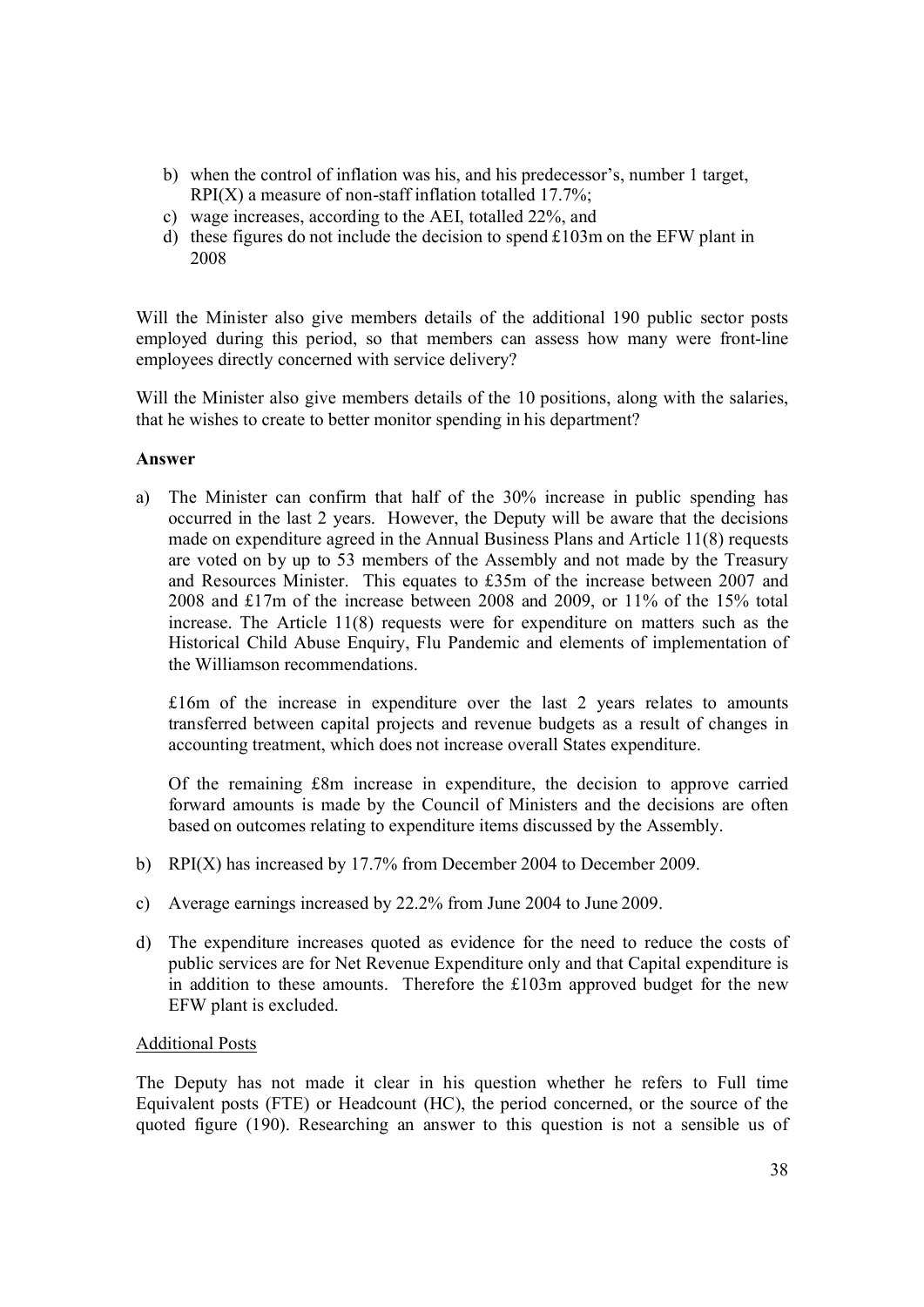resources. I would direct the Deputy to the States Annual Business Plan and its Annexe for details of movements in staff numbers.

A restructuring of the Treasury is taking place and will run for some months. This may mean there will be additional posts. Strengthening the Treasury is essential to further develop financial management across the organisation to deliver savings targets. Calls to improve financial management have been made by various commentators including the Comptroller and Auditor General.

#### **1.20 DEPUTY G.P. SOUTHERN OF ST. HELIER OF THE MINISTER FOR TREASURY AND RESOURCES REGARDING THE GST RATES REQUIRED TO ELIMINATE BUDGET DEFICITS: Question**

Will the Minister condemn the approach taken by the Corporate Services Scrutiny Panel in requesting the CAG to produce figures for prospective GST rates required to eliminate budget deficits on the assumptions that:

- a) no action was to be taken to curb public spending to below 6% annual increases, and
- b) no attempt was to be made to raise further income from other taxes?

Does the Minister accept that to project a 12% GST rate by 2014 is unnecessary scaremongering, and will he confirm that he has no intention of following any such strategy?

Will he further confirm that he has no intention of raising the GST rate in the short term?

#### **Answer**

It is unfortunate that the Deputy has not attended the briefings on the Comprehensive Spending Review. If he had done he would understand that whilst there is an unfunded structural deficit the challenge is manageable. I welcome the engagement of the Corporate Affairs Scrutiny Panel and the Public Accounts Committee in the process of decision making. New policies are required on both tax and spending during the course of this year. The extent to which tax changes are needed depends on the savings identified in the Comprehensive Spending Review.

It would be wholly inappropriate for a Treasury Minister to make any comment on the extent of any tax changes in advance of the Budget. There will, however, be consultation on tax changes in May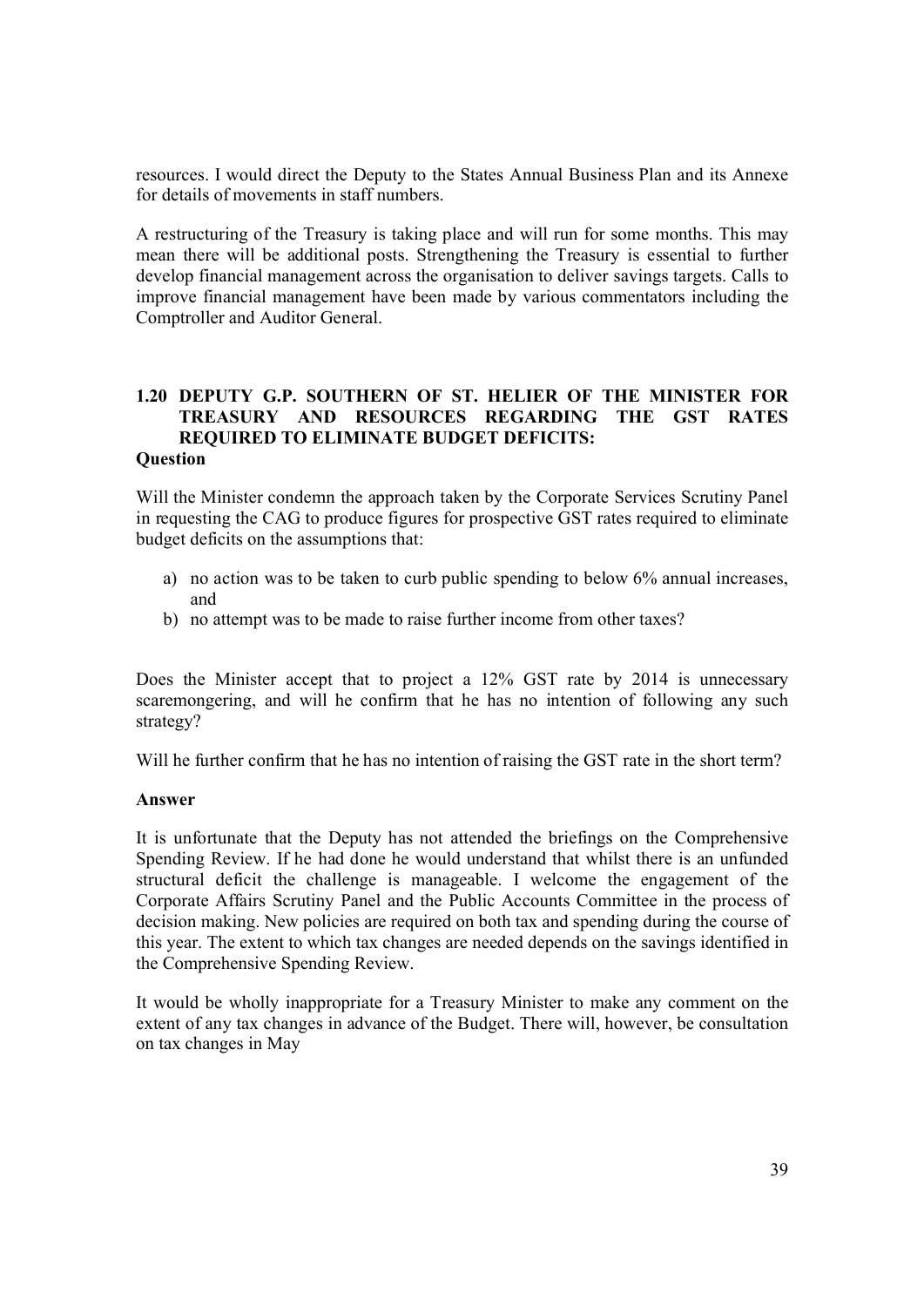## **1.21 DEPUTY G.P. SOUTHERN OF ST. HELIER OF THE MINISTER FOR SOCIAL SECURITY REGARDING THE LEVELS OF IMPAIRMENT COMPONENTS WITHIN INCOME SUPPORT:**

#### **Question**

Given that the 3 levels of impairment component in Income Support are there to compensate those with an illness or disability for the increased costs of their condition, would the Minister confirm that successful applicants for these components should not have their benefits reduced through consequent reductions in other components?

What actions, if any, and in what timescale, will he take to correct this anomaly in the system and, if none, why not?

#### **Answer**

To clarify, there are three elements of the Income Support (IS) impairment component which provide financial assistance at different levels, depending on the nature and severity of the person's condition, towards the following costs:

Clinical cost - General practitioner visits for people with chronic or progressive medical conditions

Personal care – Care needs - for example: washing, dressing, cooking

Mobility – Transport for people with a medical condition that seriously affects their ability to get around outdoors

The table below details the component type and the weekly rate from 1 October 2009.

| Impairment component types                                       | Weekly rate |
|------------------------------------------------------------------|-------------|
| Personal care level 1                                            | £22.26      |
| Personal care level 2                                            | £98.14      |
| Personal care level 3                                            | £140.91     |
| Mobility (working person)                                        | £44.52      |
| Mobility                                                         | £22.26      |
| Clinical cost level $1 \left(5 + \text{annual constants}\right)$ | £2.87       |
| Clinical cost level $2(9+$ annual consultations)                 | £5.74       |

The IS benefit for an IS unit is the difference between the total of all the relevant components for the IS unit and the calculated income of the IS unit.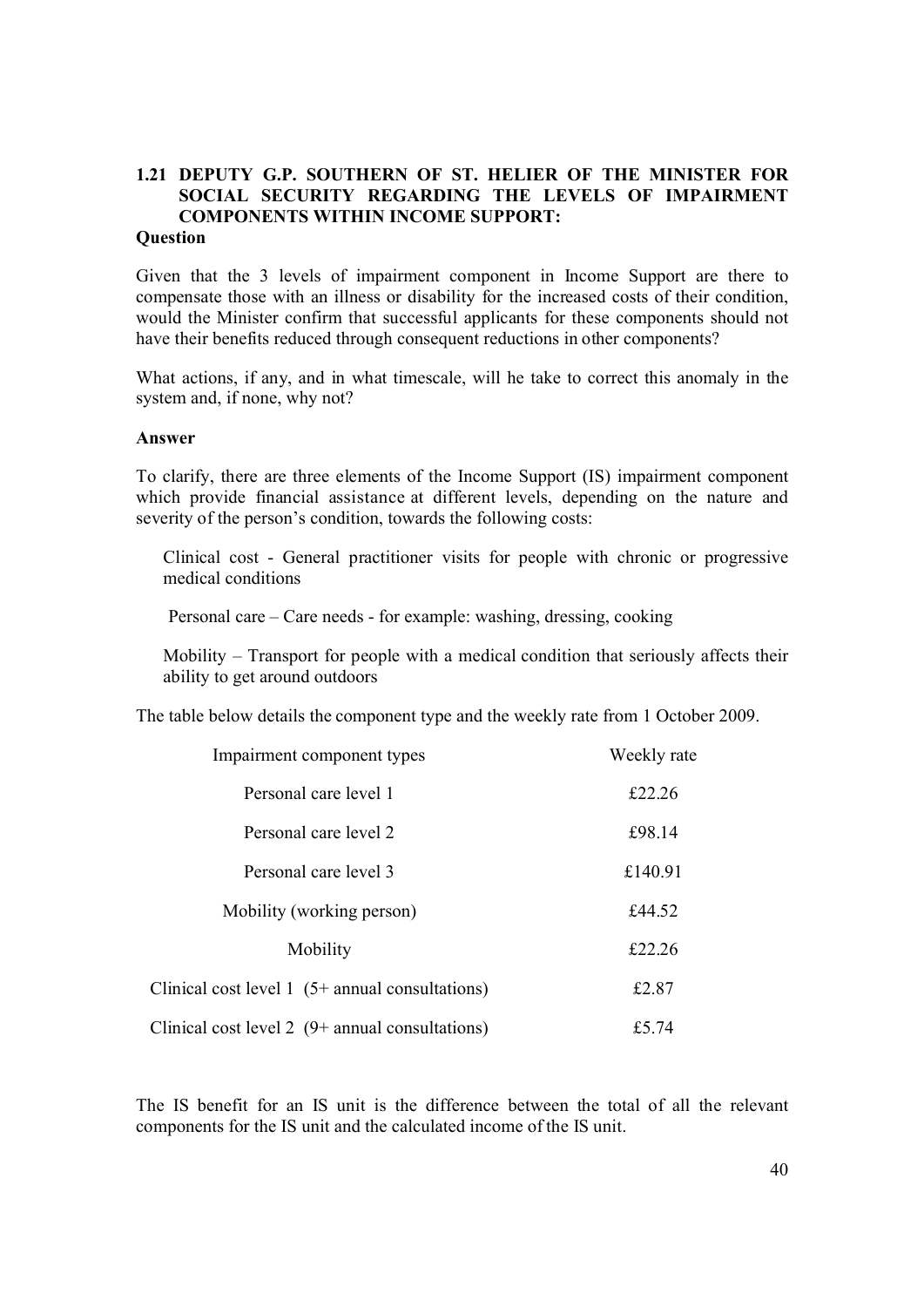I can confirm that successful applicants for personal care components do not have their IS benefit entitlement reduced through consequent reductions in other components, and therefore there is no anomaly to be addressed.

#### **1.22 SENATOR A. BRECKON OF THE MINISTER FOR HOME AFFAIRS REGARDING THE INDEPENDENT ADVISORY GROUP ESTABLISHED DURING THE HAUT DE LA GARENNE INVESTIGATION: Question**

Following the announcement in the States by the then Minister for Home Affairs on 29th April 2008 that an Independent Advisory Group had been set up in relation to the Haut de la Garenne investigation and that the members at that time were Reverend Geoff Houghton, Mrs. Carol Canavan, Mr. Kevin Keen, Mr Stephen Regal and the Data Protection Commissioner, would the Minister inform members -

- 1. at whose instigation this Advisory Group was set up and why?
- 2. what their terms of reference were, who drew these up and on what basis?
- 3. how the initial members were selected and whether there were any changes of membership after April 2008?
- 4. how often did the Advisory Group meet and how were they resourced?
- 5. did the Group produce any reports and, if so, are these publicly available?

#### **Answer**

Before answering the detailed question I need to explain what an Independent Advisory Group normally does and how it is made up. Independent Advisory Groups were introduced in the aftermath of the Macpherson Enquiry into the death of Steven Lawrence. The concept underlying such groups is that they can advise the police on any specific community issues and concerns.

An Independent Advisory Group does not normally have any function of oversight in relation to an investigation. Its normal functions are, as its name suggests, to advise the police in relation to issues such as how a particular investigation may be viewed or is being viewed by members of the public or by the members of any particular ethnic or other community. Independent Advisory Groups will normally be standing groups within a particular area with the relevant members to a particular investigation being consulted in relation thereto. For the reasons set out above the members are normally representative of individual communities rather than general representatives of the community.

I also want to pay tribute to the individual members of the Jersey group who undoubtedly endeavoured to faithfully serve the Island in this way.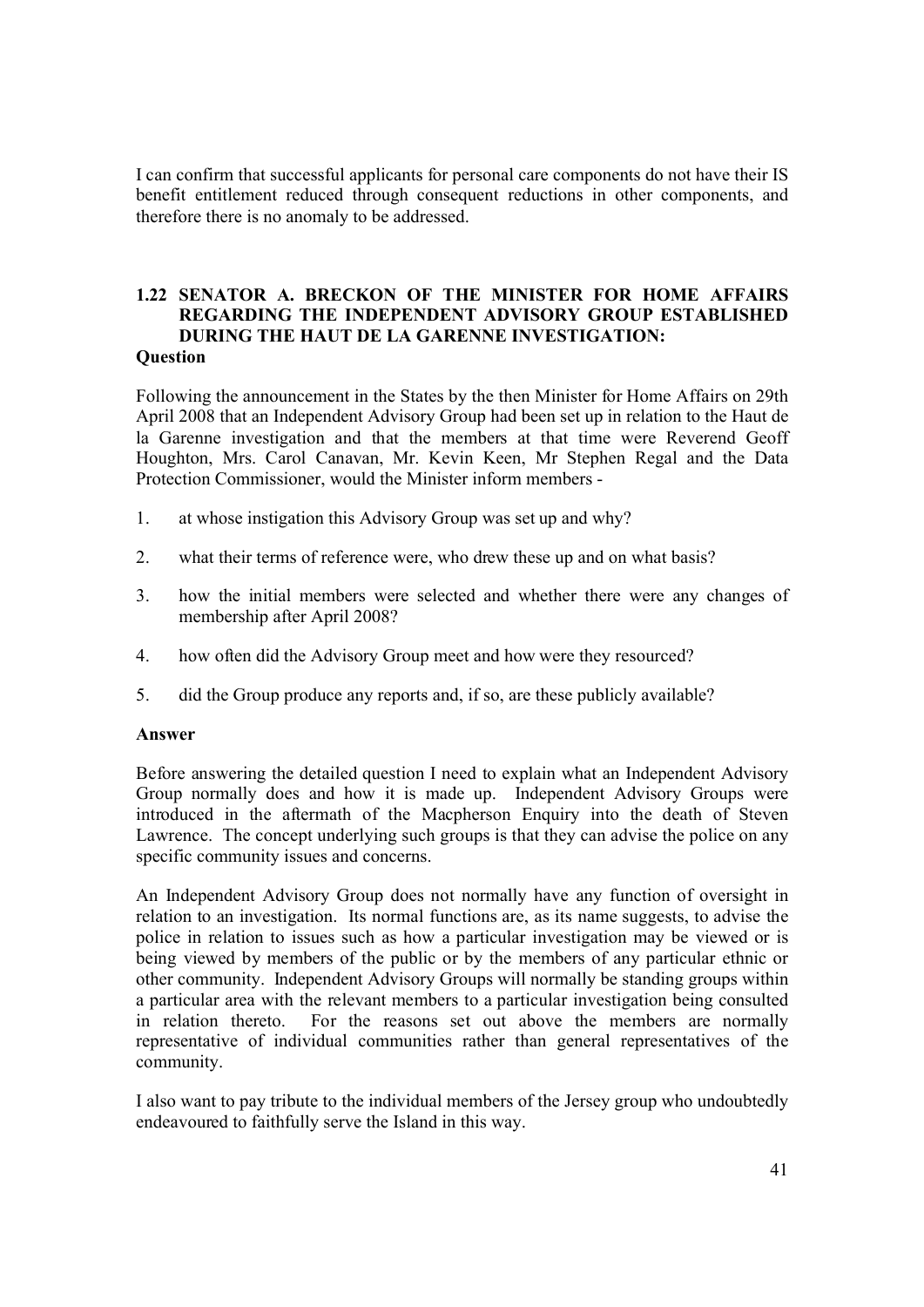I now move on to the individual questions:

- 1. In February 2008 the ACPO Homicide Working Group recommended the setting up of an Independent Advisory Group.
- 2. The terms of reference for the Advisory Group were drawn up by the States of Jersey Police and circulated to them by the Chief Officer.

The terms of reference were as follows:

- 1. to identify and address any risks or potential areas of criticism regarding the investigation, matters leading up to it or since it commenced.
- 2. to address any areas of risk with regards to the investigation.
- 3. to consider issues for victims and community.
- 4. to consider impact to or from any other agency or public body.
- 5. to consider media implications.

These terms of reference are wider than is normal for such a group.

- 3. Individual members were selected by the Senior Investigating Officer as representative of the local community. One member of the group resigned in October 2008; the remainder of the group resigned in January 2009.
- 4. The Independent Advisory Group met regularly, as and when suggested by the Senior Investigating Officer. The group was supported by Police staff.
- 5. The Independent Advisory Group did not produce reports, but they did raise questions and make comments.

Serious questions have arisen as to the setting up, terms of reference and support of the Independent Advisory Group but this is no reflection upon the individual members thereof.

#### **1.23 DEPUTY M. TADIER OF ST. BRELADE OF THE MINISTER FOR TRANSPORT AND TECHNICAL SERVICES REGARDING THE COST OF KEEPING LIBERATION STATION OPEN AT NIGHT: Question**

Would the Minister provide a cost for keeping Liberation Station open until 22:05 (the time of the penultimate buses on the number 1 and 15 route) and advise whether he would consider bringing forward a proposition by May to extend the opening hours?

#### **Answer**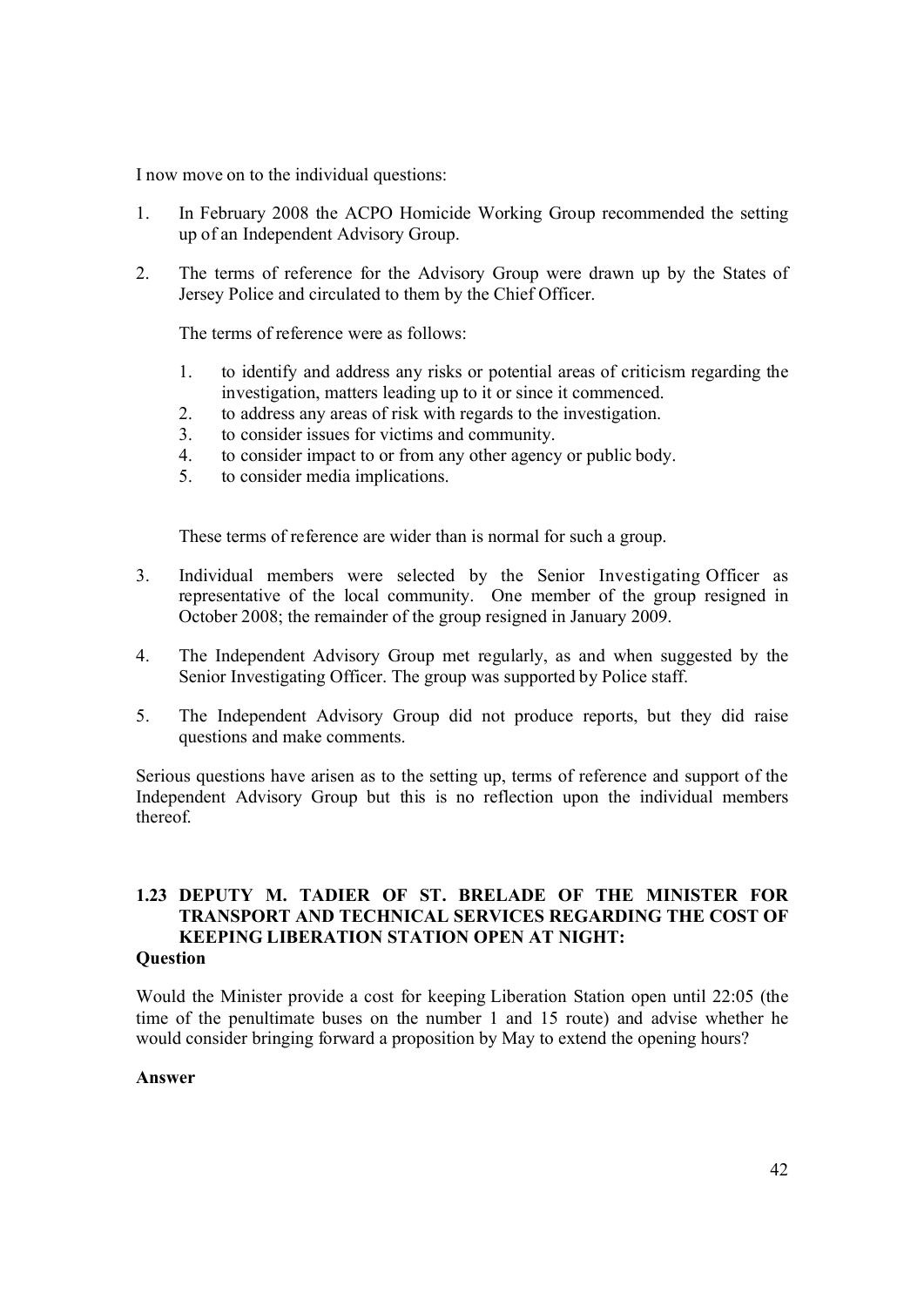The suggested extra opening times (on Mondays to Saturdays) amount to 2 hours 35 minutes during the 34-week-long winter timetable, and 2 hours 5 minutes during the 18 week-long summer timetable. It has not yet been possible to finalise the annual cost of the suggested opening hours extension, as more time is needed for the bus operator to accurately determine the additional expense, particularly in relation to security and cleaning costs. Early indications are, however, that the extra manpower required would be significant, and therefore the additional expense would be impossible to justify in terms of cost versus benefit, as the lower numbers of passengers during the evening would mean that the extra cost per bus user would be too high.

#### **1.24 DEPUTY M. TADIER OF ST. BRELADE OF THE MINISTER FOR EDUCATION, SPORT AND CULTURE REGARDING TICKET SALES FOR SHOWS AND CONCERTS FOR THE LAST 3 YEARS: Question**

Will the Minister state the total breakdown of ticket sales for shows/concerts at Fort Regent, the Arts Centre and the Opera House for the past 3 years?

#### **Answer**

The figures below represent all ticketed events taking place at Fort Regent:

Fort Regent

| 2007 | 10,987 tickets sold |
|------|---------------------|
| 2008 | 23,751 tickets sold |
| 2009 | 32,038 tickets sold |

The Jersey Arts Centre and Jersey Opera House are independent organisations in receipt of an annual revenue grant from the department. The figures below have been provided to the department by these organisations.

Jersey Arts Centre\*

| 2007 | 33,366 tickets sold |
|------|---------------------|
| 2008 | 29,725              |
| 2009 | 31,179              |

\*Figures include performances under the auspices of the Jersey Arts Centre at St James and occasional venues.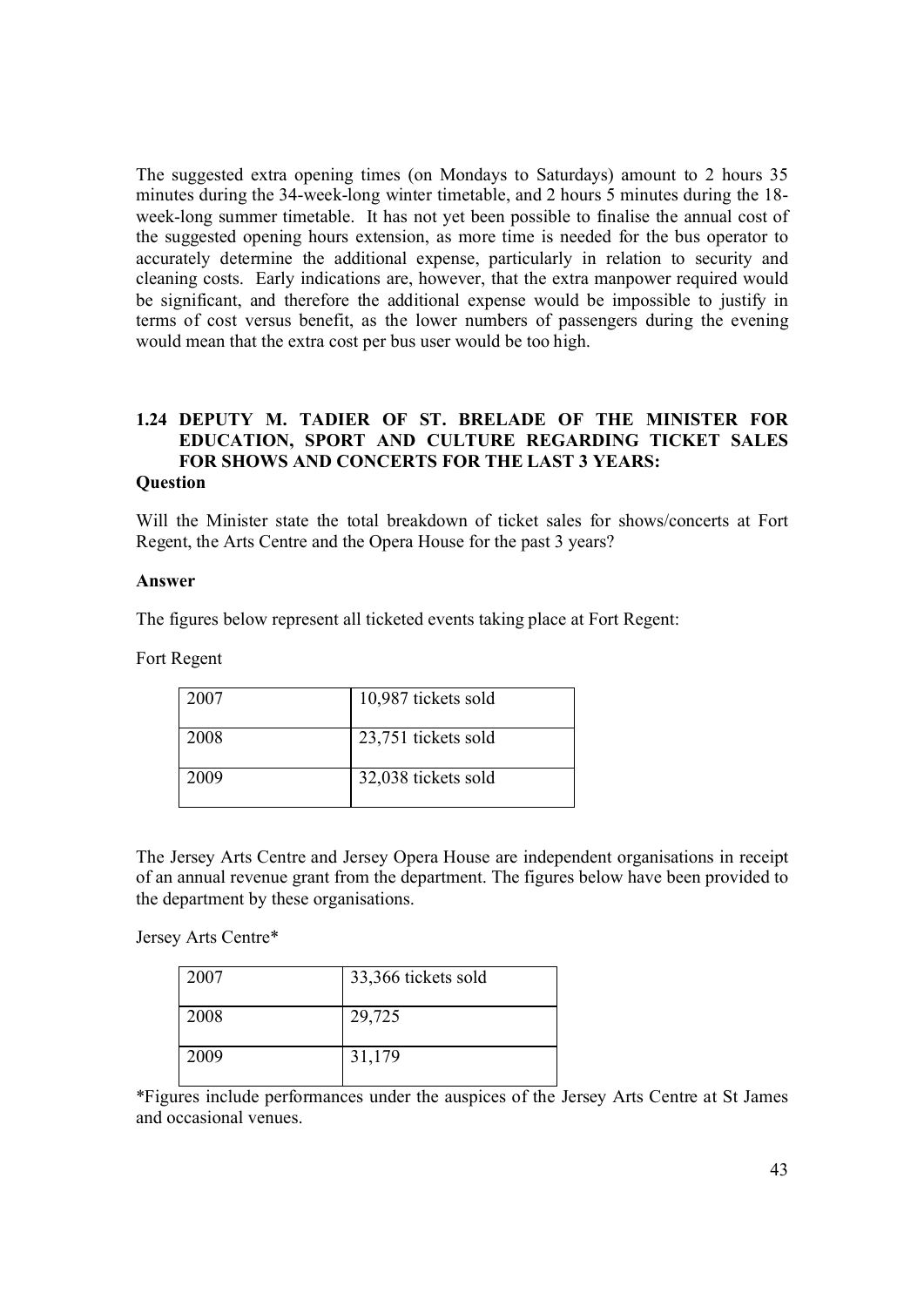Jersey Opera House

| 2007 | 67,501 |
|------|--------|
| 2008 | 68,483 |
| 2009 | 65,523 |

#### **1.25 DEPUTY S. PITMAN OF ST. HELIER OF THE MINISTER FOR PLANNING AND ENVIRONMENT REGARDING MONTHLY RAINFALL OVER THE PAST 20 YEARS:**

#### **Question**

Would the Minister provide the level of rainfall that has fallen in Jersey each month for the last 20 years?

#### **Answer**

Rainfall is recorded at a number of sites around the Island, including three administered by the Meteorological Department. Data for each of the sites; Maison St. Louis Observatory, situated near Highland College, Jersey Airport and the Howard Davis Farm are attached.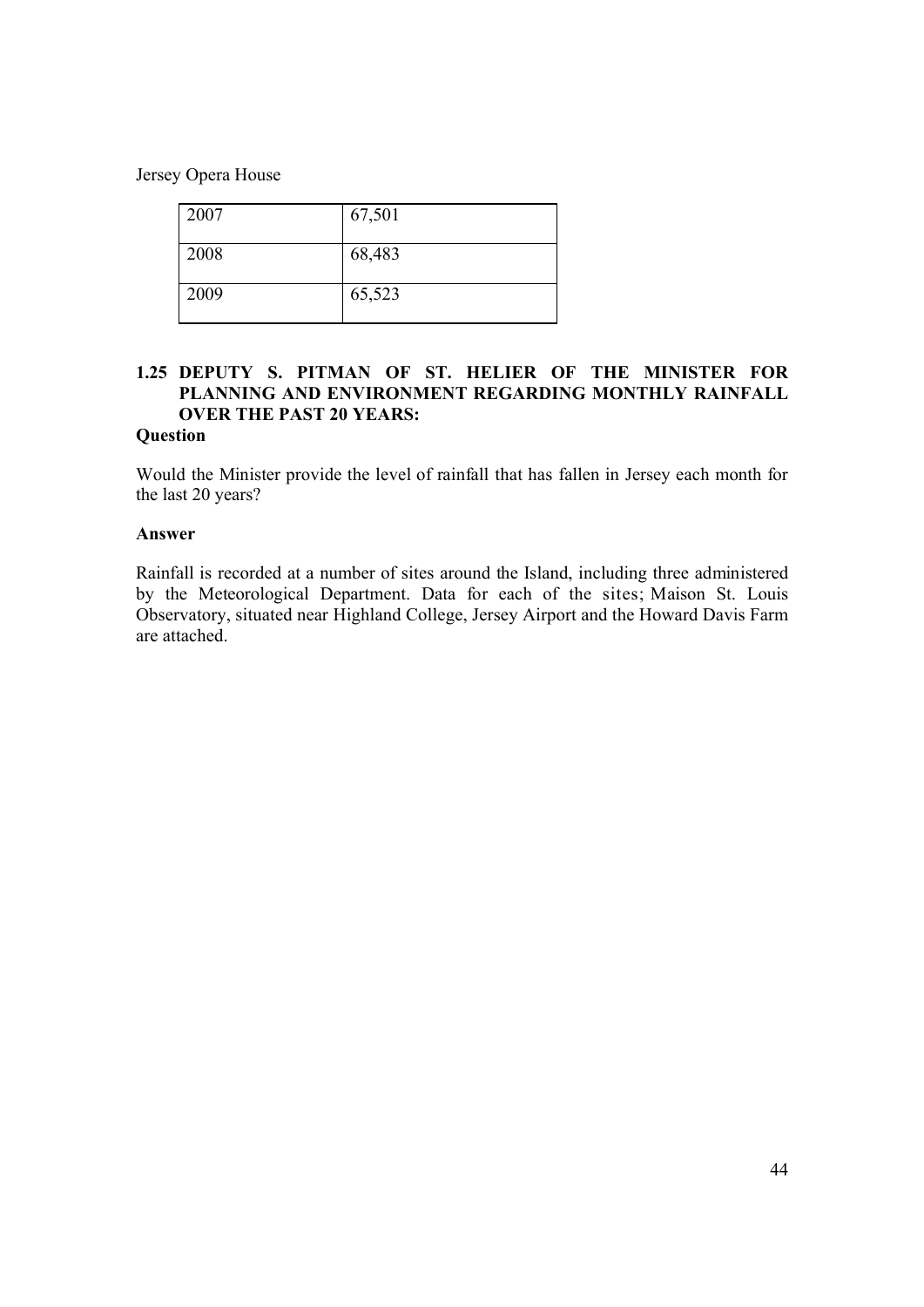|      | Jan   | Feb   | Mar   | Apr   | May   | Jun  | Jul  | Aug     | <b>Sep</b> | Oct   | Nov   | <b>Dec</b> | <b>Annual</b><br><b>Total</b><br>$/$ mm |
|------|-------|-------|-------|-------|-------|------|------|---------|------------|-------|-------|------------|-----------------------------------------|
| 1990 | 112.5 | 140.7 | 11.1  | 63.0  | 7.3   | 64.2 | 18.0 | 17.5    | 36.0       | 91.4  | 90.8  | 100.7      | 753.2                                   |
| 1991 | 75.9  | 46.0  | 52.9  | 43.5  | 10.6  | 82.5 | 34.2 | 18.2    | 49.2       | 90.8  | 156.2 | 37.6       | 697.6                                   |
| 1992 | 9.2   | 35.2  | 50.8  | 76.3  | 60.7  | 52.7 | 63.3 | 100.1   | 88.9       | 101.5 | 145.9 | 114.0      | 898.6                                   |
| 1993 | 68.9  | 13.2  | 31.1  | 61.3  | 18.0  | 85.4 | 59.9 | 51.0    | 144.3      | 87.3  | 46.8  | 164.3      | 831.5                                   |
| 1994 | 133.6 | 83.7  | 43.5  | 64.9  | 120.3 | 25.0 | 27.8 | 88.0    | 79.8       | 99.4  | 90.9  | 168.0      | 1024.9                                  |
| 1995 | 178.4 | 139.0 | 77.6  | 46.7  | 44.3  | 20.4 | 49.4 | 36.4    | 98.8       | 33.4  | 63.0  | 99.2       | 886.6                                   |
| 1996 | 46.8  | 105.3 | 30.0  | 22.5  | 64.0  | 10.3 | 8.9  | 93.3    | 40.8       | 60.7  | 158.8 | 75.7       | 717.1                                   |
| 1997 | 24.0  | 81.7  | 22.1  | 30.4  | 61.3  | 88.5 | 16.9 | 58.8    | 4.3        | 113.7 | 151.2 | 100.6      | 753.5                                   |
| 1998 | 105.7 | 17.7  | 59.1  | 162.4 | 11.9  | 84.3 | 35.5 | 22.4    | 113.2      | 152.4 | 70.6  | 131.9      | 967.1                                   |
| 1999 | 111.8 | 63.9  | 59.5  | 98.8  | 30.8  | 51.8 | 10.7 | 89.3    | 100.6      | 71.0  | 49.9  | 279.8      | 1017.9                                  |
| 2000 | 14.7  | 75.6  | 61.0  | 91.0  | 90.2  | 28.7 | 73.3 | 26.7    | 67.1       | 185.7 | 193.6 | 125.6      | 1033.2                                  |
| 2001 | 181.9 | 119.0 | 196.2 | 90.8  | 13.4  | 23.3 | 57.7 | 44.2    | 42.9       | 95.0  | 72.7  | 78.8       | 1015.9                                  |
| 2002 | 65.3  | 104.2 | 63.9  | 22.4  | 81.1  | 64.7 | 49.3 | 63.8    | 50.2       | 164.1 | 154.3 | 126.3      | 1009.6                                  |
| 2003 | 93.4  | 44.4  | 60.1  | 30.0  | 53.3  | 34.3 | 64.2 | $3.2\,$ | 41.9       | 97.1  | 126.5 | 97.8       | 746.2                                   |

**Maison St. Louis Observatory, Monthly Rainfall total for the twenty year period 1990 to 2009 / millimetres**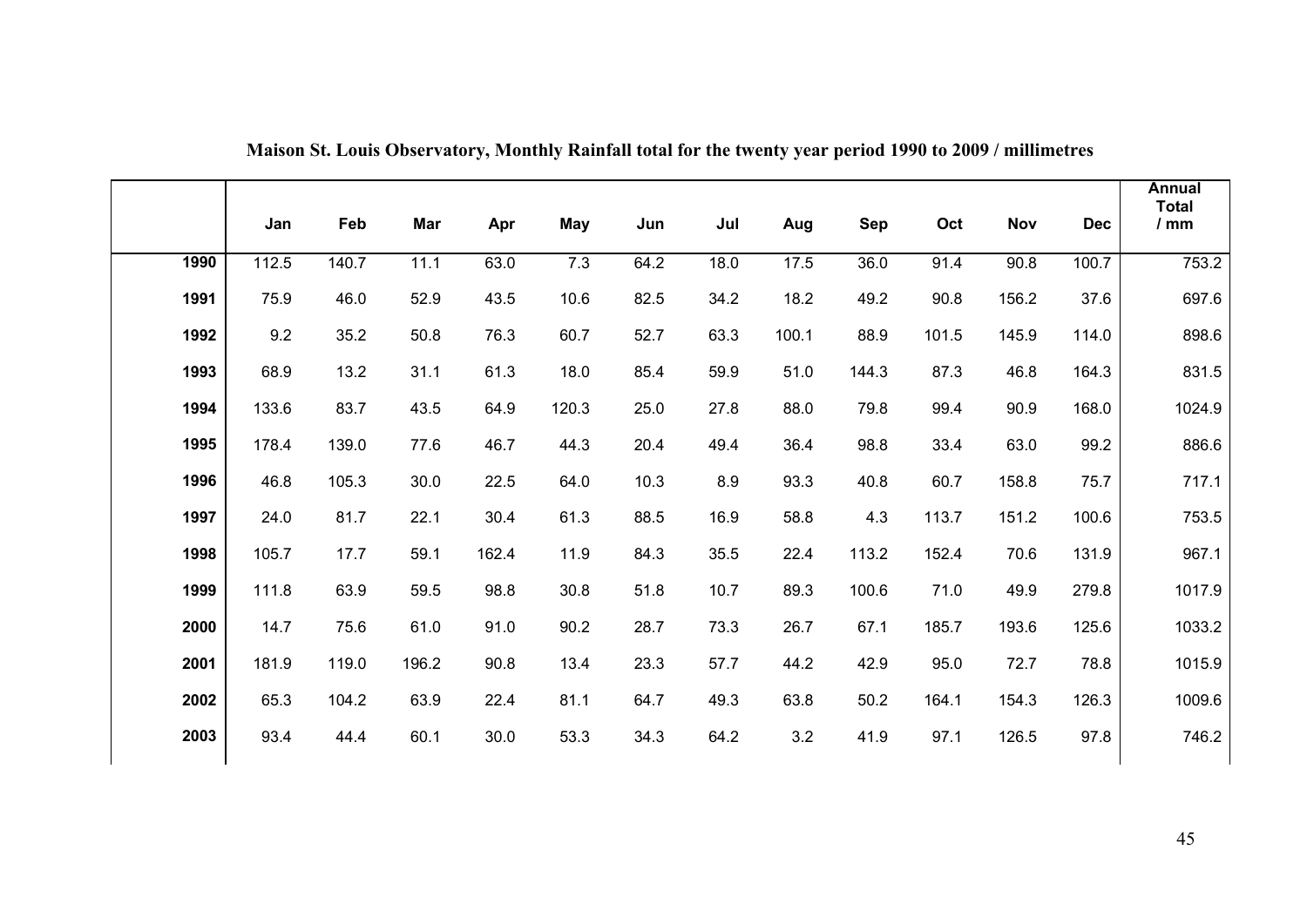| 2004                                                                                      | 143.6 | 37.1  | 35.8  | 75.4 | 29.9  | 29.3  | 94.0 | 101.8 | 14.2 | 218.9 | 43.7  | 88.1  | 911.8 |
|-------------------------------------------------------------------------------------------|-------|-------|-------|------|-------|-------|------|-------|------|-------|-------|-------|-------|
| 2005                                                                                      | 63.4  | 43.6  | 51.8  | 79.6 | 52.6  | 39.6  | 86.8 | 34.2  | 36.6 | 88.4  | 93.6  | 97.6  | 767.8 |
| 2006                                                                                      | 37.4  | 90.0  | 89.6  | 31.2 | 49.8  | 26.0  | 23.0 | 44.2  | 54.0 | 87.2  | 87.6  | 150.7 | 770.7 |
| 2007                                                                                      | 106.5 | 131.2 | 85.1  | 15.7 | 113.9 | 105.3 | 93.9 | 82.5  | 46.4 | 15.4  | 60.7  | 98.4  | 955.0 |
| 2008                                                                                      | 111.0 | 37.8  | 112.4 | 61.7 | 129.7 | 29.8  | 30.4 | 65.1  | 66.7 | 121.1 | 133.9 | 83.8  | 983.4 |
| 2009                                                                                      | 99.4  | 46.6  | 45.0  | 62.7 | 40.5  | 46.3  | 44.2 | 22.7  | 23.3 | 73.4  | 216.7 | 107.9 | 828.7 |
| <b>Monthly</b><br>Mean<br><b>Rainfall for</b><br>20 year<br>period 1990 -<br>2009<br>/ mm | 89.2  | 72.8  | 61.9  | 61.5 | 54.2  | 49.6  | 47.1 | 53.2  | 60.0 | 102.4 | 110.4 | 116.3 | 878.5 |

**Jersey Airport, Monthly Rainfall total for the twenty year period 1990 to 2009 / millimetres**

|      | Jan   | Feb   | Mar  | Apr  | May  | Jun  | Jul  | Aug   | Sep  | Oct   | <b>Nov</b> | <b>Dec</b> | Annual<br><b>Total</b><br>/mm |
|------|-------|-------|------|------|------|------|------|-------|------|-------|------------|------------|-------------------------------|
| 1990 | 114.1 | 145.5 | 8.0  | 57.8 | 6.6  | 59.5 | 18.0 | 15.7  | 35.5 | 95.5  | 94.2       | 86.8       | 737.2                         |
| 1991 | 79.0  | 35.1  | 59.5 | 45.7 | 13.3 | 91.1 | 36.7 | 23.0  | 40.8 | 97.0  | 142.9      | 33.1       | 697.2                         |
| 1992 | 13.8  | 40.6  | 40.3 | 68.3 | 71.4 | 62.2 | 60.5 | 106.1 | 92.2 | 106.9 | 146.3      | 104.2      | 912.8                         |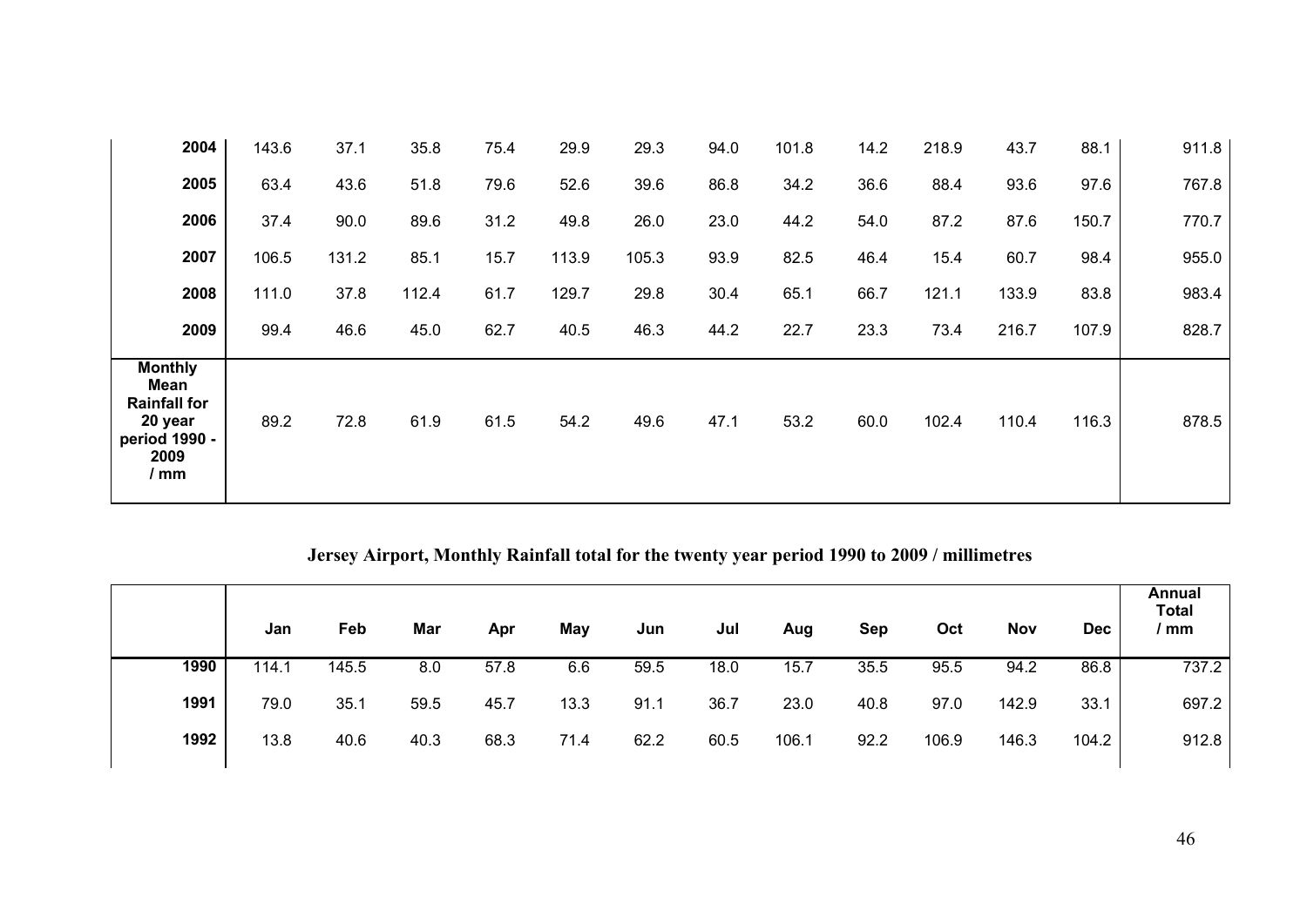| 1993 | 73.1  | 12.8  | 37.1  | 60.3  | 15.1  | 66.6 | 53.8 | 48.6  | 166.2 | 96.1  | 51.9  | 165.0 | 846.6  |
|------|-------|-------|-------|-------|-------|------|------|-------|-------|-------|-------|-------|--------|
| 1994 | 155.5 | 80.7  | 43.7  | 68.5  | 109.7 | 25.2 | 44.1 | 86.4  | 77.1  | 104.5 | 97.1  | 151.8 | 1044.3 |
| 1995 | 176.0 | 147.6 | 71.7  | 49.5  | 45.9  | 21.0 | 53.7 | 31.5  | 106.1 | 31.4  | 57.2  | 107.2 | 898.8  |
| 1996 | 43.0  | 96.7  | 25.9  | 22.2  | 65.2  | 12.2 | 18.4 | 83.8  | 57.8  | 56.5  | 159.0 | 69.5  | 710.2  |
| 1997 | 19.1  | 81.3  | 22.3  | 28.7  | 58.0  | 85.9 | 20.2 | 54.2  | 3.0   | 119.7 | 141.2 | 104.0 | 737.6  |
| 1998 | 117.9 | 15.3  | 55.1  | 164.1 | 10.6  | 82.8 | 32.3 | 18.0  | 133.0 | 152.6 | 81.9  | 131.5 | 995.1  |
| 1999 | 109.5 | 62.8  | 44.9  | 95.5  | 41.2  | 53.2 | 20.0 | 71.3  | 79.2  | 52.6  | 38.7  | 269.0 | 937.9  |
| 2000 | 15.7  | 65.1  | 55.9  | 104.7 | 92.4  | 28.1 | 75.8 | 17.8  | 71.1  | 186.0 | 173.6 | 131.0 | 1017.2 |
| 2001 | 177.5 | 106.1 | 168.9 | 92.0  | 14.8  | 20.3 | 66.1 | 37.4  | 44.8  | 92.2  | 62.4  | 64.7  | 947.2  |
| 2002 | 61.3  | 103.4 | 62.1  | 19.4  | 69.1  | 66.7 | 50.9 | 66.3  | 38.5  | 140.0 | 163.4 | 132.5 | 973.6  |
| 2003 | 85.5  | 49.3  | 62.2  | 26.3  | 48.0  | 42.9 | 70.6 | 8.5   | 49.2  | 98.6  | 153.5 | 103.8 | 798.4  |
| 2004 | 145.0 | 43.1  | 42.2  | 75.1  | 31.2  | 22.9 | 92.9 | 84.7  | 18.0  | 203.0 | 46.2  | 77.8  | 882.1  |
| 2005 | 62.3  | 39.0  | 37.1  | 74.0  | 49.9  | 38.5 | 92.9 | 34.9  | 32.5  | 90.2  | 96.2  | 87.8  | 735.3  |
| 2006 | 37.9  | 83.5  | 83.4  | 28.8  | 51.7  | 30.8 | 22.9 | 42.5  | 46.6  | 88.4  | 85.4  | 150.5 | 752.4  |
| 2007 | 98.7  | 142.4 | 74.9  | 8.8   | 99.3  | 81.9 | 93.3 | 63.1  | 49.7  | 12.8  | 69.4  | 86.2  | 880.5  |
| 2008 | 109.1 | 34.3  | 106.2 | 60.0  | 139.9 | 31.9 | 26.0 | 117.5 | 78.6  | 124.6 | 125.2 | 88.1  | 1041.4 |
| 2009 | 101.9 | 57.9  | 42.4  | 71.4  | 41.6  | 63.0 | 43.9 | 31.8  | 22.1  | 63.3  | 204.8 | 117.1 | 861.2  |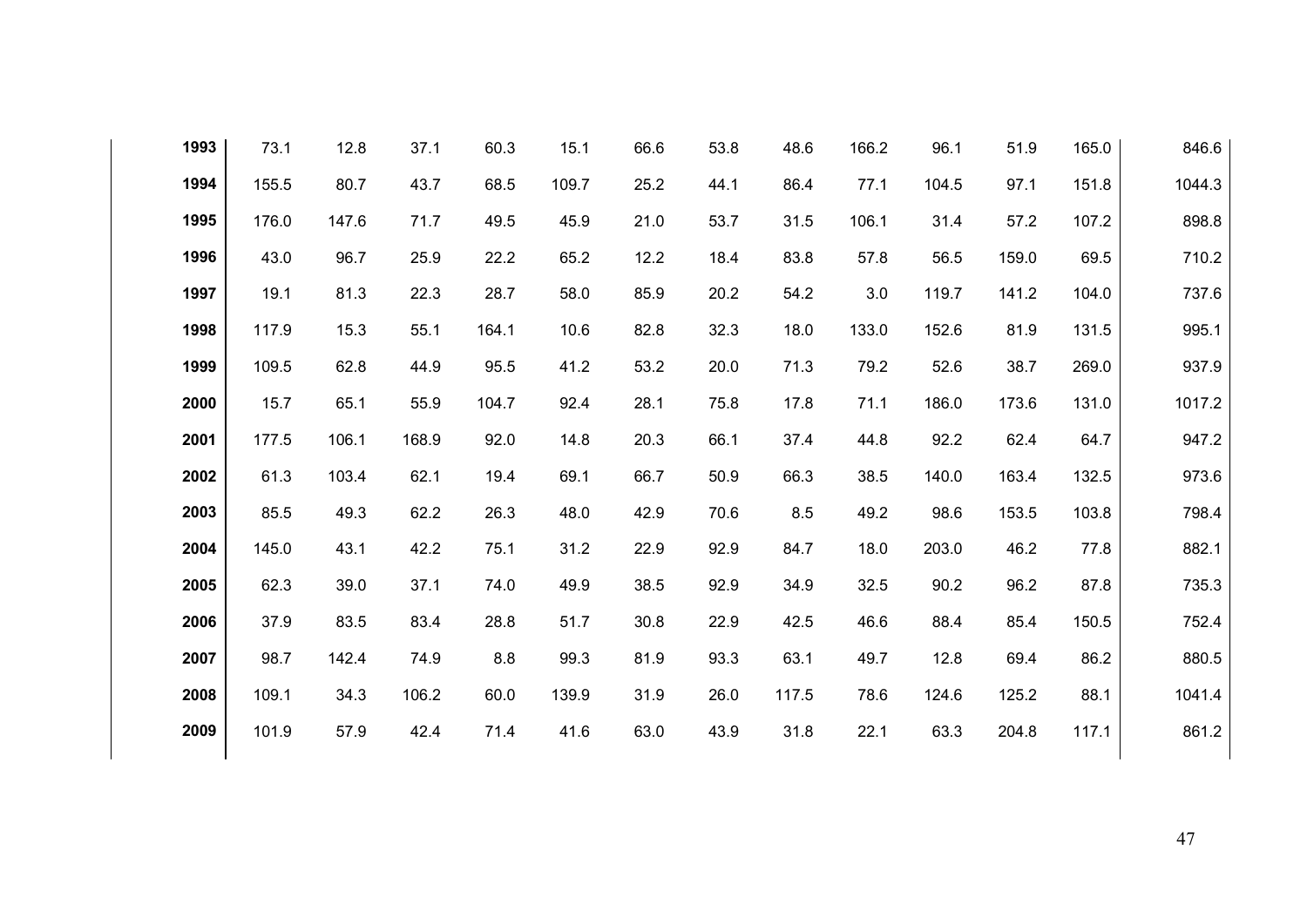| <b>Monthly</b><br><b>Mean</b><br><b>Rainfall for</b><br>20 year<br>period 1990 -<br>2009<br>mm | 89.8 | 72.1 | 57.2 | 61.1 | 53.7 | 49.3 | 49.7 | 52.2 | 62.1 | 100.6 | 109.5 | 113.1 | 870.4 |
|------------------------------------------------------------------------------------------------|------|------|------|------|------|------|------|------|------|-------|-------|-------|-------|
|------------------------------------------------------------------------------------------------|------|------|------|------|------|------|------|------|------|-------|-------|-------|-------|

# **Howard Davis Farm, Monthly Rainfall total for the twenty year period 1990 to 2009 / millimetres**

|      | Jan   | Feb   | Mar  | Apr   | May   | Jun   | Jul  | Aug   | Sep   | Oct   | <b>Nov</b> | <b>Dec</b> | Annual<br><b>Total</b><br>/ mm |
|------|-------|-------|------|-------|-------|-------|------|-------|-------|-------|------------|------------|--------------------------------|
| 1990 | 118.2 | 142.4 | 13.3 | 61.7  | 5.3   | 73.6  | 21.2 | 22.1  | 40.9  | 100.6 | 86.7       | 107.7      | 793.7                          |
| 1991 | 87.4  | 30.0  | 59.7 | 51.8  | 11.0  | 105.5 | 44.1 | 19.9  | 50.4  | 90.1  | 148.0      | 38.5       | 736.4                          |
| 1992 | 7.8   | 45.0  | 51.5 | 81.4  | 71.6  | 52.2  | 65.8 | 116.7 | 102.5 | 119.8 | 164.4      | 126.9      | 1005.6                         |
| 1993 | 84.8  | 12.0  | 37.4 | 58.4  | 15.6  | 87.3  | 58.6 | 54.5  | 171.7 | 93.0  | 78.9       | 190.6      | 942.8                          |
| 1994 | 162.9 | 86.8  | 57.8 | 79.1  | 111.8 | 28.0  | 41.4 | 101.2 | 89.4  | 125.5 | 95.7       | 173.8      | 1153.4                         |
| 1995 | 189.1 | 158.6 | 88.9 | 46.5  | 45.3  | 25.9  | 48.7 | 43.7  | 119.3 | 43.2  | 71.4       | 108.0      | 988.6                          |
| 1996 | 49.0  | 97.4  | 36.3 | 22.4  | 75.6  | 10.4  | 16.0 | 91.0  | 46.6  | 63.8  | 180.4      | 69.4       | 758.3                          |
| 1997 | 20.3  | 99.4  | 30.5 | 31.3  | 55.8  | 78.2  | 22.0 | 97.1  | 5.3   | 133.6 | 185.5      | 121.3      | 880.3                          |
| 1998 | 118.3 | 18.1  | 60.4 | 173.0 | 13.2  | 91.7  | 39.0 | 27.0  | 147.8 | 192.6 | 80.3       | 137.2      | 1098.6                         |
|      |       |       |      |       |       |       |      |       |       |       |            |            |                                |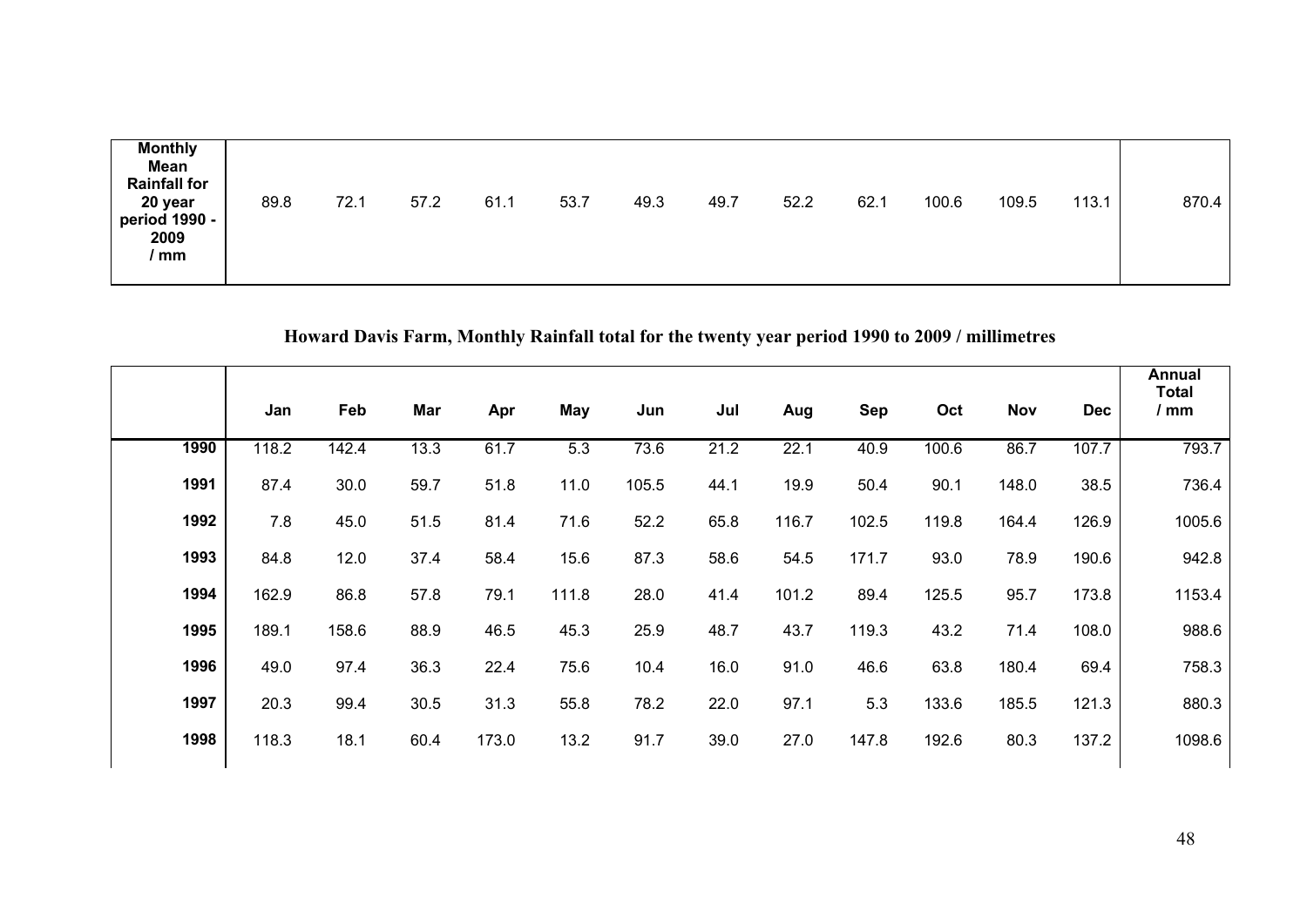| 1999 | 116.0 | 70.5  | 55.4  | 107.9 | 28.8  | 53.8 | 19.3  | 97.3  | 96.1 | 70.5  | 41.9  | 297.9 | 1055.4 |
|------|-------|-------|-------|-------|-------|------|-------|-------|------|-------|-------|-------|--------|
| 2000 | 23.2  | 75.6  | 63.9  | 99.6  | 104.4 | 30.9 | 78.2  | 26.0  | 72.9 | 218.9 | 223.0 | 143.6 | 1160.2 |
| 2001 | 206.0 | 123.3 | 191.6 | 106.6 | 15.0  | 21.7 | 67.0  | 44.7  | 47.4 | 107.7 | 81.9  | 70.1  | 1083.0 |
| 2002 | 80.1  | 120.7 | 68.9  | 25.9  | 72.7  | 83.0 | 61.3  | 42.1  | 39.8 | 138.0 | 198.4 | 166.7 | 1097.6 |
| 2003 | 89.6  | 56.5  | 64.5  | 28.8  | 53.8  | 34.6 | 57.4  | 3.1   | 41.4 | 102.2 | 136.0 | 112.4 | 780.3  |
| 2004 | 150.5 | 33.7  | 39.6  | 93.3  | 37.6  | 23.7 | 104.5 | 95.3  | 21.7 | 228.3 | 46.6  | 94.3  | 969.1  |
| 2005 | 68.9  | 40.2  | 47.8  | 88.9  | 56.6  | 39.3 | 109.0 | 40.2  | 42.6 | N/A   | 109.6 | 94.5  | N/A    |
| 2006 | 49.4  | 89.2  | N/A   | 31.9  | 47.0  | N/A  | N/A   | N/A   | N/A  | N/A   | N/A   | N/A   | N/A    |
|      |       |       |       |       |       |      |       |       |      |       |       |       |        |
| 2007 | N/A   | N/A   | N/A   | N/A   | N/A   | N/A  | N/A   | 74.0  | 53.8 | 22.2  | 74.8  | 102.4 | N/A    |
| 2008 | 123.8 | 42.2  | 119.6 | 61.8  | 98.6  | 39.0 | 28.6  | 123.8 | 80.2 | 145.8 | 146.2 | 87.6  | 1097.2 |
| 2009 | 106.8 | 61.2  | 51.8  | 58.6  | 49.6  | 47.6 | 45.6  | 30.5  | 23.6 | 81.2  | 238.6 | 100.5 | 895.4  |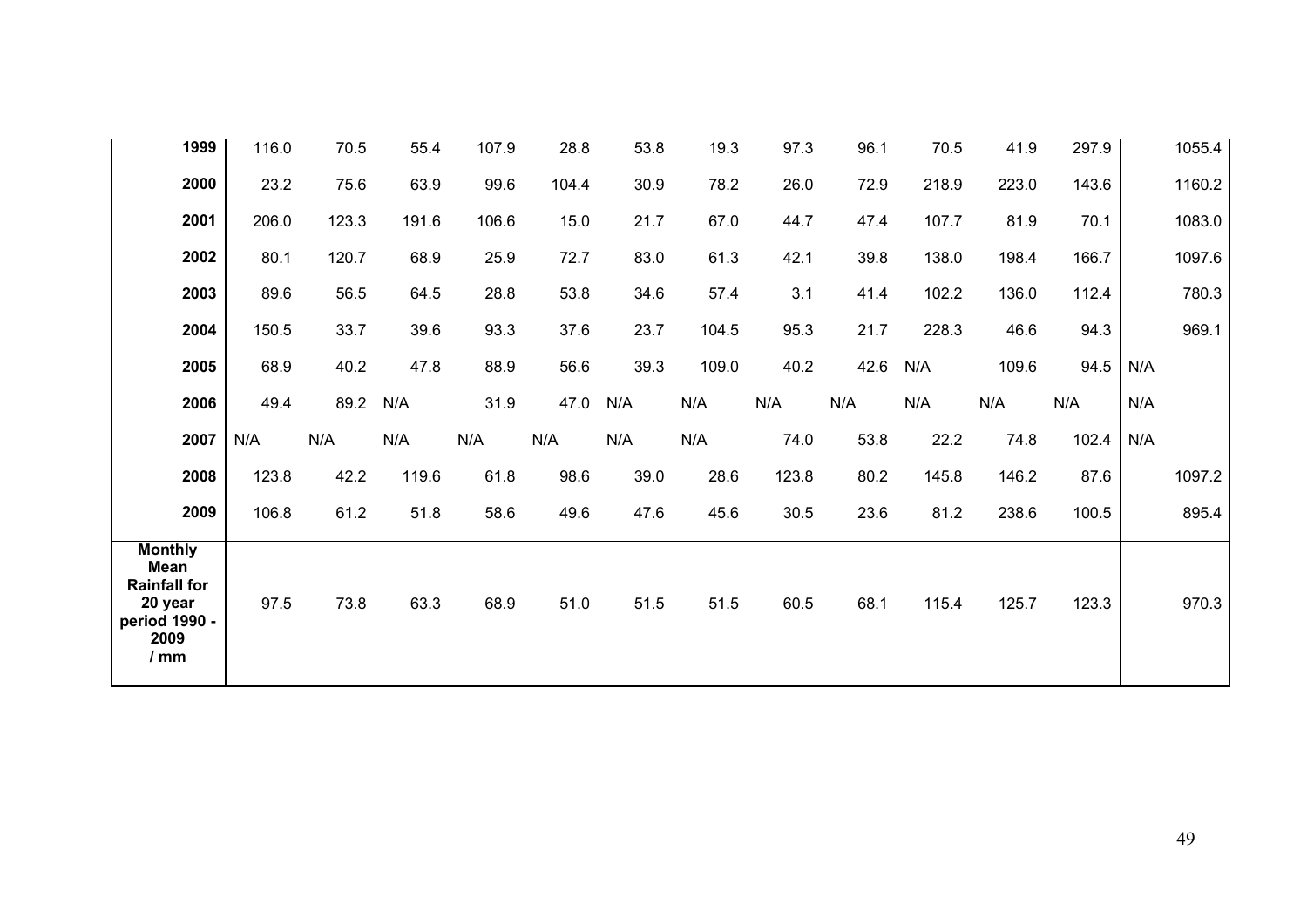Note the record is incomplete for the Howard Davis Farm between October 2005 and August 2007 due to a lack of resources to maintain the daily observing programme. In 2007 the Meteorological Department took over responsibility for the site and are committed to maintaining the observing programme through the use of modern automated equipment.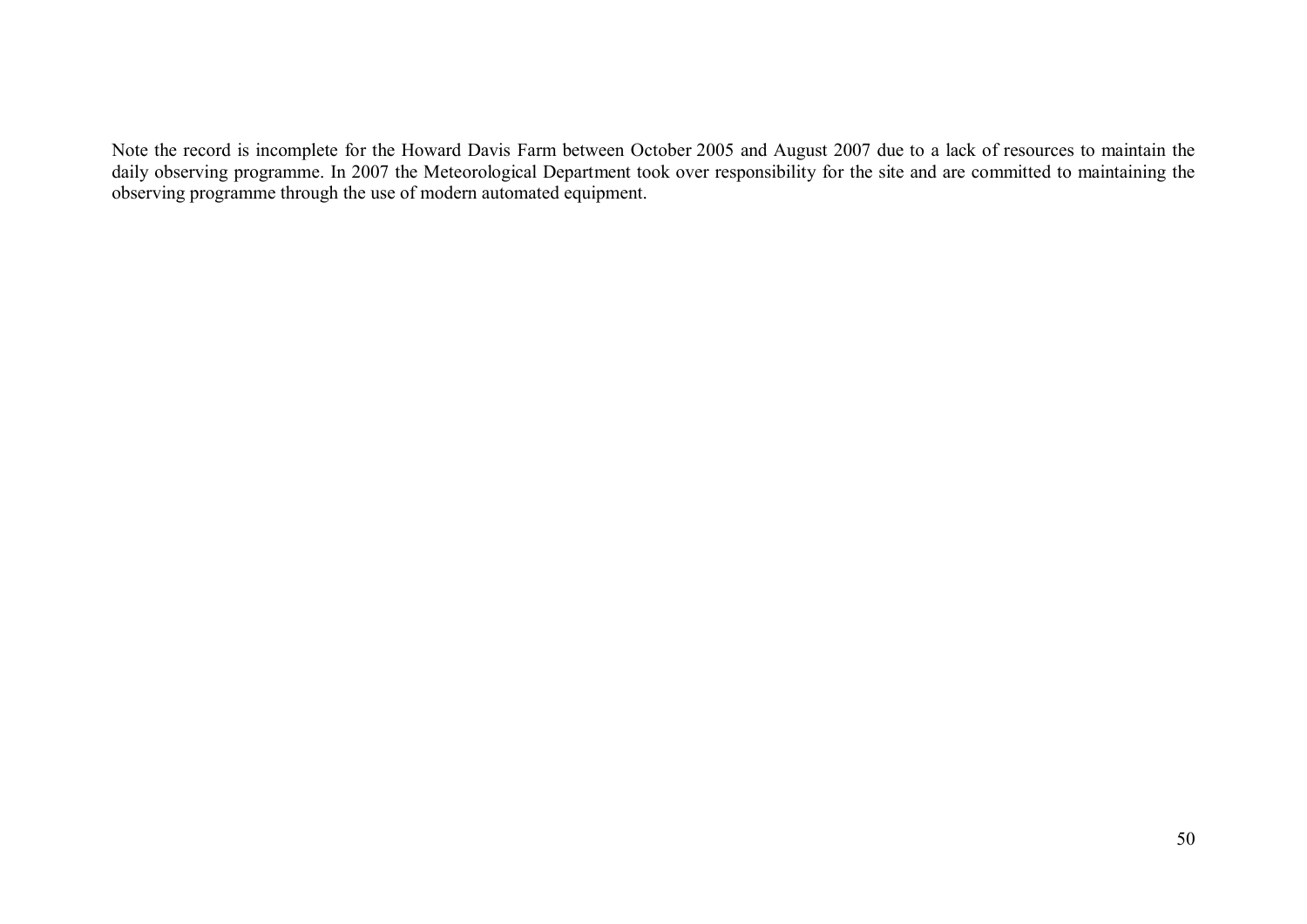## **1.26 DEPUTY G.P. SOUTHERN OF ST. HELIER OF THE MINISTER FOR SOCIAL SECURITY REGARDING EDUCATION ALLOWANCES FOR 16-19 YEAR-OLDS:**

#### **Question**

Given that in response to question 5133 about the Education Allowance the Minister FOR Education, Sport and Culture advised that the form and extent of support available to students to encourage them to stay in education was unchanged, will he advise whether this allowance is still directed to 16-19 year olds in education and, if not, how and to whom it is now directed?

What structural differences currently exist in Income Support for 16-19 year olds in work and in education?

What action, if any, and in what timescale, will the Minister take to create incentives to 16-19 year olds to stay in education, and if none, why not?

#### **Answer**

Under the previous benefits system a combination of Family Allowance and Education Allowance was available to parents, in respect of a child of 16-18 years old in post compulsory education. Payment was made direct to the parent, on a sliding scale, based on parental income.

Under the current Income Support (IS) the adult component of IS is available to parents in respect of a child of 16-19 years old in post compulsory education. Payment is made direct to the parent, on a sliding scale, based on parental income

A 16 to 19 year old who is working is an IS household in their own right and calculation of any IS benefit entitlement is based on their individual income.

The States encourage 16-19 year olds to stay in education by providing full time courses free of charge at Highlands College. Due to the recession additional capacity was provided in September 2009.

### **1.27 DEPUTY G.P. SOUTHERN OF ST. HELIER OF THE MINISTER FOR HEALTH AND SOCIAL SERVICES REGARDING BUDGET PROVISION TO FUND OVERTIME OR ADDITIONAL HOURS FOR UNDERSTAFFED SERVICES:**

#### **Question**

Will the Minister inform members what budget provision, if any, she has made, or has under consideration, to fund payments for unpaid overtime or other additional hours to cover for understaffed services for:

- a) nurses, and
- b) other medical staff?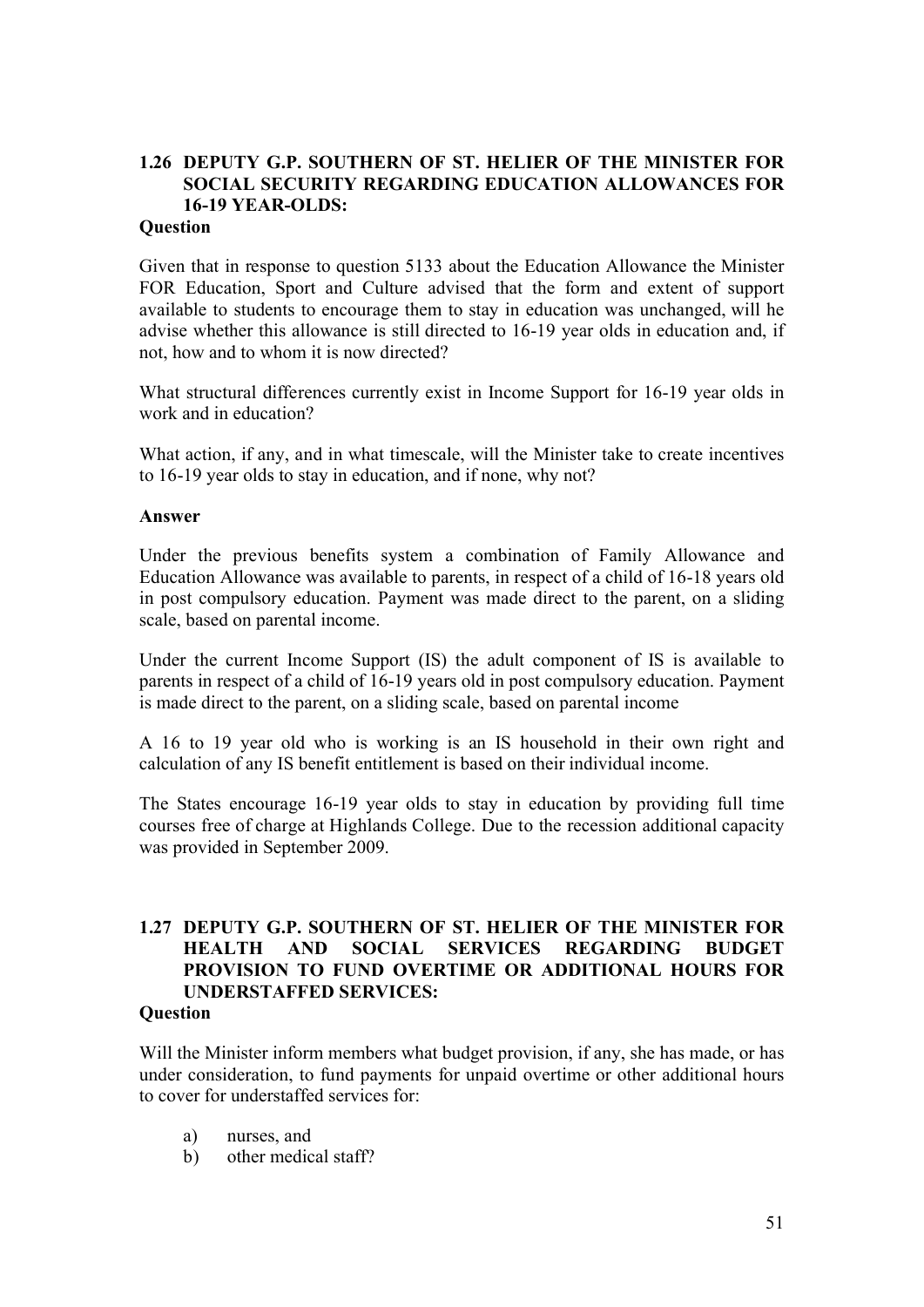Will she further inform members of the extent to which any such payments are required for each of these groups by giving:

- (i) the number of staff affected
- (ii) the total of additional days (or shifts) worked
- (iii) the total sums required?

#### **Answer**

Overtime is either paid or taken in lieu, which is agreed at the time between managers and clinicians.

There are two reasons why areas may be understaffed. This could be due to unfilled vacancies or an increased workload level that is too high for the existing substantive establishment to manage.

Primarily, additional payments to cover unfilled vacancies are partly funded through the budget from the vacant post, this applies to all posts, nursing or other medical staff. However, agency, locum and overtime cost more than a substantive post.

If the establishment needs to be increased because of a higher workload, the Health and Social Services Department prioritises its resources, as per States of Jersey Financial Directions.

As there is no such thing as unpaid overtime the second part of this question is not valid.

## **1. 28 THE DEPUTY OF ST. MARY OF THE MINISTER FOR HEALTH AND SOCIAL SERVICES REGARDING CHILD ACCIDENT STATISTICS FOR 2009:**

#### **Question**

Would the Minister advise Members -

- i) of the 7 children (out of 174 cycle-related incidents in 2009) who were admitted to hospital, all of them as a result of an off-road bicycle accident, the type and severity of the injuries which led to their admission.
- ii) the full numbers of different types of Road Traffic Accident (car, motorcycle, pedal cycle pedestrian etc.) affecting children over the last 5 years; how many were admitted to hospital as a result of these incidents in each category, and the type and severity of the injuries which led to their admission.

Would the Minister advise members exactly how injuries and causes of incidents are logged at the Accident and Emergency Department?

Would the Minister further advise members the systems in place to log head and neck injuries by type, cause, severity and outcome?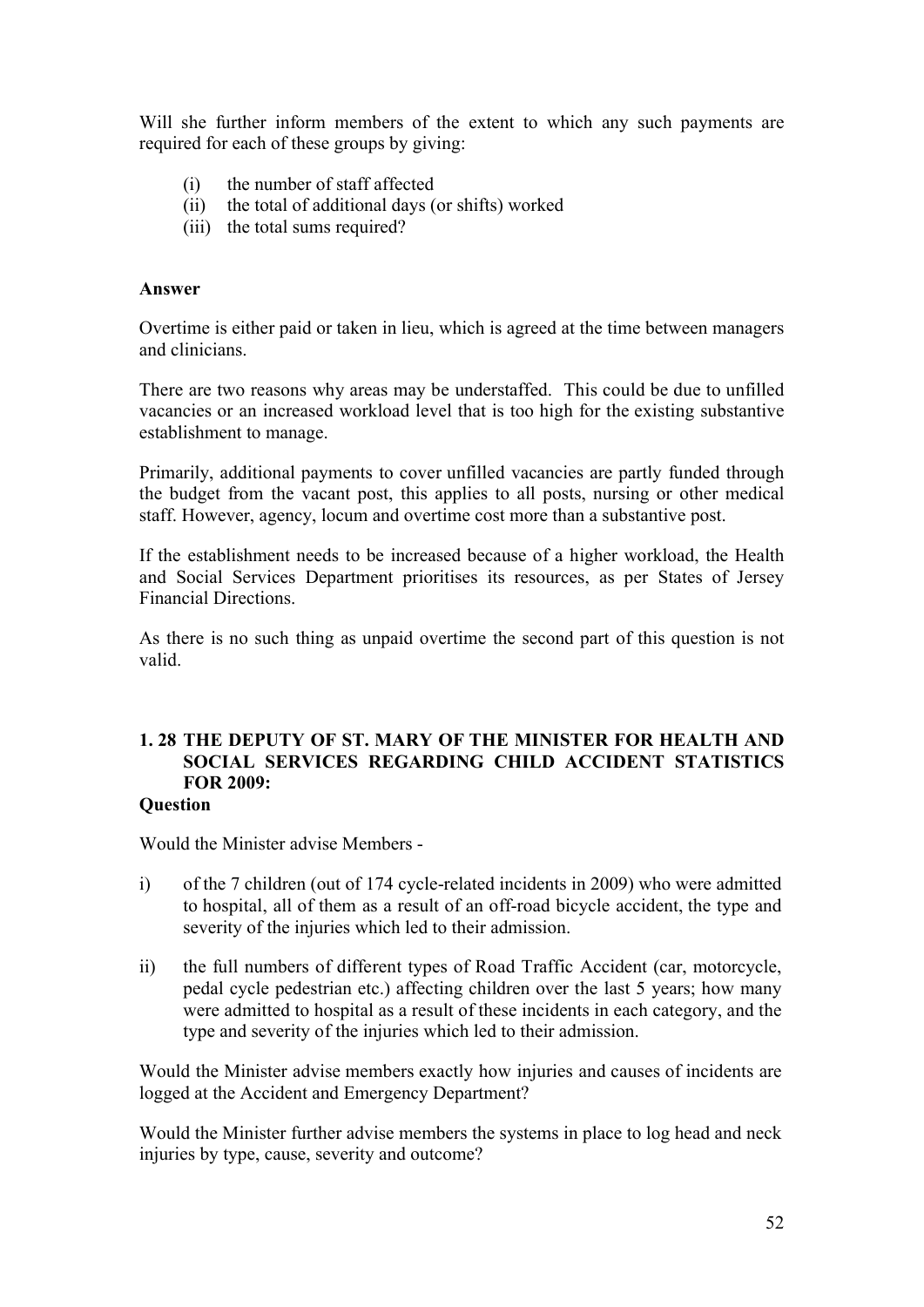#### **Answer**

The structure and limitations of the current computer system within the Accident and Emergency Department only allows the provision of basic activity related information and does not allow the retrieval of information on the severity of injuries to patients seen in the Department without a manual trawl of individual admission cards. There are approximately 40,000 Accident and Emergency attendances per year which makes the retrieval of detailed information extremely difficult and time consuming.

There were 174 child bicycle related Accident and Emergency attendances in 2009. Out of this number 15 were classified as road traffic accidents related to pedal bikes with no related hospital admissions. It is important to understand that the report that Deputy of St Mary refers to in his opening question is based on information sorted under all bicycle accidents for children in 2009. However, his second question asks for figures sorted under road traffic accidents. The majority of bicycle related accidents occur off road. As a consequence, the answer to question ii) only relates to 15 pedal bike attendances out of 174 child bicycle related attendances in 2009.

The data set out in the attached table was compiled from the Accident and Emergency data base and covers in broad terms road traffic related attendances of children up to the age of 16 to the Department and subsequent inpatient admissions (following their first attendance in the Accident and Emergency Department ) for the period 2005 to 2009 inclusive.

Within the Accident and Emergency Department, patient details and their presenting injuries are logged and coded (in fairly basic terms) on the Department's computer system. The injury codes are further refined with the input of a diagnostic code when the patient is discharged from the Department. There is a separate facility for road traffic accidents which allows entry of limited information on the mechanism or potential cause of injury but does not allow retrieval of information concerning the severity of outcomes as previously mentioned.

Consistent with the majority of other injuries the computer system in the Accident and Emergency Department allows the logging of sub divisions of head and neck injuries under very broad headings, including how the injury occurred, but not the severity or the ultimate outcome.

#### **Road Traffic Accident Attendances to the A&E Department and Subsequent**

#### **In-patient Admissions 2005 to 2009**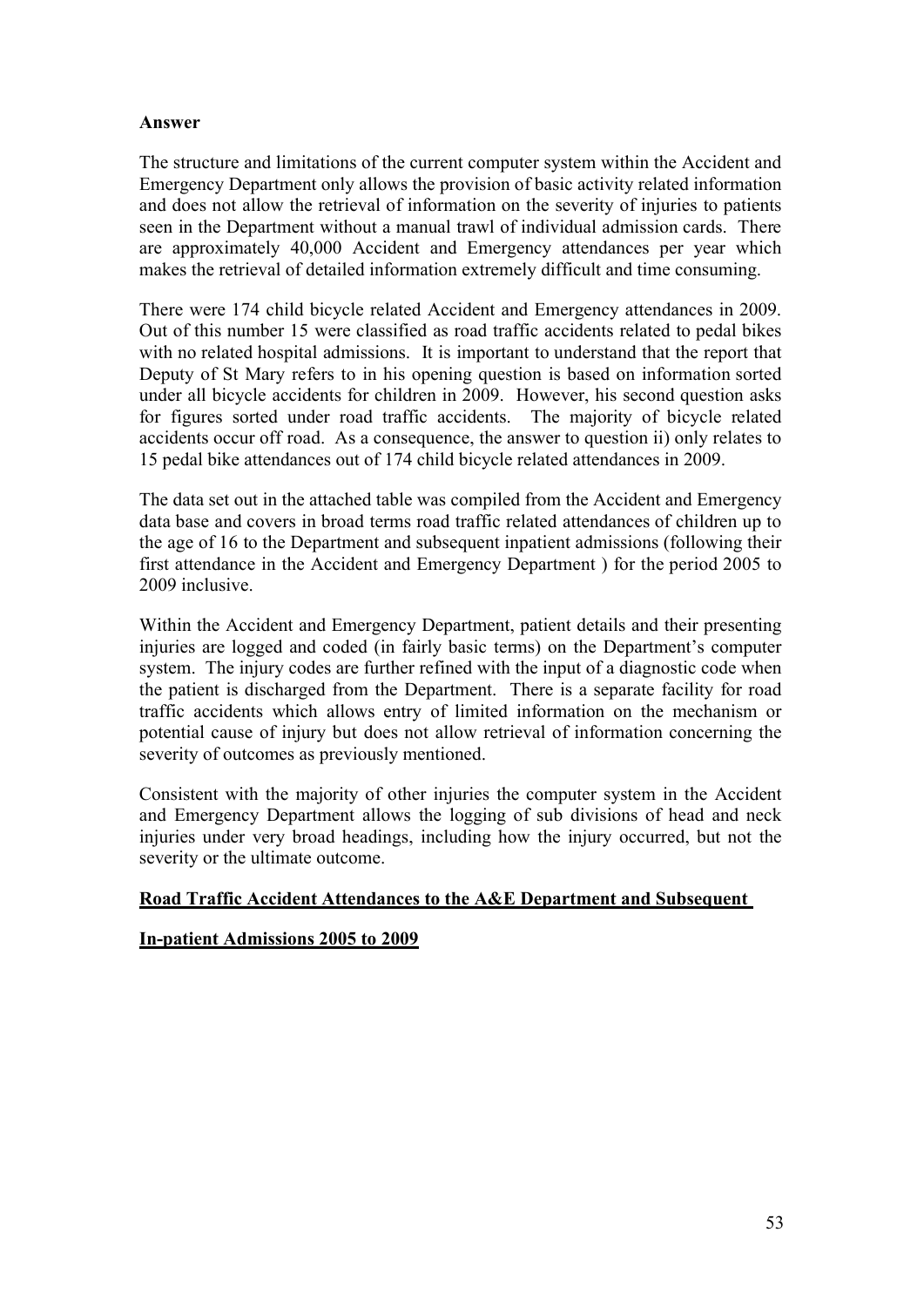## **Road Traffic Accident Attendances to the A&E Department and Subsequent**

**In-patient Admissions 2005 to 2009**

|           | Car | Car related<br><b>Hospital</b><br>admissions | Motorbike | <b>Motorbike</b><br>related<br><b>Hospital</b><br>admissions | Pedal<br>bike | bike<br>Pedal<br>related<br><b>Hospital</b><br>admissions | <b>Bus</b>     | <b>Bus related</b><br><b>Hospital</b><br>admissions | Pedestrian | Pedestrian<br>related<br><b>Hospital</b><br>admissions | <b>Other</b>   | <b>Hospital</b><br>admissid |
|-----------|-----|----------------------------------------------|-----------|--------------------------------------------------------------|---------------|-----------------------------------------------------------|----------------|-----------------------------------------------------|------------|--------------------------------------------------------|----------------|-----------------------------|
| 2009      | 31  | 3                                            | 36        | 4                                                            | 15            | $\overline{0}$                                            | U              | $\mathbf 0$                                         | 21         | $\overline{4}$                                         | 0              |                             |
| 2008      | 18  | 3                                            | 49        | 6                                                            | 13            |                                                           |                | $\mathbf 0$                                         | 21         | 0                                                      |                |                             |
| 2007      | 10  |                                              | 40        | 5                                                            | 17            | 3                                                         |                | $\overline{0}$                                      | 31         | $\overline{2}$                                         | 0              |                             |
| 2006      | 36  |                                              | 44        |                                                              | 8             |                                                           |                |                                                     | 19         | $\overline{2}$                                         | $\overline{0}$ | 0                           |
| 2005   29 |     | $\overline{0}$                               | 38        | 4                                                            | 27            |                                                           | $\overline{2}$ | $\overline{0}$                                      | 34         | 6                                                      | 0              | $\overline{0}$              |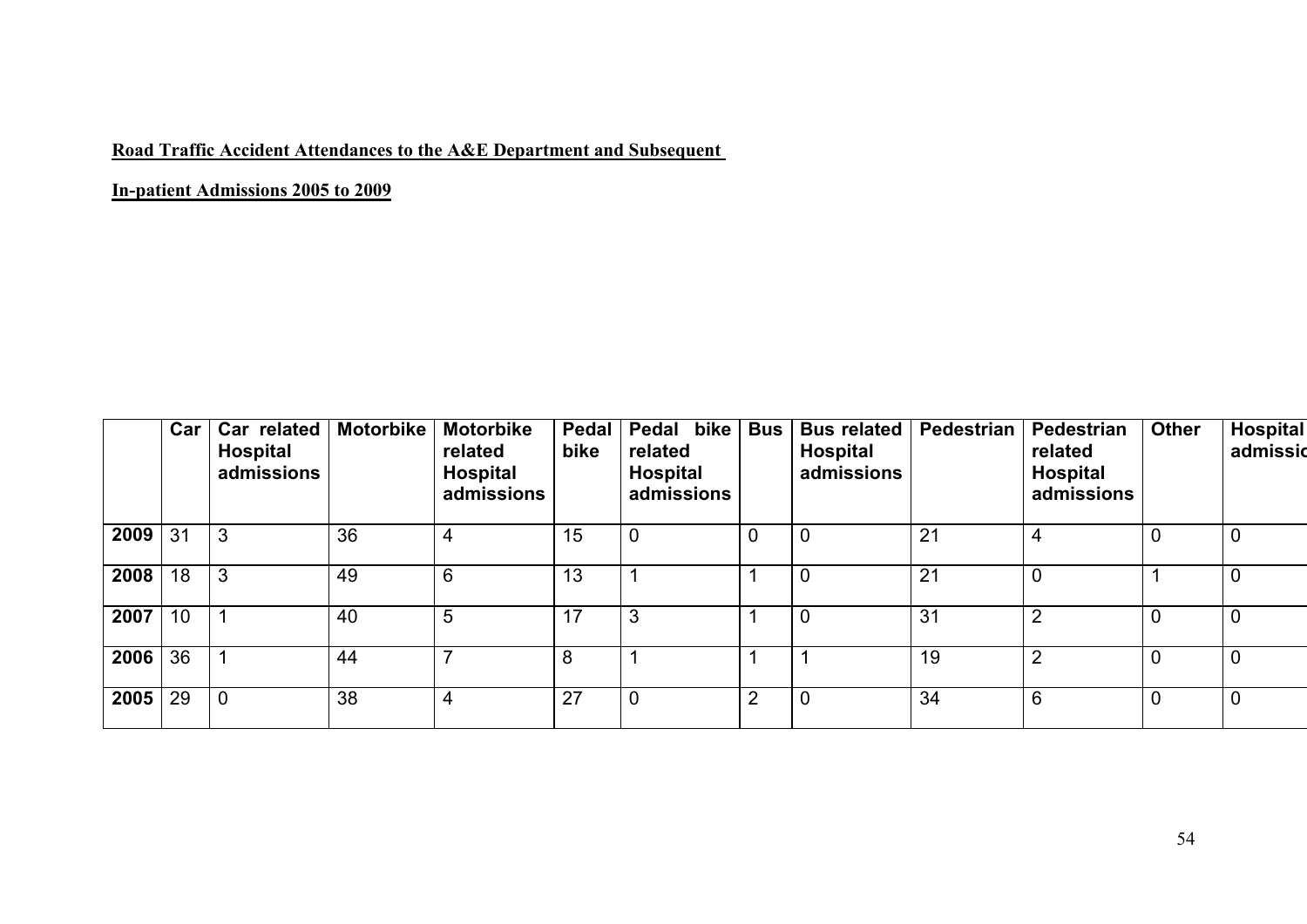#### **1.29 THE DEPUTY OF ST. JOHN OF THE CHIEF MINISTER REGARDING THE REFURBISHMENT OF THE OLD TOURISM BUILDING AND ABATTOIR: Question**

- 1. Will the Chief Minister on behalf of the Waterfront Enterprise Board confirm whether work on the former Tourism building and Abattoir will be completed in time for Liberation Day 2010 and that the tenants will be in the building by that date?
- 2. Would the Chief Minister confirm whether the contract will be completed on time and, if not, give reasons for any delays?
- 3. What action, if any, is being taken by the Chief Minister to get this work completed on time?
- 4. What was the original start date and proposed handover date of this contract?

#### **Answer**

Under a Development Agreement between WEB and Islands Development Limited ("IDL") IDL have until 13th April 2010 to provide Practical Completion ("PC") of the balance of the development of Liberty Wharf. PC will provide the commercial units to a shell and core specification. It will be for the end tenant to fit out their particular unit which will take place following PC. Whilst IDL has pre-let a significant proportion of the retail and restaurant units, most notably the anchor store to Sandpiper for M&S Home, the timing of the occupation of the remaining units at Liberty Wharf will depend upon the tenant fit out programme. It is hoped that there may be some units occupied in time for Liberation Day 2010 but it is envisaged that the majority will be occupied and trading from early summer 2010.

The Development Agreement was entered into on 14th October 2005 with a completion date for the entire scheme of 14th October 2012. Due to the eventual phasing of the development being undertaken by the developer in a different order, there has been a delay of 1 year in completing this section of the scheme.

The former Island Site remained undeveloped for a considerable period:- the trains stopped running in c.1936; the abattoir relocated in c.1983; Harbour works moved out in c.1989 and Harbours administration moved out in c.1999.

The area is a Site of Special Interest and the development of such sites requires a number of permissions suitable to protect the integrity of these important structures. These permissions take time to secure and the development of such areas invariably takes longer than on an unrestricted site.

It is not a matter for the Chief Minister to become involved in the operational activities of WEB and I have every confidence that the works will be completed in a timely fashion as I have outlined above.

#### **2. Oral Questions**

#### **2.1 Deputy R.G. Le Hérissier of St. Saviour of the Chief Minister regarding serious allegations contained within the affidavit of the suspended Chief Officer of the States of Jersey Police:**

What steps, if any, is the Chief Minister taking in response to the serious allegations found in the affidavit of the suspended Chief Officer of the States of Jersey Police?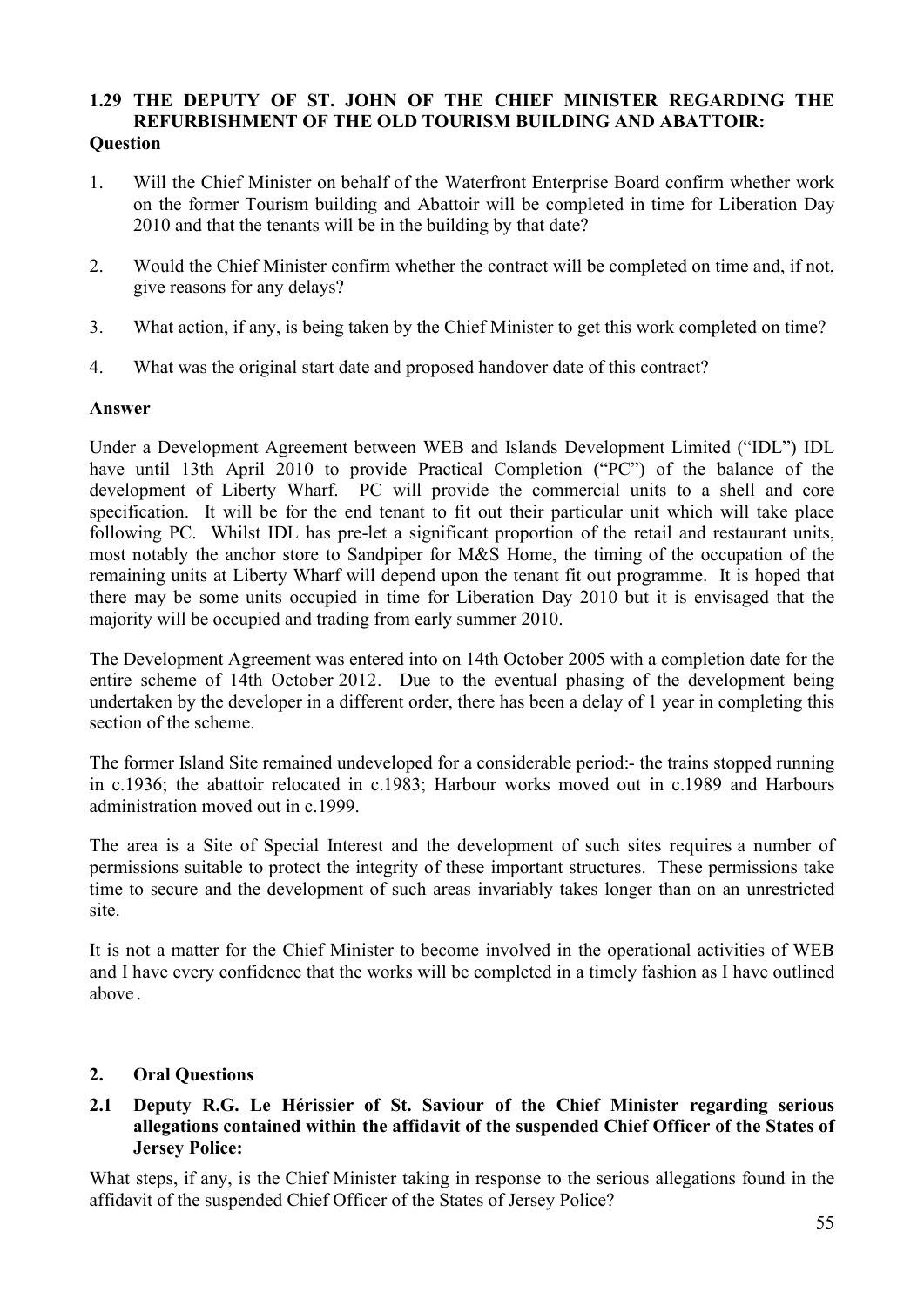### **Senator T.A. Le Sueur (The Chief Minister):**

The content of the affidavit was to support the suspended Chief Officer's application to the court for a judicial review of the decision of the Minister for Home Affairs to suspend him from office. This application was subsequently considered by the courts and the decision to suspend was upheld. Following the recent defeat of Projet 9 I gave an undertaking in this House that I would commission an independent review into how the suspension process was followed. This review is underway and I hope it will be completed as soon as possible. Within the affidavit there are 2 further allegations. The first surrounds the alleged comments made at a meeting in July 2007 that followed the Corporate Management Board. I understand this allegation was reviewed by a senior officer when it was first highlighted by the suspended Chief Officer of Police and no evidence was put forward to substantiate the allegation. Consequently, I have not taken any action against the Chief Executive and will not do so unless and until evidence is provided. The second allegation concerns the alleged comments by the Chief Executive at a presentation at St. Paul's Centre in October 2008 to a group of staff. I understand that at the beginning of that meeting the Chief Executive addressed those present and part of the opening comment was to provide reassurance to all staff that the current levels of adverse publicity being levelled against individuals in certain groups by a States Member was not acceptable. The Chief Executive has confirmed in a written statement to me that he advised the Chief Officer of Police that he intended to make this point at the beginning of the meeting and he gave the Chief Officer the opportunity to withdraw from introduction if he felt that his position would in any way be compromised due to his role in relation to the ongoing proceedings. The Chief Officer of Police elected to remain present. Accordingly, I do not believe that any further action, other than the external review of the suspension process is necessary.

### **2.1.1 Deputy R.G. Le Hérissier:**

Would the Chief Minister outline the proactive steps that have been taken to approach other persons who were in attendance at these particular meetings? Has he set in train an attempt to get witness statements from other people who were present so that he may have the full picture?

#### **Senator T.A. Le Sueur:**

Certainly in respect of the allegations made regarding a meeting of Chief Officers of the Corporate Management Board, each officer was subsequently interviewed after the occasion and those were collated and, as I say, as a result of that it was found that there was nothing to deal with. That remains the case but active steps were taken at that time.

## **2.1.2 Deputy R.G. Le Hérissier:**

So, therefore, can we assume from what the Chief Minister has said that the suspended Chief Officer's recollection of events is totally mistaken in both instances?

#### [9:45]

## **Senator T.A. Le Sueur:**

No, I do not think we can. In respect of the meeting in July 2007 the allegations may well be what the Chief Officer of Police believes but there has been no evidence before it to make a substantive allegation. Accordingly, I am awaiting that evidence before I make any further comment. In respect of the other meeting of St. Paul's Centre I believe that what the Chief Officer of Police records in his affidavit was a reasonable view of his interpretation of the proceedings. There was at that stage some considerable adverse comments on a certain States Member's blog which I think was the duty of the Chief Executive to deal with in an appropriate manner.

#### **2.1.3 Connétable A.S. Crowcroft of St. Helier:**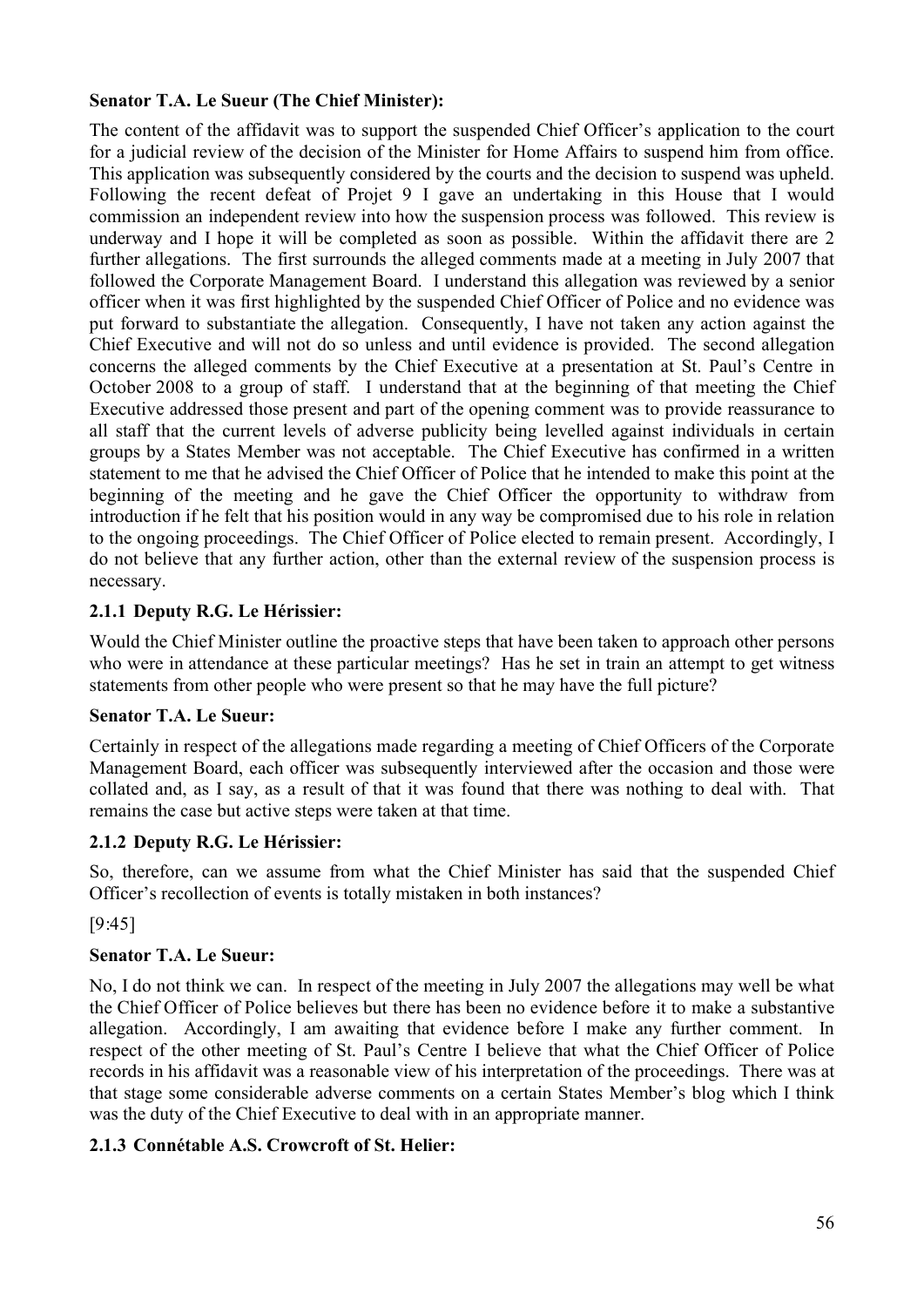Has the Chief Minister also taken steps to corroborate or otherwise the alleged occurrence of a similar meeting of the Child Protection Committee at which officers were discussing the removal of the President of the Committee?

### **Senator T.A. Le Sueur:**

The answer is no and at this stage I see no relevance to that particular meeting to the question under the review, the suspension of the Chief Officer of Police.

### **The Deputy Bailiff:**

Nor do I.

### **2.1.4 Deputy F.J. Hill of St. Martin:**

The Chief Minister will recall that the suspended Chief Officer of Police did make a request for the details of when certain letters were drafted and it has now transpired, following a complaints board hearing, that in actual fact the letters were not drafted on 11th and 12th November but on 8th November. Has the Chief Minister made any inquiries at all as to why maybe the Chief Executive Officer would have done the letters on the 8th and showed the matters as recorded on 11th and 12th November, because they are all part and parcel of a pattern which does not seem to be, to some States Members, appropriate?

#### **Senator T.A. Le Sueur:**

Well, that is a matter of opinion for States Members. That matter will be investigated no doubt by the person doing a review. I would say that when one is producing a letter or series of documents which have legal significance it is fairly normal for several drafts to be done before the version is finalised and agreed and one does not do that in a matter of minutes.

#### **2.1.5 Deputy M. Tadier of St. Brelade:**

A moment ago the Chief Minister said that no evidence had been put forward to substantiate the claims but does the Chief Minister not recognise that an affidavit is evidence? It is a sworn statement that is presented to the court and although it may not be the conclusive evidence that the Chief Minister would like it is nonetheless evidence.

#### **Senator T.A. Le Sueur:**

It would be very difficult for a person's uncorroborated comments of an event which occurred 2 and a half years ago by itself to be sufficient evidence to be taken in anything other than in its due proportion. I do give those comments due weight, but no more than that.

#### **2.1.6 The Connétable of St. Helier:**

My previous question was about the holding of a meeting of the Child Protection Committee at a similar time to the one referred to in the question and I believe, Sir, you said this was not relevant. It does seem to me if the Chief Minister is seeking corroboration of the allegation then the allegation that there was a similar meeting going on at officer level is relevant and I would be interested to know why the Chief Minister does not think that is worth investigating.

#### **Senator T.A. Le Sueur:**

I am not sure who is making the allegation of the meeting of the Child Protection Committee and maybe if the Constable would like to give me further details of that I might be persuaded to change my mind, but at this stage I have no reason to investigate further into that meeting which, as I say, is historic and has little to do with the suspension of the Chief Officer of Police and I do not believe that it is relevant to this particular question.

#### **The Deputy Bailiff:**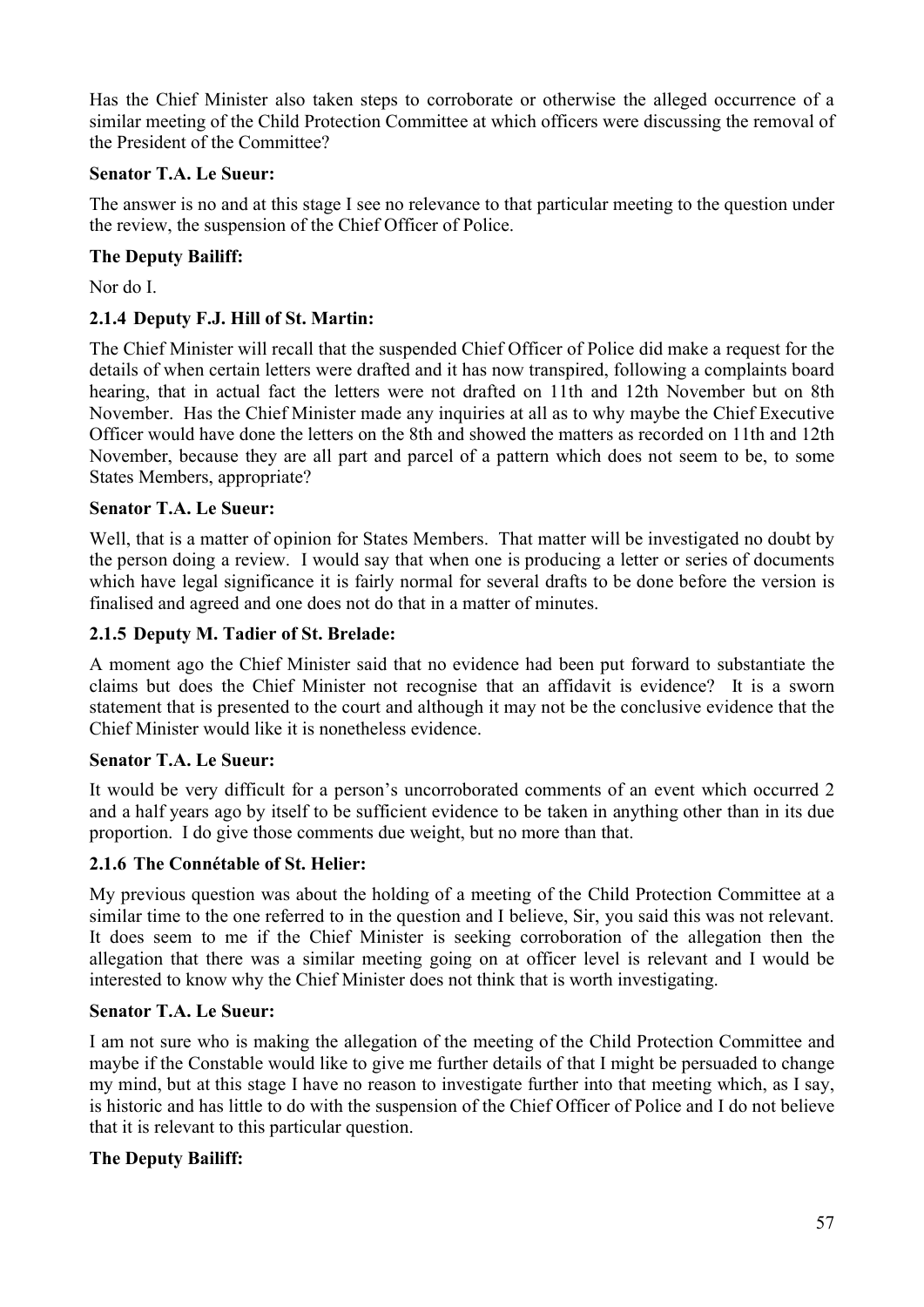Constable, if I may say, the reason for my comment was that, as I understand it - and you can correct me if I am wrong - I do not believe the affidavit refers to the Child Protection meeting and that is why I did not see it as being relevant.

### **2.1.7 The Connétable of St. Helier:**

If I could follow with a supplementary. The meeting of the Corporate Management Board which this allegation refers to was, I understand from a question I asked of the Chief Minister some ago, not minuted. Will the Chief Minister reassure the House that all meetings of the Corporate Management Board are properly minuted?

#### **Senator T.A. Le Sueur:**

The Corporate Management Board is responsible for its activities. It takes notes of the meetings and the relevant points of the meetings are recorded. Whether that constitutes minutes in the way the Constable thinks, I would not know, but there are records kept of the meetings.

### **2.1.8 Deputy R.G. Le Hérissier:**

Would the Chief Minister confirm that he is exceedingly uncomfortable with a situation where a person totally trained in methods of taking and analysing evidence attends 2 meetings and emerges from those meetings with apparently a totally different recollection of those meetings than other people who have allegedly given evidence of those meetings? Would he say this is an unbelievably bizarre situation?

#### **Senator T.A. Le Sueur:**

No, I would not and I think if the Chief Officer of Police had felt so strongly about a meeting being held in July 2007 he might have done something about it before the middle of 2009.

#### **2.2 Deputy M.R. Higgins of St. Helier of the Minister for Treasury and Resources regarding contingency plans for the exit of banks from Jersey:**

Following the recent speech entitled *What if the banks did a bunk?* by the former head of Deutsche Bank, who is also a former commissioner of the Jersey Financial Services Commission, what contingency plans, if any, does the Minister have to deal with a situation where external factors cause a slow or rapid exit of banks from Jersey?

#### **Senator P.F.C. Ozouf (The Minister for Treasury and Resources):**

Undoubtedly 2009 was a difficult year for the financial services sector around the world, however there are no signs that Jersey banks are doing a bunk. Unlike other jurisdictions we have not seen any bank failures and have no banking stability issues. There have been some regrettable job losses here and elsewhere but our financial sector has proved incredibly resilient. Jersey's strong I.M.F. (International Monetary Fund) assessment, O.E.C.D. (Organisation for Economic Co-operation and Development) white listing, and a positive report by Mr. Michael Foot, have helped to ensure that we remain one of the world's leading offshore financial centres. Jersey has retained its place as the highest rated offshore international financial centre in the latest ranking published by the City of London and now is the only offshore centre in the top 20 in the world. While we are confident, we are not complacent and we are not resting on our laurels and that is why on 24th December we announced that fiscal stimulus funds are being invested further to protect jobs in the finance industry and the wider economy. We are taking all necessary steps to protect Jersey's existing business and we are looking at opportunities in growing economies in the developing markets of India and China and beyond and also helping to preserve and expand our traditional markets in banking funds and fiduciary services. As for economic diversification the Minister for Economic Development will shortly be bringing forward to the States important new legislation covering and boosting diversification. This will help create opportunities to expand and diversify the Jersey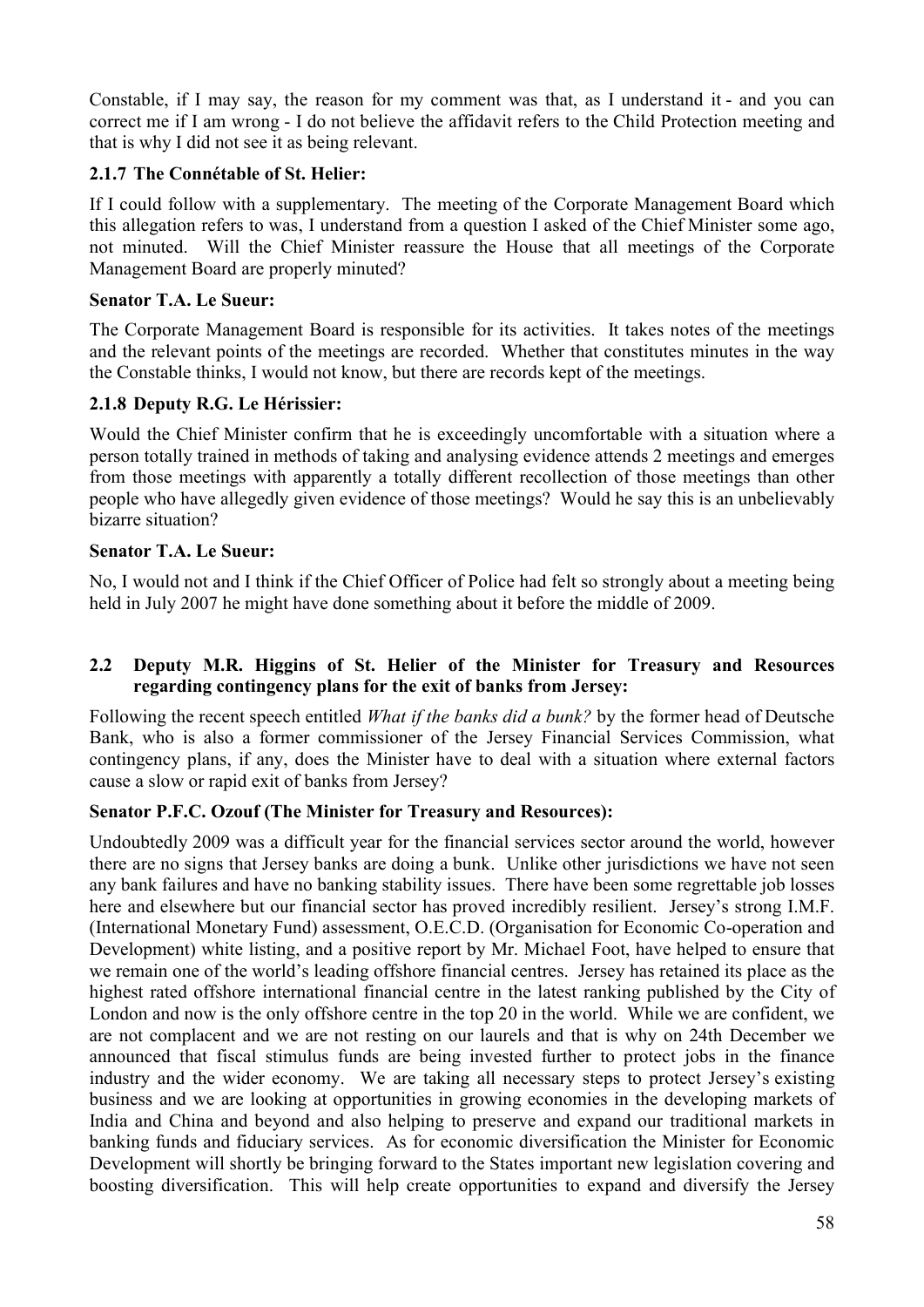economy, assisting local companies and providing new avenues of employment for Islanders. I should say that I have read the speech by the ... and the Deputy corrected himself; it is indeed a former commissioner of the J.F.S.C. (Jersey Financial Services Commission). That is not the written submitted question. I thought it was a very positive speech. I thought it was an excellent speech which set out the importance of the financial services industry and nevertheless spoke about diversification.

## **2.2.1 Deputy M.R. Higgins:**

Would the Minister agree with the assessment that recently ... it was in the latest Jersey Business Brief, and is also amplified by economists around the world, that recessions that are caused in financial markets by financial institutions are among the deeper ones and in the Jersey Business Brief it mentioned that Jersey was likely to suffer more than the Isle of Man and Guernsey because of our dependence upon the finance industry. Would he care to comment on that?

## **Senator P.F.C. Ozouf:**

Delighted. Jersey Business Brief does not have a monopoly on economic commentary. What they do say, and it is true to say that there has been a contraction in financial services and because of Jersey's pre-eminent position as having a scale of financial services activity, which is much larger than Guernsey and the Isle of Man, we have seen a greater fall-off but the position remains that we still get far more tax return per capita of our comparative jurisdictions of Guernsey and the Isle of Man for financial services. So, yes, there has been a greater contraction but we start from a much, much higher base and the position that we end up with in starting the position of economic growth means that we are likely to grow much faster than some of these other places too.

## **2.2.2 Deputy D.J.A. Wimberley of St. Mary:**

The Minister clearly accepts the need for diversification and he mentioned that the Minister for Economic Development was bringing forward important new legislation. Would the Minister for Treasury and Resources care to comment on the fact that the tourism industry does not need new legislation, it needs more support and, for example, out of 10 or 11 marketing and P.R. (public relations) organisations across Europe there are now just 2 left?

## **Senator P.F.C. Ozouf:**

Diversification is important. It is important to diversify the financial services industry, both its geographic range and its product range. That is vital to ensure that it is not a one-trip pony in itself. In terms of tourism support, I agree I cannot comment for other governments and what they do but this Assembly votes more money for tourism than many other development agencies and we continue to do so, and I would remind the Deputy that last week I announced fiscal stimulus funding for Durrell - an important tourism attraction - a pound-for-pound funding to ensure a new visitor centre. The Minister does everything he can for tourism and where we see opportunities we will do more.

## **2.2.3 The Deputy of St. Mary:**

May I ask a supplementary on that? How does the Minister see the future of tourism in these straightened times when we are supposed to be cutting £50 million from the budget? I just cannot see a growing appetite in marketing spend.

## **Senator P.F.C. Ozouf:**

The difficulty that we have is that all of the services that are provided by the States of Jersey do need to be looked at in terms of delivering them more cheaply, but that should be compared with investment in terms of securing our economic future. Much of the economic fiscal stimulus money that has been put is designed to ensure that people are kept in work and we prepare and we position Jersey to take as much of the upside as possible, both in financial services, in intellectual property, in creating digital Jersey, in creating all sorts of opportunities.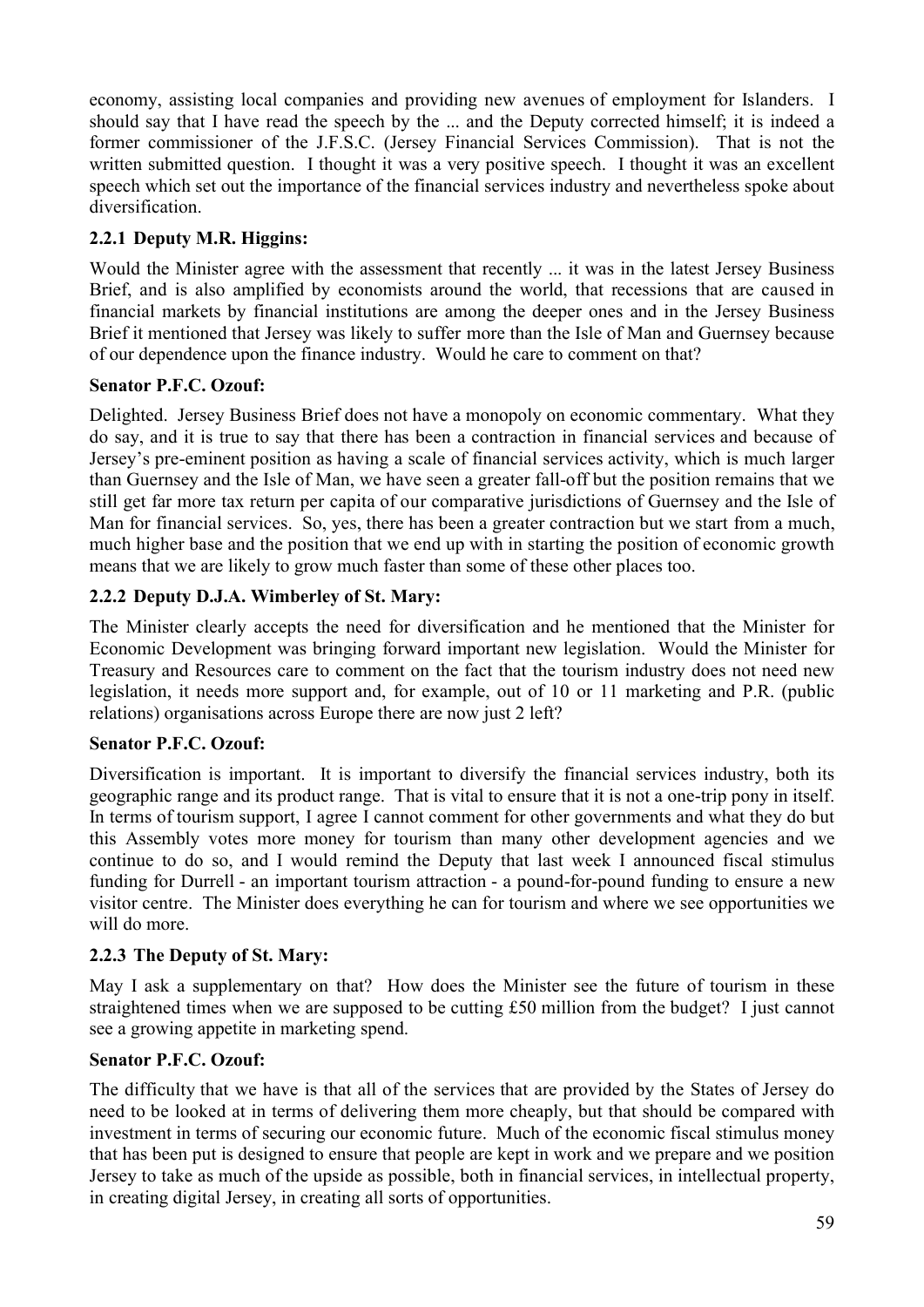## **2.2.4 Deputy G.P. Southern of St. Helier:**

Does the Minister agree that the reasons why the financial institutions remain in Jersey are the same as why they came here; namely stable government, good communications, close to London, good public service infrastructure and good legal expertise on the Island?

### **Senator P.F.C. Ozouf:**

Yes, and we all have that in abundance.

### **2.2.5 Deputy G.P. Southern:**

In that case, will the Minister agree that the reason the banks stay here and why they came here is not primarily about low tax rates and will he agree to tax business, the finance sector, at a rate appropriate for doing business in Jersey?

#### **Senator P.F.C. Ozouf:**

I do not think Deputy Southern and I will ever agree on this. An important element and part of the financial services industry is offering of tax neutrality. We seek business that has been taxed on the inbound and we ensure that all individuals give their information to their respective tax authorities. We offer tax neutrality. Deputy Southern wants to tax business here which will ensure that they are taxed twice and if his policies were ever to be in force in relation to the financial services industry we would not have a financial services industry.

#### **2.2.6 Deputy P.J. Rondel of St. John:**

Given the Minister has mentioned that some of the money he has spent, £1.5 million, has gone to Durrell and given that Durrell recently received £500,000 from the United Kingdom Government by way of a grant, is the Minister happy that the money is to be spent on an interpretation centre or kiosk for going in and the like? Also, given that Durrell are reputed to have a plane standing at the airport, would it not have been better if they had sold their plane and used it on the welfare of their animals and creatures within the zoo prior to using public money by way of the stimulus package?

#### **Senator P.F.C. Ozouf:**

First of all, may I say that I am delighted to hear that the U.K. (United Kingdom) Government is supporting our Jersey Durrell organisation helping secure its future too. I do not think there is any Member of this Assembly that does not think that Durrell is absolutely important to Jersey, both as part of our unique offering for children, *et cetera*, and a magnet to bringing visitors to Jersey. Durrell needs support from the States; they have had support over the years. The fiscal stimulus body and all of the advice I have is very testing in terms of ensuring that money is only given where it is absolutely necessary. I do not think the Deputy is correct in saying that there are planes available for jetting people from Durrell around. Durrell has had financial issues. I think that everybody in this Assembly is aware of that and that is one of the reasons why we have supported the pound-for-pound matching for the new visitor centre, which I am sure is going to be an exciting new attraction for Jersey.

#### [10:00]

## **2.2.7 Deputy M.R. Higgins:**

Would the Minister explain why he feels that economic growth will be greater because of the presence of the finance industry in Jersey when economists around the world see major restructuring and slow growth in financial services in the immediate future?

#### **Senator P.F.C. Ozouf:**

I do not think I am ever going to agree with Deputy Higgins on financial services either. I believe that there is a sound and good prosperous future for well regulated, well run financial services in centres such as Jersey. There will be a flight to quality. Not all offshore centres will survive. I am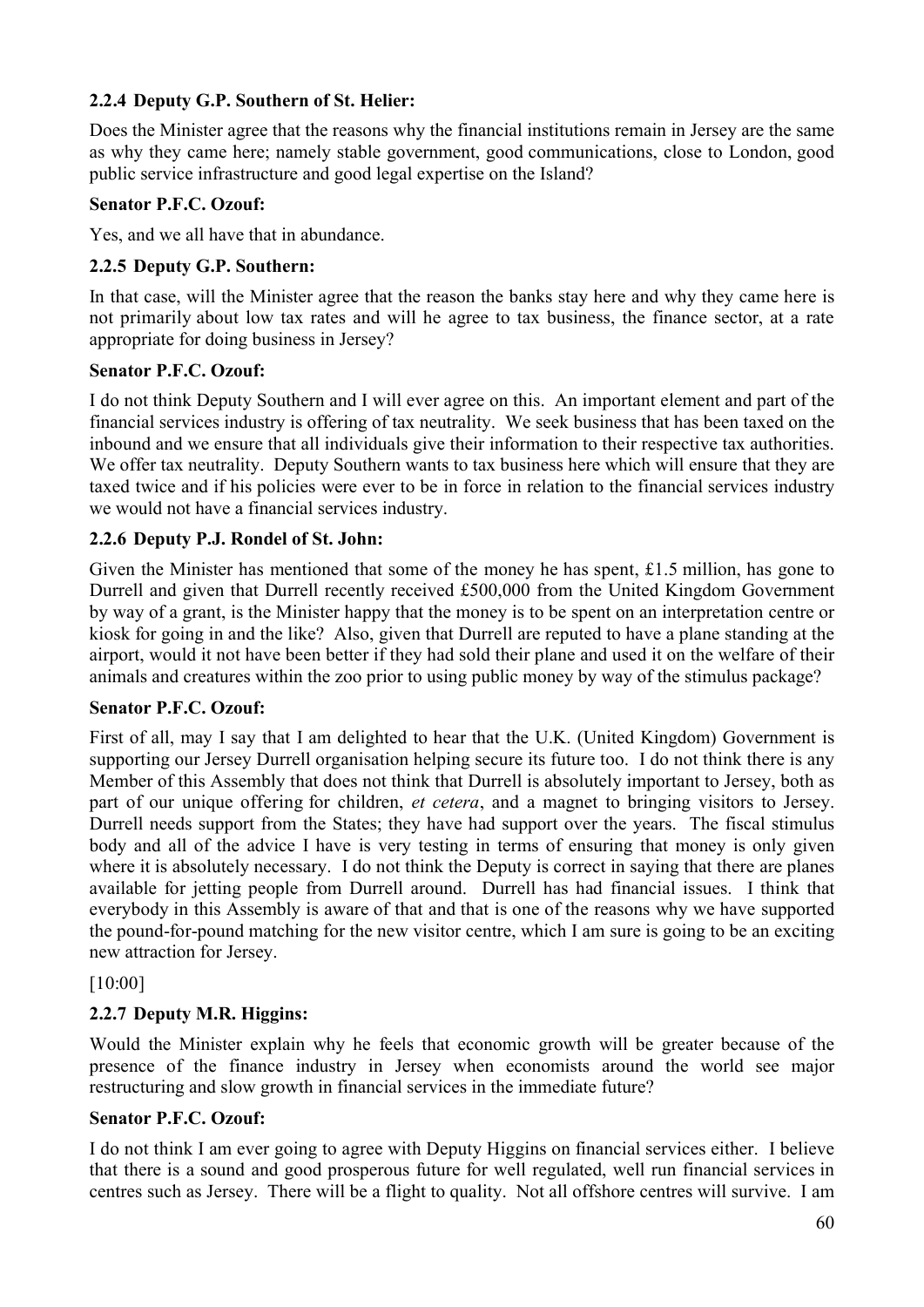confident that what we do in Jersey and what our 13,000 people who work in financial services do will continue to provide services at the higher premium end of financial services for the growing markets of the developing world, *et cetera*. Jersey has a great future but we have got to enable it to happen providing good legislation and support where necessary. I am an optimist. I am not a destructor of the financial services industry. I am sure the Deputy is not either.

## **The Deputy Bailiff:**

Before we come on to question 3, can I indicate that we have 24 questions today and I want to get through as many, as Members I am sure will, want to get through as many as possible. We are looking at questions of the Minister for Health and Social Services and the Minister for Education, Sport and Culture it may be that I will cut forward question time on those questions a little because they are facing questions without notice as well. Deputy Lewis will have a question for the Minister for Health and Social Services.

### **2.3 Deputy K.C. Lewis of St. Saviour of the Minister for Health and Social Services regarding the banning of so-called legal highs:**

Further to my question last year regarding the banning of spice, salvia, ketamine and mephedrone, is the Minister keeping a watchful eye on the new brands of so-called legal highs, and if not, why not?

## **Deputy A.E. Pryke of Trinity (The Minister for Health and Social Services):**

I know that the Deputy is very interested in the subject and, indeed, both I and the officers in my department do keep a very watchful eye on emerging legal highs. I am advised on this subject by the Jersey Advisory Council on the Misuse of Drugs, which was established under the provisions of Misuse of Drugs Law. The Council has a duty to keep under constant review the situation in respect to drugs which are or appear likely to be misused. This is particularly pertinent when such misuse appears capable of causing harm or social problems.

## **2.3.1 Deputy K.C. Lewis:**

I refer to the drug mephedrone, not to be confused with methadone; sadly there was apparently another victim of this drug yesterday, lost their life in the U.K. As the so-called legal highs are freely available in the U.K. and on the internet is the Minister liaising with Customs and Home Affairs to block these evil drugs coming into the Island?

## **The Deputy of Trinity:**

I read that article too and in fact having been away for the week in Dubai it made the Dubai news as well. So it is very much a worldwide problem. I am pleased to say that mephedrone is classed as a cathinoid which includes butanone, metolazone and mephedrone, which is similar to effects to amphetamines, so these drugs are, in fact, illegal drugs in Jersey.

## **2.3.2 Deputy M. Tadier:**

Will the Minister confirm that she is keeping a watchful eye on the old brands of legal highs, one of which is known as alcohol? I was reading in the national papers the other day that somebody had actually been killed as a result of alcohol even though they had not consumed any themselves. So will the Minister outline her plan for alcohol - another legal high - to minimise the impact that it has on our Island.

## **The Deputy of Trinity:**

These legal highs, very much like the ones that Deputy Lewis has mentioned, come under the Misuse of Drugs Law. I am too concerned, as Deputy Tadier, too and I hope this whole Assembly that we do have a problem with alcohol misuse and intake of it. I know the debate at the end of last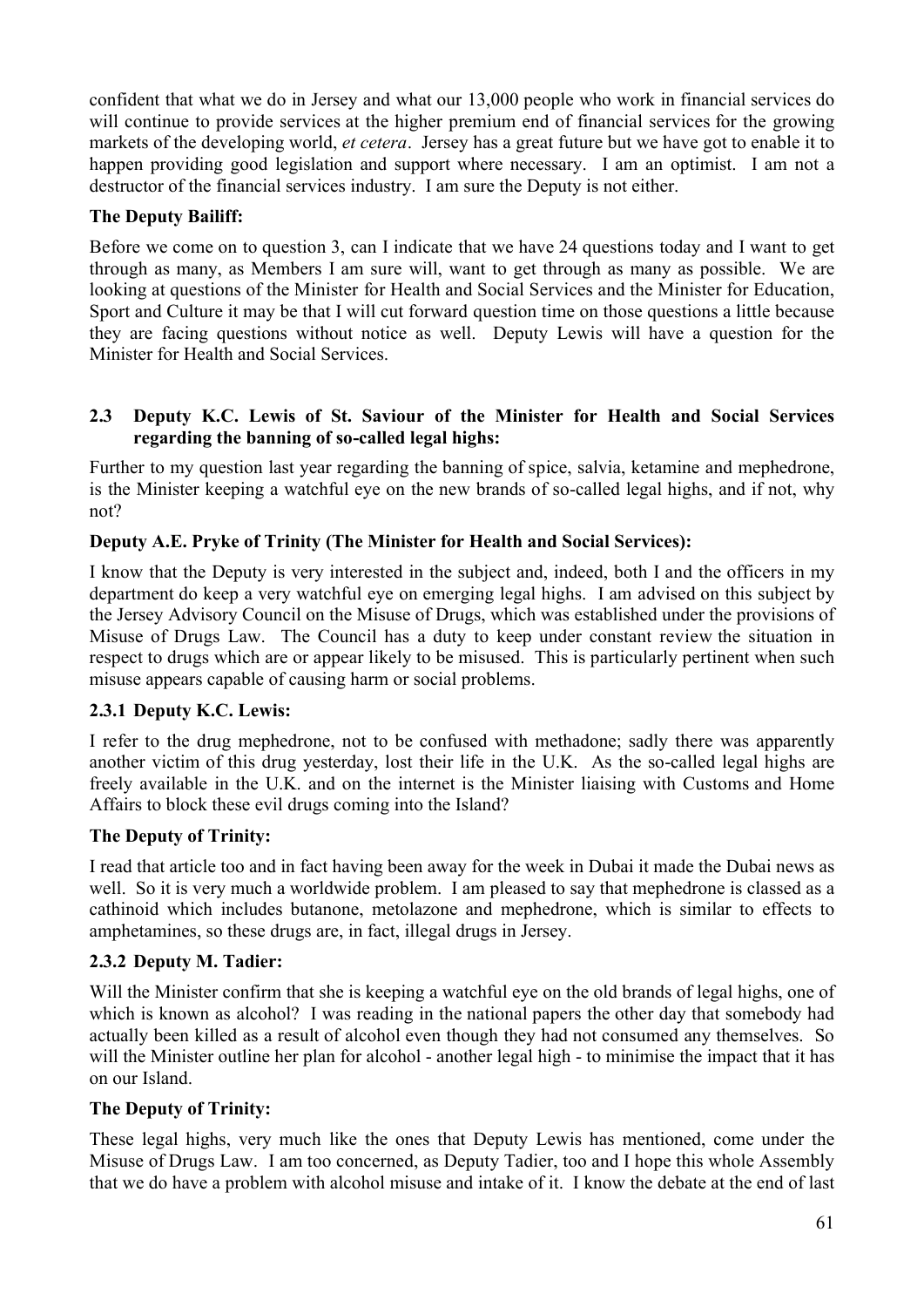year… the Medical Officer of Health did raise some concerns about it and I am sure in her report, which is due to come out fairly soon, she will make mention of it and perhaps afford strategy on that too.

#### **2.4 Deputy J.M. Maçon of St. Saviour of the Minister for Education, Sport and Culture regarding the education of first-time voters:**

With the possibility of a by-election, what is the Deputy doing to educate first-time voters on the voting process and what provisions, if any, have been put in place in order to support this?

### **Deputy J.G. Reed of St. Ouen (The Minister for Education, Sport and Culture):**

Whether or not a by-election is called much is being done within our schools to educate first-time voters. In advance of the first elections in 2008 where 16 year-olds were eligible to vote, the schools and colleges team met with all of the heads of personal, social and health education to ensure that the citizenship programme was preparing our young students for their first voting experience. This, I am pleased to say, has continued ever since that time and specifically the key stage 4 curriculum covers areas such as the reasons for voting, the ability to have a say, current law, how to vote and active citizenship. In advance of the 2008 elections a leaflet was also produced and distributed to all schools entitled *Are you 16 or over: do you know how to vote?* It is the department's intention if and when an election is called to make the leaflet available to all students eligible to vote.

#### **2.4.1 Deputy J.M. Maçon:**

Can the Minister outline what is done to educate new voters, especially on the electoral register, how to get on it and before an election is called will the Minister make available at school receptions an electoral register for students to access and sign it so that they can get on the electoral register?

#### **The Deputy of St. Ouen:**

It is acknowledged that new electors have the right to be informed about the nature of the electoral process. We also believe that all information should be presented impartially without supporting particular candidate groups or a party. As such, we deal with the general nature of the electoral process and therefore encouraging our young people to sign up and submit their names to an electoral register is very much part and parcel of that process.

#### **2.4.2 Deputy G.P. Southern:**

Whenever the next election is called, be it this year or in 2011, will candidates be able to put their manifestos in schools so that they can make sure that 16 year-olds understand why they are voting? Will candidates be allowed to visit schools and show their wares, as it were?

#### **The Deputy of St. Ouen:**

Head teachers are in possession of guidelines issued by the director of my department on how schools should manage access to schools by candidates in a run-up to an election. It is accepted that pupils who are eligible to vote have the same opportunities as all other members of the electorate to attend public hustings in their own time. Individual election candidates are not allowed to campaign in schools during school time. This is specifically to ensure fairness to all candidates, avoid disruption to the curriculum and avert any potential concern about pupils being placed under undue pressure.

#### **The Deputy Bailiff:**

There are numbers of lights flashing. I know this is a subject which Members will be interested in and the Minister is subject to questions without notice later on. The Deputy of Grouville.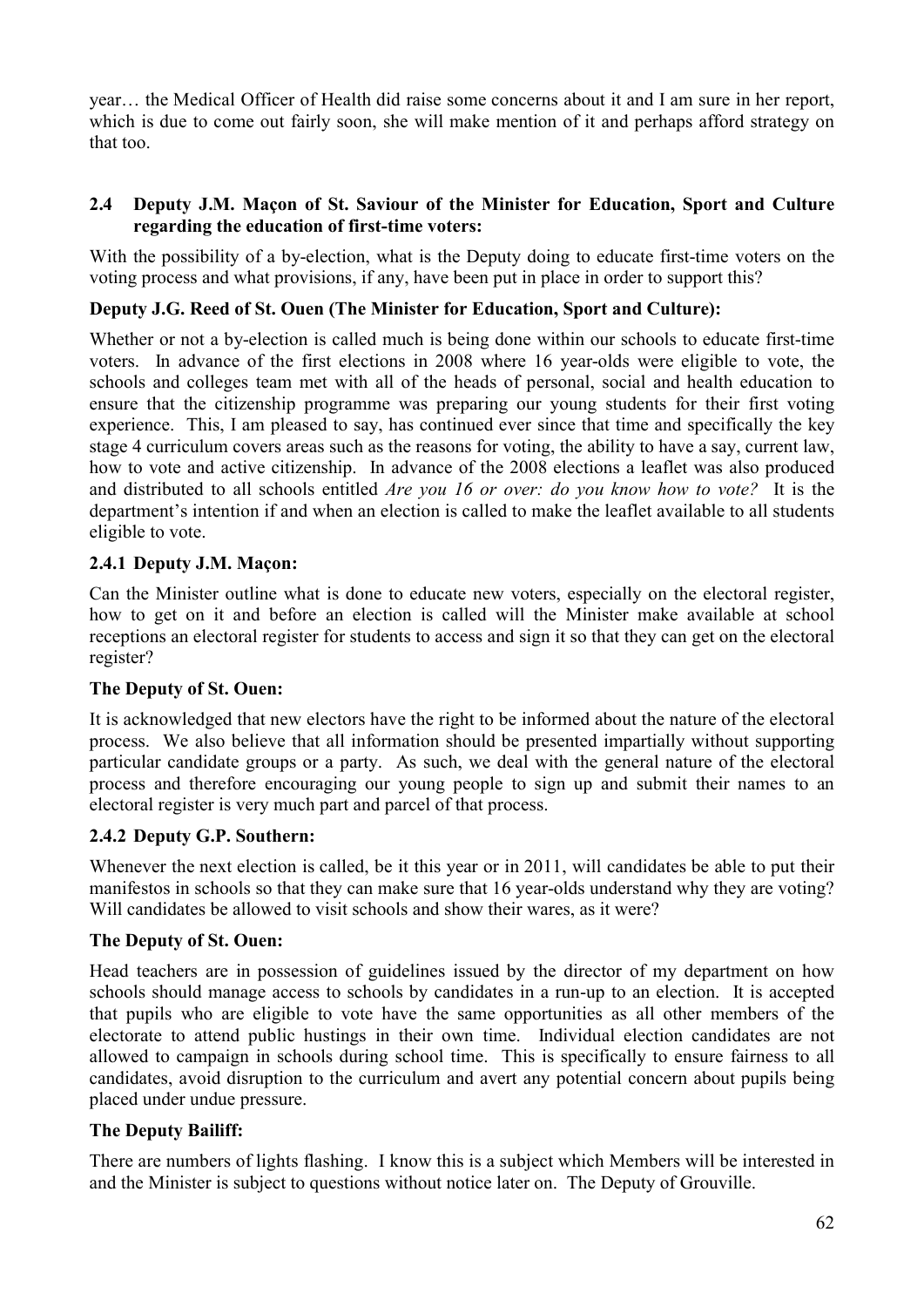## **2.4.3 Deputy C.F. Labey of Grouville:**

The Minister has stated that the citizenship programme was devised but does he know which schools actively participate in the programme and could he highlight if there is an issue with training the trainers?

#### **The Deputy of St. Ouen:**

I do not believe there is an issue with training the trainers. I think that the guidelines are clear. Much time has been spent on developing our citizenship curriculum and I believe that it meets all requirements. Equally it is relayed to all schools and I know from experience that all schools fully utilise the opportunity that citizenship curriculum provides.

#### **2.4.4 Deputy R.G. Le Hérissier:**

While not totally pre-empting the findings of a Scrutiny Panel which is about to start work on the subject, would the Minister not acknowledge that the directives of his department at the previous election showed a real fear of controversy and entering into any controversy and, as a result, any enjoyment, any useful controversy was totally removed from the process in favour of rather boring descriptions of the make up of the States of Jersey and such like?

#### **The Deputy of St. Ouen:**

I am not necessarily of that view and, indeed, I welcome the Deputy's desire to review political education within our schools, and I am sure, as he is, we look forward to having a constructive review that produces some evidence that we can rely upon.

#### **Deputy R.G. Le Hérissier:**

Supplementary. Could the Minister answer the question?

#### **2.4.5 Senator J.L. Perchard:**

Does the Minister agree that he faces a huge task to educate 16 and 17 year-olds about the importance of voting as all but just a handful of 16 and 17 year-olds are simply not interested? Does he agree that the States made a huge mistake when agreeing to give 16 and 17 year-olds the vote?

#### **The Deputy of St. Ouen:**

I cannot comment and I would not comment on the decisions made by this Assembly. The fact of the matter is that 16 year-olds are able to vote and my department will do all we can to encourage them. With regards to whether or not our young people are engaged; much effort - and I underline that fact - is being placed into encouraging our young people to participate and, indeed, the evidence was quite clear in the Youth Assembly last week where we had over 50 of our 6th formers demonstrating quite clearly that they had a better grasp of this States process than many Members in this Assembly. **[Approbation]** 

#### **2.4.6 Deputy J.M. Maçon:**

Does the Minister acknowledge that the electoral register is neutral and therefore cannot influence a way that a person will vote for an individual candidate and, therefore, having an electoral register or the form to apply to be on the electoral register should be available at receptions in secondary schools so that 16 year-olds can participate whenever an election is called?

#### **The Deputy of St. Ouen:**

I believe that 16 year-olds are young adults and as such they should be treated in the same manner as we do with all other adults who are required to engage in the process, to use their own views and opinions and seek to engage in any electoral process that comes about. Indeed, one of those areas will be seeking out and ensuring that their names are on any electoral register which I am sure the Privileges and Procedures Committee will, when an election happens, be promoting.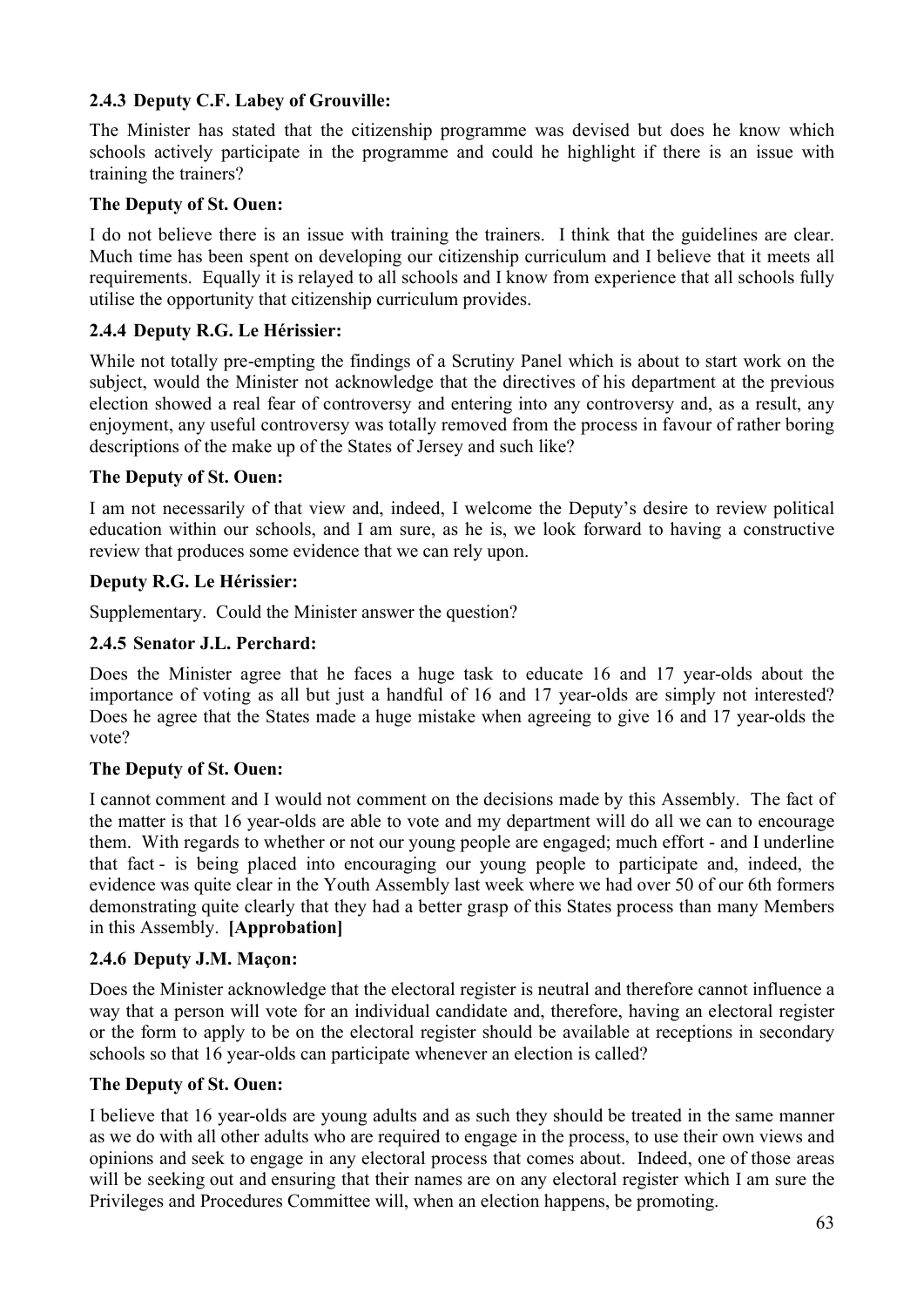#### **2.5 Connétable J. Gallichan of St. Mary of the Minister for Economic Development regarding the re-evaluation of the Banking Business Policy Statement in the light of the current financial climate:**

As it now appears that the Jersey Financial Services Commission does not consider it appropriate to apply any degree of flexibility to the top 500 policy, will the Minister consider whether it is appropriate to request the regulator to re-evaluate its banking business policy statement in the light of the current financial climate in order to ensure that it remains in the best interests of the Island?

### **Senator A.J.H. Maclean (The Minister for Economic Development):**

As I said in my recent answer to a similar question, the top 500 policy is a matter of established bank licensing policy for the Jersey Financial Services Commission, our independent regulatory body, which conforms with international standards of banking supervision. I do not believe I should intervene and request the Commission to reconsider its policy at this time. Jersey's standards in this area, which stood us in such good stead during last year's financial and banking crisis, should not be compromised or diluted. The top 500 policy is designed to protect Jersey's reputation and reduce the risk to the public and has served the Island well over the years. Consequently Jersey did not have any bank failures during the recent banking crisis.

#### **2.5.1 The Connétable of St. Mary:**

While it is certainly true that the top 500 policy has served the Island well in the past, and I think the Financial Services Commission can take credit for that, it is also true that many Islanders now feel in uncertain times when mergers and restructurings are often on the cards that the parentage of locally established banking business could change and that the local employers would find themselves unable to continue in business here. Does the Minister not consider that a transparent analysis of the current policy and a statement on why it is still relevant would be of comfort to those Islanders?

[10:15]

## **Senator A.J.H. Maclean:**

I understand the concerns of the Constable but I think it is appropriate that it is for the Jersey Financial Services Commission whose policy it is to continually and appropriately update the policy as and when appropriate. I do not feel, and I am sure the Commission would not feel, it is appropriate at the current time with the current level of continuing uncertainty.

#### **2.5.2 The Connétable of St. Mary:**

In his answer last time the Minister did say that a steer was certainly given to the Commission. I would be grateful if he would follow that up, but it is true that increasingly in international circles I am told by people in the finance industry who have consulted that the feeling is that if there is another failure in banking the size of the entity will not be the only redeeming factor. Does the Minister not consider that it is now time to request the regulator to perhaps consider taking other factors into consideration other than simply membership of the top 500 in determining whether or not to grant a banking licence?

#### **Senator A.J.H. Maclean:**

I have regular meetings with the Jersey Financial Services Commission and I am more than happy to raise the point with them. But I should mention to Members that of course the top 500 rule is not the only consideration that the Commission uses when assessing the appropriateness of a particular banking entity. They consider under Article 10(3)(a) of the Banking Law a number of factors, including integrity, competence, financial standing, structure and organisation of a particular entity that is considering applying for a licence. There are other factors that the Commission looks at but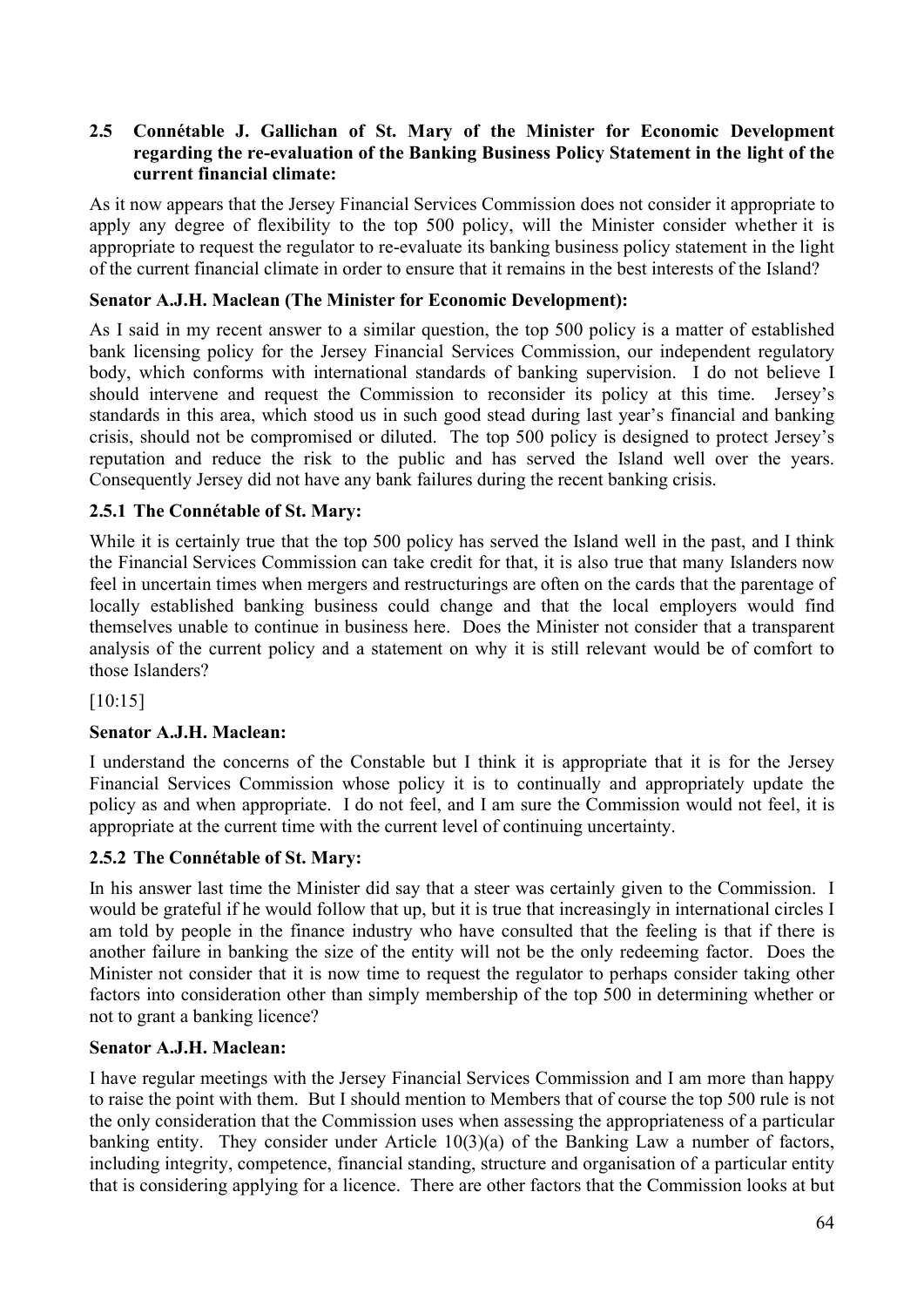indeed the Constable is right; all policy should be continually reviewed to ensure that they are appropriate in an ever-changing world.

## **2.5.3 Deputy T.M. Pitman of St. Helier:**

I will try not to stray as I have a very similar question later. Could the Minister just clarify, while the 500 rule has served us very well, what comfort is that to 30 people - possibly 30 families - who are now redundant and their livelihood is gone, which is the lesser of the 2 evils?

## **Senator A.J.H. Maclean:**

Whereas it is always regrettable when people lose their jobs and when local people lose their jobs, nevertheless the reputation of the Island which has stood the Island in such good stead over many, many years - the reputation of our banking industry - is something that we have to, indeed we must, protect. We should bear in mind and should never forget that we did not licence organisations like B.C.C.I. (Bank of Credit and Commerce International). We did not licence Icelandic banks. We did not have those type of banking failures which would have caused far more damage to the local population than anything else.

## **2.5.4 Connétable D.J. Murphy of Grouville:**

In view of the fact that the U.K. banks currently clinging to the Bank of England lifeboat were all part of the top 500, would he now reassess the position and perhaps use another yardstick instead of the top 500?

## **Senator A.J.H. Maclean:**

As I think I have already said, the top 500 is a key assessment as far as the Jersey Financial Services Commission are concerned, however it is not the only yardstick used in determining whether a bank is appropriate. I should point out, of course, and Members are probably aware of this, that currently of the banking groups licensed in Jersey the majority of them are in the top 150, not the top 500, which shows the very high quality of banking organisations that we have in Jersey.

## **2.5.5 Senator S.C. Ferguson:**

Will the Minister confirm that the top 500 parameter is actually the top 500 by Tier 1 capital which is, in effect, a measure of stability and liquidity? Will he further confirm that relaxing our high standards would probably damage our reputation irreparably?

## **Senator A.J.H. Maclean:**

Yes, I am delighted to confirm both those points. The Senator is absolutely right, Tier 1 capital base or Financial Services conglomerates of equivalent size is the benchmark and, yes, potentially it could damage our reputation and that is something I do not think we can risk playing around with.

## **2.5.6 The Deputy of St. John:**

Not dissimilar to the previous question; given that we have seen some of the top 500 banks moving out of this Island over recent months - in fact it affected one of my family when some 50 staff from Ansbacher were made redundant in the last several months since the credit crunch - does the Minister agree that we have to be very careful that the people who are in charge of issuing these licences only take the 500? It is important that the people that come back in to replace the banks that have left for whatever reason but not gone out of business have the top echelon of people to work for them.

## **Senator A.J.H. Maclean:**

Yes, I agree entirely with the Deputy. We must ensure that we maintain the highest standards possible. That is what we have built our reputation on. That is why we have faired so well in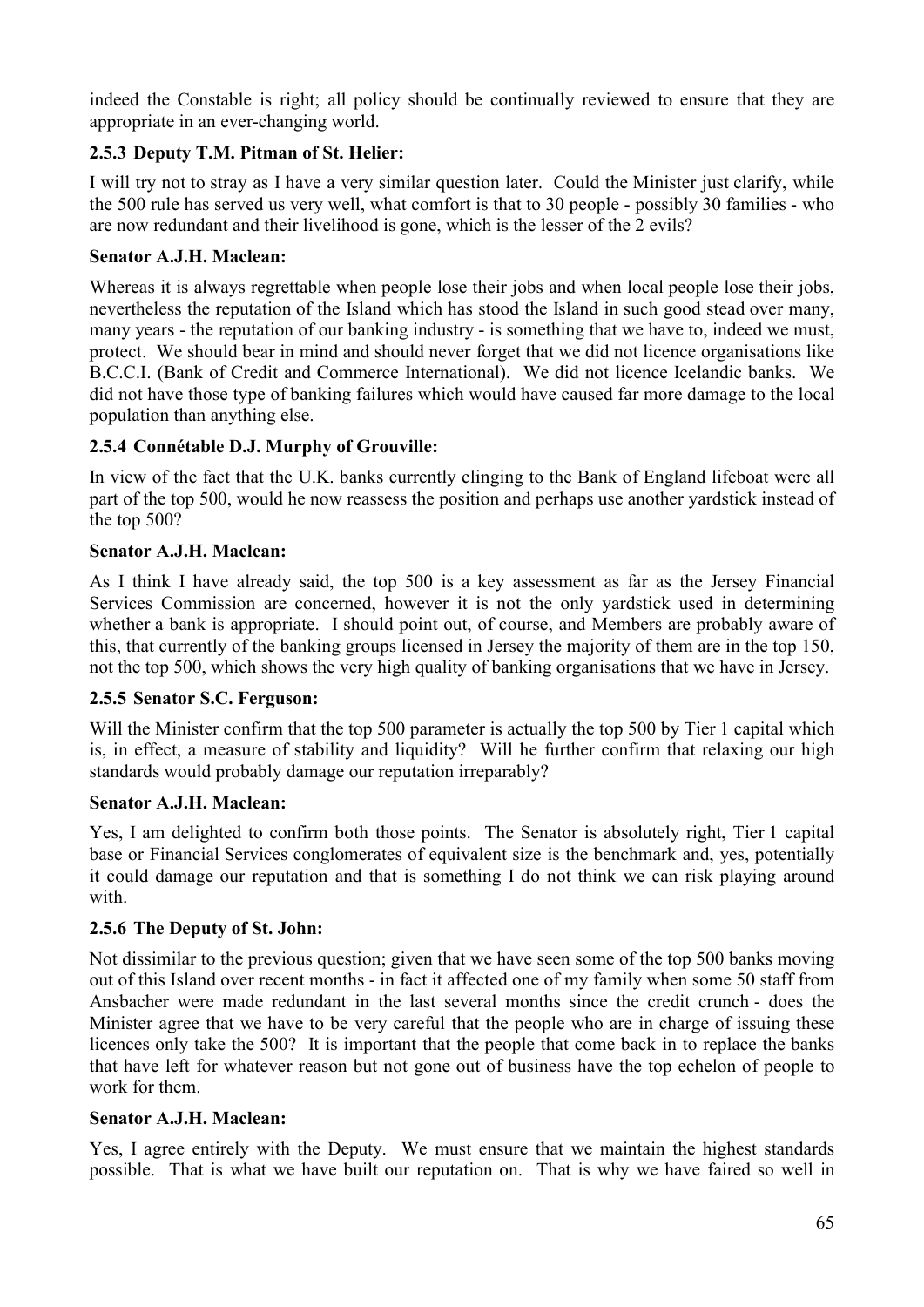reviews like the I.M.F. and the Foot Review and others, and our reputation is absolutely essential to the continuing success for the financial services industry of which I have every confidence in.

## **2.5.7 The Connétable of St. Mary:**

The Minister must understand that I fully support and have the greatest desire to see our finance industry thrive and continue to thrive however there are genuine concerns about whether businesses which are currently here employing our local people will be able to continue indefinitely. Regarding what he said about the yardstick, I would draw his attention to paragraph 6(7) of the policy statement which, apart from in the case of a managed branch, says that: "Applicants must be able to prove prior to registration their ownership as [I will condense this] part of an appropriately supervised top 500 bank." That is not just one of the criteria, that is the major defining quality as regards stature of an enterprise from the Commission's own policy. Will the Minister please comment on whether he thinks we need to perhaps request, again I say, have open the debate on whether there are other yardsticks that may now be becoming more appropriate?

#### **Senator A.J.H. Maclean:**

As I think I said a moment ago, I am more than happy in one of my regular meetings with the J.F.S.C. to consider and discuss this particular matter. So far I have been satisfied with their belief and confidence that this is an appropriate benchmark but of course ongoing review of all policies, as I have already said, is absolutely appropriate and I will undertake to the Constable that I will have further discussions with them on this matter. But I do believe it is absolutely correct as it stands at the moment.

### **2.6 Deputy G.P. Southern of the Minister for Treasury and Resources regarding the growth in public spending over the past 5 years:**

Will the Minister set the growth in public spending over the past 5 years in the context of the parallel growth in the economy over the same period?

#### **Senator P.F.C. Ozouf (The Minister for Treasury and Resources):**

Over the last 5 years net revenue expenditure has remained constant as a share of our economy or G.V.A. (Gross Value Added). The share amounted to 13 per cent of G.V.A. in 2005 and taking the latest estimate of net revenue expenditure or N.R.E., it is estimated to have amounted to 12.9 per cent in 2009. However, I would say to the Deputy that comparing expenditure over a short period when the economy has largely been going through positive growth does not necessarily tell a picture of the whole story. A better comparison is to review trends over the whole of the economic cycle. For example, in 2000 when the economy was at a peak of economic growth, it amounted to 10.6 per cent of G.V.A. and in 2008 when the economy looks likely to have reached another peak it is estimated to have risen to 12.1 per cent of G.V.A. This is also consistent with the picture of net revenue expenditure compared to inflation. Over the last 10 years inflation has risen by 30 per cent while net revenue expenditure has risen by over twice that rate by 70 per cent. Whatever the statistics say, it is clear that we have invested in public services in recent years and that public services have shared in the proceeds of growth. However, this potentially does not make the point that it is also important that there should be improving efficiency. It is not just about spend. We have embarked upon the comprehensive spending review in order to respond to pressures on public spending and to ensure that historic pattern of year-on-year spending increases does not continue. The process is proposing tough targets for savings and if delivered will reduce structural deficits.

#### **The Deputy Bailiff:**

Minister, can I remind you that question time is about questions as well as answers.

#### **2.6.1 Deputy G.P. Southern:**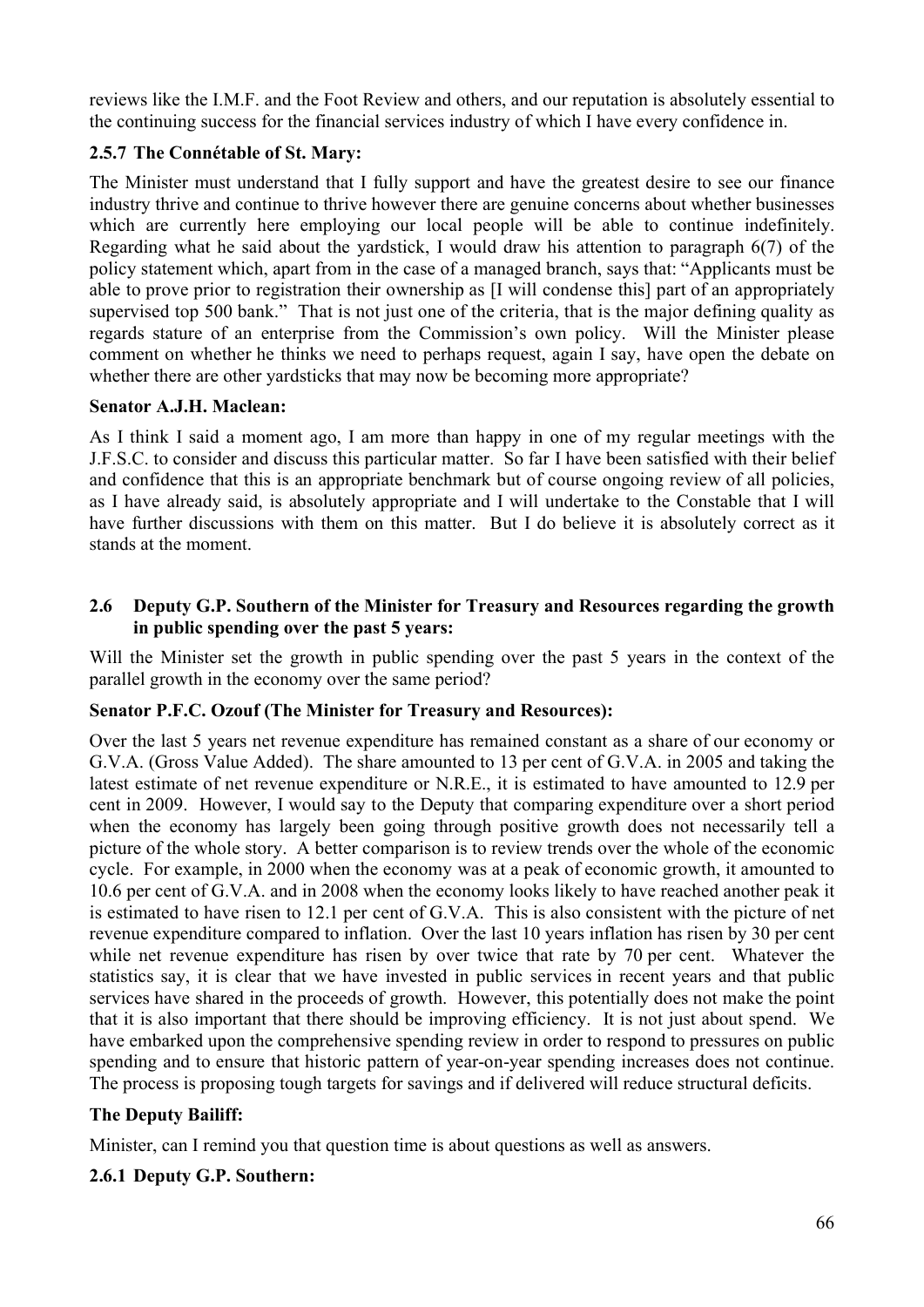If I may, apart from being blinded by numbers, but I will have a look at those later, does the Minister not accept that the 30 per cent rise in public spending over the past 5 years, which he has made such a fuss about, is proportionate and within budget and should not be used as an excuse for panic cuts in public spending, as he is doing?

### **Senator P.F.C. Ozouf:**

There are no panic cuts. What I have clearly indicated is that while the structural deficit for 2010 and 2011 can be funded from cash - unlike most other places, from the Stabilisation Fund - there is an issue about a structural deficit from 2012 and 2013 and that needs to be dealt with. I am not proposing the deeper and faster cuts that the Public Accounts Committee is proposing.

### **2.6.2 Deputy G.P. Southern:**

That is madness. If I may, supplementary. Does the Minister not accept that the structural deficit of which he talks amounts to something like 1.7 per cent of G.D.P. (Gross Domestic Product) compared to the U.K.'s 12 per cent and that we should not be panicking at all at this stage?

## **Senator P.F.C. Ozouf:**

There is no panic. There is long-term thinking, balancing the books, and yes, the Deputy is absolutely right, if I had the U.K. exchequer figures we would be facing a deficit this year of about £600 million against the pile of debt of £4 billion. I do not think for one moment that the Deputy is proposing that that sort of economic policy is right for Jersey.

### **2.6.3 The Deputy of St. Mary:**

The Minister has made great play of this 30 per cent increase in public spending over the last 5 years but we learned from the answer to the written question of Deputy Southern today that inflation has been running in that same period at 17.7 per cent, earnings 22 per cent. There has been the historic child abuse inquiry which is, I hope, a one-off, the flu pandemic and Williamson. Would the Minister agree to do a new calculation and give it equal publicity in the media to his 30 per cent increase, a new calculation taking all those factors into account?

#### **Senator P.F.C. Ozouf:**

I am more than happy to do more calculations but I would say to the Deputy that there is no hiding place from the problem. There is in 2012 and 2013 an expectation of a gap in public finances; £50 million. There is no hiding place for the Minister for Treasury and Resources in either having to deal with that on expenditure or in terms of increased taxes. What I have also signalled is the Deputy is quite right to say that there are items which are always unforeseen and I want to ensure that we budget an appropriate contingency amount in order to build into our public finances. That is why we need the comprehensive spending review to deal with the structural deficit and we need to consider - and we will have to consider - taxes for investment in the services that he cares about and the rest of the Assembly cares about too, such as health.

## **2.6.4 The Deputy of St. Mary:**

May I ask a supplementary? The question was not answered. The problem is that the Minister has put about that there has been a 30 per cent massive uncontrolled increase in expenditure over the last 5 years. The fact is that it is almost entirely, if not entirely, accounted for by special factors, by inflation and by the rise in earnings. Will he give a new figure and give equal publicity to it which will show the rise in the last 5 years has been nearly zero?

#### **Senator P.F.C. Ozouf:**

It is all very well saying it has got to be accounted for, the money has got to be found. I can construct any sort of figure, which is based upon the facts, which shows that public expenditure is rising and has risen, I am afraid to say to the Deputy, to unsustainable levels. I would repeat the figure that I put in the answer today. Public expenditure has risen in the last 10 years by 70 per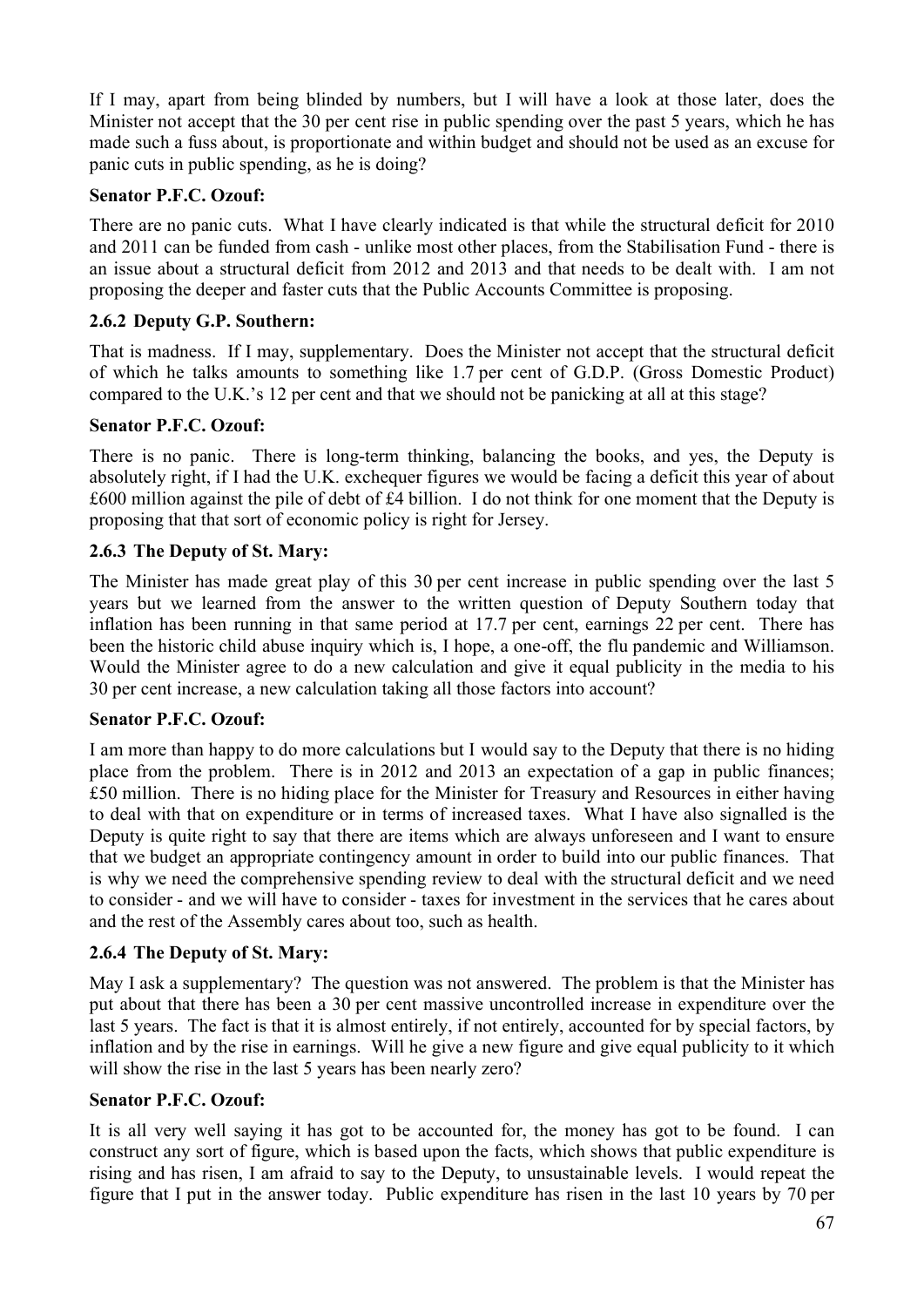cent while inflation has risen by 30 per cent. That is a real growth in public spending and we have got to do something about it.

## **2.6.5 Deputy M. Tadier:**

Would the Minister consider looking at the waste that occurs at Parish level when we consider that rates effectively, when you are a ratepayer, is another form of tax and that the duplication which occurs 11 times over in such things as waste collection could be centralised and therefore the money be put to better use in that way?

## **Senator P.F.C. Ozouf:**

I welcome Deputy Tadier and indeed any other Members' suggestions for making the public sector more efficient. If that means opportunities of working with the Parishes then that is a good thing. But what I would say to the Deputy is that if we are going to meet the challenge of finding £50 million worth of savings and, yes, service cuts, we need to be concentrating on the large areas of expenditure realistically. I need to ask the Health Department and Home Affairs and Education about how they can deliver their services more efficiently. Yes, there are opportunities at the end of the Parishes perhaps but that is not decisions made by this Assembly, we need to, however, concentrate on the big areas of public spending.

## **2.6.6 Deputy G.P. Southern:**

Does the Minister accept that the structural element as distinct from the cyclical element of the deficit is caused, by and large, by the foolish policy of Zero/Ten?

[10:30]

## **Senator P.F.C. Ozouf:**

The first thing I would like to say to Deputy Southern, if I may, is that I do wish he would attend the briefings where we go through in detail the numbers. **[Approbation]**

## **Deputy G.P. Southern:**

Will the Minister please answer the question?

## **Senator P.F.C. Ozouf:**

I think it would help the Deputy in understanding some of the difference between structural deficits and cyclical. We spend a great deal of time in trying to explain and give justification for Members for the policies and I would willingly have him in the Treasury for a few hours to explain some of the background of the numbers.

### **2.7 Deputy P.V.F. Le Claire of St. Helier of the Minister for Planning and Environment regarding the provision of housing within the draft Island Plan:**

I would like to begin by prefacing my question by warning the Minister that this question is being recorded. **[Laughter]** How confident is the Minister ... I promise not to use it against him in years to come. How confident is the Minister that current and future housing needs in Jersey are fully addressed within the draft Island Plan and that affordable and sheltered homes will be attainable if all planned units are delivered on time?

## **Senator F.E. Cohen (The Minister for Planning and Environment):**

I am confident that the principal strategies set out in the draft Island Plan have the potential to meet the Island's housing requirement over the planned period. I am however aware that concerns are emerging from the consultation about certain elements of the draft plan, particularly in relation to some of the rezoning proposals and the affordable housing delivery formula. I will therefore be considering proposing amendments to the plan and will publish these shortly once the consultation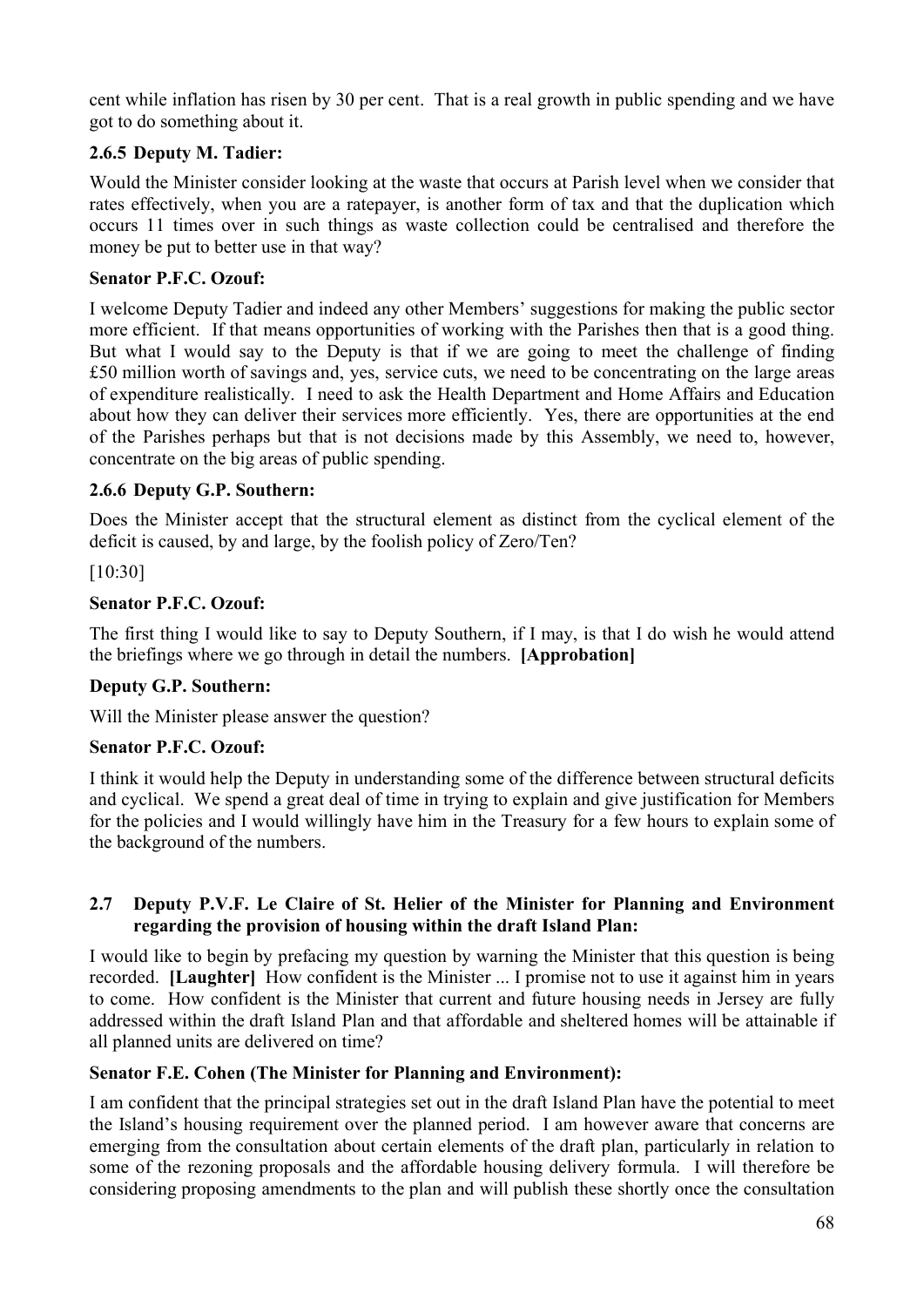period has closed and I have had a chance to digest all the responses. I would say that I am aware of the potential for a large number of sites in the built-up area that with careful planning could deliver very considerable numbers of homes and therefore, providing we have a workable affordable housing formula, I am confident that the long term demand for affordable housing can be delivered.

## **2.7.1 Deputy P.V.F. Le Claire:**

The Minister has helpfully informed us today, not only in his verbal answer there but in written questions, that he is currently undertaking a series of reviews and processes that will be published after he has completed them. Disappointingly he has just said that those will probably occur after the consultation closes. Is there not a danger therefore that publishing those findings after the consultation process is closed prohibits Members and the public from commenting upon those within the Island Plan?

## **Senator F.E. Cohen:**

There are opportunities for States Members, of course, to lodge amendments to the Island Plan and they will be able to incorporate any aspects that they find of concern within those amendments.

## **2.7.2 Deputy J.A. Martin of St. Helier:**

Given the question the Deputy asked about affordable and sheltered housing and the written question answered that the majority will be in the Waterfront and the Town Centre; 2,000 of these are, in the first year up to 2013, (b) category and 1,600 are (b) category up to 2018 and only 300 are marked for lifelong homes. We are already over 300. Will the Minister for Planning and Environment get real and tell us today that this Island Plan with the recession, with the population increase we already know we have, and the Island population being of over 100,000, that it is not even achievable and it is not real and it is not definitely addressing the question of affordable and sheltered housing? Please get real.

## **Senator F.E. Cohen:**

I hope that I am real and I hope that the plan, when it is taken forward to the Inspector - and please remember there will be the opportunity for amendments tabled by Members - will deliver the required balance of housing. I firmly believe that we are capable of delivering so. There are large numbers of housing units that can be delivered in existing sites and I think needs and supply can be matched.

## **2.7.3 Deputy G.P. Southern:**

Will the Minister accept that the latest report sitting on his desk - I think it is the McLeod Report in terms of affordable housing says that there is no such thing for the average earner in Jersey as affordable housing, we can no longer build affordable housing in any reasonable payback terms whatsoever. What does he even intend to do about it?

## **Senator F.E. Cohen:**

It depends what the Deputy believes constitutes affordable housing. In my view affordable housing comprises a mixture of retirement housing, sheltered housing, social housing and, I hope, sharedequity housing. I believe that we can deliver a balance and if we are clever in the affordable housing formula - and that of course is up for debate within the Island Plan consultation process we will be able to deliver the correct mix of housing.

## **2.7.4 Deputy G.P. Southern:**

Will the Minister come to the House with a summary of McLeod's conclusions detailing what he calls, what his expert calls, affordable housing and unaffordable housing?

## **Senator F.E. Cohen:**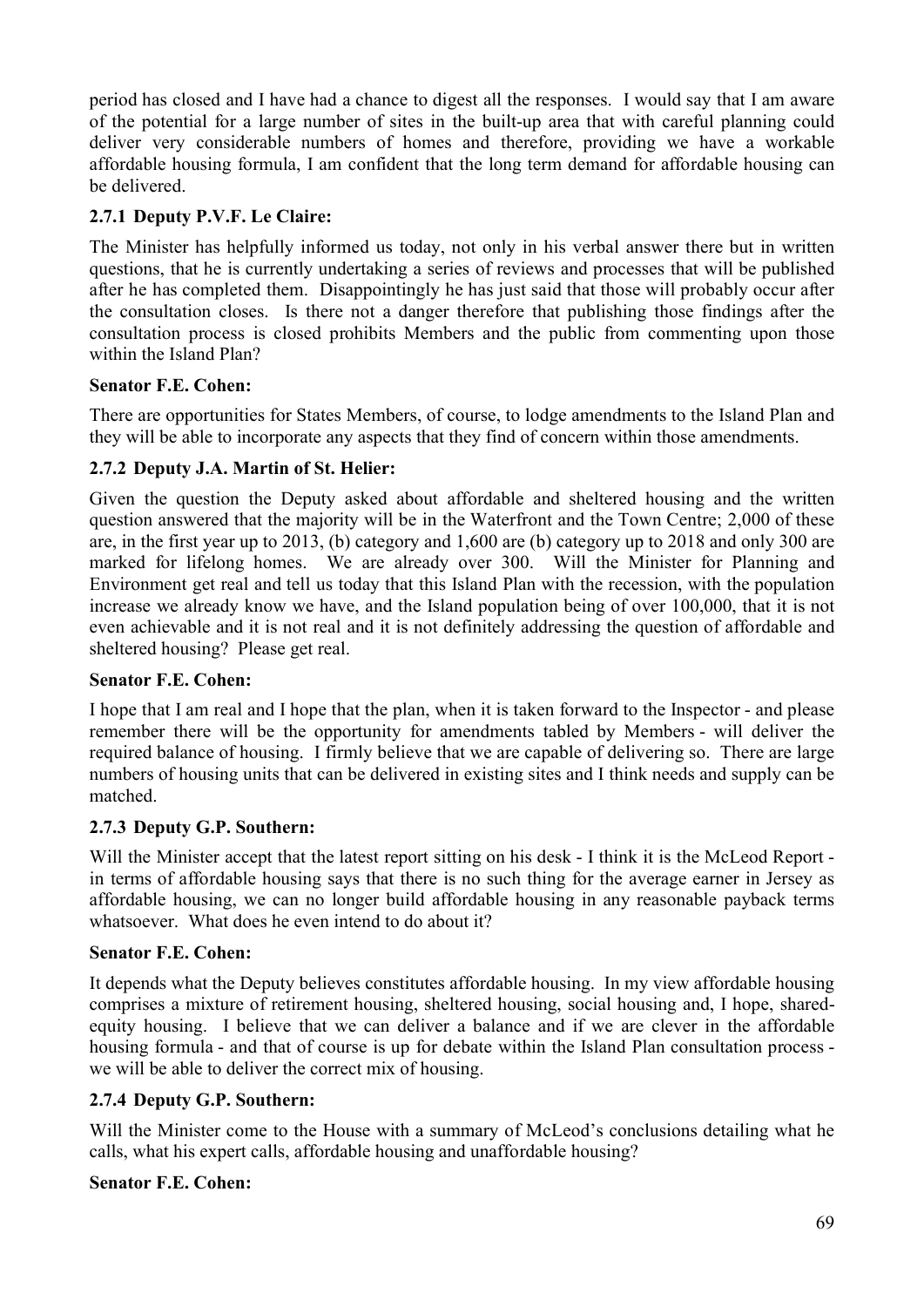I am quite happy to make available a copy of the affordable housing paper to all Members.

## **2.7.5 Deputy I.J. Gorst of St. Clement:**

In light of the Minister's comments about existing sites, will he confirm to the Assembly that he will not be bringing forward any rezoned sites without the support of the particular Parish Connétable and the Parish ... a pilot project which he successfully steered through this House with the over-55 rezoning last year?

### **Senator F.E. Cohen:**

I would hope that Members would accept that any commitments I have given will be fully held to. We are currently in the consultation process. It would be inappropriate for me to predetermine the consultation conclusions. They will be published shortly after the closing date which is 31st March.

### **Deputy I.J. Gorst:**

I think that was a yes; can the Minister just confirm that?

### **Senator F.E. Cohen:**

It was not quite a yes. It was quite clear that we will be looking at the conclusions of the consultation process when the consultation concludes on 31st March.

### **2.7.6 Deputy D.J. De Sousa of St. Helier:**

Taking the Minister back to his original answer to the original question from the Deputy; will the Minister confirm or deny then that his department will be promoting high-rise, high-density accommodation in and around the town area?

### **Senator F.E. Cohen:**

There are opportunities for higher rise development but that does not mean poor quality development. It is perfectly appropriate that providing we deliver high quality units of good size and I mean minimum standards plus plus - that we can deliver high quality housing for Islanders of which we can all be proud. Yes, they can be a little taller in very specific locations, but that is not a general rule.

## **2.7.7 Deputy D.J. De Sousa:**

Supplementary; can we have the Minister's definition of "higher"?

## **Senator F.E. Cohen:**

The view of Hopkins Architects is quite an interesting view because they think that the predominant height for St. Helier is 4 to 5 stories. I think we can go above this, but we could not go very significantly above this. I certainly do not think that we could generally go to heights of 15 or 20 stories, that is for certain.

## **2.7.8 The Deputy of St. Mary:**

Does the Minister accept that with this proposed increase in population in the urban area it is imperative that we have adequate open space for these additional people?

## **Senator F.E. Cohen:**

It is absolutely imperative that we have open space. It is also imperative that we protect the countryside. I am afraid that with increased housing demands we cannot protect the countryside fully and have, for example, a blanket ban on development within the built-up area of over 4 storeys. I think there has to be a balance and Members need to accept there is a balance. At the end of the day it is for Members to choose that balance, not just for me.

#### **2.7.9 Deputy P.V.F. Le Claire:**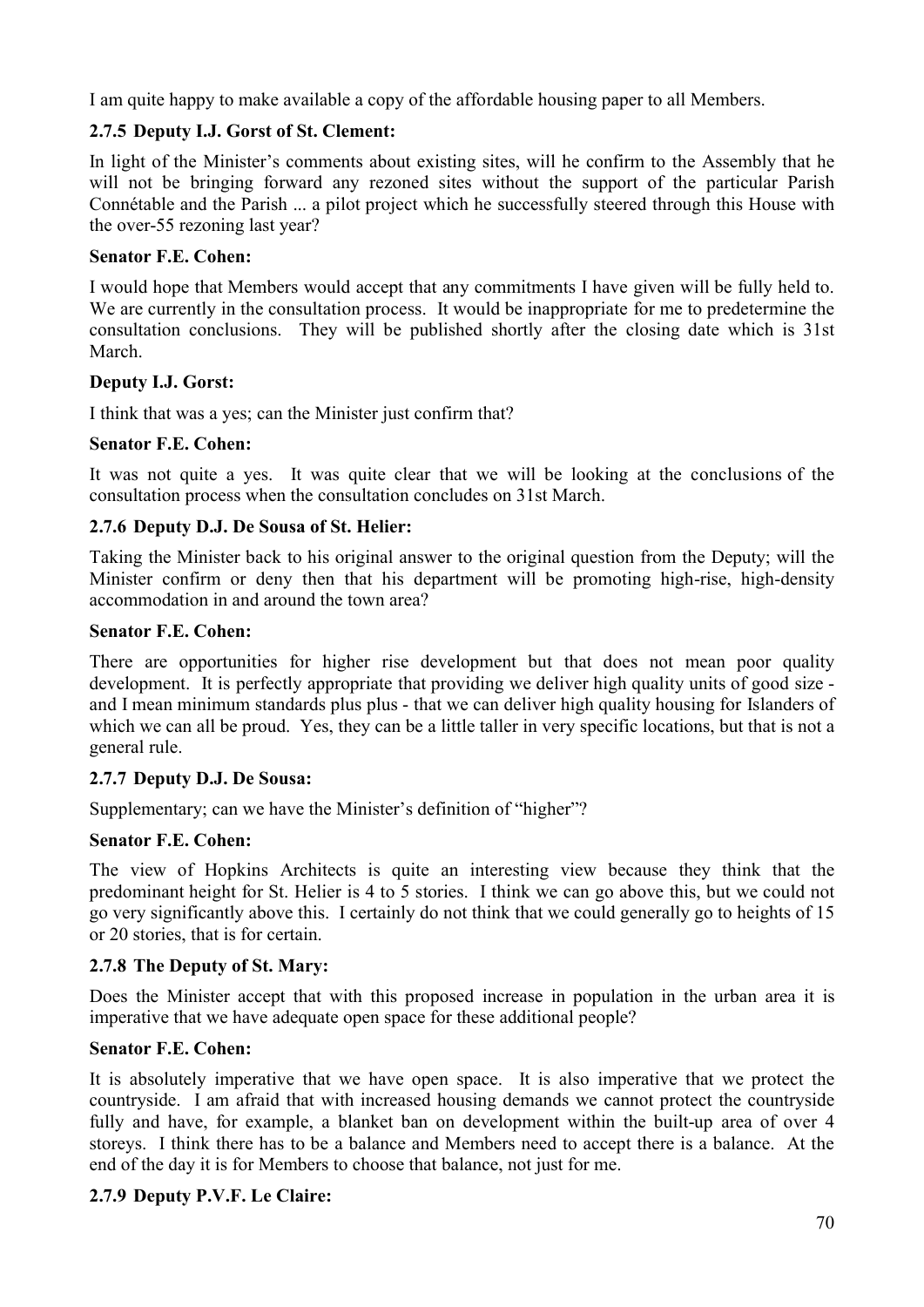Very useful answers this morning. I am concerned however that in the written answer in relation to the verbal answers he has given that only one Constable has formally objected to these proposals. If none of the Constables get involved at this stage - at the last minute - then unfortunately we are going to see, would the Minister not agree, a planning consultation period that has been lengthy and unsuccessful?

### **Senator F.E. Cohen:**

I would not say the consultation period is unsuccessful. It is entirely up to the Connétables, as to other Members, to make submissions to the Island Plan consultation. It is not for me to force them to do so.

#### **2.8 The Deputy of St. Mary of the Minister for Transport and Technical Services regarding specific research on the effects of differing speed limits on accident and injury rates:**

Following his answers to my written question on 9th March 2010 can the Minister inform the Assembly why specific research on the effects of differing speed limits on accident and injury rates and severity of injuries did not form part of the speed limit review? Furthermore, what specific examples of speed limits and their effects elsewhere were advised to the working group and what discussions took place about these?

### **Connétable M.K. Jackson of St. Brelade (The Minister for Transport and Technical Services):**

The working group made up of the Connétables of St. John and St. Saviour, and Deputies Fox and Lewis considered evidence from many different sources, weighed that evidence and then determined their recommendations to me. I have considered those recommendations along with advice from the Law Officers and will be lodging a report and proposition proposing a slightly revised policy to that agreed by the States of Jersey in 2004, during the course of this summer. The States will have the opportunity to endorse or otherwise the recommendations made by the review group and if the Deputy considers that ... well, should I say that as is usual with my department's policy decision the recommendations of the working group will be forwarded to Scrutiny for appraisal and comment prior to bringing the report and proposition forward. The Deputy of St. Mary, as a member of the relevant panel, will no doubt have input into that and I look forward to receiving it.

#### **2.8.1 The Deputy of St. Mary:**

As the Minister well knows, Scrutiny has got plenty on its plate. In London recent research shows that killed and seriously injured in 20 mile an hour zones goes down by 42 per cent, and that is across London, and with children killed and seriously injured goes down by 50 per cent. In Hull, the figures were even higher. In the debate on cycle helmets, speaker after speaker in this Chamber got up and said if one life is saved, or one injury is saved, then we must do it. The Minister now tells this House that nothing, no evidence has been taken about the effects of 20 mile an hour zones across the U.K. in the speed limit review. Would the Minister agree ... well, I just put that to the Minister and invite his comments.

#### **The Connétable of St. Brelade:**

That is not correct, the department is fully aware of the impacts of speed and reduction of speed on accidents and clearly that was taken into account by the review group. The recommendations of that group in fact reduce speed limits in the Island to, in a lot of areas, 20 miles an hour so I suspect that the ambitions of the Deputy will be achieved as they, in common with me, I am keen that all accidents and any fatalities are reduced.

#### **2.8.2 The Deputy of St. Mary:**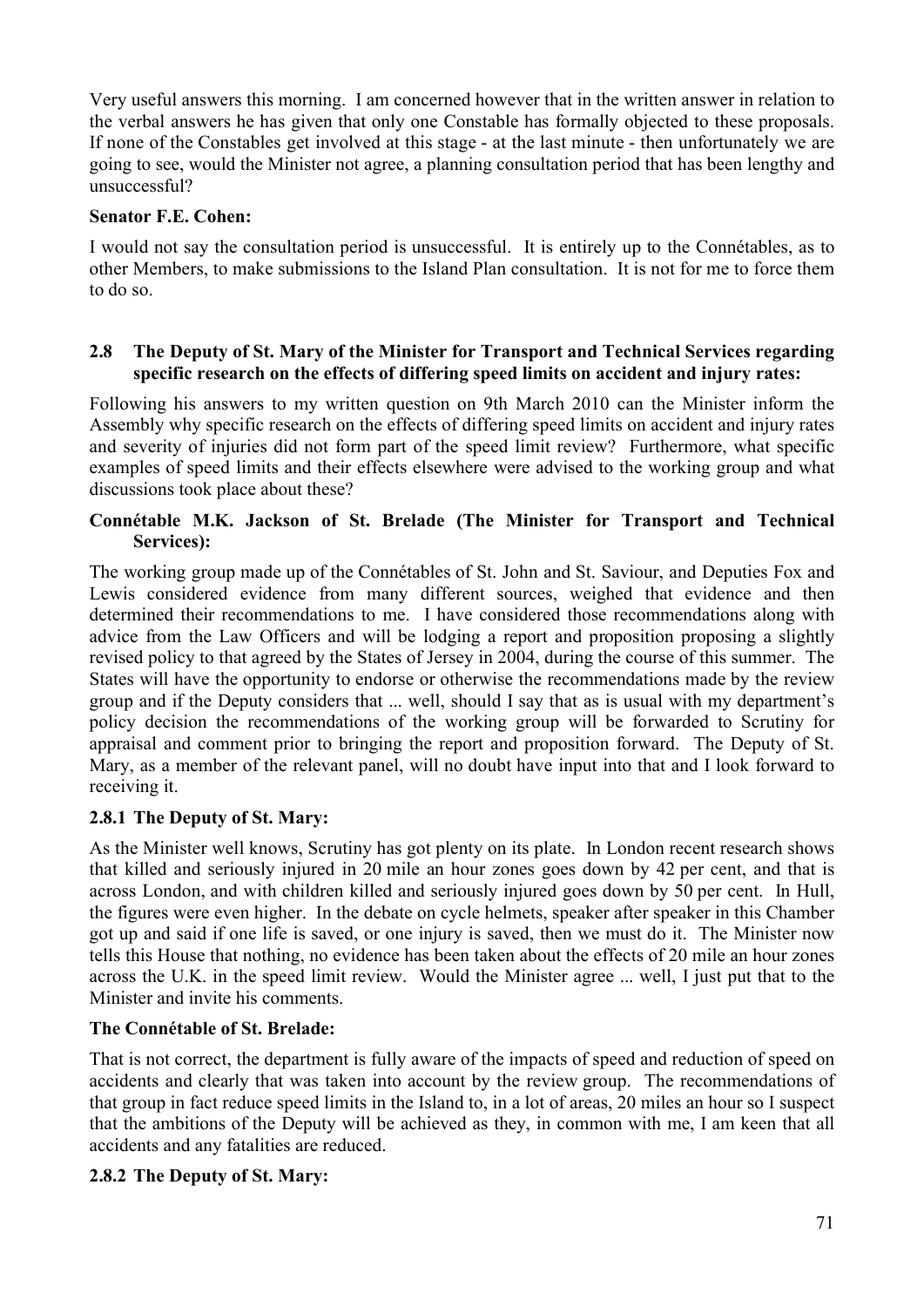As pleasing that there appears not to have been a formal review of the evidence, but can the Minister then… I am quite encouraged by what he just said, but will the Minister give an assurance to this House that the review will assess this evidence about 20 mile an hour zones and present it as part of the report and will include 20 mile an hour limits as appropriate in the report and proposition?

### **The Connétable of St. Brelade:**

The workings of the review group are complete and they have taken this evidence on board and made their recommendations accordingly. I think when the Deputy sees the report of the group he will be satisfied that the recommendations will reduce speed where necessary, certainly in built-up areas.

#### **2.9 The Deputy of St. John of the Minister for Economic Development regarding the reduction of barriers to investment and growth:**

Would the Minister advise whether he is supportive of the need to remove unnecessary barriers to investment and growth and if so what measures, if any, does he propose to implement to help reduce the red tape?

### **Senator A.J.H. Maclean (The Minister for Economic Development):**

Absolutely. The Deputy will probably recall a red tape review that was carried out from December 2004 to March 2005. The result of that review was that little evidence was found to support the belief that the Island is unnecessarily over-regulated. Interestingly the most telling outcome of the review concerned public perception. People believed that they were bound by red tape. There is certainly no room for complacency especially in current economic environment which is why I announced recently that my department will look again at the issue from a business perspective. The specific emphasis will be on identifying whether there is clear evidence of excessive red tape and bureaucracy and whether it is creating a barrier to investment and economic growth. We will be asking some business leaders from across different sectors of the economy to form a small group to help us understand the issues and, if necessary, propose workable solutions.

[10:45]

## **2.9.1 The Deputy of St. John:**

Given that the Minister is keen on removing red tape has he already done so at the Harbours Department as recently the £400,000 spent on refurbishing the Elizabeth Terminal, at a time when we are trying to save funds within the Island… Yet in doing so the roof has not been repaired. Has the lack of controls, by having eased his ability for his staff to go ahead and do certain works, put the cart before the horse in not having repaired the roof prior to putting all the soft furnishings within the building?

#### **Senator A.J.H. Maclean:**

I think the Deputy is a little confused. I cannot see the link between refurbishment of the Elizabeth Terminal and red tape and bureaucracy, even with the wildest of imaginations there is no link at all, but seeing as he has raised the point I will answer it for him. £400,000 has been spent improving the arrivals facilities at Elizabeth Terminal. I think it is a good investment. It is essential that that gateway to the Island is in good condition for tourists when they arrive in Jersey. It is absolutely right and as far as the roof is concerned, yes, there is a minor leak that was discovered and that is one of those things. Two years ago £55,000 was spent on repairing another area of the roof and it has suitable life span to be able to make the investment of £400,000 perfectly workable. I am satisfied and I think it was money well spent.

#### **2.9.2 The Deputy of St. John:**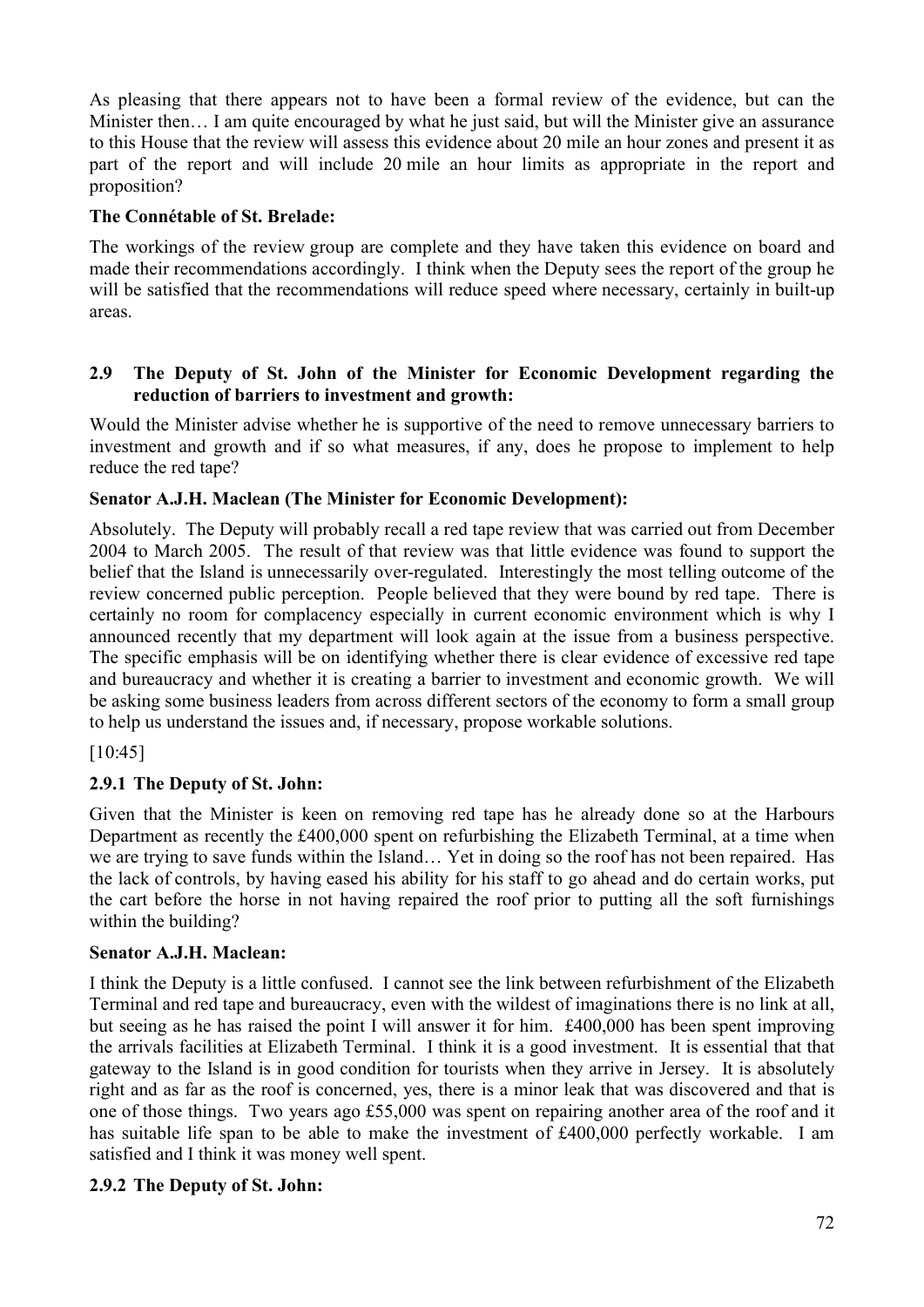Given that in a newspaper article recently the Minister was quoted, in fact, of saying that: "Government must stand aside to remove unnecessary barriers in investment and growth." Those comments in the local paper made by the Minister. Will the Minister tell us what he has cut in the 16 months he has been in office as Minister of his department, E.D.D. (Economic Development Department) and show us the red tape he has removed?

## **Senator A.J.H. Maclean:**

That is exactly why I have just proposed, and I announced this at the Jersey Enterprise Awards evening, that we were going to look into the detail of red tape and bureaucracy and indeed if it is, in fact, hindering investment and economic growth. I have some concerns. I think there are areas where there is room for improvement and I think it is important that we engage, in particular, members from the private sector from the business community to assist us with this review. It is an important thing to do. I know that the Deputy has asked for specific examples of red tape and bureaucracy that has been dealt with over the last 16 months: I am not going to give details at this particular point. We have to have facts, we have to have evidence, and he will be aware that in 2005 when the last review was undertaken there was in fact very little evidence actually produced.

### **2.9.3 The Deputy of St. John:**

Final supplementary; can the Minister please confirm that when he made those comments on that evening they were throwaway comments, no more than that?

### **Senator A.J.H. Maclean:**

Absolutely not. They were not throwaway comments. I am deadly serious. I think there is the potential that red tape and unnecessary red tape and bureaucracy could limit investment in economic growth. We cannot allow that to happen. We have to get away from a tick box society, which is always the risk. We have to reintroduce more common sense and I believe that this particular review will prove, without any shadow of doubt, with the help of the private sector, whether indeed there is a problem or not, and we will address it if there is.

### **2.9.4 Deputy R.G. Le Hérissier:**

Would the Minister confirm whether or not he is going to approach the Minister for Planning and Environment about the totally laborious system of changing signs on buildings by businesses? Secondly, will he be taking the sympathetic view when bike hire operators complain about proposals made in this Assembly for the establishment of numbers upon bicycles and other such totally unnecessary attributes?

#### **Senator A.J.H. Maclean:**

I will and do continually engage with the Minister for Planning and Environment on issues of concern, and will continue to do so. I think it is important that departments and Ministers work closely together for a common aim. As far as other matters, I do hope that the Deputy will feed into the review that we are undertaking despite the fact that it is not directly relevant to business. It does not matter, I would be interested in his views, as always. I am sure it will add value to the process.

### **2.9.5 Deputy T.A. Vallois of St. Saviour:**

Could the Minister confirm that he will be looking at the possible communication breakdown between government and public with regards to red tape and the increase of legislation and regulations that have been introduced since December 2004 when that report was established?

#### **Senator A.J.H. Maclean:**

Yes, I mean the Deputy is correct. There has been quite a bit of additional regulation and legislation introduced since the end of that period. What concerns me slightly is that that particular review did not come up with very much evidence but clearly the public at that time were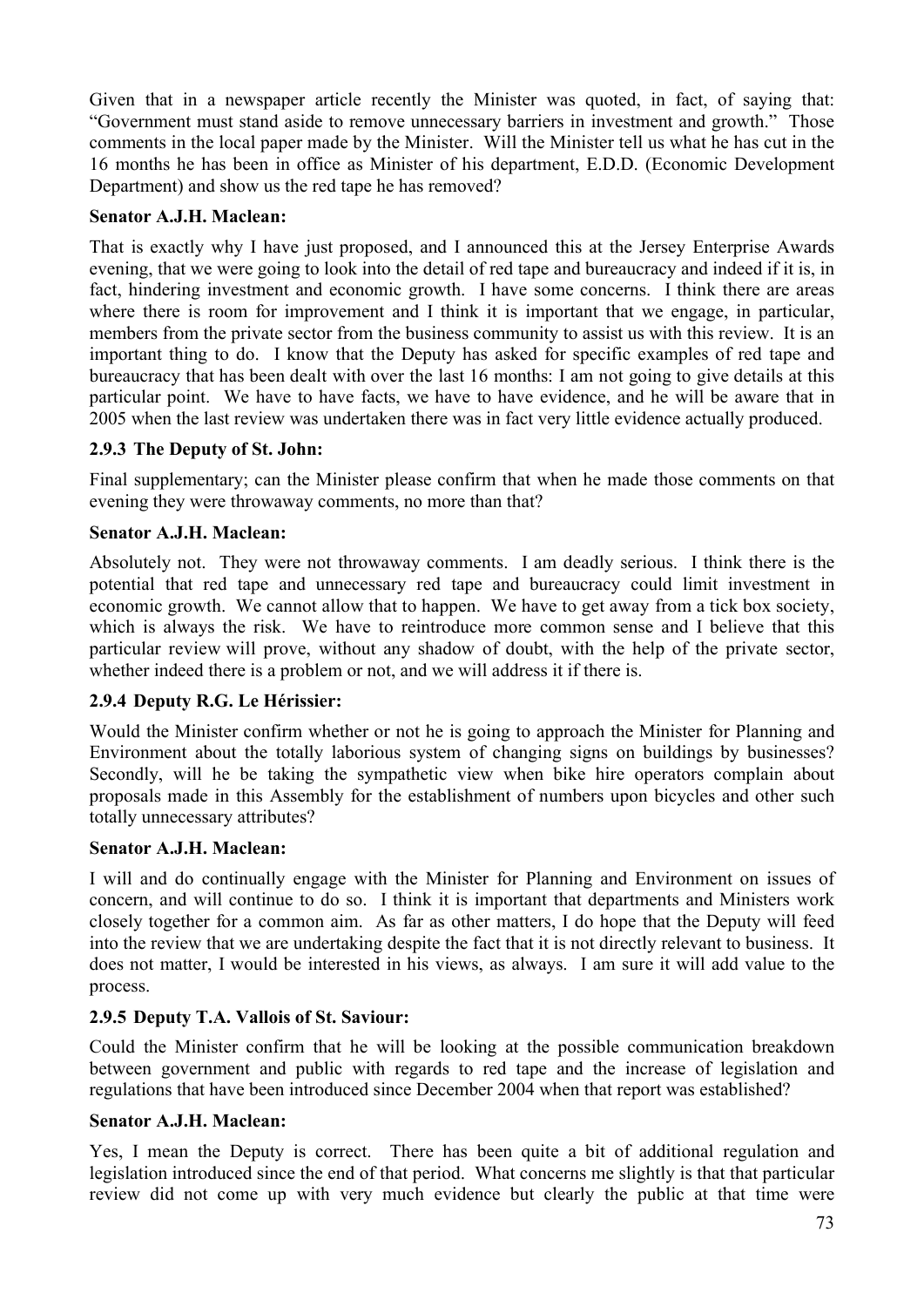concerned. I have the impression there is still an element of concern. What I want to do is try and bottom this out on an evidence-based process and put together a review that is going to be meaningful.

## **2.10 Deputy M. Tadier of the Chief Minister regarding the suspension of the Chief Executive to the Council of Ministers:**

Given that he has now agreed to an investigation into the circumstances and procedures surrounding the suspension of the Chief Officer of the States of Jersey Police, and in the light of concerns expressed about misconduct and political interference made against the Chief Executive at the Council of Ministers, will the Chief Minister undertake to suspend the Chief Executive immediately so that these serious issues can be investigated transparently?

## **Senator T.A. Le Sueur (The Chief Minister):**

No, I have no intention of suspending the Chief Executive at this stage. Suspension is a serious matter and will only be undertaken in one of 3 particular circumstances. Firstly, if there was evidence of gross misconduct or criminal behaviour or a police investigation was in train; secondly, if by the person remaining in post the alleged offence might be repeated; and thirdly, if there was a danger that evidence could be tampered with or removed. A key element in any decision to suspend an employee is whether there is *prima facie* evidence of wrongdoing. I have no such evidence in respect of the Chief Executive.

## **The Deputy of St. Mary:**

Just repeat the second reason; I could not hear it.

## **Senator T.A. Le Sueur:**

The second reason I gave was that if by the person remaining in post the alleged offence might be repeated.

# **2.10.1 Deputy M. Tadier:**

Exactly, I would take up that last point. But first of all let us get it clear, suspension in this context would be a neutral act. We have had other neutral acts pending investigations and reviews. Also I think the last reason the Chief Minister gave was that the offence could be repeated, and this is exactly the problem. This is the person who is advising the Chief Minister; serious allegations have been made in the form of an affidavit and it is completely unacceptable, if we are to believe in transparency, that this person remains in a post to give advice about himself to the Chief Minister. Will the Minister accept that he is simply only giving ammunition to those who already have suspicions about corruption at the heart of government and the correct thing to do is to suspend the Chief Executive Officer, as a neutral act, while the review is being carried out?

### **Senator T.A. Le Sueur:**

As I am not relying simply on the word of the Chief Executive, as the Deputy is well aware, I have also commissioned an independent review into the suspension process. If that review provides any evidence which might cause me to think again, or make a different decision, I will act on that evidence when it is produced.

### **2.10.2 Deputy T.M. Pitman:**

Could the Chief Minister just confirm that the investigation he initiated some 18 months ago was carried out by one of the Chief Executive's subordinates and can that honestly have any credibility whatsoever?

### **Senator T.A. Le Sueur:**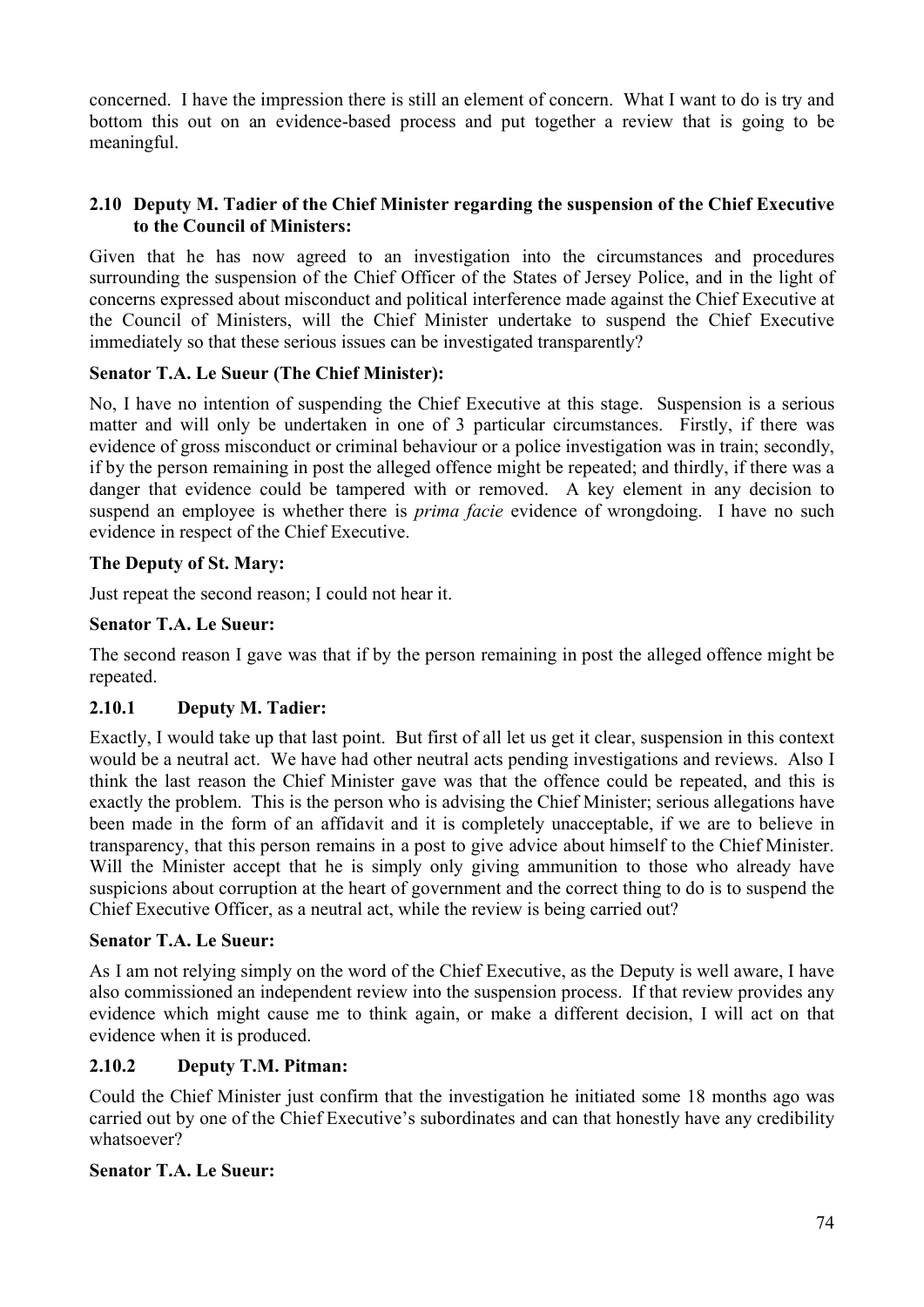I confirm that the investigation into comments made was carried out by a member of the Human Resources staff and that is perfectly normal as an initial process. If anything untoward had come to light from that then further action might have been taken, but nothing untoward came to light and so the matter rests there.

# **2.10.3 Deputy T.M. Pitman:**

Sorry, if I am being a bit dim-witted here, but is the Chief Minister telling us that it is credible that the most powerful civil servant in the Island is investigated by one of his juniors?

## **Senator T.A. Le Sueur:**

It is not a question of the Chief Executive being investigated by one of his juniors. Comments were made and I wanted to make sure that those comments could be substantiated. I therefore tried to find ways of substantiating that and have so far failed.

## **2.10.4 Deputy P.V.F. Le Claire:**

Helpfully this morning the Chief Minister has given us the 3 reasons why a member of the States employment will be suspended. In suspensions, people who are suspended pointed to the reason or the reasons why they are suspended among those 3 categories and, if they are, which of those 3 categories would the Chief of Police be suspended under?

### **Senator T.A. Le Sueur:**

The person suspended normally would be advised of the reason why they would have been suspended. The suspension of the Chief Officer of Police was carried out by the Minister for Home Affairs, not by myself so the question has to be directed to him.

## **2.10.5 Deputy P.V.F. Le Claire:**

The Chief Minister failed to answer, maybe inadvertently, are the 3 reasons that are given to suspended employees given to the suspended employee and identified as 1, 2 or 3 in all cases?

### **Senator T.A. Le Sueur:**

They are not identified as 1, 2 or 3, but the reasons for the suspension would be given to the person concerned at the time of suspension.

### **Deputy G.P. Southern:**

If I may on a point of procedure: in the absence of a Minister during question time is there not arrangements made for another Minister to cover or the Assistant Minister to cover question time if that Minister is absent; why is that not happening?

### **The Deputy Bailiff:**

These are questions put of the Chief Minister; the matter does not arise at the moment. The Deputy of St. Mary.

# **2.10.6 The Deputy of St. Mary:**

Firstly, the allegation was reviewed by a senior officer, that is the allegation about the meeting of the Corporate Management Board in July 2007. That is what we were told earlier today and now that made me understand that that was a police officer, so could the Minister just confirm who did this review of the allegation? Also can the Chief Minister confirm that suspension is not a neutral act in that when he was talking about the Chief Executive Officer he used the phrase that he will take no action against the Chief Executive Officer.

### **Senator T.A. Le Sueur:**

I have already indicated that the review of that allegation was carried out by a member of the Human Resources staff. I do not have a habit of naming individual people in the Assembly. It is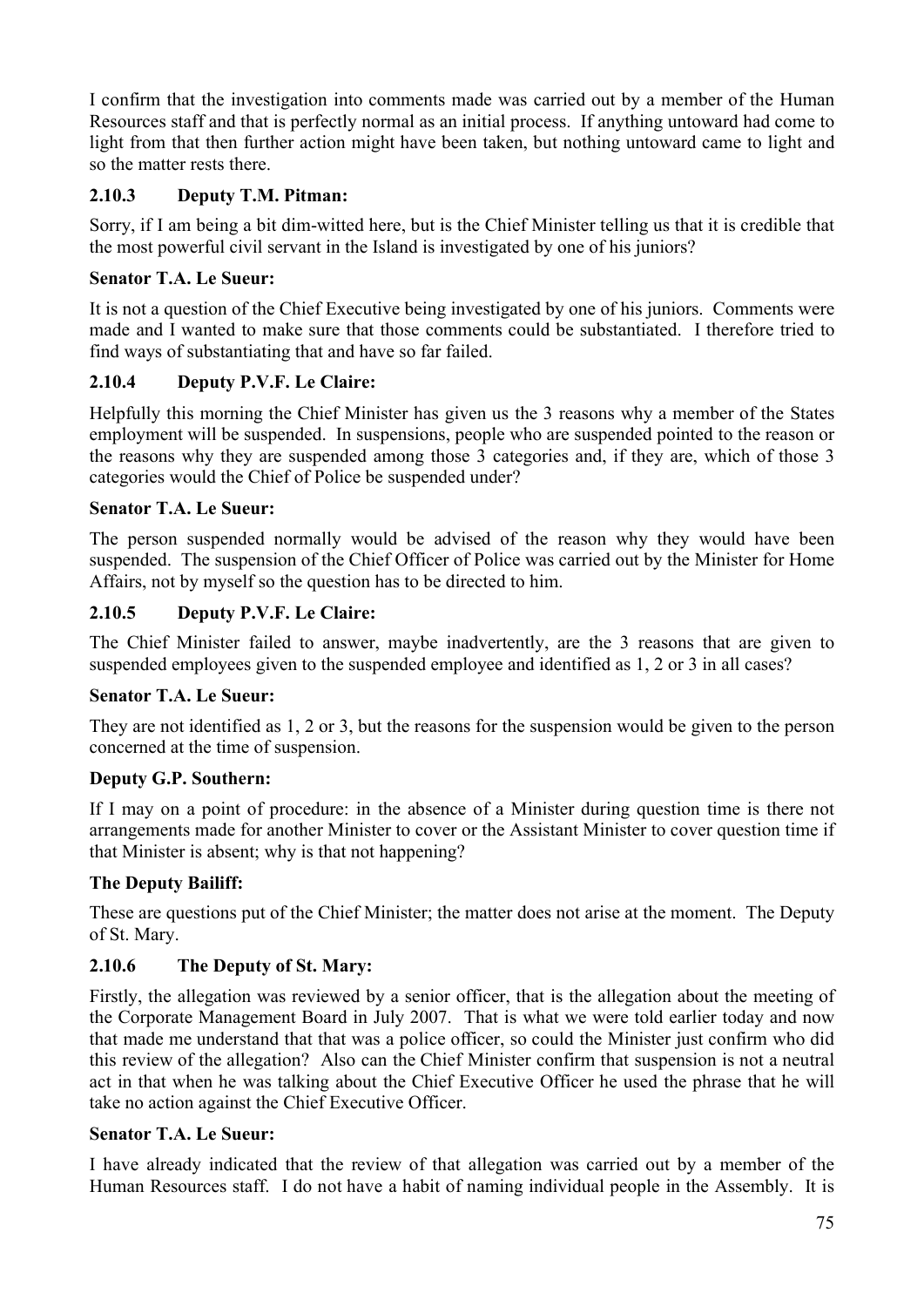simply a member of the staff. The question about suspension being a neutral act is something which clearly gives Members cause for concern as to what is neutral, particularly when a suspension goes on for some length of time. The intention of suspension being neutral is in the same way as there is normal presumption in justice that a person is innocent until they are found guilty.

# **2.10.7 The Connétable of St. Helier:**

I understand from the Chief Minister's responses that he does not believe the destruction of the minutes before they were agreed by all parties involved in the original suspension meeting should be a ground for suspension. Could he say in that case what action he does believe should be taken in respect of that act?

# **Senator T.A. Le Sueur:**

The matter of the so-called destruction of the minutes is a matter which has been taken out of all proportion. Handwritten records were taken of a meeting, they were subsequently transcribed. The transcribed version remains in existence and the handwritten version is no longer there. Questions of destruction of minutes suggests allegations that the evidence has been changed. The contents of the notes of the meeting were checked after they had been transcribed and they were consistent with that. I think the Constable is barking up the wrong tree here, and certainly it would give me no grounds whatsoever suggesting that that activity, even if proven, would be a matter for suspension under the reasons that I have just given.

# **2.10.8 The Connétable of St. Helier:**

Does the Chief Minister not believe that it is good practice after any meeting to agree the minutes with the people who are present at the meeting? **[Approbation]**

# **Senator T.A. Le Sueur:**

This was notes of a meeting and the notes of the meeting remain in existence. The notes are there, if the Constable wishes to see them, he is entitled to see them. But there is nothing untoward about the contents of those notes.

# **2.10.9 The Deputy of St. Mary:**

That does not answer the question, Chief Minister. Through the Chair, the question was why were the minutes not shown to all parties in order to be agreed that they were a correct record?

# **Senator T.A. Le Sueur:**

I was not a party to the meeting or to the handling of the minutes. I believe that they were shown to all parties of that meeting but I cannot corroborate that without having spoken to all 3 parties, but I certainly believe that they were shown to all 3 parties.

# **2.10.10 Deputy M. Tadier:**

I welcome the comments that everybody is innocent until proven guilty; that applies to many police officers. That applies to also doctors who are suspended as a neutral act while investigations go on. But how can the Minister seriously expect us and the public to believe that a review will take place, part of which the terms of reference are to look at serious allegations against the Chief Executive Officer while he remains in place. It is simply not a tenable position and I would suggest that the Chief Minister is doing damage to the credibility of our government.

# **The Deputy Bailiff:**

Is there a question there, Deputy?

[11:00]

**Deputy M. Tadier:**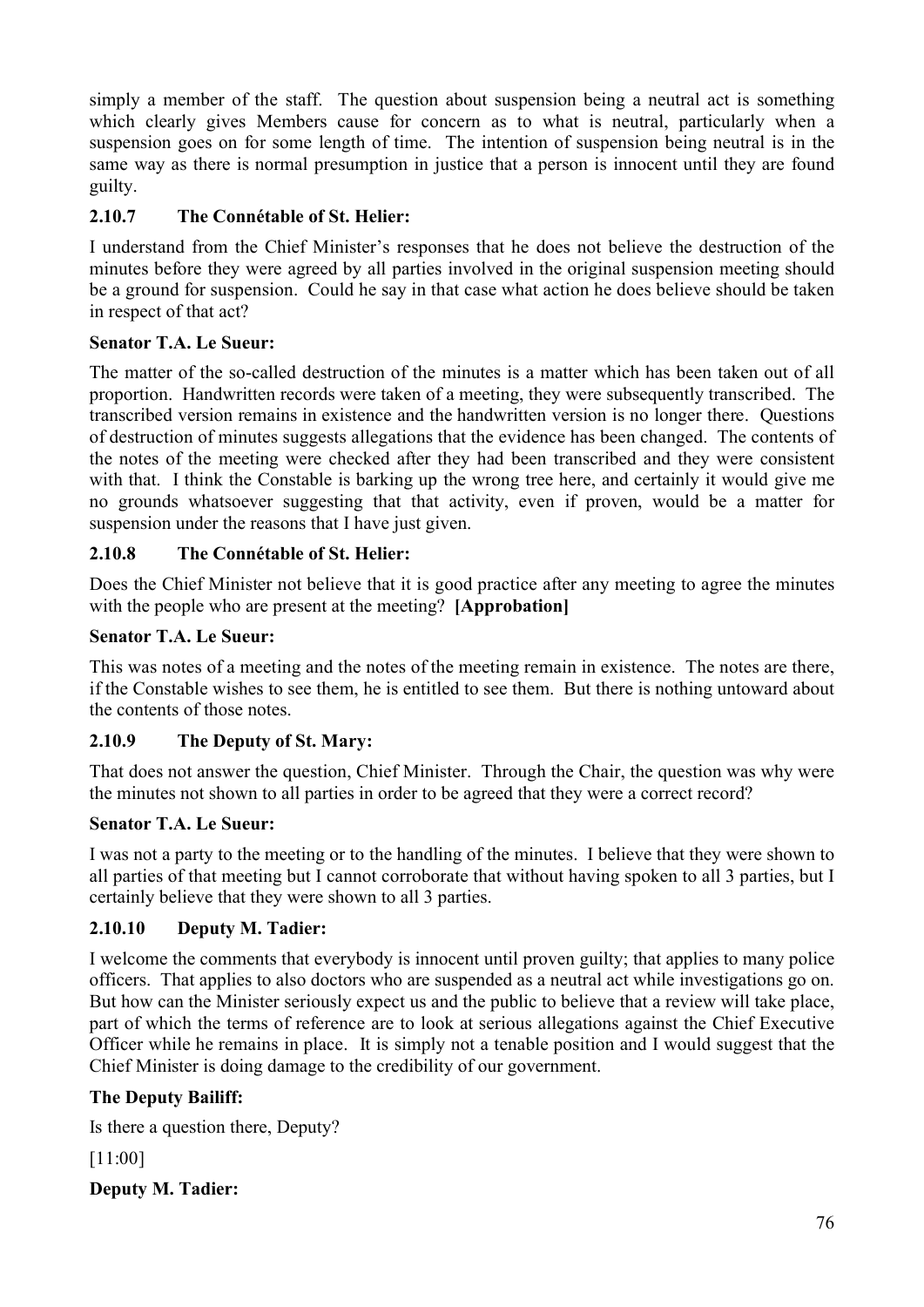There was a question buried in the middle. The question was: how can the Chief Minister say that a review will take place, a part of which the terms of reference are to look at whether the Chief Executive Officer did engage in serious misconduct while he remains in position? That is the question.

## **Senator T.A. Le Sueur:**

I stand by the actions I have taken and I believe that the terms of reference for the current review are perfectly reasonable.

### **2.11 Senator B.E. Shenton of the Minister for Home Affairs regarding staff suspensions following the investigation into 'Operation Blast':**

Can the Minister confirm whether any persons were suspended in connection with Operation Blast and, if so, their rank and the date of their suspension?

## **Deputy J.A. Hilton of St. Helier (Assistant Minister for Home Affairs - rapporteur):**

Can I start by saying that I received a phone call this morning at 8.00 a.m. from my Minister informing me that he was unwell and would not be able to attend the States Assembly this morning. We discussed the 3 questions, the 3 oral questions that were laid before the States this morning, and we both agreed that we felt it would better, in light of the fact that the Minister has been the one who has been solely involved in the suspension issues around the Chief Officer of Police, if the States were in agreement, that 2 of the questions - question 12 submitted by Deputy Pitman, and the urgent oral question submitted by the Deputy of St. Martin - be answered tomorrow, if the Minister was well enough to attend. I am quite content to answer Senator Shenton's question but Members will have to bear with me if I am not able to go into the detail because of my lack of involvement in the suspension process. So, I do apologise to Members but I really do not feel, on a matter of so much importance to Members and Islanders that I attempt to answer any questions in great detail and make a situation any worse than it may already be.

### **The Deputy Bailiff:**

Assistant Minister, can you come on to what your answer is to the question?

### **Deputy J.A. Hilton:**

In answer to the question, yes, indeed, somebody has been suspended in reference with Operation Blast and that is the Chief Officer of Police. That suspension took place on 31st July 2009 when the Minister extended the grounds of his suspension to include Operation Blast.

### **2.11.1 Deputy R.G. Le Hérissier:**

As the Chief Minister has said, the suspension is a very serious matter. Can the Assistant Minister just confirm that the Chief Officer of Police is, in fact, suspended over 2 different issues currently?

# **Deputy J.A. Hilton:**

Yes, he is.

# **2.11.2 Deputy R.G. Le Hérissier:**

Can the Assistant Minister confirm whether or not some of the material in Operation Blast consists of transcript of secret audio recordings?

### **Deputy J.A. Hilton:**

I am not able to answer that question.

### **2.11.3 The Deputy of St. Martin:**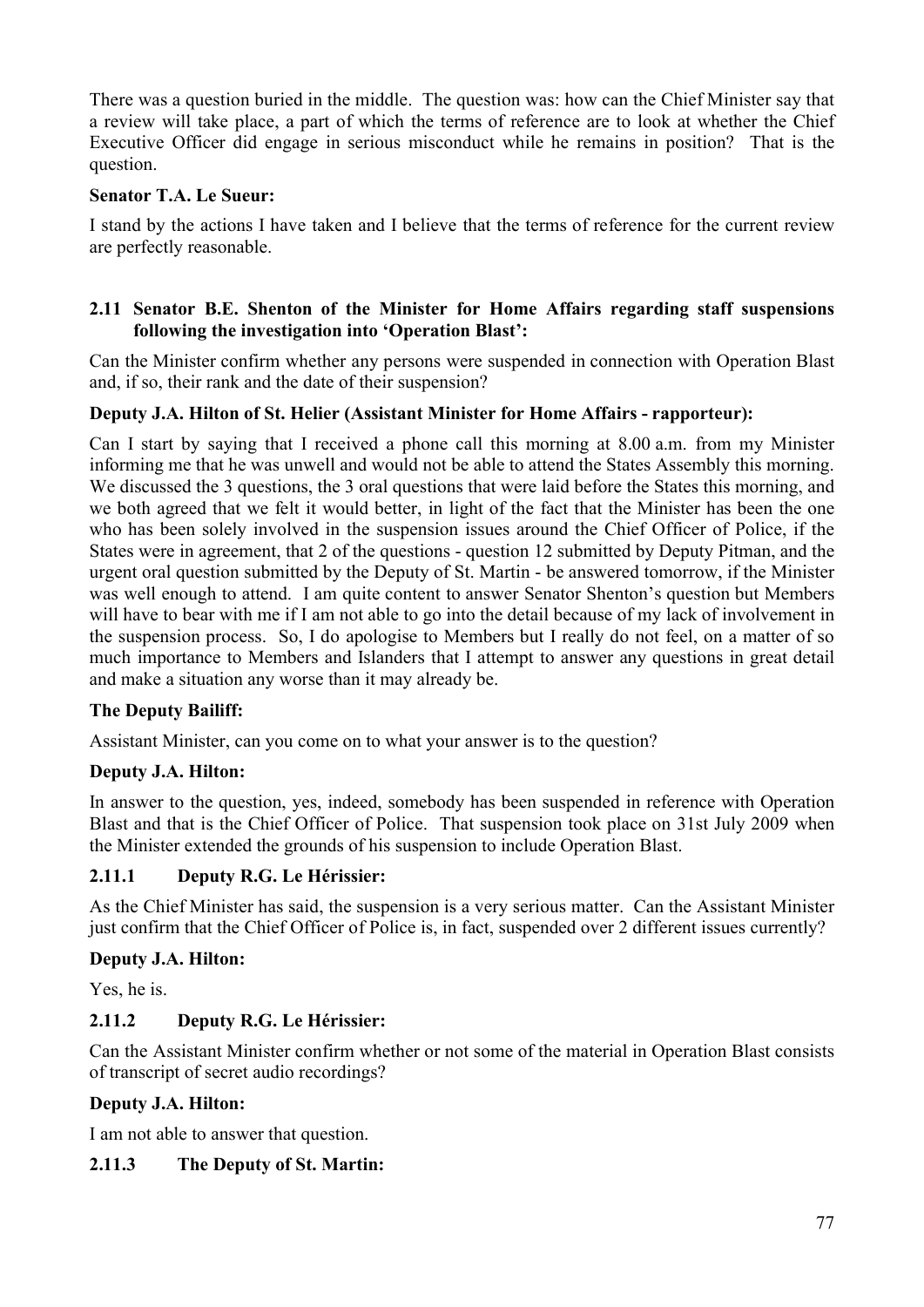I do not know whether the Assistant Minister can answer this one, but is the Assistant Minister aware of the involvement, maybe, of the Chief Executive Officer in the Operation Blast and has any consideration been given about him being suspended as well?

## **Deputy J.A. Hilton:**

As I stated before, I have not been involved in any of the issues surrounding the disciplinary process. I have not read any of the reports that have been submitted to the Minister for Home Affairs so I do not feel able to answer that question.

## **2.11.4 Deputy P.V.F. Le Claire:**

One of the reasons we have been told today that the Chief of Police has been suspended is to do with Operation Blast. Could the Assistant Minister give us any of the 3 categories that have been outlined by the Chief Minister in relation to that and also the other reason why the Chief of Police has been suspended?

### **Deputy J.A. Hilton:**

As I stated before, I have not been involved in the disciplinary process. I was not present at the meeting that took place and do not feel able to answer that question on behalf of my Minister.

### **2.11.5 Deputy P.V.F. Le Claire:**

Supplementary, can we seriously expect that given such gravity of the situation the Minister for Home Affairs has not shared the information with the Assistant Minister as to the reason why the Chief of Police has been suspended? Surely, this is a woeful management of our government. What would happen if the Minister died? Will the Assistant Minister please inform us whether or not she is now saying, categorically, she has no knowledge as to the reason of the suspension, other than one she has mentioned of the Chief of Police?

#### **Deputy J.A. Hilton:**

Obviously, we do discuss things and I am aware of the general outline of the reasons why the Chief Officer was suspended.

### **2.11.6 The Deputy of St. Martin:**

Would the Assistant Minister not agree really that the whole purpose of extending the suspension… because basically what it was, was really just another ruse to ensure that the Chief Officer would never return to work and just adds to those people, like myself, who believe this was a dismissal by stealth?

### **Deputy J.A. Hilton:**

No, I do not agree with that. Obviously, evidence came to light that files had been created on States Members; it was a very serious issue. The Minister for Home Affairs brought that issue to the States and informed Members, which I believe was entirely the correct thing to do.

### **2.11.7 Deputy T.M. Pitman:**

Can I just ask the Assistant Minister, who I appreciate is in a difficult position, could she clarify; she seems to have indicated that she is aware that there are allegations that the Chief Executive Officer was accused of being involved in Operation Blast by her last statement?

### **The Deputy Bailiff:**

Deputy, the Assistant Minister is not responsible for the Chief Officer of Home Affairs - if that is part of your question - so she is not able to answer.

#### **Deputy P.V.F. Le Claire:**

Sorry, I was confused there by the exchange. I cannot think of the think of the question now.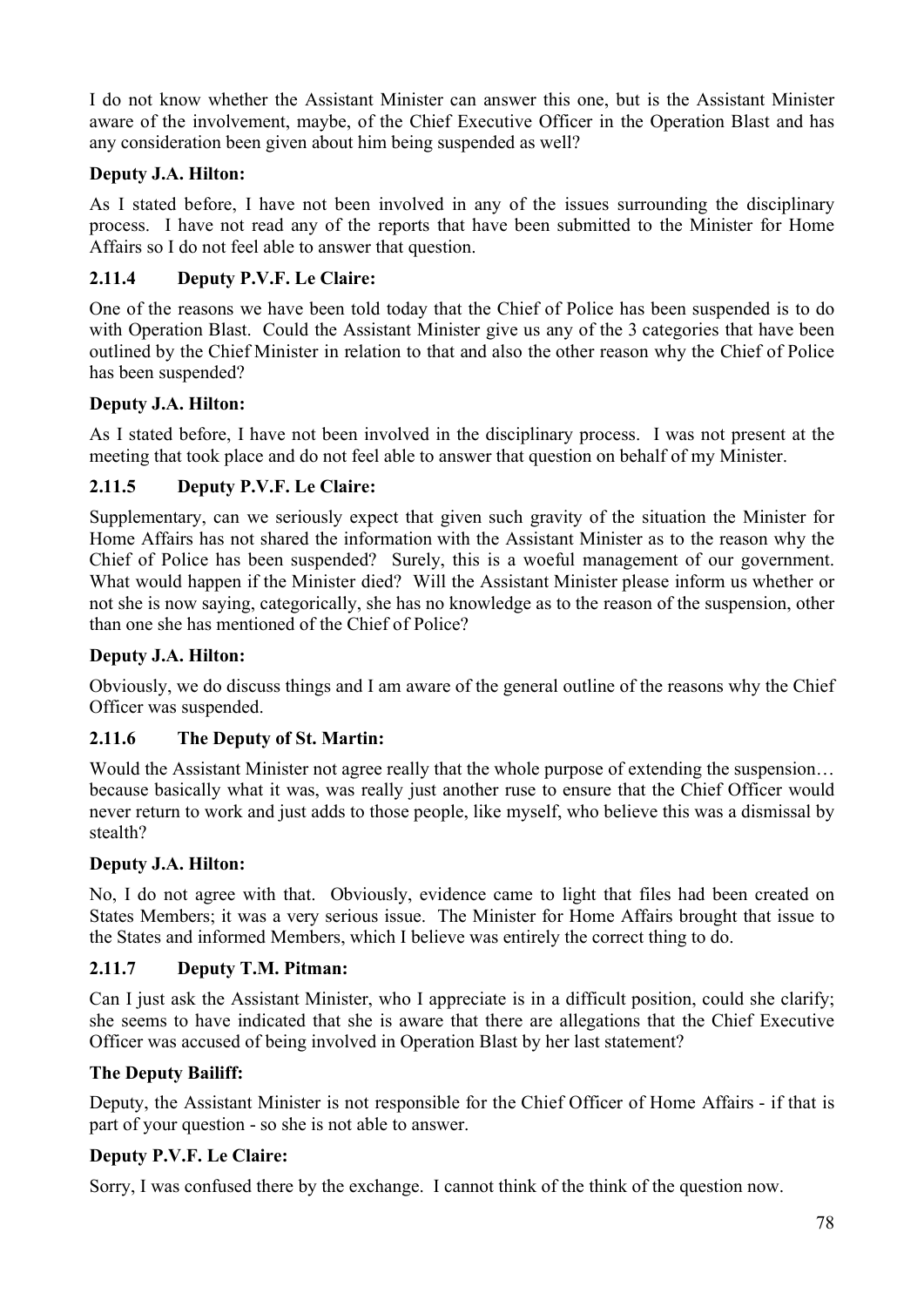## **Senator B.E. Shenton:**

Given the absence of the Minister I will not ask any further questions.

## **The Deputy of St. Martin:**

Just to clarify a point, I was talking about the Chief Executive Officer, I was not making reference to the Chief Officer of Police or the Executive Officer of the Home Affairs Department, so just in case there is any misunderstanding.

# **The Deputy Bailiff:**

Had I understood that, I would have disallowed the question, Deputy, because the Assistant Minister is not responsible.

# **Deputy P.V.F. Le Claire:**

I have recalled what I was trying to ask, may I ask it please?

# **The Deputy Bailiff:**

And we have just moved on to question 12, Deputy Le Claire.

## **2.12 Deputy T.M. Pitman of the Minister for Home Affairs regarding the interim Report of the Metropolitan Police:**

I thought the Assistant Minister did not wish to answer it but if she has changed her mind I am very happy to ask it.

# **The Deputy Bailiff:**

We are not able to take this question at any other time as it is there in the Standing Orders. It is not the same with the urgent question, which we can take at any time under Standing Orders. If you wish to put this question now, you may put it otherwise you may have to leave it for another session.

# **Deputy T.M. Pitman:**

I am going to put it, Sir. Will the Assistant Minister inform Members on what date in 2008 the Metropolitan Police were requested to forward an interim report, who requested it, whether it was used in connection with the suspension of the Chief Officer of the States of Jersey Police and whether the Minister will make the report available to States Members?

# **Deputy J.A. Hilton (Assistant Minister for Home Affairs - rapporteur):**

I did say at the start of the questions that considering the seriousness of the matter that I did not feel sufficiently briefed enough to answer these questions in detail. I understand from your ruling that the Minister would not be able to answer this question tomorrow. Could I possibly request that Deputy Pitman brings it forward at the next sitting, or that the Minister can answer his question in writing? Although, I do understand from looking at the written questions today, there is quite a comprehensive answer submitted by the Minister for Home Affairs to a question that was lodged by the Deputy of St. Martin surrounding the same matter.

# **2.12.1 Deputy T.M. Pitman:**

I would like to know if the Assistant Minister could clarify how her Minister, because I am sure they must talk, can be quite clear that this report existed on the stated date, the 10th, being, as he openly admits, he has never seen it?

# **Deputy J.A. Hilton:**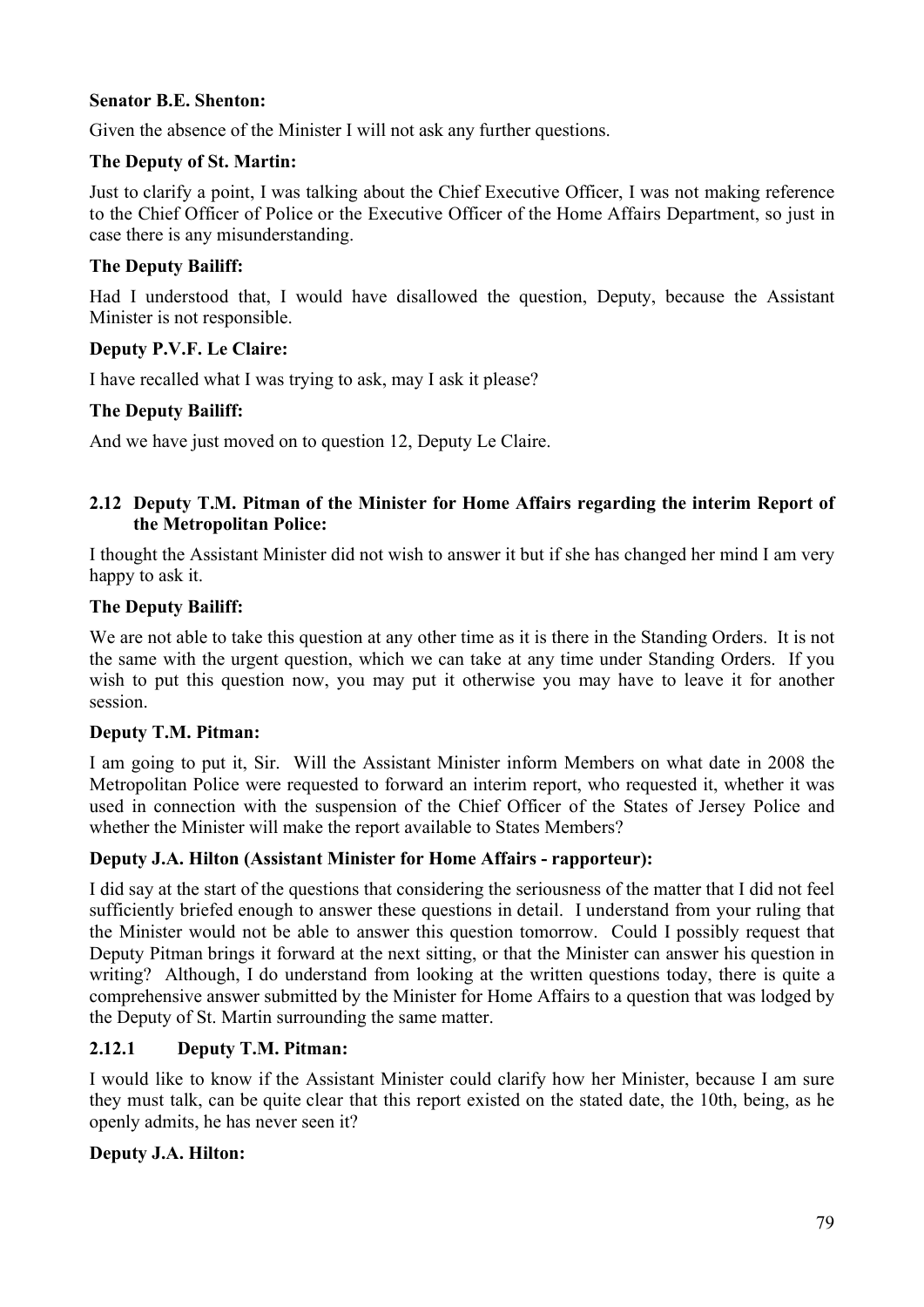I am not aware that the Minister has stated publicly that he has never seen the report but, that aside, I did attend a meeting on Friday where I did have sight of the Met. Report.

# **2.12.2 The Deputy of St. Mary:**

I am looking at the written question answer and I notice that the interim report was produced not for disciplinary purposes; that is the answer to the ninth question. The answer to the twelfth question, it was used for the purposes for which it was originally intended. Can the Minister tell Members why, on the basis of that interim report, the Acting Chief Officer then drafted his famous letter which was based on the interim report.

## **Deputy J.A. Hilton:**

That is a matter that has only been discussed between the Minister for Home Affairs and the Acting Chief Officer. As I stated before, I really do not want to be drawn into matters surrounding the disciplinary matter. Members need to understand I was only informed at 8.00 a.m. this morning. I simply did not have enough time to have a thorough comprehensive briefing on this matter. I would be doing an injustice to Members and the public listening this morning, if I attempted to answer the questions.

## **2.12.3 Deputy T.M. Pitman:**

Could the Assistant Minister, to the best of her ability, advise the Assembly whether the Acting Chief Police Officer, already knew the person whom you requested the report from? Did the Acting Chief Police Officer know the person who you requested that interim report from?

## **Deputy J.A. Hilton:**

I am sorry I do not have that information.

## **2.13 Deputy S. Pitman of St. Helier of the Chief Minister regarding a review of the suspension procedures:**

Following the rejection of P.9/2010 on 23rd February 2010, when he stated that he would be appointing an independent expert in the shortest possible timeframe to undertake a review as to whether procedures for the suspension of the Chief Officer were correctly followed, will the Chief Minister inform Members whether the expert has been appointed and when the findings will be published?

### **Senator T.A. Le Sueur (The Chief Minister):**

I can confirm that an independent person has been identified to undertake the review of the process in which the suspension of the Chief Officer of Police was followed. The Deputy of St. Martin has assisted me in selecting the person from a list of names provided by A.C.A.S. (Advisory, Conciliation and Arbitration Service). The person selected will be in the Island this week to finalise the appointment and to gather background information prior to undertaking a detailed review. I do not have a date when the review will be finalised but I hope it will be concluded in a matter of weeks, rather than months.

# **2.13.1 Deputy S. Pitman:**

Does the Chief Minister agree that this inquiry must be completed and made public prior to any consideration of appointing the current Acting Chief Police Officer to the role full-time, given that he is a central figure in the suspension?

### **Senator T.A. Le Sueur:**

No, I do not. The review that I am commissioning is a review into the suspension process. The ongoing suspension has been reviewed by the current Minister for Home Affairs and that suspension is justified. All that this review is doing is looking at the process of the original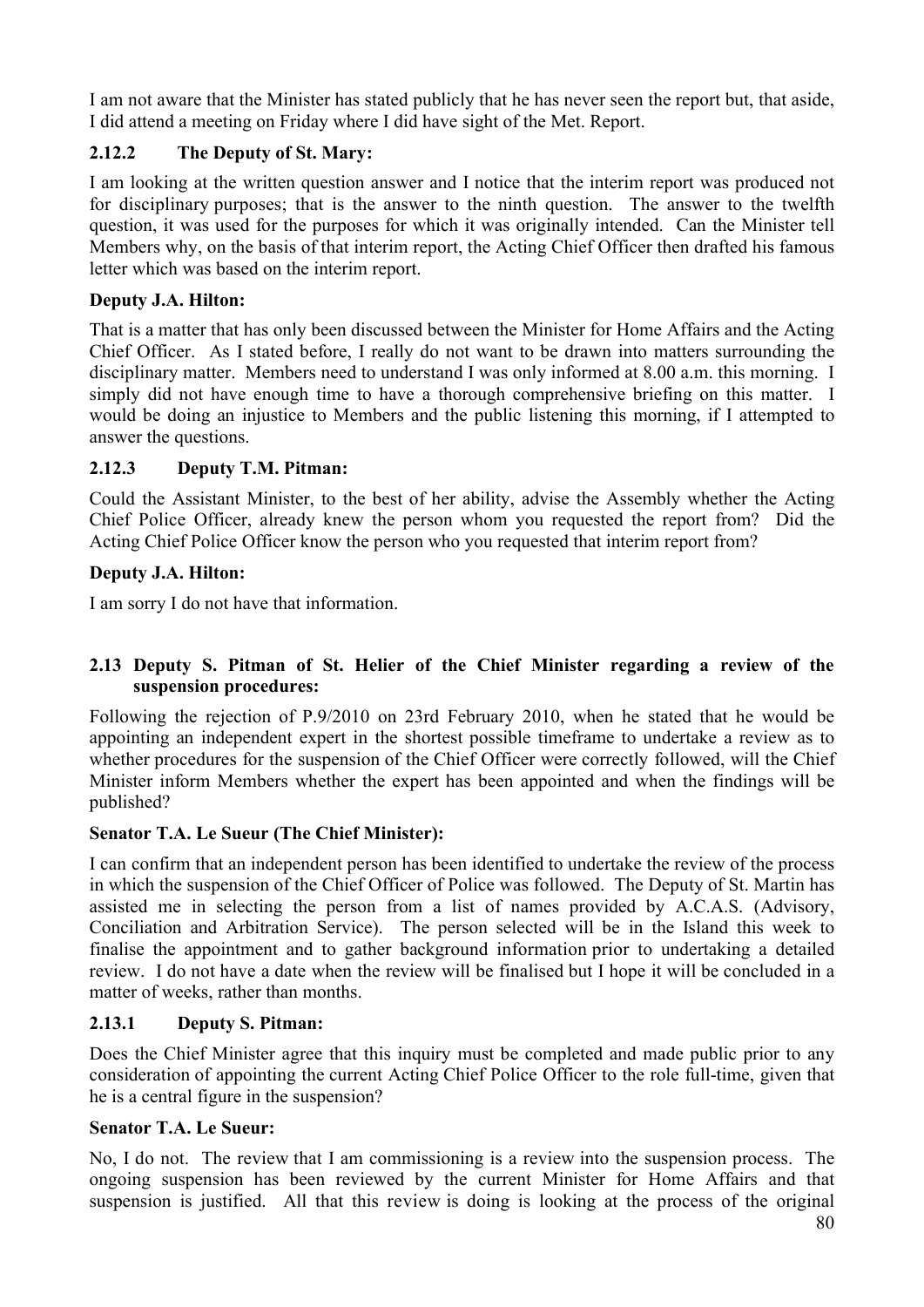suspension. On that basis there is no reason to delay the appointment of a new Chief Officer of Police.

# **2.13.2 Deputy S. Pitman:**

Could the Chief Minister tell us if this is following States policy, this practice?

## **Senator T.A. Le Sueur:**

Which practice is the Deputy referring to?

## **Deputy S. Pitman:**

Appointing an Acting Chief Officer while he was heavily involved in this issue.

## **Senator T.A. Le Sueur:**

I do not see that this is normal practice, or any practice. What has been proposed is that a person who is appointed Deputy Chief Officer with a view of becoming Chief Officer, on the retirement of the then current Chief Officer, would then be appointed. This is continuing a process which started some time ago, which I have every reason to believe should be completed at the earliest possible opportunity to demonstrate that the public can rely on a sound and well-run police force.

## **2.13.3 The Connétable of St. Helier:**

Does the Chief Minister agree that independence and impartiality is a key attribute of such an expert and it is particularly important in the current review? Does he agree with me that while the Assistant Minister for Home Affairs has shown commendable objectivity in a refusal to be drawn into the discussion of any culpability of the suspended officer, the same cannot be said of the Minister for Home Affairs?

[11:15]

# **Senator T.A. Le Sueur:**

No, I have absolute confidence that the Minister for Home Affairs has treated this with absolute clarity, analytical criticism and has fully weighed-up all the situation and I believe that the Constable of St. Helier is mistaken.

# **2.13.4 Deputy J.A. Martin:**

I think I was quite surprised by the Chief Minister's response. I just would like him to clarify when this independent report is finalised. Can the Chief Minister categorically confirm that the Acting Chief Minister who we, in this House, were asked to appoint, will have had nothing to do with the suspension of the current Chief Officer? Because I really feel, like Deputy Shona Pitman has said, this is one appointment that is appointed by this House and if brought under these circumstances, I, for one, will abstain and that will be the first time in 10 years that I have ever abstained. It is absolutely ridiculous.

# **Senator T.A. Le Sueur:**

Members seem to be getting confused here and mixing all sorts of things in different arguments. The review, which has been commissioned, is the review into the suspension process which was played out in November 2008 by the then Minister for Home Affairs, Deputy Lewis. The Acting Chief Officer of Police had no part in that suspension process and therefore any reference to him in these comments appears to be, not only irrelevant, but a slur on his character.

# **2.13.5 The Deputy of St. Mary:**

Does the Chief Minister not realise the damage that he will do to the credibility of this House if he brings us to vote on an appointment of the Chief Officer of Police which, I would assume, should have pretty well full unanimity and support from this House? In the circumstances it will not have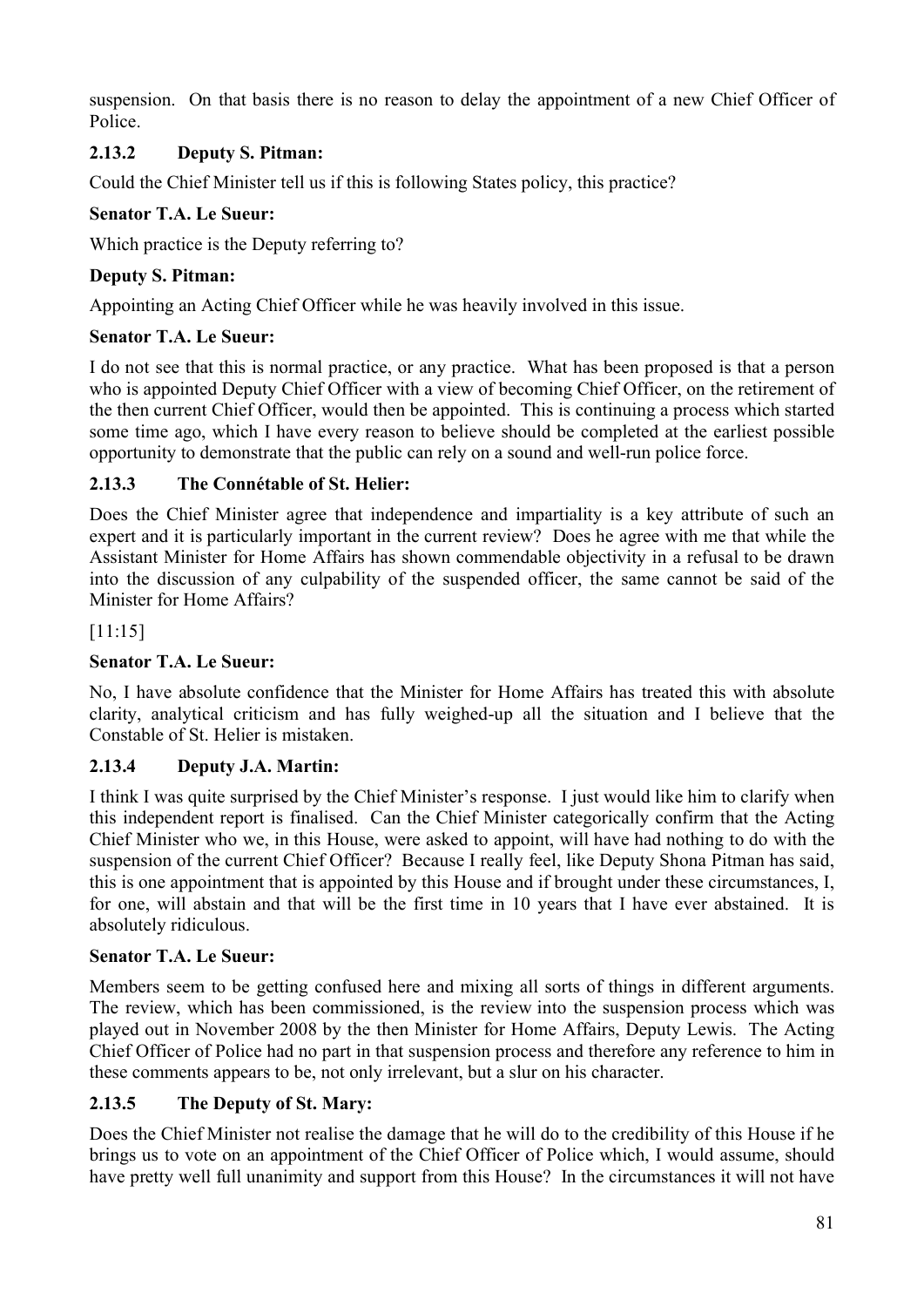that. Does he not realise just how damaging that is and will he not let this review, such as it is, take place before that decision is taken?

# **Senator T.A. Le Sueur:**

Firstly, to correct your factual points, the proposition to appoint a Chief Officer of Police is brought by the Minister for Home Affairs, not by myself. Secondly, I believe that delaying this when the review process, as I have tried to make clear, is a review of the process of suspension carried out by the former Minister for Home Affairs and has nothing to do with any candidate for the post of Chief Officer of Police. The Deputy, I believe, is really barking up the wrong tree.

# **2.13.6 Deputy P.V.F. Le Claire:**

Does the Chief Minister feel comfortable that States Members, who have been subjected to police recordkeeping and investigations under Operation Blast, can truthfully vote upon an appointment of the Chief of Police, without fear of incriminating themselves if they vote against that appointment because they are Members in this Assembly? Is he not aware of the fact that some Members will be voting to appoint the Chief of Police under what could be considered duress? A point of clarification, I certainly do not feel happy conducting a debate in camera and then going on the record and then voting when I might in camera state, as I feel, that I would like to say that I am concerned while there is an investigation, a possible Committee of Inquiry going to be undertaken about the collection of files by States Members, that this process is going forwards? There is, without a doubt, a certain amount - Members may wish to admit it or not - there certainly is a certain amount of fear by Members who have been seen to be voting against a Chief of Police Officer.

# **The Deputy Bailiff:**

Deputy, can I ask you to sit down please. We have strayed very considerably indeed from the question, as first put by Deputy Shona Pitman, which concerns the timeframe for the publication of the expert's advice or the intended expert's report. Now, if there are any further questions on that, which is supplementary to that question, then we will take them, otherwise we will move on.

# **2.13.7 The Deputy of St. Martin:**

Just to clarify 2 things. Will the Chief Minister agree that the Commissioner has not started yet? We are due to see him this week to start. So make it absolutely clear that we have not started yet. so that will clarify that situation. Also, while I am on my feet, I would remind Members that there will be a proposition today being lodged later on about the ...

# **The Deputy Bailiff:**

That is not a question, will you please use question time for the right purpose.

# **The Deputy of St. Martin:**

The Chief Minister just mentioned the fact that the Acting Chief Officer of Police had no say, whatsoever, in the suspension. Will the Minister agree that the letter that was used for the suspension purposes was written by the Acting Chief Police Officer?

# **Senator T.A. Le Sueur:**

There are 2 totally different questions there. Firstly, I confirm that the person selected to do this review is in the Island this week has not yet been formally appointed. That will be done this week. Secondly, the letter or letters given to the Chief Officer of Police at the time of suspension were letters written by the Minister for Home Affairs. **[Interruption]** I am answering the question. I have no idea to what extent he may have had other advice given to him by other people, but the ultimate responsibility for the letter and for the suspension remains with the Minister for Home Affairs. That is why the review is being carried out to see that that was properly done, in accordance with normal procedures.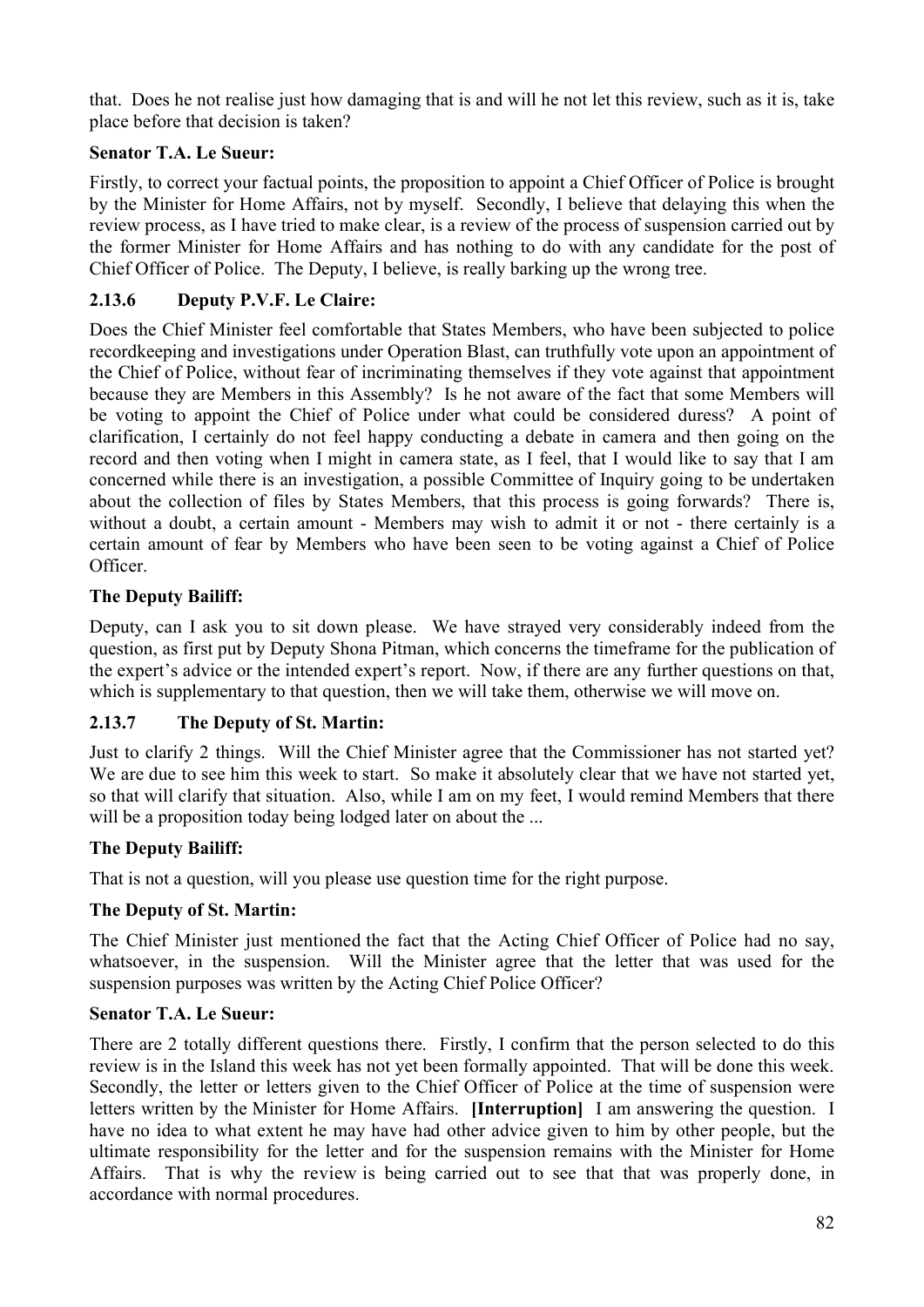# **The Deputy Bailiff:**

This question, I remind Members, is about the timeframe for an inquiry. It is not about the question of the appointment of the next Chief Officer of Police.

## **2.13.8 Deputy M.R. Higgins:**

The question asked was: did the Deputy Chief of Police… was he the instigator of the letter that went to the Chief Executive and started the whole process? The Chief Minister has not answered the question.

## **Senator T.A. Le Sueur:**

Not having been involved, whatsoever, in the suspension process, I am not in a position to answer in minutiae and that is why there is an inquiry going on to investigate just how that suspension procedure was carried out.

## **2.13.9 Deputy S. Pitman:**

I have 3 questions for the Minister. Firstly, will the review involve the inquiring of the 2 reasons why the Chief Officer was suspended? Could the Chief Minister point out to me - identify for me what practice and policy is he following when the Acting Chief Officer will be in full-time office while this review is being undertaken? Will he also inform us as to whether or not States Members will get this review, when it is completed?

### **Senator T.A. Le Sueur:**

I made it quite clear when I presented my comments to Projet 9, some 4 weeks ago, what the terms of reference for the inquiry are. Those terms of reference have been published. They are available to all States Members and the Deputy can read them on my comments. Equally, the other matters which she refers to, regarding the publication of that report, I also indicated that process at the time when I made a statement. The fact that the Deputy Chief Officer will remain in place while this review is carried out is perfectly reasonable. It is a review into the suspension process and that is something which will go on irrespective of individual personalities, whether they are still in office or whether, in some cases, the people have retired from office.

### **2.13.10 Deputy J.A. Martin:**

Can I have a clarification? We have just learnt this morning; I did not know the Chief Officer was suspended again in July 2009. Do the terms of reference cover this extra suspension, because I do think that is very important?

### **Senator T.A. Le Sueur:**

The terms of reference are perfectly clear. They refer to the suspension carried out in November 2008.

### **The Deputy of St. Mary:**

Will the Chief Minister

### **The Deputy Bailiff:**

I am sorry, Deputy, this is not a debate upon the Projet which has already been debated and dealt with on 23rd February.

## **2.14 The Deputy of St. Martin of the Minister for Health and Social Services regarding the staffing choices of the new Chief Executive Officer for Health and Social Services:**

Will the new Chief Executive Officer of the Health and Social Services have the ability to choose her own team, as was stated in the initial advert for the job?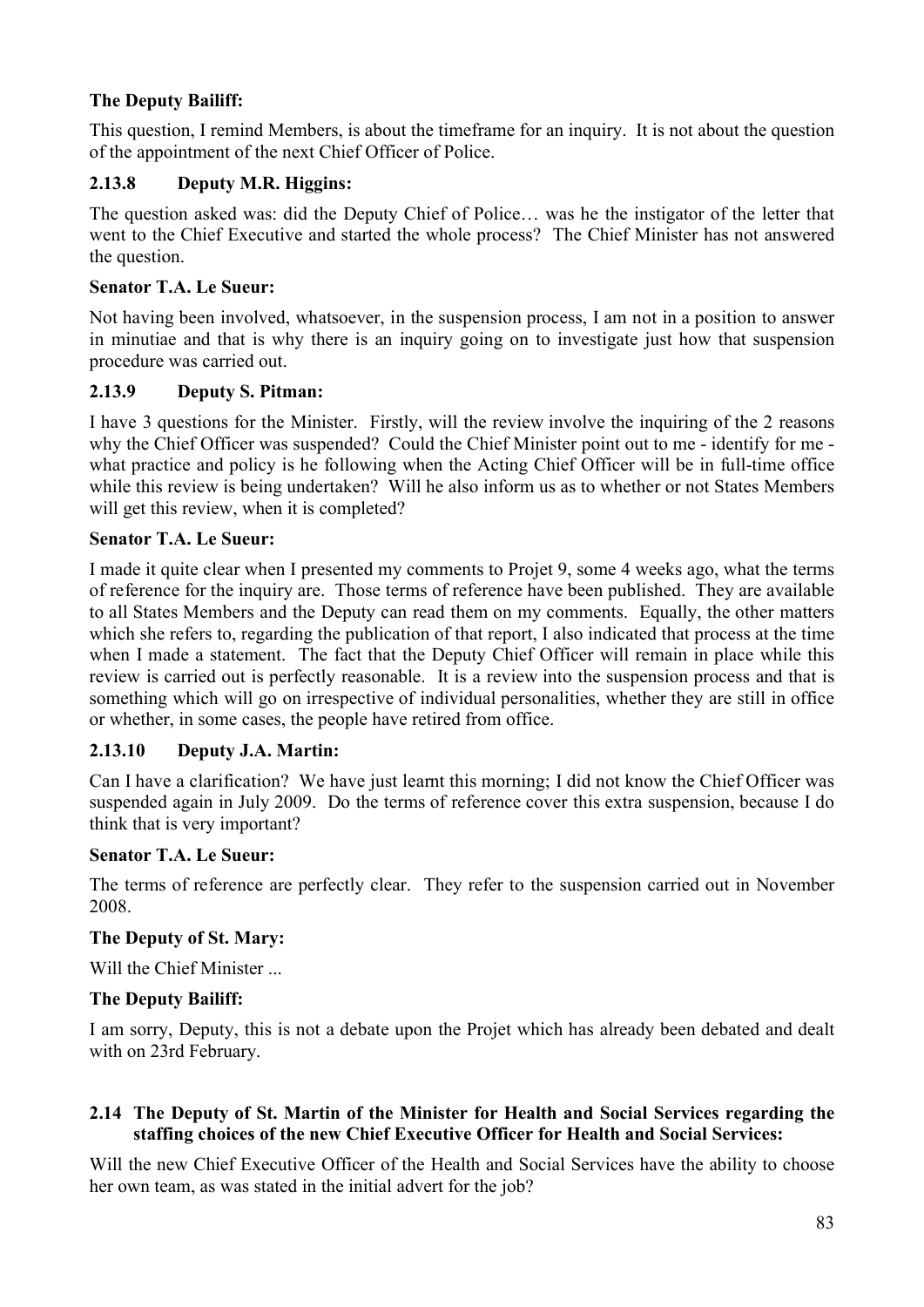# **The Deputy of Trinity (The Minister for Health and Social Services):**

I am very pleased with the appointment of the new Chief Executive Officer for Health and Social Services. After a necessary settling-in period the new Chief Officer will be in a very strong position to work with the senior management team and other staff to lead the service forward into the future. There will be some restructuring, as part of the Verita Report and the Williamson Report and there will be some new posts and replacement posts, and yes, she will have a role in that to play.

# **2.14.1 The Deputy of St. Martin:**

Will the Chief Officer she is going to appoint be replacing any of those who were not seen to be acting in a favourable way by the Verita Report?

# **The Deputy of Trinity:**

I would not like to pre-empt any specific actions ahead of her arrival in Jersey. I have great faith in the present management team and I know - as I have spoken to her - she is looking forward to working with everyone in the hospital and in Health and Social Services.

# **2.14.2 The Deputy of St. Martin:**

Can I just press the Minister to ask how many new appointments are likely to follow this appointment of the Chief Officer? How many new members will she bring into her team? Will there be additional expense?

# **The Deputy of Trinity:**

As advertised and mentioned in the insurance plan as part of Williamson implementation we will be looking for a Director of Social Services and now we are going to be looking at a Hospital Director to make sure the hospital works well in that way. There will be more strategic planning to enable her to do more strategic planning, and there is an imminent retirement of a Medical Director and so that position will need to be replaced.

### **2.15 Deputy M. Tadier of the Minister for Health and Social Services regarding the findings of the Verita Report in relation to communication issues:**

Will the Minister confirm that following the findings of the Verita Report, all doctors currently employed by her department have a good working knowledge of the English language and that there is no communication issues between any locums, for example, and other hospital staff.

# **The Deputy of Trinity (The Minister for Health and Social Services):**

On a small number of occasions locums may arrive with variable language skills, managers and clinicians deal with these on an individual basis. I can confirm that some contracts have been terminated on the basis of language problems. Where any such issues are identified, appropriate management actions are taken to work with the individual involved to resolve these problems.

# **2.15.1 Deputy M. Tadier:**

The reason I ask the question, I have had an email sent to me, which was originally sent on 11th February, although I only received it later. I will circulate it to Members subsequently, although I have been advised in its current form I should not do that. I will also provide a copy to the press but in an edited format, so all names are missed out. I think Members will be interested to know that this is a current issue and I will read to them partly from the email and then ask a question. The email basically says that - I will summarise - there is somebody currently employed with a few weeks left in their contract who basically cannot speak English. This is a locum and I would also point to the Verita Report which says that language difficulties were a contributory factor in the whole Dr. Moyano incident. I would ask the Minister, does she consider that there are sufficient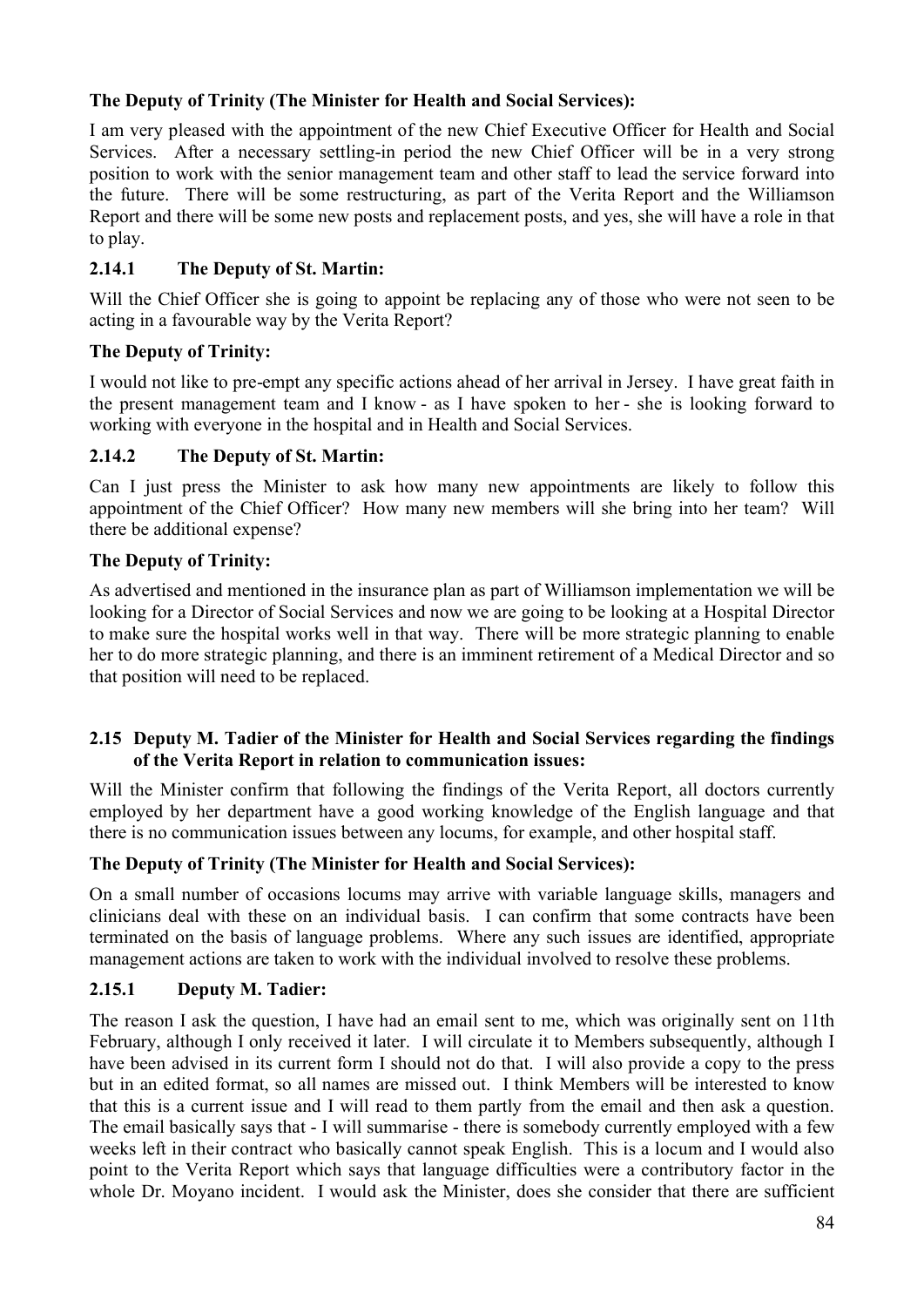whistle-blowing channels at the moment, if, in fact, a member of staff in the hospital feels that they have to contact me? Secondly, what steps are being taken to address this very serious issue, given that English is a very basic requirement in any functioning department and certainly at the hospital?

# **The Deputy of Trinity:**

I can confirm that if any members of staff have had concerns they can raise them through established procedures. I can reassure Members that they do. There is a States of Jersey whistleblowing policy which, I would say, all staff are aware of. I know the staff do raise concerns about issues like this and they are dealt with in the appropriate and proper fashion.

[11:30]

# **2.15.2 The Deputy of Grouville:**

Does the Minister accept all 29 recommendations and their findings in the Verita Report? It is a simple question. Will her new Chief Officer implement all 29?

# **The Deputy of Trinity:**

Yes, I do accept there are 29, and the thirtieth recommendation is for Verita to come back in 6 months. That date has been worked up and it will be towards the end of the summer. There is a management group set up all across the board looking into putting in place some of these recommendations, some of which are in place, some of them are being put in place and some of them are more long-term.

# **2.15.3 Deputy R.G. Le Hérissier:**

Would the Minister outline the evidence that is produced in order to testify as to a person's competence in the language?

# **The Deputy of Trinity:**

There is a locum policy and that was one of the recommendations and it has been worked on there. As to an actual specific policy, I do not have that in hand but I can come back to the Deputy to be made aware of that.

# **2.15.4 Deputy K.C. Lewis:**

I am delighted the Minister accepts the findings of the Verita Report. My question is, does the Minister have sufficient funding to implement them?

# **The Deputy of Trinity:**

Not all the recommendations involve cost. Some of the recommendations can involve a change of working practice or even putting procedures into place. The recommendations will be looked at and will be addressed and, as I said, Verita will be back at the end of the summer to look at these recommendations.

# **The Deputy Bailiff:**

Can I just advise Members this is not a question about the Verita Report, it is a question about language.

# **2.15.5 Deputy A.E. Jeune of St. Brelade:**

Would the Minister agree that given the concerns raised by Deputy Tadier this morning, which go back to February he tells us, would he have been better placed to have approached the Minister earlier, rather than waiting until a question today?

# **The Deputy of Trinity:**

I absolutely agree with Deputy Jeune, and I would like to think that Deputy Tadier would speak to me about it before he goes to press, because I am aware that there have been some issues and I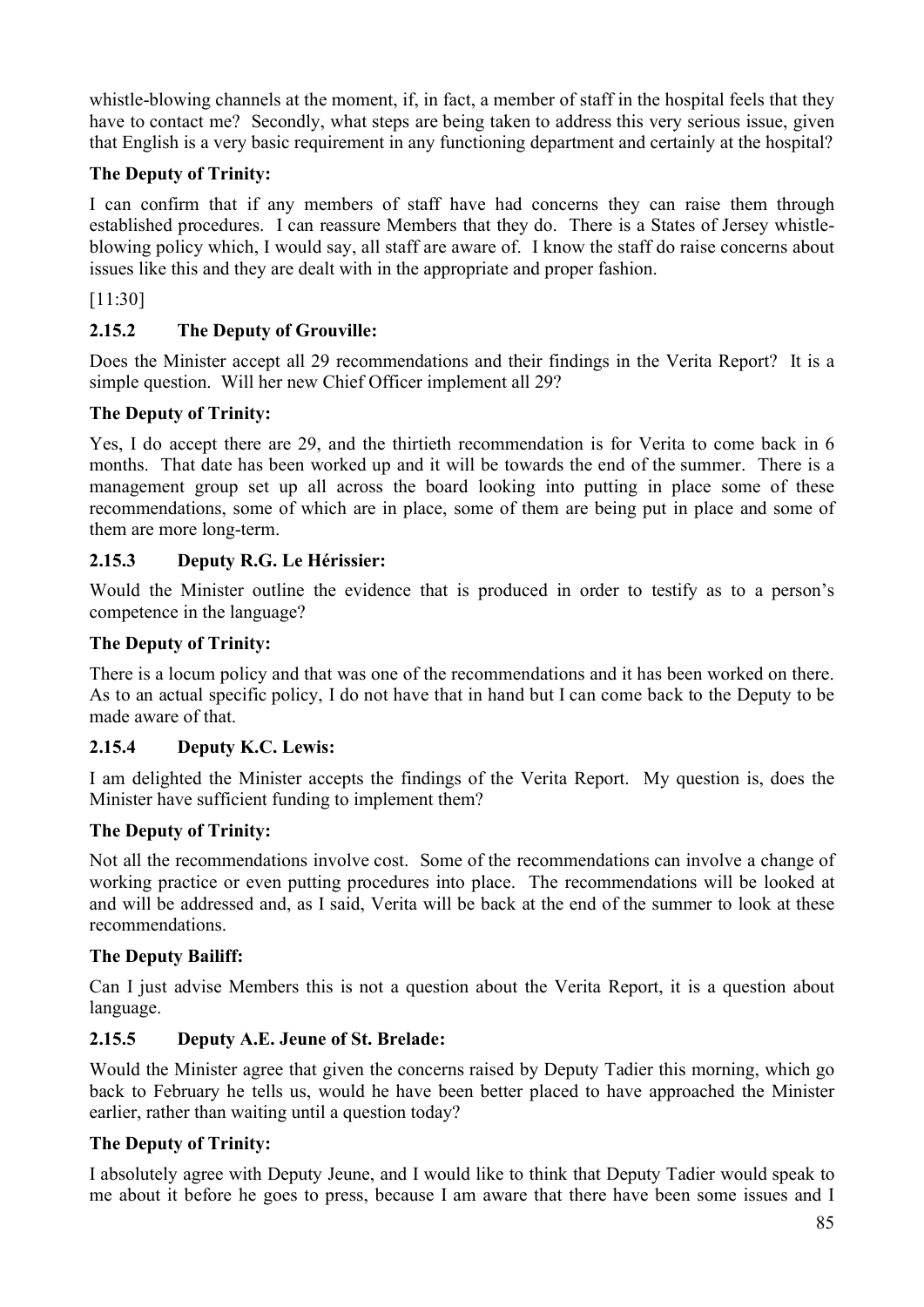know that another centre has spoken to me about it. Some of these are very personal issues and I know that the people involved - the actual patient and family involved - rely enormously on confidentiality. That is one of my concerns there and I hope Deputy Tadier would speak to me first.

## **2.15.6 Deputy M Tadier:**

I feel that was a question that should really have been addressed to me. I did point out that while the initial email had been circulated to a colleague, not to me on 11th February, I did receive it much later. I also had to weigh-up and take advice on what the best way forward was. I completely agree with the confidentiality clause there. Nonetheless, this is a very serious issue. The supplementary is relating to the recruitment of locums of which language deficiencies forms a part. The Verita Report is very critical that there was no robust policy for recruiting and that there was no written policy for the procedure of recruiting a locum. Presumably nothing has changed, so can the Minister confirm whether serious and urgent action will be taken, if it has not been already, and also whether she will be addressing the over-reliance on locums, which in itself is a problem at the General Hospital?

## **The Deputy of Trinity:**

There are several questions in there. Locums are, in fact, a way of life, unfortunately. Not ideal, but the doctors do go away on holiday and need to be replaced and do go off sick and need to be replaced on very short notice. I am aware that currently that the 1983 Medical Act prohibits the systematic language testing of doctors, so in some ways our hands are tied, as that comes from the G.M.C. (General Medical Council). But regarding going back to his email, he knows that other States Members know that I, and the Ministerial team, have always had an open door and I would like to think we would respond to emails. In fact I responded to an email that Deputy Tadier sent to me yesterday afternoon, I responded quite quickly. I just stress again, if he is putting sensitive information into the public media, please, please be aware of confidentiality and confidentiality of the family.

### **2.16 The Deputy of St. Mary of the Minister for Treasury and Resources regarding projects funded under the Fiscal Stimulus package:**

Could the Minister tell the Assembly which projects, if any, funded under the Fiscal Stimulus package were not worthwhile and should not have been funded, and if all were worthwhile, how would they have been funded if there had not been a recession?

### **Senator P.F.C. Ozouf (The Minister for Treasury and Resources):**

I believe that all projects in the Fiscal Stimulus programme have been worthwhile. Projects, I can say, really fall into 2 categories: the States was planning to do them anyway and they were funded at some time in the future, or they were desirable without a funding source; secondly, projects that would not have been undertaken in a different economic climate such as the Social Security Transitional Payment Extension, and some of the skills projects - fantastic projects - Advance to Work, additional Highlands training, overdue investment in roads, cycle tracks, schools, hospitals, social housing, hospice, Durrell and more to come. I think the Fiscal Stimulus programme has been a model of Ministerial government in action and working well with good scrutiny. I thank Members for their support of the programme last May, a bold move which has made a difference to hundreds of Islanders.

# **2.16.1 The Deputy of St. Mary:**

The Minister has extolled the virtues of the Fiscal Stimulus package, and I quite agree the projects are well worthwhile; heating at Les Cinq Chenes, resurfacing Victoria Avenue, the promenade, the cycle track, Rosewood House, and a fantastic row of things that should be done, in fact that had to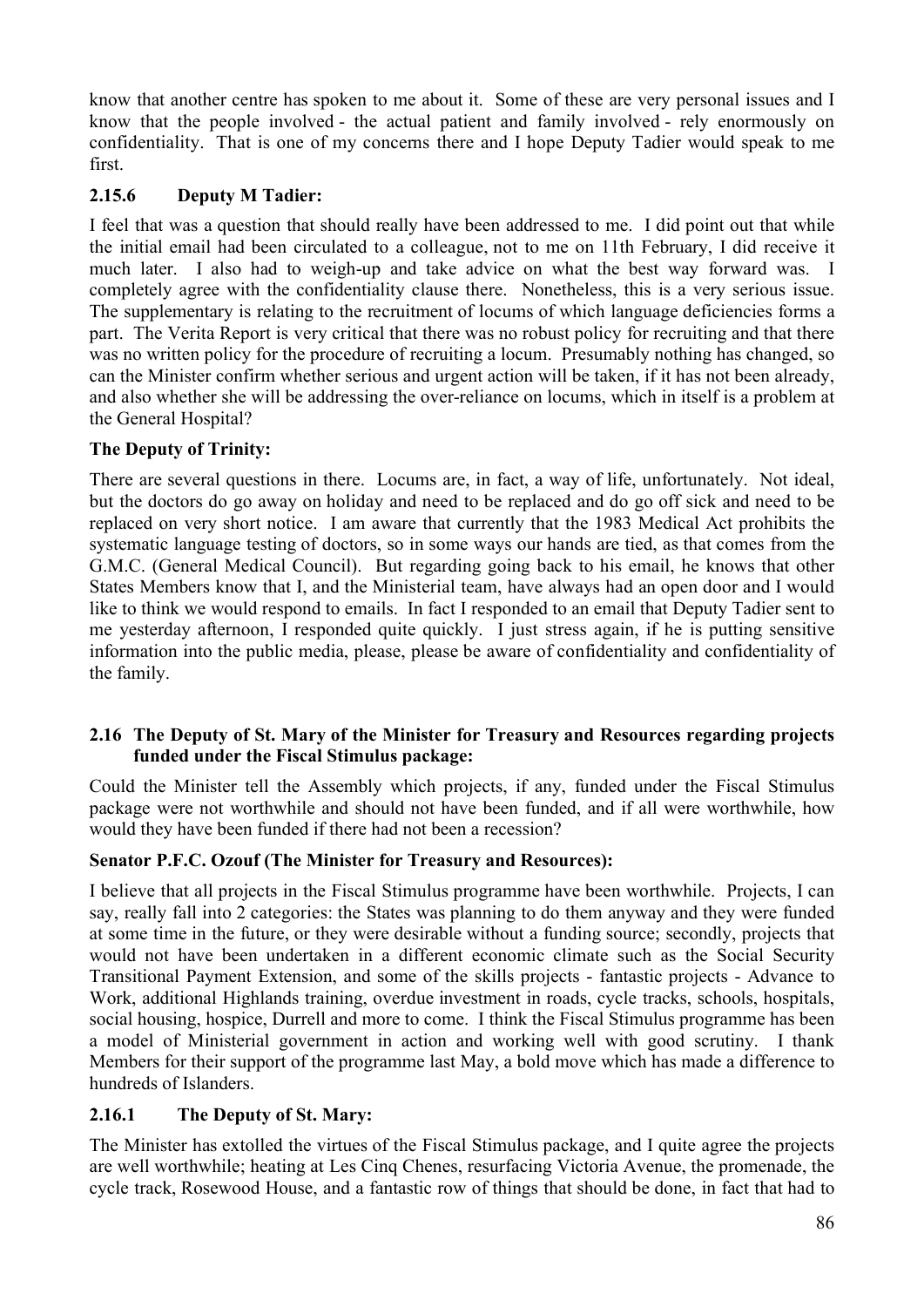be done. The question was, how would the Minister for Treasury and Resources, in view of his great desire for cutting public expenditure, how would he have funded these if there had not been a Fiscal Stimulus package?

# **Senator P.F.C. Ozouf:**

They would have taken a lot longer to do. I would say that all of the projects that I have cited - and I know that he agrees - were necessary. They are not recurring annual expenditure; they are part of capital projects and a capital programme. Inevitably, we would have had to try and find maybe more creative ways of funding them. In respect of something that I have not said yet, is the Le Squez Project which will be funded, I hope, from the Fiscal Stimulus project. These projects would have just taken a lot longer to happen.

# **2.16.2 Deputy P.V.F. Le Claire:**

I believe that there is another scheme that is about to announced, or has just been announced, where there is a significant amount of money being spent on infrastructure in relation to main drains and sewage facilities in the north-east of the Island, nearly £500,000 worth. Why has so much of the Fiscal Stimulus package been put into maintaining the Island's drains infrastructure, rather than stimulating the economy?

## **Senator P.F.C. Ozouf:**

I know that the drains investment will bring a warm glow to the Deputy of St. John's mind. He would have wanted more money to go in. Broadly speaking, the £44 million is being directed at a number of different areas. I would encourage the Deputy to read the very valuable reports that the Corporate Affairs Scrutiny Panel has made. About £3-4 million of skills and raising training, around about £2.5-3 million directly for Jersey Enterprise and Financial Services, about £5 million for infrastructure, about £4.7 million for a construction and maintenance programme, a whole range of projects, dealing with all sorts of different issues.

# **2.16.3 Deputy D.J. De Sousa:**

Would the Minister not agree that it does seem that the bulk of the stimulus package has gone to propping-up States deficit in spending over the downturn?

# **Senator P.F.C. Ozouf:**

I refer the Deputy to the answer I gave earlier about the growth in public spending. Many Islanders believe that spending has increased to unsustainable levels. It would have been even higher if these matters had been dealt with earlier. I am afraid that there is no hiding place from the reality that one needs to find money in order to pay for things. That is the difficulty. I hope the Deputy will be supporting, if they are necessary, the tax changes that may well be necessary, if we are going to fund further investment in health and other areas that she wants. The comprehensive spending review is about dealing with efficiency. I believe that all organisations must become more efficient and that is what the comprehensive spending review is designed to do.

# **Deputy D.J. De Sousa:**

The Minister did not answer my question. This is about the Stimulus Package, not the C.S.R. (Comprehensive Spending Review).

# **Senator P.F.C. Ozouf:**

I cannot really add… it is all money out from the Treasury that we have to balance the books.

# **2.16.4 The Deputy of St. John:**

Given the Stimulus Package, could the Minister give some serious thought… and I know he has mentioned about main drains, but we have had no main drains extensions at all from within the Stimulus Package. Could he give some serious thought to finding the £500,000 that T.T.S.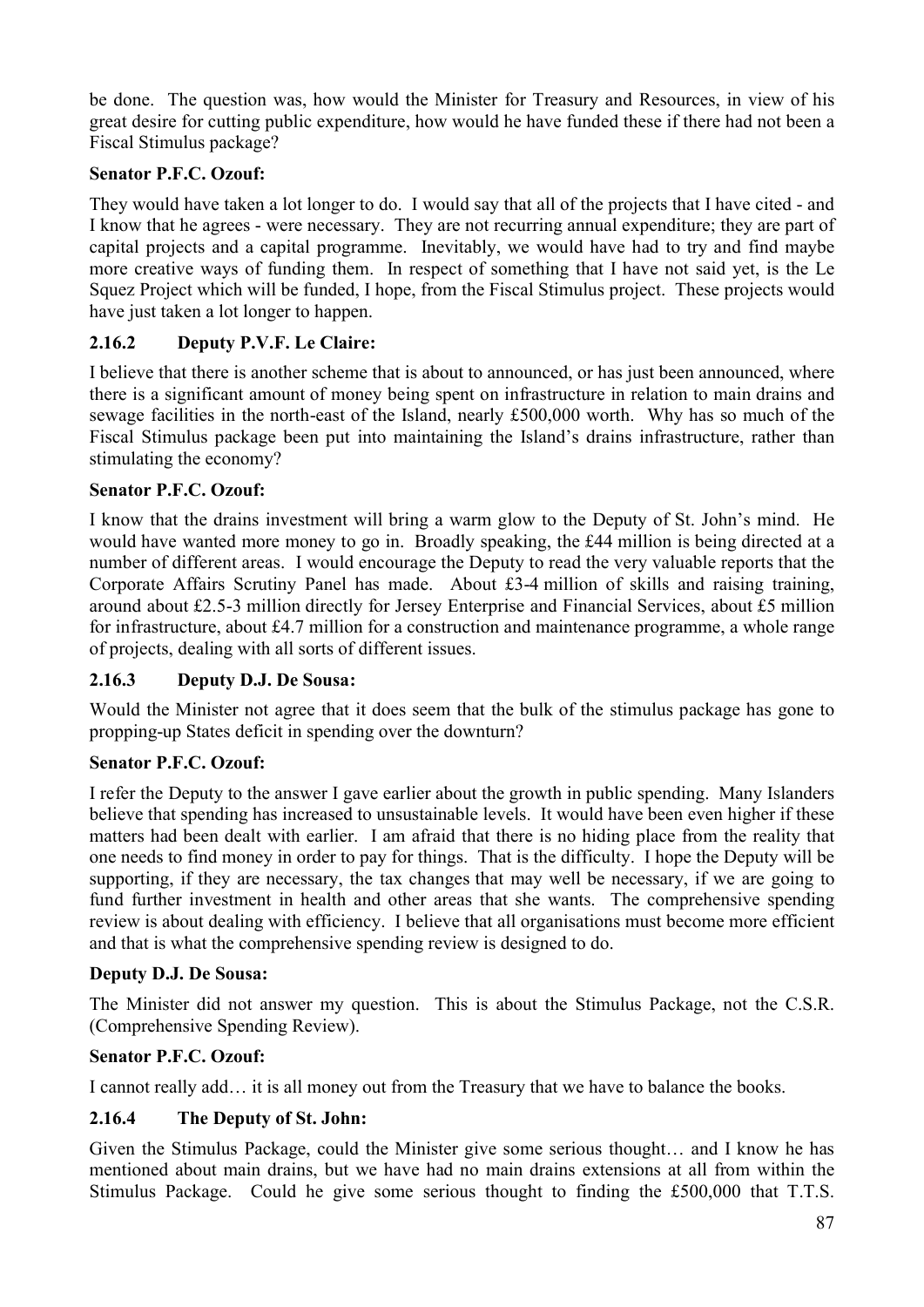(Transport and Technical Services) require to finish their liquid waste strategy so hopefully we could have some extensions out to the countryside because that would be all part and parcel of it.

# **Senator P.F.C. Ozouf:**

I have answered questions on numerous occasions about the liquid waste strategy; that is something that Minister for Transport and Technical Services and I are looking at. It is a commitment in the Strategic Plan. We want to find long-term funding arrangements for liquid waste but it is going to require investment and that money has got to come from somewhere. But we have made fiscal stimulus work to catch-up on some of the issues that should have been dealt with.

# **2.16.5 The Deputy of St. John:**

Will the Minister give an undertaking that he will find that £500,000 from the Stimulus Package or somewhere else so that T.T.S. can complete their package on the liquid waste strategy?

# **Senator P.F.C. Ozouf:**

I am not going to please everybody. I am afraid that I have got one Deputy that asked, some moments ago, about whether or not there was too much going into T.T.S. as opposed to investing in the economy. There was a £44 million project which needed to be allocated somehow. I cannot give an undertaking to find another £500,000. T.T.S. has had a lot of money from Fiscal Stimulus, and that is a good thing. The plan is now pretty well completed in terms of Fiscal Stimulus, but the long-term funding is something that we are working on.

# **The Deputy of St. Mary:**

Final supplementary, Sir? Pretty please.

# **The Deputy Bailiff:**

I have told Members that I am going to extend question time by an extra few minutes to cope with 2 matters, one was my own remonstrations to Members earlier and the other was the time spent by the Assistant Minister for Home Affairs in indicating why she was not going to answer questions. So, I am adding 3 or 4 minutes to question time - stoppage time - and I will come to you, Deputy, in a moment. We will finish this question.

# **2.16.6 Deputy R.G. Le Hérissier:**

The Minister talks about helping hundreds of Islanders in terms of the social objectives of the plan. Would he say whether it has made a dent into the increasing serious problem of unemployment of young people, particularly those who are at the lower end of the skill base?

# **Senator P.F.C. Ozouf:**

I will attempt to use the extra time quickly. I have absolutely no doubt that it has made a difference. The Minister for Social Security and the Minister for Economic Development and I attended last week the Advance to Work presentation evening. Certificates for having work placements and improvements are being given to 93 young people. These individuals, and the young people supported by the Minister for Education, Sport and Culture would probably have been unemployed and on benefits if they had not received the Advance to Work. There is another 100 young people getting training at Highlands and that is just the start of some of the programmes that we have been working on. I have no doubt, at all, that unemployment would have been significantly higher, now and over the next few months, if we had not done fiscal stimulus. I thank Members again for their bold move in supporting it last year.

# **2.16.7 Deputy R.G. Le Hérissier:**

Given the wonderful election speech by the Minister, could he identify what, excellent though those initiatives be, percentage they form of young people who are receiving the job search supplement, at the moment?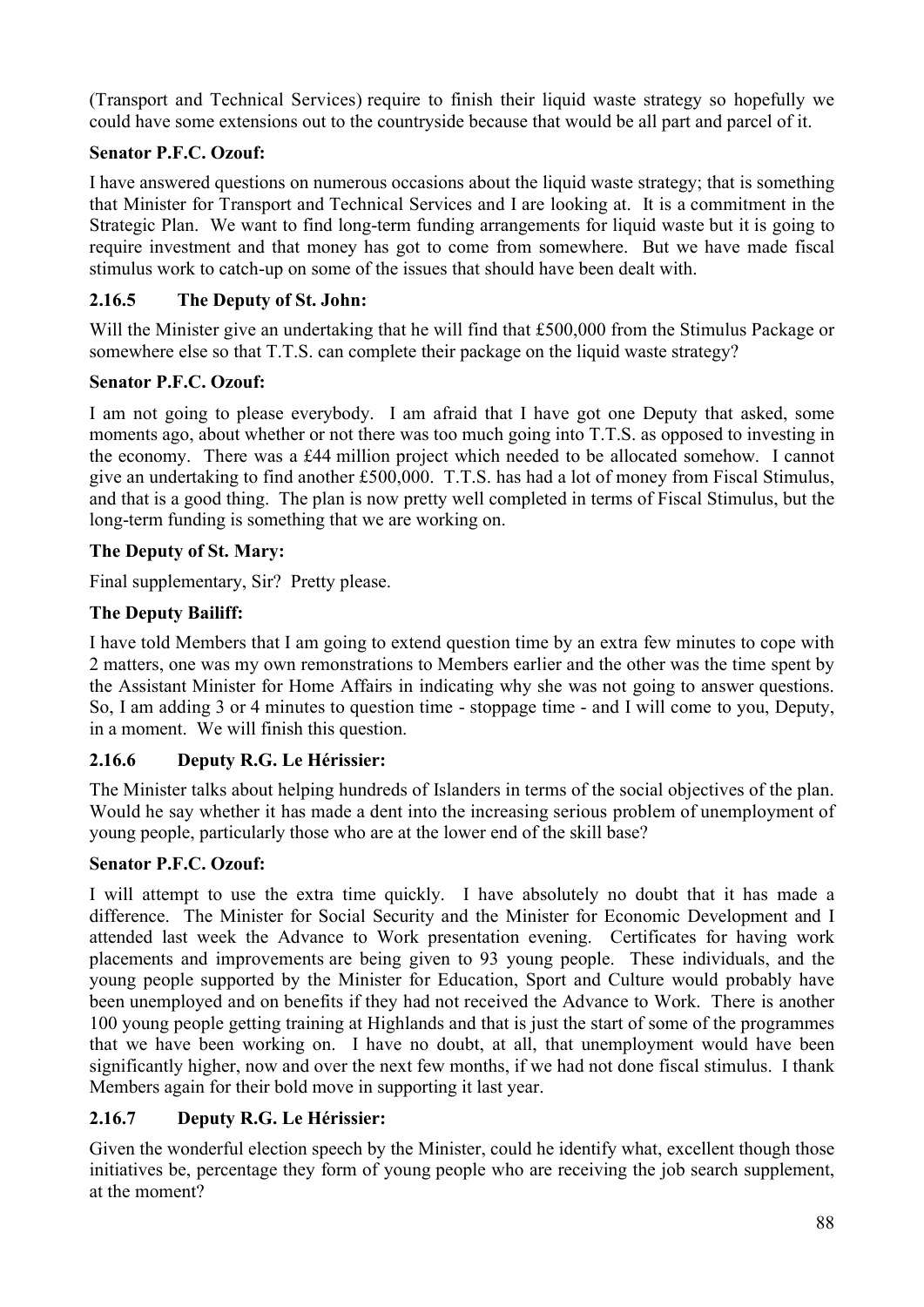# **Senator P.F.C. Ozouf:**

I need notice of that question, but I will discuss that with the Minister for Social Security in relation to the unemployment numbers.

# **2.16.8 Deputy M.R. Higgins:**

One of the purposes of the economic stimulus package is not only to help those who are unemployed but also to inject money into the economy. Can the Minister tell us what measures he is using to measure how much money is entering into the economy, how much is leaking from the economy to, perhaps, overseas contractors? How much is he stimulating and demanding the economy through extra spending directly?

# **Senator P.F.C. Ozouf:**

These are very broad questions which are very difficult to answer just in a very short number of seconds. The Deputy has done reviews of Fiscal Stimulus with the Corporate Affairs Scrutiny Panel. They have done reports and we are seeing the benefit of the money. I am sure that decisions could be improved upon and we will learn lessons about how we did things but we acted fast, we have acted in accordance with the advice that it is timely, targeted and temporary. I think there is wide approval of what we have been doing in Fiscal Stimulus.

# **2.16.9 The Deputy of St. Mary:**

I accept that some of the stimulus package has gone on matters dependent on the recession, like Advance to Work and income support transition payments. But, would the Minister not agree that, in fact, what has happened is that departmental budgets, which have been squeezed to death in recent years, have simply been topped-up and what he has been doing is dealing with some of the historic underfunding and we will see more of this whether or not there is a recession?

[11:45]

# **Senator P.F.C. Ozouf**

I do not believe that it could be said that public spending has not risen. I refer to the answer that I gave earlier, a 70 per cent increase in net revenue expenditure since the year 2000, against the inflation increase. A real growth in public spending which, I am afraid, to these levels is unsustainable.

# **The Deputy Bailiff:**

Very well, that brings question time to an end. We now come to questions without notice. Before we start on questions without notice, can I indicate that there was an urgent question approved by the Bailiff from the Deputy of St. Martin of the Minister for Home Affairs? It seems to me to be desirable, if possible, that it is taken at a time when the Minister is present. Standing Orders allow it to be taken at any time and I propose to review the matter later on this afternoon depending on the progress of business. If, it should turn out that the business of the States is going to be completed today, then the Deputy will have his opportunity in time to ask the question at the end of business otherwise it will be held over until tomorrow.

# **3. Questions to Ministers Without Notice - The Minister for Education, Sport and Culture**

# **3.1 Deputy K.C. Lewis:**

Further to the news that the United Kingdom Government will be cutting back on university places and funding with three-quarters of England's universities facing budget cuts of £449 million, will the Minister be looking to other countries for university placements?

# **The Deputy of St. Ouen (The Minister for Education, Sport and Culture):**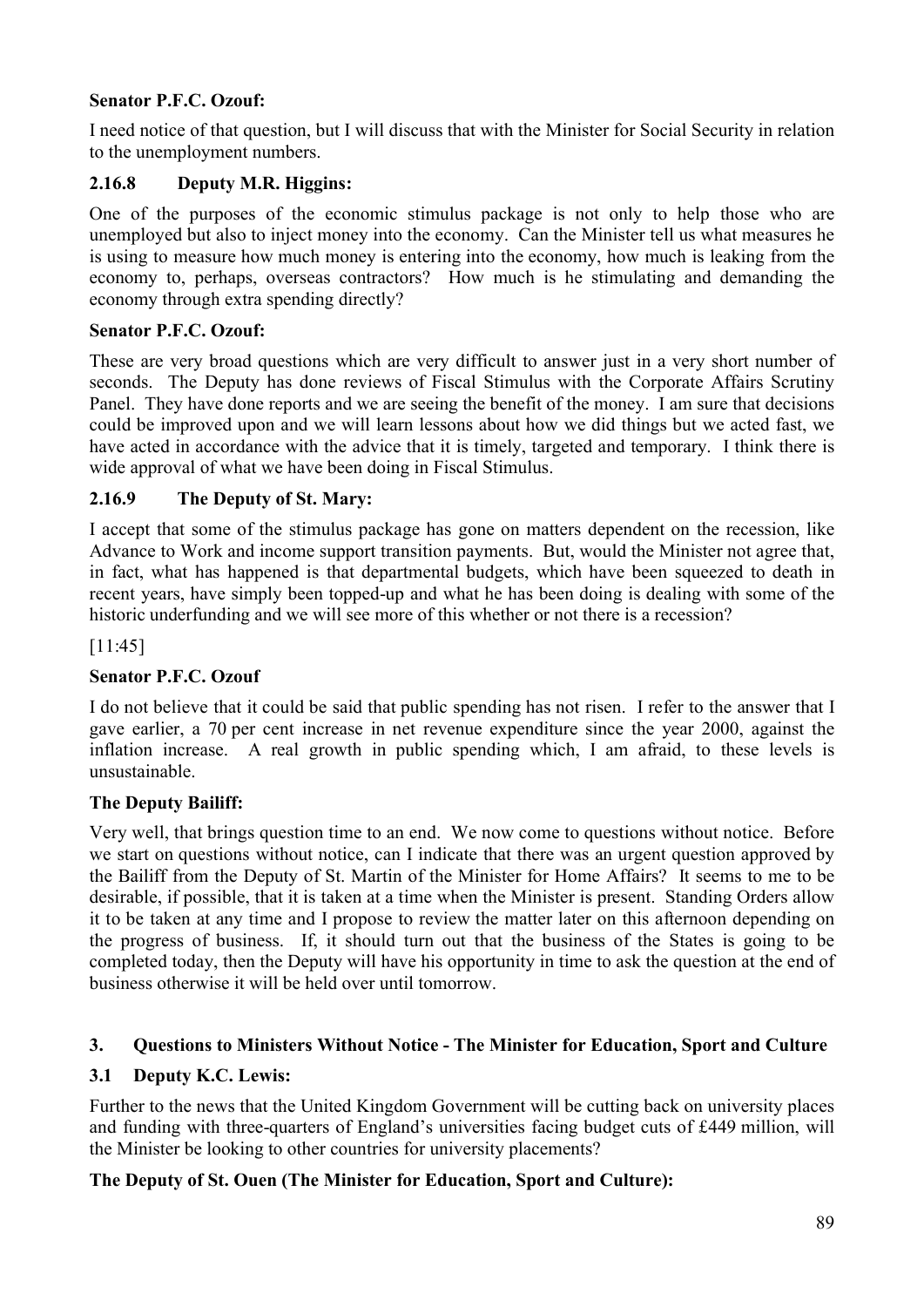The existing policy of the Education, Sport and Culture Department is that eligible students are able to attend any university in the world, providing he or she can produce evidence of the quality of degree obtainable from the university is considered by the U.K. authorities to be of at least equal value to a similar named degree from a U.K. university. Careers Jersey is able to advise students on how this evaluation can take place. Furthermore, students wishing to study at institutions outside the U.K. would be eligible for the same level of support as if they had applied to a U.K. university. Currently, there are a small number of Jersey students studying in New Zealand and Australia. Universities in these countries were represented at the recent higher education fair held in Jersey.

## **3.2 Senator S.C. Ferguson:**

The Minister has submitted a written reply on the ticketing system. When will the project be completed and would the Minister tell us what the current spend to date is on the project and would he confirm whether the ongoing annual licensing payments to Databox were included in the estimate of £46,000?

## **The Deputy of St. Ouen:**

The ticketing system, as I am led to believe, is due to be completed within a period of 4 to 6 weeks. I know that progress is being made in seeking to train those operators and users of the facility so that once it is fully operational everybody will be online at the same time. Regarding the cost of the project to date, I have no detailed information of that, apart from the fact that - as I provided in my written answer in part 3 - my answer to the written question that the overall cost is approximately £46,000 to £48,000 and, as such, it will be delivered within that budget. Thank you.

## **3.2.1 Senator S.C. Ferguson:**

Would the Minister find out what the figures are and circulate them to Members?

## **The Deputy of St. Ouen:**

Absolutely, and I would be pleased to answer many of the detailed questions that States Members choose to raise at my department in a more appropriate manner than this.

# **3.3 Deputy T.M. Pitman:**

Far from most 16 year-olds being uninterested in politics or being incapable of making informed decisions, is the Minister aware that a hugely successful question time of over 60 teenagers was run at Grouville Youth Project in 2005. This initiative was prevented from being repeated by his predecessor. Could the Minister confirm that he will be supporting such positive and constructive awareness raising initiatives?

### **The Deputy of St. Ouen:**

I think the department has already demonstrated that and I see no need to change.

# **3.3.1 Deputy T.M. Pitman:**

It is specifically about question time initiatives. It is not a difficult question so I would appreciate an answer.

### **The Deputy of St. Ouen:**

I thought the answer was obvious; if it is a good initiative we will maintain it and continue to support it. Thank you.

### **The Deputy of St. John:**

Just before I put my question, could the Ministers supply answers for the questions that were not answered, so from 17 to 24 in writing to those Members who put them, Sir?

### **The Deputy Bailiff:**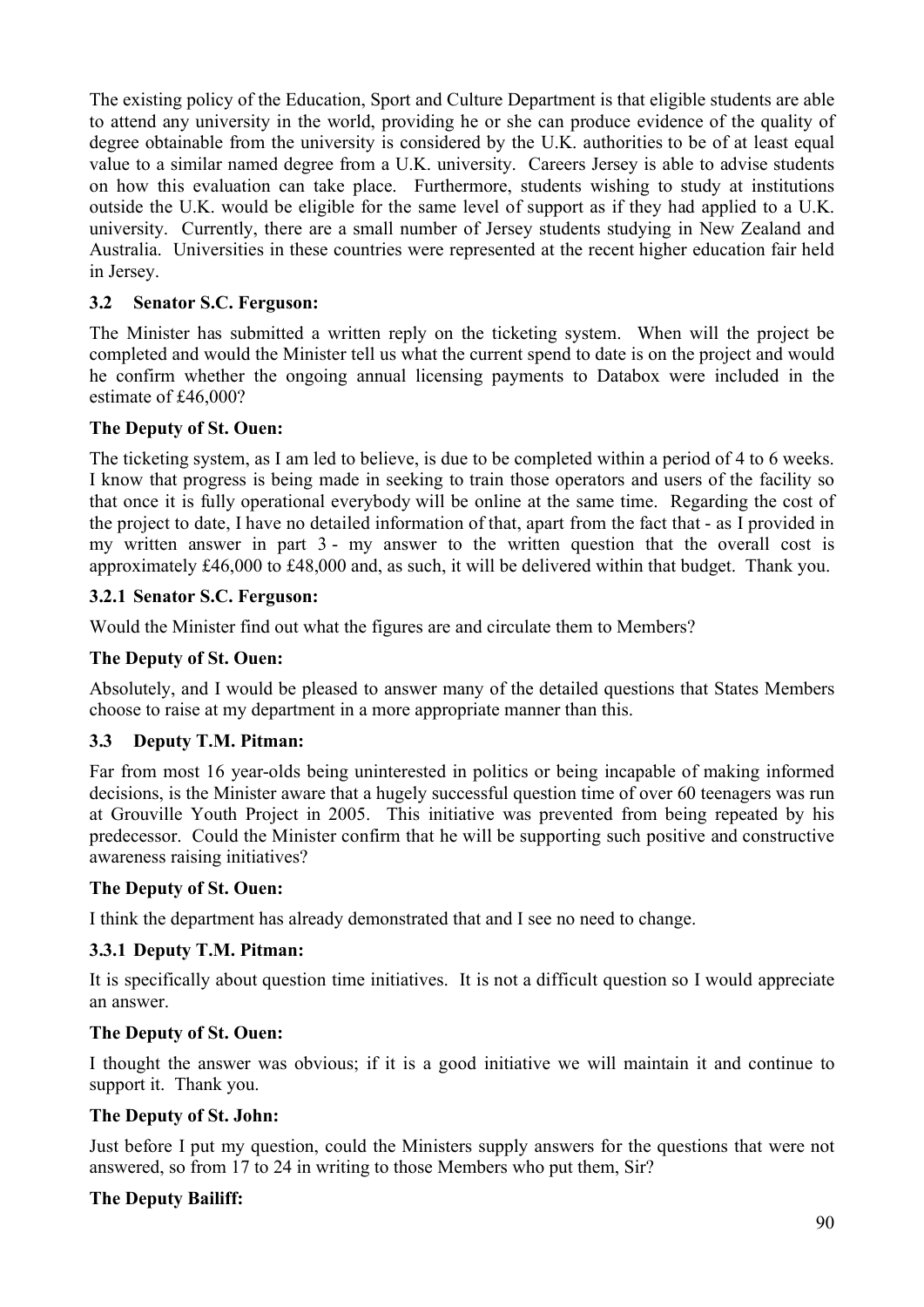Under Standing Orders the questions that have not been reached are deemed to have been withdrawn. It will be a matter for the Ministers as to whether they ...

## **The Deputy of St. John:**

Therefore, could I ask the Member, for mine, which I think was 19, to be answered in writing? Thank you.

## **The Deputy Bailiff:**

No doubt the Minister has heard that.

## **3.4 The Deputy of St. John:**

Can I put this following question to Education? Given the teachers at La Moye School are given credits to use the photocopy machine, is this impeding on the education of the children, in particular the children's homework, and if so what action is the Minister taking?

## **The Deputy of St. Ouen:**

The day to day management of schools and what teachers are, or are not, required to do is a matter for the schools themselves. The Deputy indeed raised this question with me only yesterday and I believe I answered his question, and I see no point in responding.

## **3.4.1 The Deputy of St. John:**

On a point of order, the question was raised by parents and I think it should be out in the public domain what the Minister told me, therefore I will request a response, not to fluff.

## **The Deputy of St. Ouen:**

It is not a case of managing photocopying. The school is responsible for managing its budget and also using a variety of forms to provide homework and material to students. In this case, there was an issue that related to the view, as being expressed by a parent, that their particular child had not had a piece of homework printed on a sheet of paper.

### **3.5 Deputy R.G. Le Hérissier:**

Would the Minister confirm that his policy put to the Council of Ministers of ring-fencing higher education funds has indeed been accepted? Would he also tell the House how he intends to deal with the apparent anticipated increase in top-up fees which the U.K. Government is on the brink of bringing about?

### **The Deputy of St. Ouen:**

Currently discussions are ongoing with the Minister for Treasury and Resources on a number of matters to do with the Education Department and pressures that we identified nearly 12 months ago. In this respect, part of my response to the pressures was to instigate a review into higher education funding and this is still my objective.

### **Deputy R.G. Le Hérissier:**

I am wondering if the question could be answered. Have the funds now been ring-fenced?

### **The Deputy of St. Ouen:**

No. As I said quite clearly it is a discussion that is ongoing with the Minister for Treasury and Resources.

### **3.6 Senator J.L. Perchard:**

Did the Ministers watch on television the England v. France 5 Nations rugby match last Saturday which was held in Paris? Did he, in particular, notice the passion and volume in which the crowd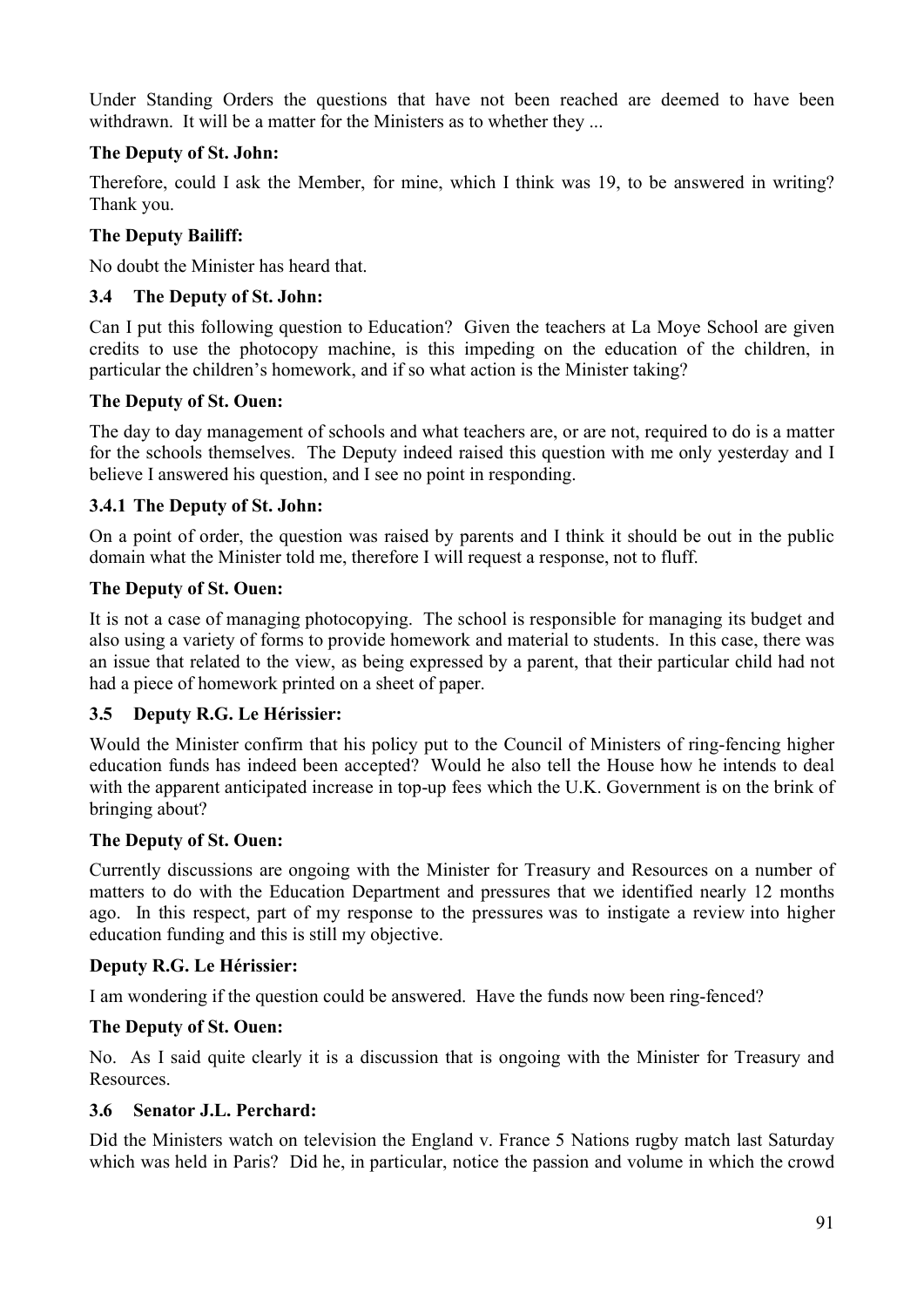sang La Marseillaise? My question is can the Minister imagine Jersey people ever singing Jersey's miserable hymn-like proposal for an anthem with such enthusiasm and passion?

# **The Deputy of St. Ouen:**

First of all, no, I did not watch the rugby match. However, I would totally disassociate myself with the comments that the Senator has made about our Jersey anthem written, I hasten to add, by a Jersey resident, not some English or U.K. person or French person who we have, somehow **[Interruption]** ... no I am not. Who we somehow believe now and associate our nationality with songs that were produced by those individuals. We have just experienced, most recently, the new anthem being recorded and sung by over 800 individuals. I am sure that when you are able to hear the recording you will fully appreciate it. Furthermore, maybe Senator Perchard might choose to watch the television, but I am aware that at the last Island Games in Aland, our Jersey anthem was sung at many of the award ceremonies throughout that competition and it was appreciated by all.

# **3.7 Deputy D.J. De Sousa:**

My original question was asked but I do have another. Bearing in mind the previous Minister announced free nursery places for all under 3 year-olds, currently there are, at least, 197 families unable to use this facility. What is the department doing to address this issue?

# **The Deputy of St. Ouen:**

I am extremely grateful for the Deputy raising this matter because there is one thing that I must put completely and utterly to bed. It is totally false that 197 people cannot access pre-school facilities. Only last year, in September 2009, this Assembly approved a proposal to provide 20 hours of free preschool provision for rising 4 year-olds. Prior to that only 50 per cent of our young people of that age were able to access places within the States nursery schools. So, the current situation is - and I want to make it clear to everybody - that all children are able to access pre-school places. We have initially allocated, in the last couple of weeks, places to our States facilities. Equally the Jersey Child Care Trust and the partnership that we have formed between the private providers and ourselves, are also identifying other options for those who, for various reasons, have not been able to access their first choice. This does not mean just because they have not been able to access the first choice that they cannot access the 20 hours free nursery education that we are providing and have been since September 2009.

# **3.7.1 Deputy D.J. Sousa:**

Can I just have a supplementary please? I believe that what the Minister is saying their first choice, so if their Parish may not be available then you have to go elsewhere on the Island. That being the case, if the parent cannot get to them, they cannot accept the place, so the place is absolutely useless.

# **The Deputy of St. Ouen:**

This is nonsense, absolute nonsense. There are many providers within St. Helier and elsewhere, apart from the States facilities, that have places available. In fairness, a number of parents have accessed the private providers prior to their children becoming 4 year-olds because they are required to do so because a lot of parents now both work. The idea that just because some individuals cannot access their first choice that the provision we are offering to parents is wrong is totally false.

[12:00]

# **3.8 Deputy S. Pitman:**

The income support adult component has substituted the educational grant that 16 to 18 year-old students were getting for higher education. Given that this is just one component of several put together as a household's income support, which can be used to pay most or all of that household's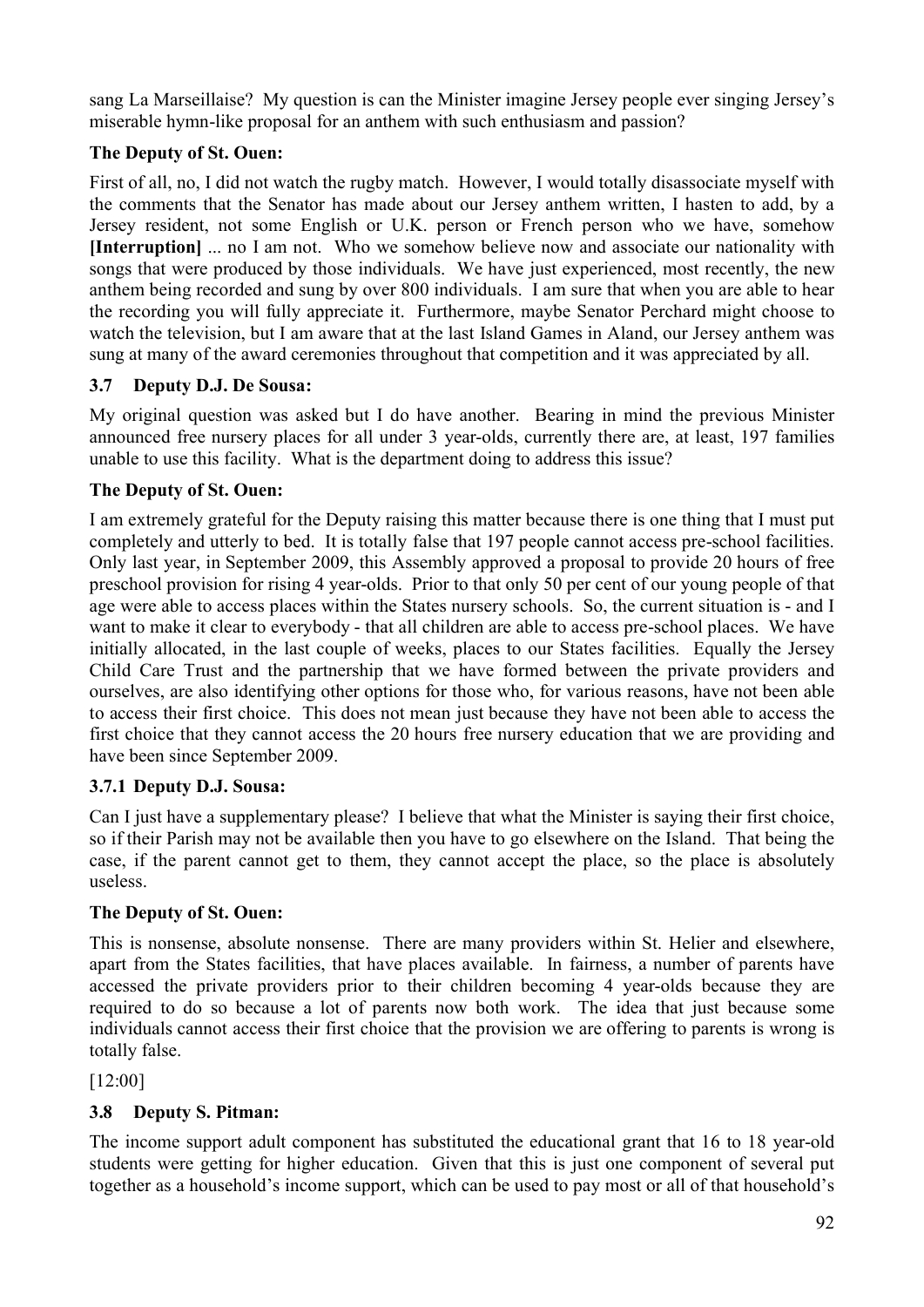rent if a States tenant, is this congruous to the Strategic Plan objectives to encouraging young people to take up further education when they may not see a penny of this income support component to support their education?

## **The Deputy of St. Ouen:**

First of all, I am aware that changes have been made but, equally, I am not aware of any particular situation where individuals have found themselves disadvantaged by it. If that is the case, I would certainly be prepared to meet with Deputy Shona Pitman and the Minister for Social Security so that we can review the matter and, if necessary, make new proposals.

## **The Deputy Bailiff:**

One supplementary and then we are in stoppage time for the Deputy of St. Martin.

## **3.8.1 Deputy S. Pitman:**

As Minister for Education, Sport and Culture can I suggest that the Minister should be aware of this and it should be him taking the initiative to be collecting information from the Social Security Department as to how many students are affected by this?

## **The Deputy of St. Ouen:**

I cannot be aware unless individuals contact me and highlight their concerns and, from recollection, I have had no one contact me about this matter.

## **3.9 The Deputy of St. Martin:**

In a written answer to question 18, which the Minister gave regarding a suspension, he said that the way in which a suspension was conducted in August last year was satisfactory. Will the Minister agree, then, that the person who was summoned without notice, was asked to attend at 9.30 a.m., and was then seen by his senior officer and immediately suspended without the opportunity of being accompanied by someone and without also being given the reasons for suspension, would he agree, then, that is the correct procedure, the correct policy for suspending someone?

### **The Deputy of St. Ouen:**

I cannot comment on the correct procedures because I am not directly involved with such matters. In the written question, it clearly states that it is a matter that my Director is responsible for and, equally and ultimately, the States Employment Board.

## **4. Questions to Ministers Without Notice - The Minister for Health and Social Services**

### **The Deputy Bailiff:**

That brings the questions of the Minister for Education, Sport and Culture to an end. We now come to the questions of the Minister for Health and Social Services.

### **4.1 The Deputy of Grouville:**

The Minister confirmed, and I am glad she did, that she accepts all 29 recommendations from the Verita Report. Could she tell the Assembly how she is going to implement these with regard to some of the recommendations that will cost… that will draw on her budget, and as we have heard from the Minister for Treasury and Resources this morning that he now expects health services to be more efficient and relevant cuts to be made within the budget to find these things. Could she just tell us how the recommendations are going to be funded?

### **The Deputy of Trinity (The Minister for Health and Social Services):**

As the Assembly knows, there are 29 recommendations and the thirtieth recommendation is Verita coming back. As I said earlier, some of the recommendations can be done within the allocated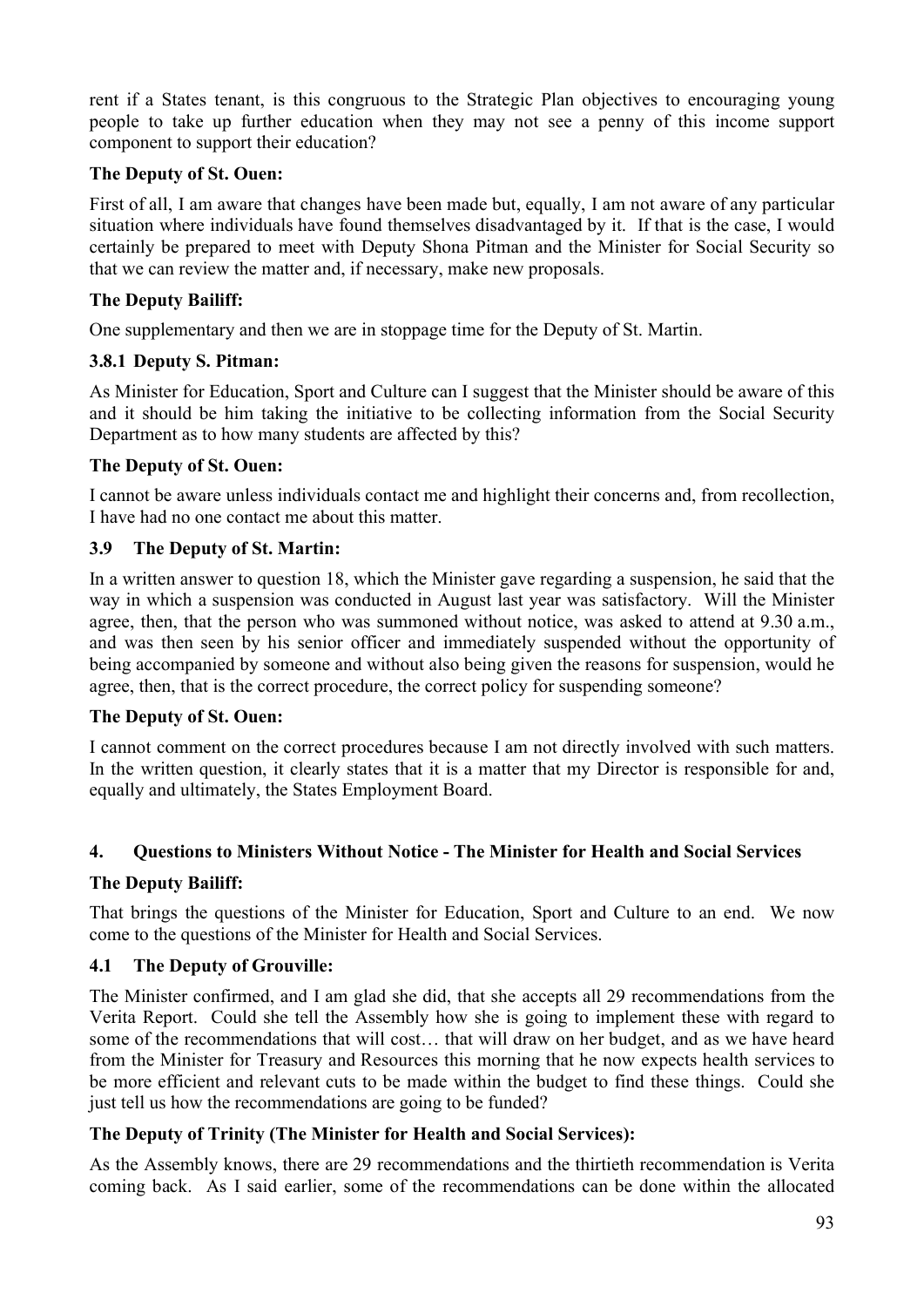funds and some of them do not cost anything to put in place. There is a team set up to look at all these recommendations and that team works right across the board, including nurses, clinical management, as well as medical staff members, so it is right across the board. Each recommendation will have a lead person who is going to lead us and come out with that. Verita are coming back towards the end of the summer to where we are. Some of the recommendations are put in fairly easily and some of them will need more time.

# **4.1.1 The Deputy of Grouville:**

The Minister did not answer my question. I asked how the recommendations, the ones that obviously are cost-hungry, how those funds are going to be found?

# **The Deputy of Trinity:**

Those funds, if any recommendations… and there are some recommendations that will require extra funding, they will go through the process of how the funds are going to be obtained and it is a very set procedure that certain R.A.P. (Resource Allocation Panel) forms are done and it goes towards the S.M.T. (Senior Management Team) for a priority list, and there is a set procedure and it will take place.

# **4.2 Senator J.L. Perchard:**

Is the Minister satisfied that her department now has the necessary systems, resources and funding in place to grow our own nurses, midwives and healthcare workers and that healthcare workers do all have the opportunity to upskill in the department by learning as they are earning?

# **The Deputy of Trinity:**

Yes, and I am very pleased to be able to say - and I thank Senator Perchard for this - that over last week that we have ... as you all know that we have our Grow Our Own Nurses policy and 7 nurses qualified locally last week; 4 in mental health and 3 in general adult nursing. So I am very, very pleased. It has been a very successful training programme and one which I hope we will extend in the future. As regarding healthcare assistants, yes, they are - as any member of our staff - a vital part in providing the care to the patients and they do a very good job and training is vital for what they do.

# **4.2.1 Senator J.L. Perchard:**

Just a supplementary, if I may. I am delighted that the Minister does acknowledge the importance of growing our own nurses and she clearly has the enthusiasm for the policy. Can she confirm whether there was a positive response from the Minister for Treasury and Resources on the application for fiscal stimulus to create the policy for a meaningful Grow Our Own Nurses policy, and can she confirm that the fiscal stimulus fund has been made available to her department to this effect?

# **The Deputy of Trinity:**

I will just need to check on that and the amount and come back to Senator Perchard.

# **4.3 Connétable D.W. Mezbourian of St. Lawrence:**

The Minister will be aware that across the U.K., local authorities are appointing independent Children's Commissioners, those people who are there to listen to and speak on behalf of children. What consideration is being given within the planning for the Children's Plan itself to incorporating a Children's Commissioner to listen to and speak on behalf of the children of Jersey?

# **The Deputy of Trinity:**

The Children's Plan, as we know, is in the process of being put together - and the themed response - and there is going to be a States Members presentation, I think, towards the end of next month. This is important and a Commissioner has been discussed but there are still plenty of other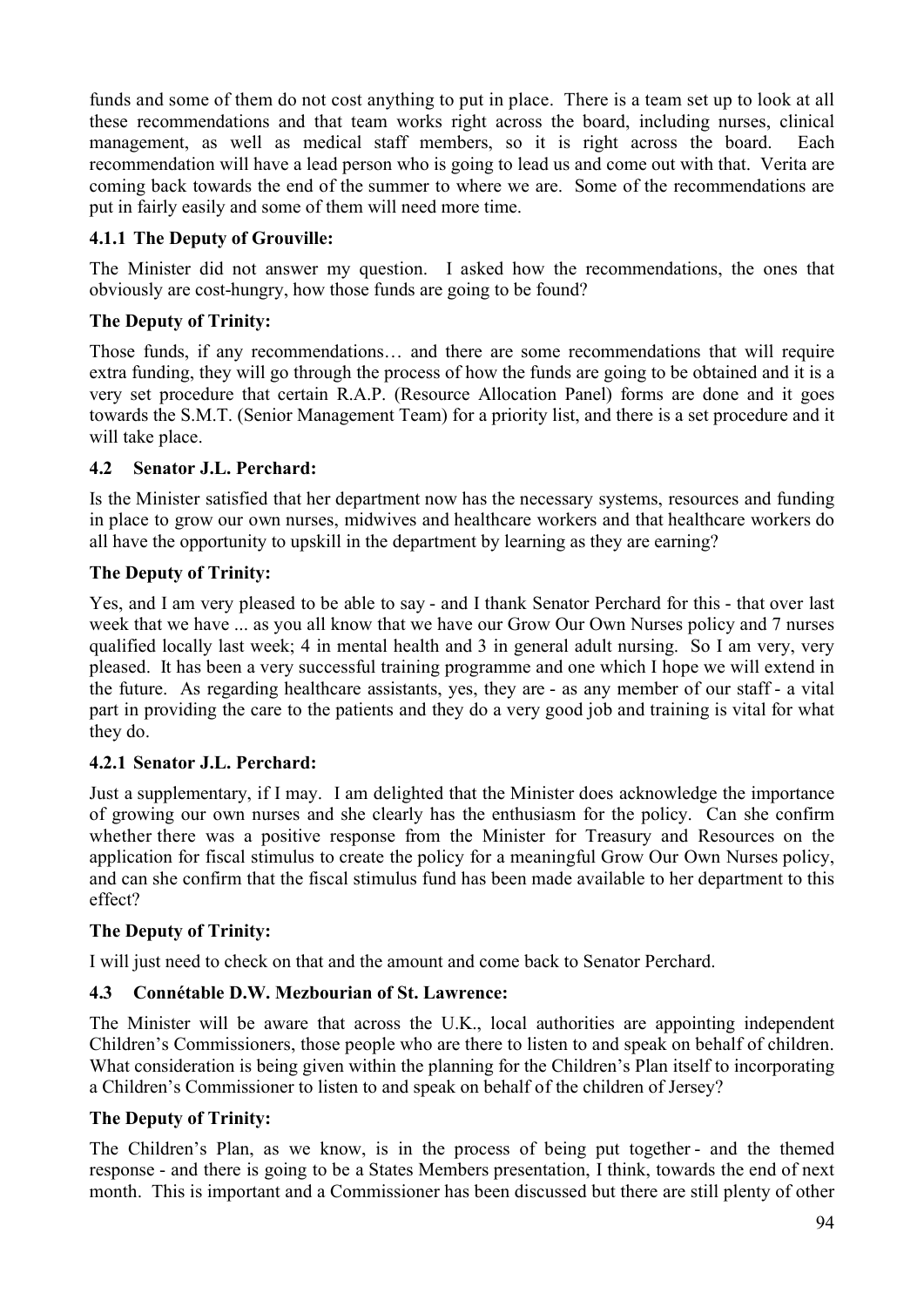recommendations which resulted from Williamson which we will need to put in place which have got a higher priority at the moment than having a Commissioner. As the Constable knows, there is a Child Care Policy Group as well as a new Board of Governors for Greenfields and the other children's homes, which will visit those places and will speak to the young people involved. I think that is something, regarding a Commissioner, it is still there but it is not one of my highest priorities at this moment in time.

# **4.4 Deputy T.A. Vallois:**

Could the Minister advise in relation to the Comprehensive Spending Review why members of staff are being asked to identify what they do within their job roles and when approximately 30 jobs have been identified in one role, they are being asked to pinpoint only 10?

# **The Deputy of Trinity:**

Regarding the comprehensive spending review, as States Members know, this is a very important review and we need to look at all areas within Health and Social Services. It is important and it is also important that every staff member gets involved and there is a great deal of work. The officers from the Treasury Department have been talking to various groups within Health and Social Services of a way of what the Comprehensive Spending Review means and how they can be part of it, but it also needs to be proactive. We have to find ways of making our service more efficient. It is everyone's part to play. There is information asking staff to suggest ways out on the internet as well as written information. I must say walking around the wards, as I did about 12 days ago, I was greeted by nurses as well as consultants saying: "Yes, we have read the information. We suggest A, B, C and D", which if we did it round this way, we could make the service more efficient as well as consultants coming up with suggestions too. I think that is very positive and staff should be applauded for doing it.

# **4.5 Deputy P.V.F. Le Claire:**

Given that many pharmacists appear to have stopped stocking over-the-counter medicines for coughs and colds for children, particularly those aged between 5 and 6, could the Minister give the reasons why, please?

# **The Deputy of Trinity:**

The Medicines and Healthcare Products Regulatory Agency issued safety guidance relating to the use of cold and cough remedies in children in February 2009 following the review in the U.K. by the Commission on Human Medicines. The Commission on Human Medicines advised on a package of measures to improve the safe use of cough and cold medicines containing certain ingredients for children less than 12 years old. The current advice is that parents and carers should no longer use over-the-counter cough and cold medicines, other than for simple remedies, for children under 6 years old. There is no evidence they work and they can cause side effects. I am very pleased that Deputy Le Claire brought this up because it also permitted me to make sure that that information is on the Health and Social Services web link, and if any members of the public are concerned about them, I would advise them to look at that or contact the department accordingly.

# **4.6 Deputy M.R. Higgins:**

Again, like Deputy Le Claire, I am going to use a question that the Minister is aware of. Would the Minister advise the Assembly of the current average waiting times for the following medical areas and state what steps, if any, she has taken to reduce those for bariatric, which was 153 weeks, gastroenterology, dermatology and neurology procedures which were all in excess of 25 weeks' waiting times?

# **The Deputy of Trinity:**

I am pleased that this is an oral question and it was quite long and I will try and condense it because it is 5 areas, and they all have specific different waiting times. The management of the waiting list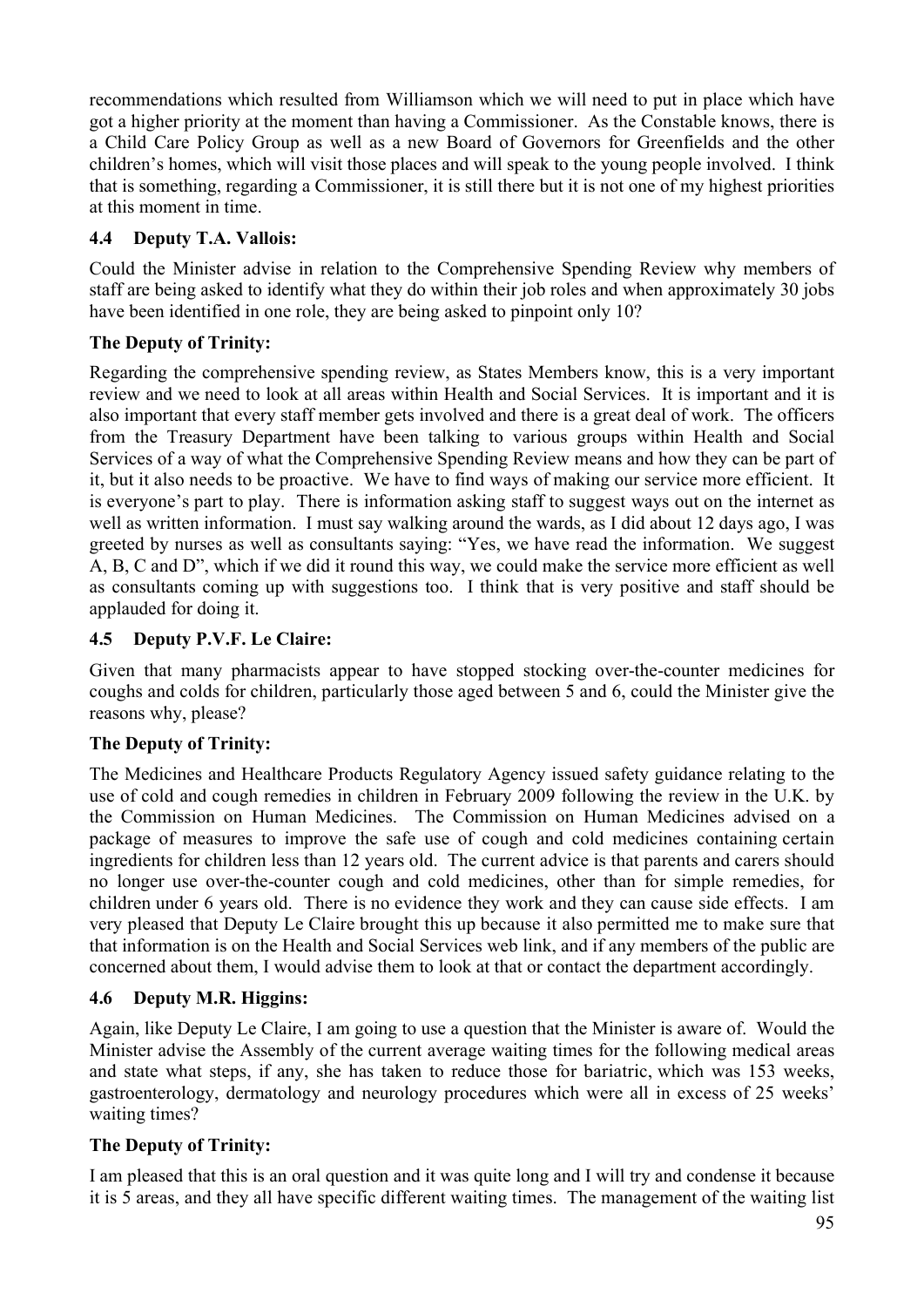is undertaken via the Waiting List Management Board, which meets monthly and is made up of senior managers and clinicians. The function is to predict areas of pressure and devise safe and effective remedial actions. If I can pinpoint a couple of questions, I am pleased to say there was a long waiting list due to problems in recruiting staff and locums but, in most areas, the waiting list has come down. The Deputy mentioned the bariatric surgery, which has got a very long waiting list, but this is a surgical intervention for patients whose obesity has become a serious risk to their life. The total waiting list for bariatric weight loss for referral, assessment and pre-surgical workup is approximately 5 and a half years but this pre-surgical work-up is essential to be able to go ahead with the actual procedure. It is not a routine procedure so therefore the work-up is vital. Patients have to wait approximately 2 years for surgery after they have completed their assessment and pre-surgical work-up because it also can involve, once they have lost weight, surgery afterwards so it is not a procedure that anyone would go into very lightly.

# **4.7 The Deputy of St. Martin:**

Last September, the States did not support my proposition but agreed that the Chief Minister would appoint someone to carry out the review into the circumstances leading to the suspension of the hospital gynaecologist. That report was supposed to be within 4 to 6 weeks. Six months later, can I ask the Minister whether, in fact, she has seen that report and has she got any comments to make on it?

[12.15]

# **The Deputy of Trinity:**

That report was commissioned by the States Employment Board and I have not seen that report.

## **4.7.1 The Deputy of St. Martin:**

Could I ask whether the Minister has been pressing for that report, bearing in mind that the suspended gynaecologist is now back to work?

### **The Deputy of Trinity:**

Yes, but these things take time and I would not like to be in a situation that I have been so that I would interfere. It is due process. The Solace group get on with it in their own time.

### **4.8 Deputy A.E. Jeune:**

The Minister, in an earlier answer in respect of training of our own nurses here on the Island, could she confirm that those who have qualified did so as Nursing and Midwifery Council registered?

### **The Deputy of Trinity:**

Yes, I can indeed, and I would like again to repeat that I am extremely proud of them. There were 7 - 4 in mental health and 3 in general adult nursing - and I think we should congratulate them all. **[Approbation]**

### **4.9 Deputy R.G. Le Hérissier:**

Can the Minister comment on the fact that when surgeons are appointed, there is the right to practise privately? What percentage of their time is devoted to private practice, what to public practice and is this system sustainable?

### **The Deputy of Trinity:**

All consultants, as we all know, do have some private practice. That is part of the workings. They negotiate, I think I understand, at the time with the senior managers at Health and Social Services and, as I understand it, it depends on the waiting lists regarding public patients but to be accurate, I will give the Deputy some more information if he needs it.

### **4.9.1 Deputy R.G. Le Hérissier:**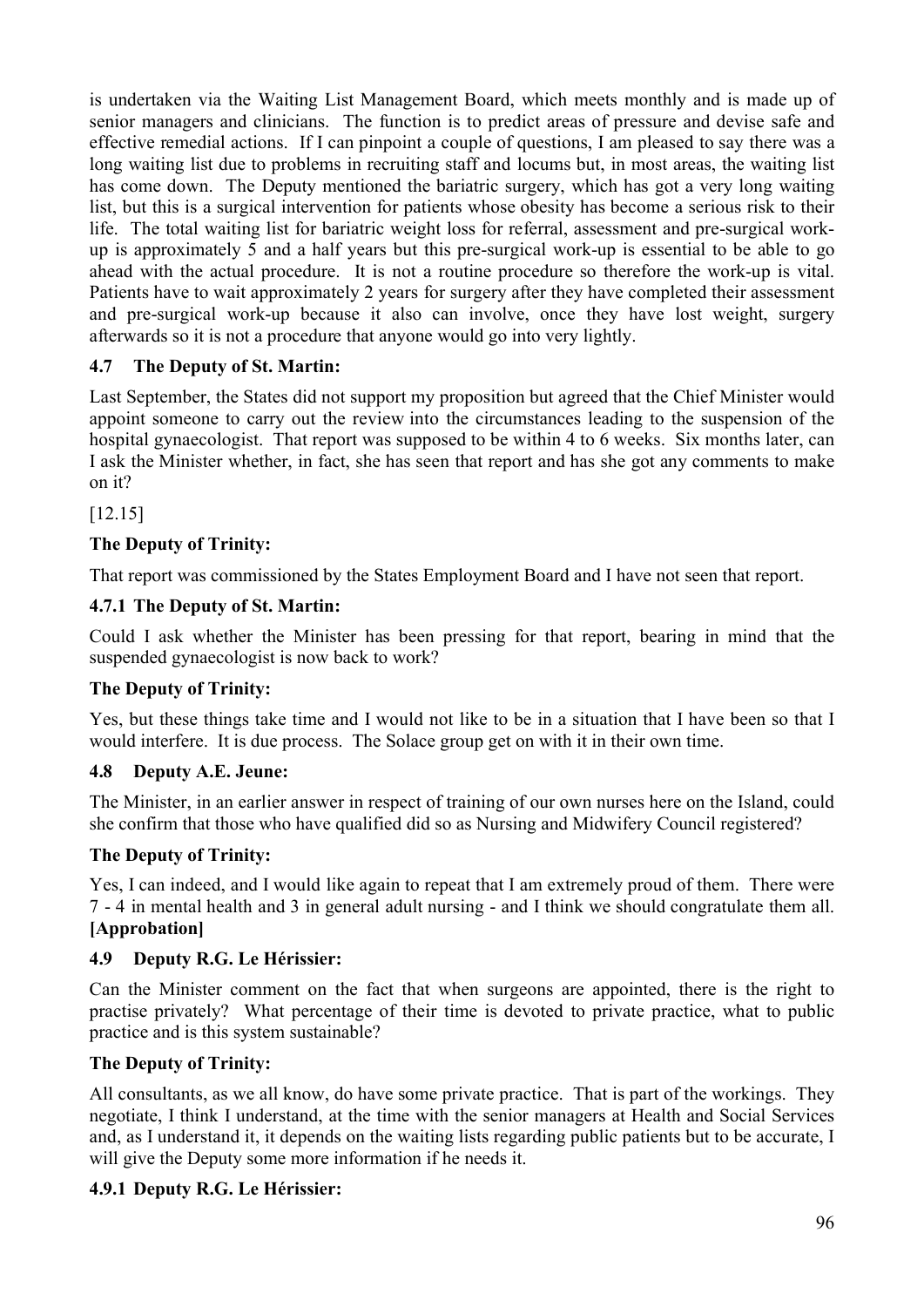Would the Minister say whether or not the system remains sustainable because essentially the public is subsidising, at great cost, private practice.

## **The Deputy of Trinity:**

Most consultants do private practice and that it is important because I think over half of the people in Jersey have private health insurance which allows them to access private consultants and that, in turn, if those private patients are admitted into hospital, then there is some income for the hospital as well. But it is also that consultants do like to do their private patients and also it ensures that consultants do come over to Jersey who are of high calibre which I think, and I hope the Deputy agrees, are important to every Islander, including our public patients.

## **4.10 Deputy M. Tadier:**

I just wanted to follow on from the question of Senator Perchard about learning while you are earning. Would that extend to English learning as you are earning?

### **The Deputy of Trinity:**

I do not quite know what to say to that, but I would assume so.

## **STATEMENTS ON A MATTER OF OFFICIAL RESPONSIBILITY**

### **The Deputy Bailiff:**

Very well, that brings questions to the Minister for Health and Social Services to an end. There are no matters under J. We now come to K, Statements on a Matter of Official Responsibility. The Minister for Economic Development will make a statement regarding the Retail Framework Policy.

#### **5. The Minister for Economic Development will make a statement regarding the Retail Framework policy 5**

### **5.1 Senator A.J.H. Maclean (The Minister for Economic Development):**

As Members will probably be aware, my department has been working on a policy document concerning issues of concentration in the food retail market in Jersey. This draft document was unfortunately leaked to the *Jersey Evening Post* and the resulting press coverage has been inaccurate, selective and therefore highly misleading. I would like to take this opportunity to clarify what the policy does and does not say. Members will find copies of the full document on their desks. The retail framework is aimed at ensuring that the Strategic Plan's economic objectives of economic growth with low inflation are delivered. I have listened to and balanced the views of Islanders, the economic advice and the views of businesses. As a result, this policy strikes a correct balance that creates a framework that is in the best interests of all Islanders. This framework will allow the flexibility to help address the issue of the high cost of food in Jersey. Members will appreciate that this is of critical importance to us all but has the greatest benefit to those less well off families and individuals in our Island. Today, Jersey's food retail market has 2 main supermarket operators, the structure that has the potential to inhibit competition and can, *in extremis*, result in an undesirable duopoly emerging. If this were to happen it would limit competitive pressure on retailers, contributing to higher prices and less choice for consumers. The policy takes full account of Islanders' views. Over 1,000 local households responded to a Statistics Unit survey with 84 per cent saying that that they would like to see an additional supermarket operator in Jersey. The policy is intended to, and indeed does, create a level playing field, which treats any applicant for large retail development fairly and equally, regardless of whether they are an existing operator or a new entrant. To be absolutely clear, nowhere in the policy does it recommend scrapping countryside protection as reported in the press. The framework states that a sequential test should be conducted to allow suitable sites to be considered for a retail development. That means starting with the town centre sites. If no suitable sites are found, sites on the edge of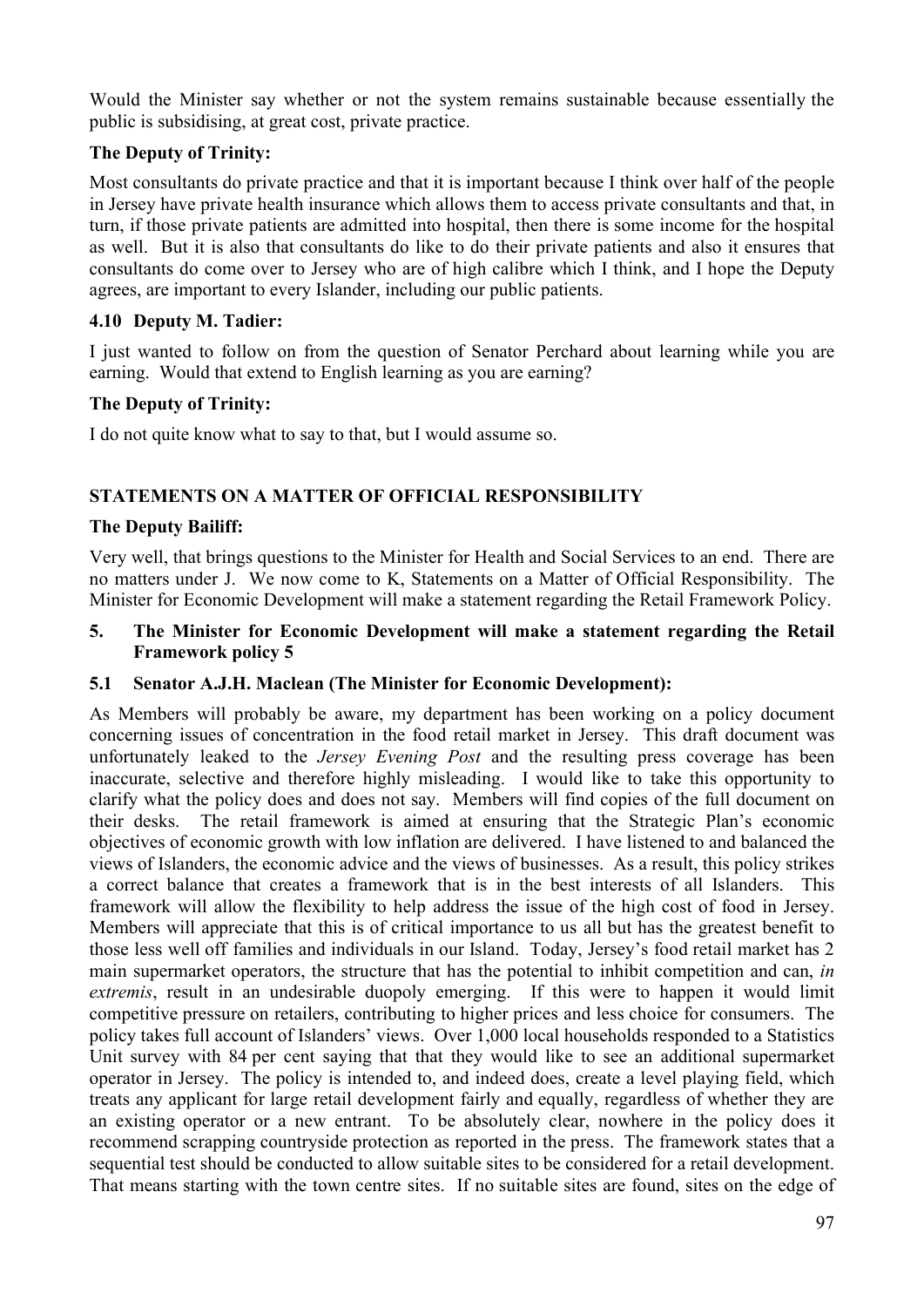centre or in other areas of town should be considered. If still no suitable sites are found, only then should edge of town or semi-rural sites be considered. But the final arbiter on any application would, of course, be the Minister for Planning and Environment. The economic advice attached to the policy is both objective and balanced. It was produced following a considerable amount of analysis from the economic adviser and includes the most up to date and appropriate research available. I would also like to add that my department is not, as some would have Members believe, actively encouraging any individual or new entrants into the supermarket sector. We will, of course, deal with any such inquiries as we do with any new business inquiry. This framework is intended to create a clear policy statement that seeks to remove barriers to entry. It clearly recognises that government intervention of any nature should be limited wherever possible in any market. I hope that Members will recognise that the detail of this retail framework document bears little resemblance to recent, emotive newspaper headlines and articles. In all cases, applications, whether from an existing or potential new entrant, will be treated on merit, balancing social, environmental and economic issues. I would be more than happy to answer Members' questions and would be delighted to arrange a more detailed briefing for any Member who would like additional information.

# **5.1.1 Deputy S. Power of St. Brelade:**

I do thank the Minister for the clarity of the statement. The Minister would be aware of my interest in diversifying our retail for some time. Can the Minister give the Assembly an indication as to who might have had access to this retail framework document and that might then help Members to understand perhaps the source of the leak to the *Jersey Evening Post*?

### **Senator A.J.H. Maclean:**

It is obviously difficult to speculate on such matters. All I can say is that as part of the consultation process, we obviously sent out a final draft of this particular document to the Chamber of Commerce and I was hoping, subject to a meeting planned for Monday, to have discussed in more detail and I would have hoped that the source of the leak was not from that particular body, but I cannot really comment much further.

# **5.1.2 The Connétable of St. Helier:**

I welcome the Minister's reassurance that the first port of call, as it were, for a possible third supermarket would be a town centre site and, of course, the Minister is a noted and significant supporter of the Millennium Town Park. I would ask him whether he recognises in the vicinity of the town park the potential for this kind of operation. Secondly, there is very little said about the importance of the central markets in the report that we have been given. Will he agree with me that the central market is an extremely important asset in the retail framework of the Island and that it is possible to protect it without being protectionist?

### **Senator A.J.H. Maclean:**

Yes, the Constable is absolutely right. My support for the Millennium Town Park is well recorded and my support for open spaces within town; I recognise the value of such facilities. It would be wrong for me to speculate on potential sites within the centre of town. Some have been mentioned in the media in recent times but, indeed, that is not for me to speculate on. What I can say is that the central market - I agree entirely with the Constable - is extremely important, very special and I would not expect to see any effect on the central market and, indeed, we should seek to protect where we possibly can without indeed, as the Constable says, any form of protectionism, that unique facility.

# **5.1.3 Deputy G.P. Southern:**

Does the Minister not accept that it is a mistake to have an entire 35-page document printed at this time without any reference whatsoever to an extensive and well-balanced report on the retail sector in Jersey produced by the Economic Affairs Scrutiny Panel in recent times? Does he not accept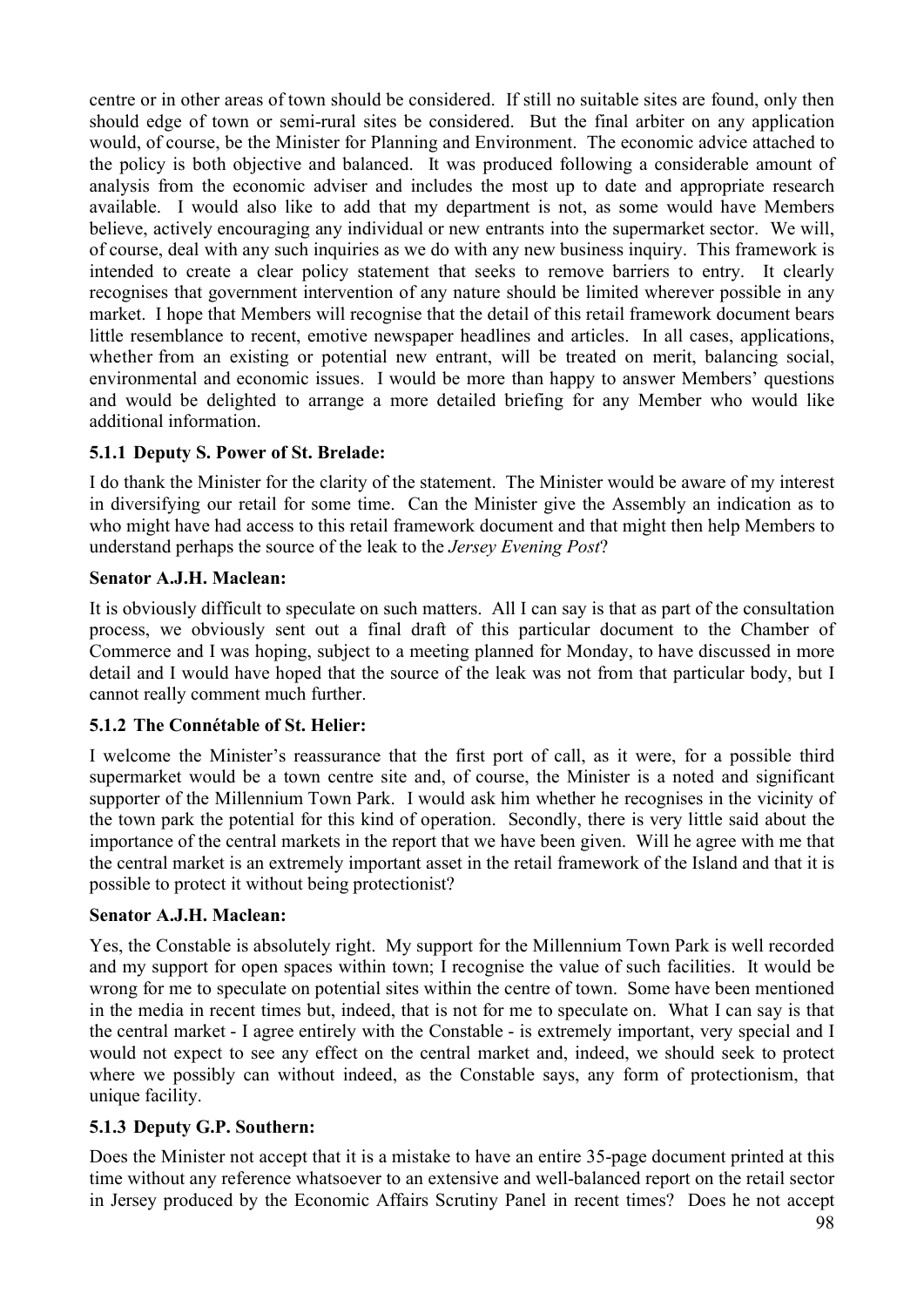that, in fact, what he has produced will be seen as a partial case for a new supermarket and not a balanced case?

## **Senator A.J.H. Maclean:**

No, I am afraid I do not agree with the Deputy at all. I think it is a balanced case. I think since the original retail framework of 2006, considerable additional work has been put into this particular document. The Economic Adviser, for example, has considered 16 additional pieces of relevant data - both locally and externally - which is relevant to this particular debate. I believe that this particular document is certainly not promoting a third supermarket *per se*, as the Deputy is suggesting. All it is ensuring, whether it be to existing local operators or a potential new entrant, is that there is a level playing field. That is the key.

## **5.1.4 Deputy G.P. Southern:**

Can the Minister specifically say why there is no reference to an extensive and well-balanced Scrutiny report on it?

### **Senator A.J.H. Maclean:**

Is the Deputy referring to the report that his Scrutiny Panel prepared some years ago when he was chairman of Economic Affairs, in which case that particular document, a good document, nevertheless is in the public domain. Members will be aware, I believe, that that document is in the public domain.

## **5.1.5 Deputy J.M. Maçon:**

The Minister commented that nowhere in the report does it recommend scrapping countryside protection. However, has the Minister asked the Minister for Planning and Environment to make amendments that would reduce countryside protection to the Island Plan, formally or informally, and if not, does he intend to do so?

### **Senator A.J.H. Maclean:**

Neither formally nor informally. The key to the policy is sequential testing and that is quite simply we believe that we should be looking at the centre of town first and moving through an increasing burden of proof requirement as you move to the outer centre and outer parts of town. I believe that the Minister for Planning and Environment and his department support that basis. What we are effectively saying is that what we should not be doing is limiting purely to the centre of town only and hence the sequential testing.

[12.30]

# **5.1.6 Deputy A.E. Jeune:**

Will the Minister please give an assurance that if any new supermarket were to open, they will only be permitted to employ people who meet the 5-year residency rule?

### **Senator A.J.H. Maclean:**

The assurance I can give to the Deputy is again with regard to a level playing field. That is quite simply that any new entrant, should there be one, will be treated in exactly the same way as existing operators within the Island and the determination of their Regulation of Undertakings application again will be treated in exactly the same way. I think I have mentioned in the Assembly recently that current policy is to be quite severe and strict with Regulation of Undertakings, rightly so. There are unemployed people in Jersey and I would hope to see more of those being taken up if there were a new operator and I think that is a positive thing from an employment perspective.

### **5.1.7 The Deputy of St. John:**

Given that moving even new business out of town could cause the demise of St. Helier more than it is at the moment… because we have seen proposals to move things from the centre of town to the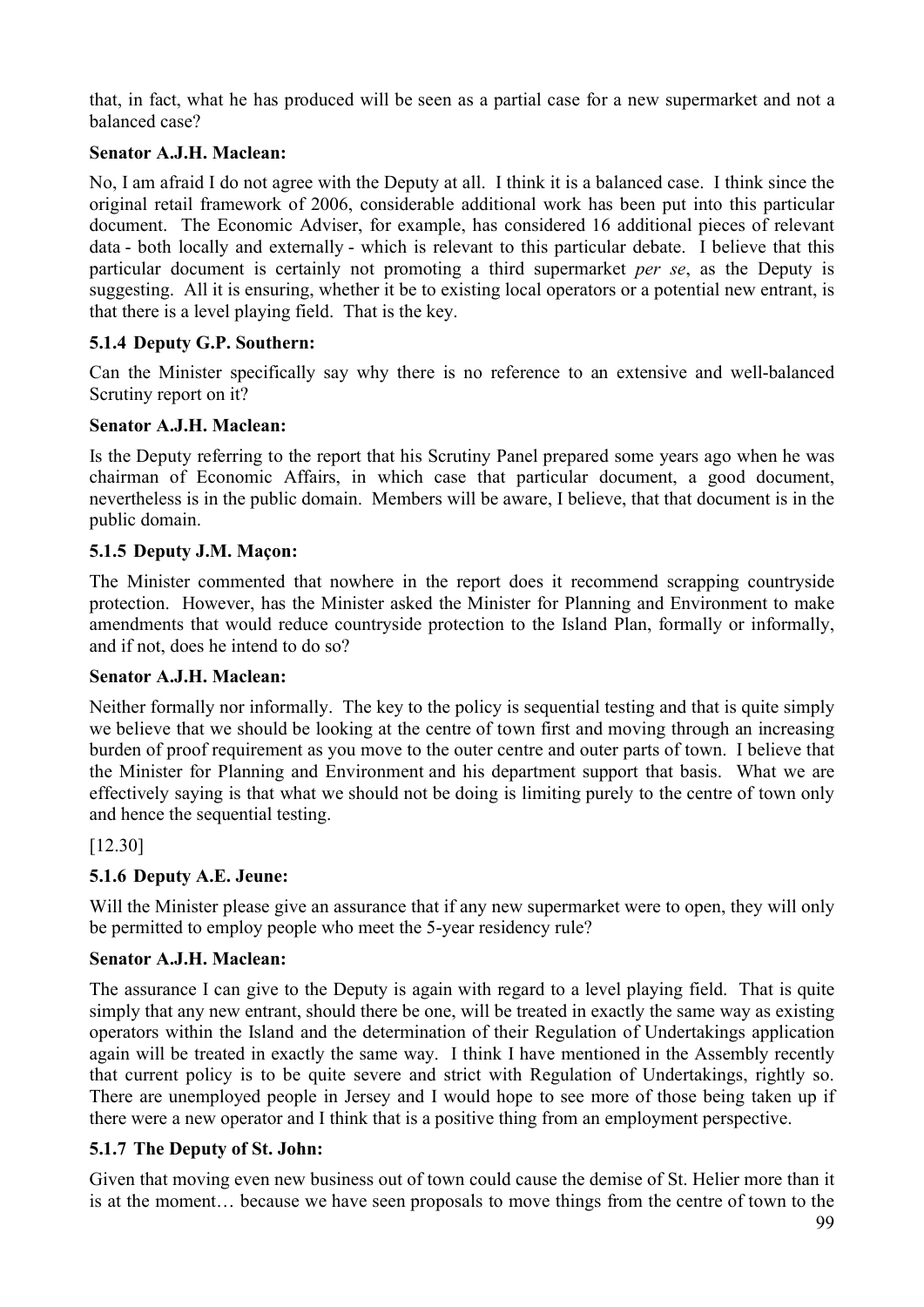Waterfront in the future, which gives me concern, will the Minister give serious thought that if they are thinking of moving out of town, that it will not be greenfield sites but brownfield sites which there are many around the Island?

## **Senator A.J.H. Maclean:**

I am not sure, I think the Deputy's question is wider based. Are you talking about businesses generally?

## **The Deputy of St. John:**

Any new supermarket.

## **Senator A.J.H. Maclean:**

There is no suggestion that as part of the sequential testing that sites other than those in the centre of town, out of centre, or indeed, at best, semi-rural would be considered, or worst, depending on one's perspective. There are economic reasons for that as well and I think the Deputy has alluded to them in part that clearly if you had on the edge of town a facility, a supermarket, that would be far more preferential to other surrounding businesses. The flow of traffic and the flow of potential consumers concentrated in a retail area is clearly preferential and I think that answers his question hopefully.

## **5.1.8 Deputy M. Tadier:**

Does the Minister agree that food, rather than being too expensive, is too cheap and that the price paid for food does not reflect the labour and carbon footprint that has often gone into its production? Will he comment on how the introduction of a third operator and cheaper food would affect the promotion of local produce, which is already struggling to compete with cheap and often subsidised and low-quality imported food?

### **Senator A.J.H. Maclean:**

With regard to the second question first, the Deputy asked about local produce and he is absolutely right. We are fortunate in the Island to have a range of high-quality local produce. We have seen, particularly through the farm shops, which have grown in number and size in recent years following a very successful model, an increase in the amount of local produce sold locally and I think that is something to be encouraged and welcomed. I would not suggest or think that should a further supermarket operator come to the Island, that that sort of high-end quality part of the market would be affected. I certainly would not want it to be affected. There is no reason at all to think that that would be the case. People like fresh food and they certainly like high-quality local produce so I think that is a positive aspect. Can I ask the Deputy to repeat his first question?

# **Deputy M. Tadier:**

The first one was perhaps more philosophical but just about the idea that food, rather than being too expensive, is too cheap and it does not reflect the labour and the carbon footprint that has gone into making it.

# **Senator A.J.H. Maclean:**

It is an interesting point that the Deputy raises. In many respects he is right, and farmers, in many respects, would agree that he is right as well. The cost of production and sustainability and profits for the farming industry, not just in Jersey but in the U.K., has come under increasing pressure. They have been pressurised by large supermarkets and multi-nationals to drive prices lower and lower, driven, of course, by demand by consumers who are ever seeking lower prices. Of course, we are now seeing risings of commodity prices, which is putting pressure in the other direction. But, yes, the Deputy does, of course, have an interesting point there.

# **5.1.9 Deputy J.B. Fox of St. Helier:**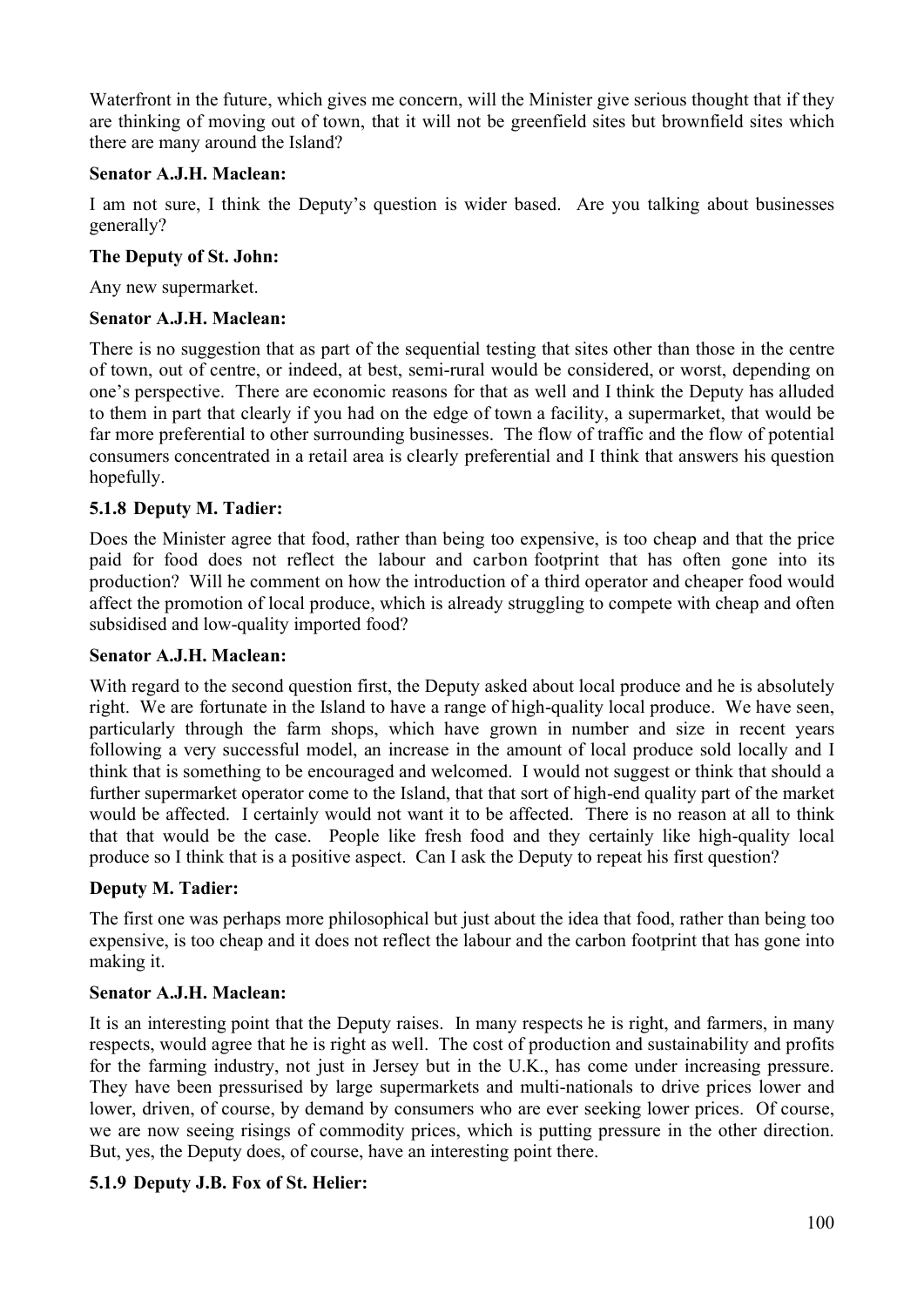I totally agree that we should be looking for the centre part of St. Helier as opposed to greenfield sites but I am also very conscious that in parts of St. Helier, there are some very large sites, many of which have got some very important listed buildings for St. Helier in them. Can we make sure that we do not destroy our heritage when we are looking at large developments to replace and if these are, can we ensure that they come back to the States for full discussion so that at least it has had the most democratic process to achieve both end results?

## **Senator A.J.H. Maclean:**

I absolutely agree with the Deputy and I have every confidence that the Minister for Planning and Environment will fiercely continue to protect significant buildings and our buildings of heritage, so I do not think the Deputy should have anything to be concerned about. Of course, it is ultimately a decision for the Minister for Planning and Environment.

## **PUBLIC BUSINESS**

# **6. Draft Wills and Successions (Amendment) (Jersey) Law 201- (P.7.2010)**

## **The Deputy Bailiff:**

Very well, that brings questions to the Minister for Economic Development to an end. We now turn to Public Business. The first item of Public Business is the Draft Wills and Successions (Amendment) (Jersey) Law lodged in the name of the Chief Minister and I will ask the Greffier to read the citation.

## **The Greffier of the States:**

Draft Wills and Successions (Amendment) (Jersey) Law 201-. A Law to amend the Wills and Successions (Jersey) Law 1993 to revise the customary law rules of succession and to make consequential amendments to other documents. The States, subject to the sanction of Her Most Excellent Majesty in Council, have adopted the following Law.

### **Senator T.A. Le Sueur (The Chief Minister):**

Could I ask the Assistant Minister, Deputy Le Fondré, to act a rapporteur for this matter?

# **6.1 Deputy J.A.N. Le Fondré of St. Lawrence (Assistant Chief Minister - rapporteur):**

If approved today, this will finally enact a process that commenced more than 10 years ago. It will end the discrimination between legitimate and illegitimate children for the purposes of inheritance matters. When I was preparing this speech, I had a choice between the long and involved speech or something quite short and I hope Members will prefer that I keep it as short as possible but obviously will deal with queries at summing-up. I hope Members have read the relatively detailed report that accompanies this proposed change to the law. There are some wider issues surrounding inheritance law but the Panel was of the view that the very important matters surrounding the treatment of illegitimate children should not be further delayed by consideration of these other items. This change to the law therefore introduces the proposals adopted by the States in 2003 as regards illegitimate children as regards succession. Provided this proposal is approved by the Assembly, it is the intention to continue with the review of inheritance law and to bring back further proposals once they have been finalised and agreed. We have tried to produce a workable solution to the issue of illegitimate children. It is human rights compliant. It does cover some potential pitfalls, for example, sperm and ova donations, and, if approved, will make it possible for us to sign up to the European Convention on the Legal Status of Children born out of Wedlock. I am going to stop there. I move the principles.

# **The Deputy Bailiff:**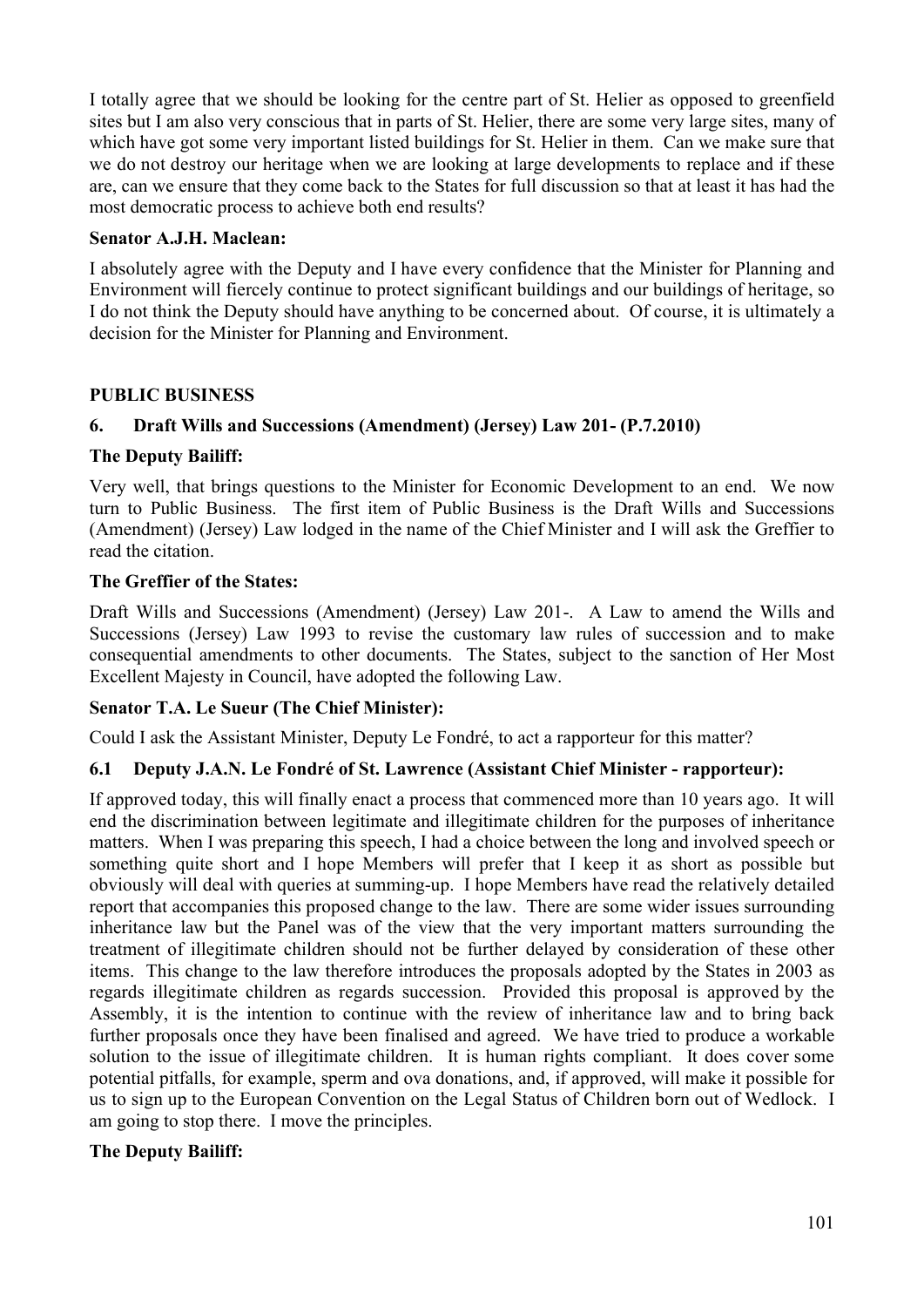Are the principles seconded? **[Seconded]** Very well, we have an amendment which we will come to in a moment. The principles therefore are open for debate. Does any Member wish to speak?

## **6.1.1 The Deputy of St. Martin:**

I very much welcome this and I have no doubt that Deputy Le Fondré will be just as pleased as I am because he knows how many times I have asked questions in the House: "When is this piece of legislation coming?" So I could almost say: "Well done, but 9 years late", but I think it is something that the House should endorse without any trouble whatsoever. I just raise one issue. We were told way back when we agreed to the Human Rights Law in the year 2000 that it could not be implemented right away because we had to wait until all the laws that we had had been seen to be human rights compliant. I know I have asked before about the laws, are they human rights compliant. We were under the belief that this particular law was human rights compliant and once one took the trouble of getting a human rights opinion, it proved that in the opinion of those giving it, that the law as it stood was not human rights compliant. So I think, all in all, I certainly will be giving it my support. I hope Members will do the same and I also ask that those people - I know Deputy Le Fondré is on the Legislation Committee - that they do look at a number of the laws to see whether they are, in fact, human rights compliant when they say they are, just to ensure that they really are, maybe get the odd opinion from time to time but again I welcome this legislation.

## **The Deputy Bailiff:**

Does any other Member wish to speak? I call upon the rapporteur to reply.

## **6.1.2 Deputy J.A.N. Le Fondré:**

I think what I will do is just thank Deputy Hill for his comments. It has been a long time coming, as he said, and we all note that the present Panel has only been in place for just over a year. As I said, I hope if the Assembly does approve this today, it really does mark the end of a very long and winding road. There is further work to do. That will be a second phase. We strongly felt that this matter needed resolution first and I propose the principles.

### **The Deputy Bailiff:**

The principles are proposed. All Members wishing to vote in favour of the principles, kindly show? The appel is called for. I would ask Members outside the Chamber to return and take their seats. I ask the Greffier to open the voting.

| <b>POUR: 42</b>            | <b>CONTRE: 0</b> | <b>ABSTAIN: 0</b> |
|----------------------------|------------------|-------------------|
| Senator T.A. Le Sueur      |                  |                   |
| Senator P.F.C. Ozouf       |                  |                   |
| Senator B.E. Shenton       |                  |                   |
| Senator F.E. Cohen         |                  |                   |
| Senator A. Breckon         |                  |                   |
| Senator S.C. Ferguson      |                  |                   |
| Senator A.J.D. Maclean     |                  |                   |
| Connétable of St. Ouen     |                  |                   |
| Connétable of St. Helier   |                  |                   |
| Connétable of Trinity      |                  |                   |
| Connétable of Grouville    |                  |                   |
| Connétable of St. Brelade  |                  |                   |
| Connétable of St. Martin   |                  |                   |
| Connétable of St. John     |                  |                   |
| Connétable of St. Saviour  |                  |                   |
| Connétable of St. Clement  |                  |                   |
| Connétable of St. Lawrence |                  |                   |
| Deputy R.C. Duhamel (S)    |                  |                   |
| Deputy of St. Martin       |                  |                   |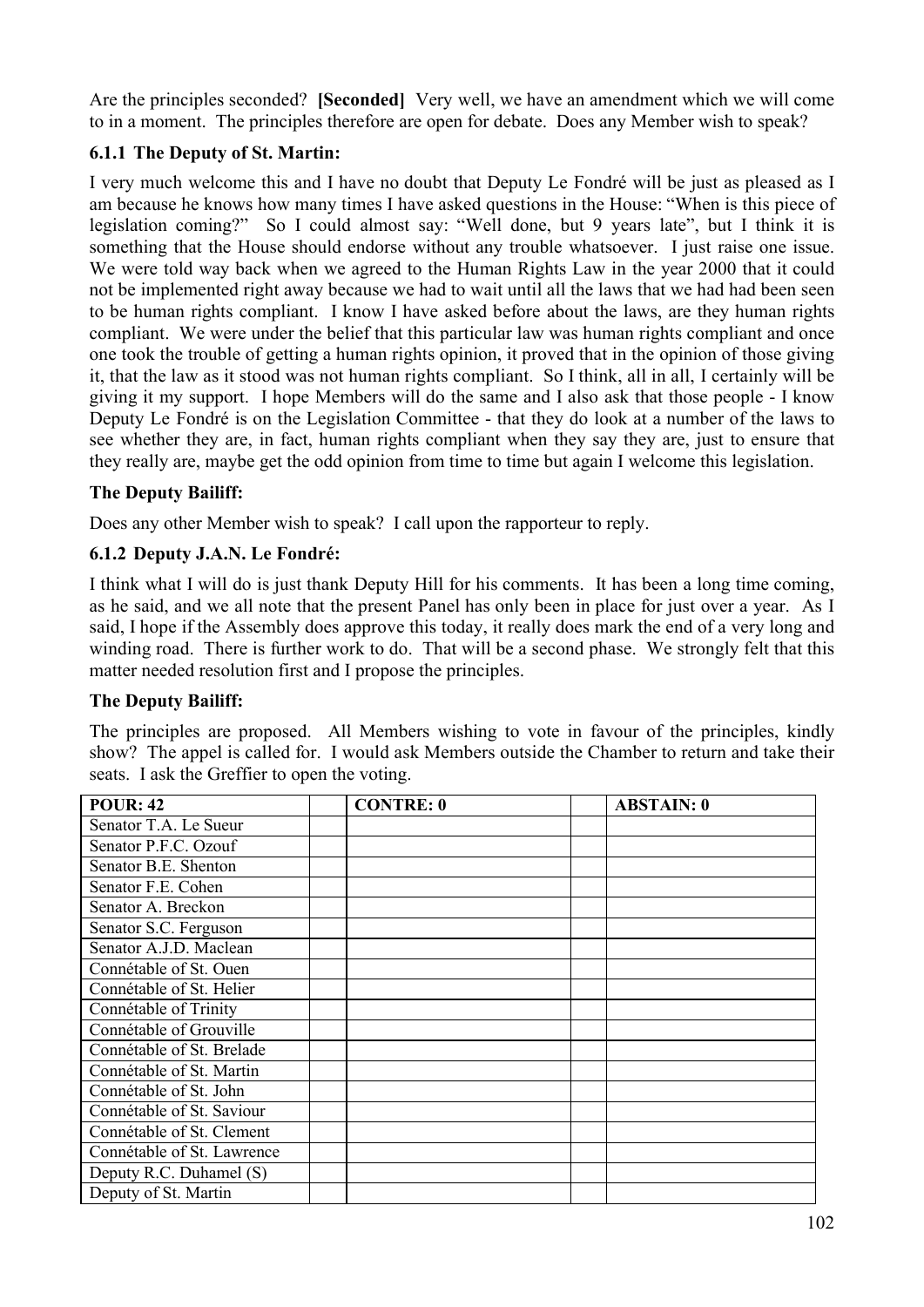| Deputy R.G. Le Hérissier (S) |  |  |
|------------------------------|--|--|
| Deputy J.B. Fox (H)          |  |  |
| Deputy J.A. Martin (H)       |  |  |
| Deputy of Grouville          |  |  |
| Deputy of St. Peter          |  |  |
| Deputy J.A. Hilton (H)       |  |  |
| Deputy P.V.F. Le Claire (H)  |  |  |
| Deputy J.A.N. Le Fondré (L)  |  |  |
| Deputy of Trinity            |  |  |
| Deputy S.S.P.A. Power (B)    |  |  |
| Deputy S. Pitman (H)         |  |  |
| Deputy K.C. Lewis (S)        |  |  |
| Deputy I.J. Gorst $(C)$      |  |  |
| Deputy of St. John           |  |  |
| Deputy A.E. Jeune (B)        |  |  |
| Deputy T.M. Pitman (H)       |  |  |
| Deputy A.T. Dupré (C)        |  |  |
| Deputy E.J. Noel (L)         |  |  |
| Deputy T.A. Vallois (S)      |  |  |
| Deputy M.R. Higgins (H)      |  |  |
| Deputy A.K.F. Green (H)      |  |  |
| Deputy D.J. De Sousa (H)     |  |  |
| Deputy J.M. Maçon (S)        |  |  |

## **The Deputy Bailiff:**

Now, is this a matter which the Corporate Services Scrutiny Panel wishes to scrutinise, Senator Ferguson?

### **Senator S.C. Ferguson (Chairman, Corporate Services Scrutiny Panel):**

No, Sir.

# **6.2 Deputy J.A.N. Le Fondré:**

Can we do it all *en bloc*? I am not too sure on the process, given that the amendment is in relation to Article 28 but can we do everything in P.7 itself *en bloc* and then deal with the amendment separately?

### **The Deputy Bailiff:**

Rapporteur, I think it might be better if you propose Articles 1 to 4 and then we will deal with the amendment and we will deal with the ballots.

### **Deputy J.A.N. Le Fondré:**

I propose Articles 1 to 4.

### **The Deputy Bailiff:**

Is that seconded? **[Seconded]** Does any Member wish to speak on Articles 1 to 4? Very well, Members are invited to show that they approve Articles 1 to 4. All those Members in favour, kindly show? Those against? Articles 1 to 4 are adopted.

### **6.3 Draft Wills and Successions (Amendment) (Jersey) Law 201- (P.7/2010): amendment (P.7/2010 Amd.)**

# **The Deputy Bailiff:**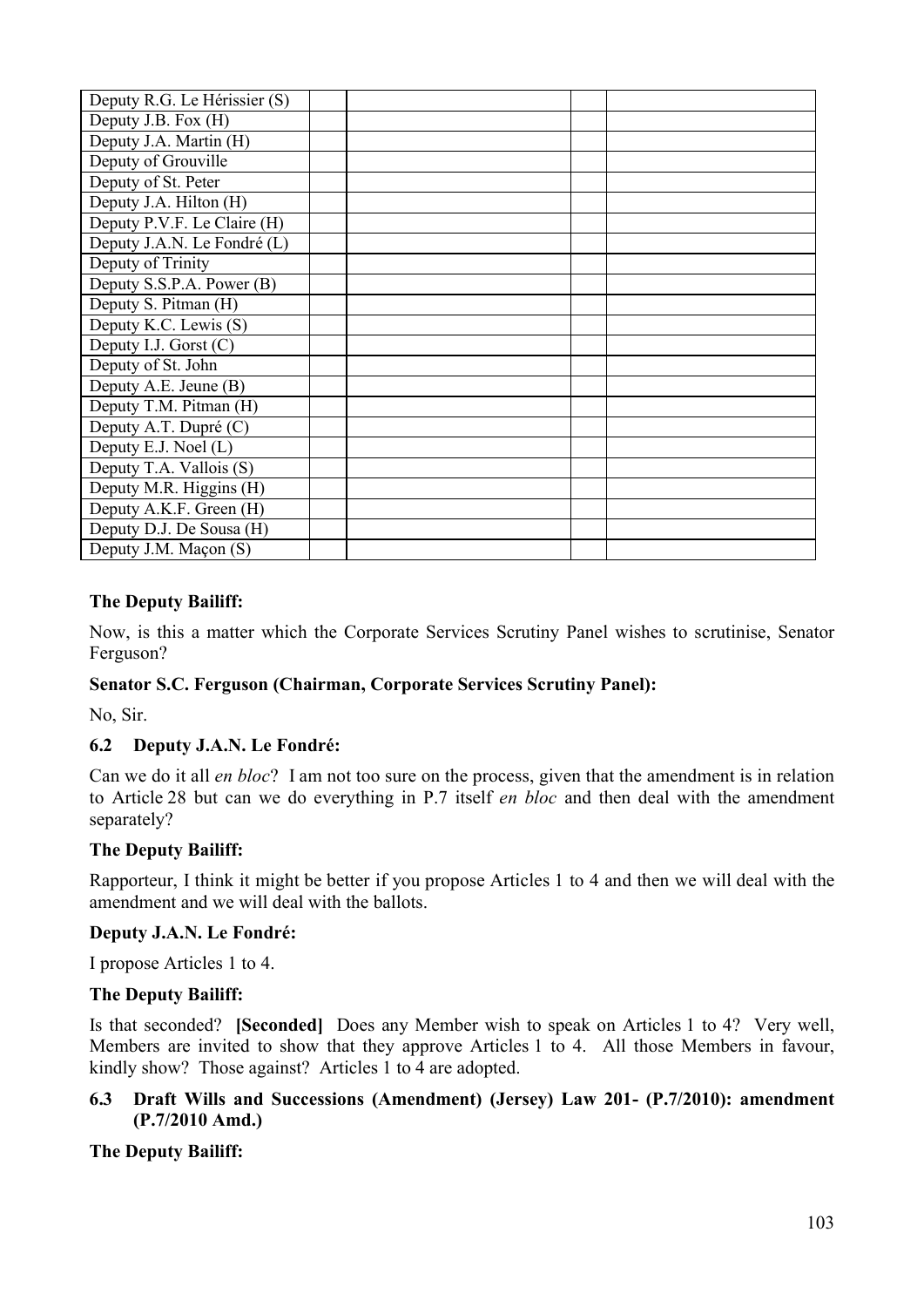We now come to an amendment lodged in the name of the Chief Minister and I ask the Greffier to read the amendment. The Greffier suggested that we take it as read as it is very long. **[Laughter]** I am sure that Members are in favour of doing that. Is the amendment seconded? It is proposed by the rapporteur. **[Seconded]** Does any Member wish to speak on the amendment?

## **6.3.1 The Deputy of St. Martin:**

Yes, just to add, I see he is not here, and I think we ought to compliment Senator Le Marquand on picking up the matter and I think we should be grateful to him for doing so. Again, other than that, I certainly support the amendment.

## **The Deputy Bailiff:**

Does any other Member wish to speak?

## **6.3.2 Deputy J.A.N. Le Fondré:**

Yes, I was going to choose my moment to express exactly the same views as the Deputy of St. Martin. It was an issue that the Panel was aware of. We took the view at the time that it was an existing issue and that we could potentially deal with it in our second phase because it was not directly relevant to the matter we were debating today. However, when Senator Le Marquand again raised the point, we felt, on reflection, it was a good time to bring the change and I hope people support it.

## **The Deputy Bailiff:**

Members are asked to vote in favour of adopting the amendment Article 20A to the Draft legislation. All Members in favour, kindly show? Those against? The amendment is adopted. We now come to the remaining Articles. Rapporteur?

### **6.4 Deputy J.A.N. Le Fondré:**

If I can propose the remaining Articles *en bloc* as well.

### **The Deputy Bailiff:**

Is the proposal seconded? **[Seconded]** Does any Member wish to speak?

## **6.4.1 Deputy P.V.F. Le Claire:**

Perhaps not for today but just in relation to a proposition that I am considering bringing. The first thing I would like to say is I very much welcome the amendments today that have been brought and I think it is a great step forwards. I would like to say, in general, that the term "illegitimate" I think is becoming more and more unfortunate in a modern society. Secondly, if somebody dies intestate, I believe at the moment Jersey law passes that property over to the Crown.

### [12.45]

Although there are only 2 or 3 maybe 4 a year I believe that that property should ... my understanding is that is what happens. My belief personally is that that should, in the future, revert to the States, the public of Jersey, because how would somebody, who had suddenly found that they were a relation, challenge Her Majesty to a piece of property that had suddenly been passed over because at the time it was considered to be intestate?

### **The Deputy Bailiff:**

Does any other Member wish to speak? Rapporteur, do you wish to reply?

### **6.4.2 Deputy J.A.N. Le Fondré:**

I will agree with the first part of Deputy Le Claire's comments in terms of phraseology. The second part in terms of what happens in terms of someone making a claim in cases of intestacy is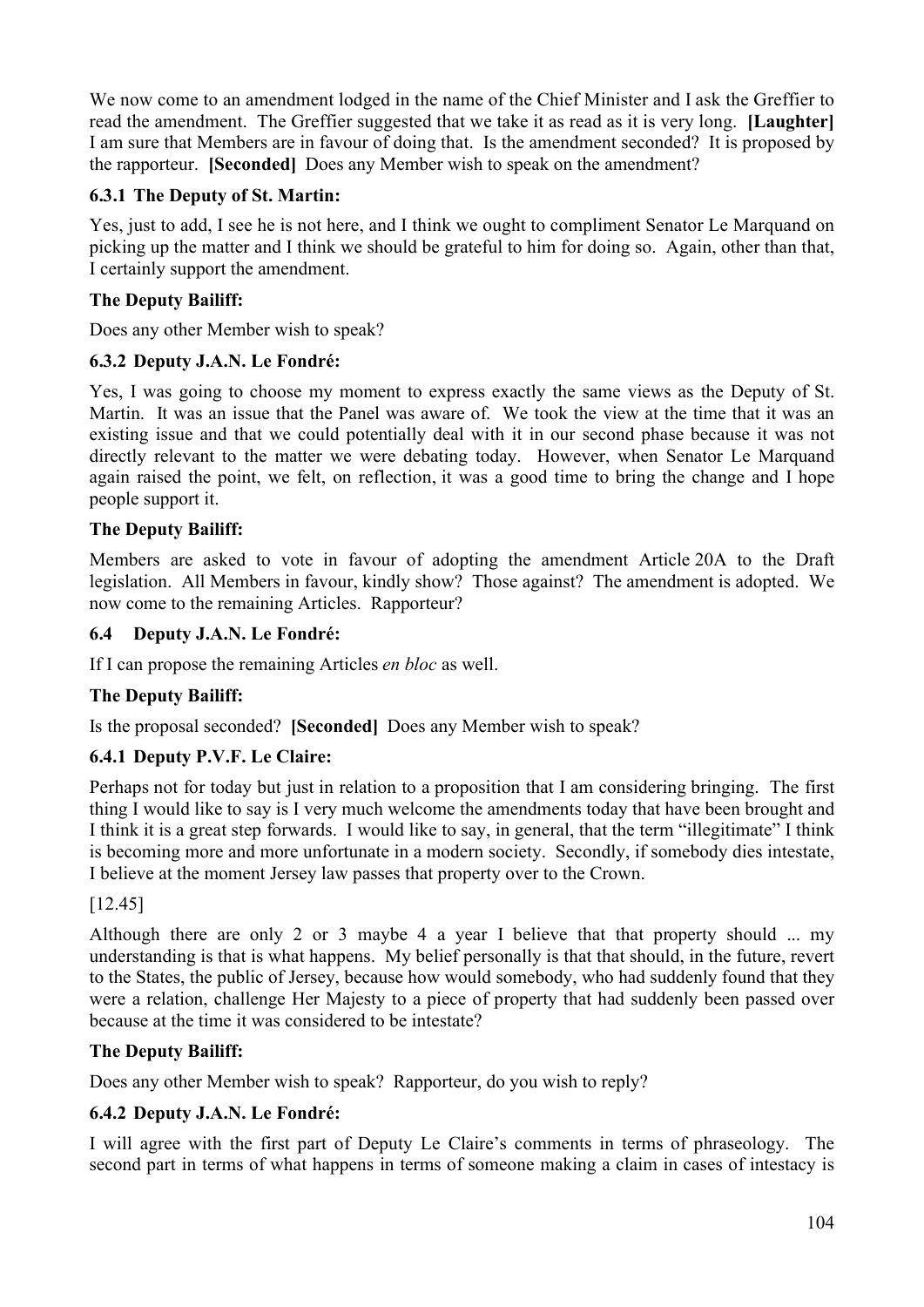not directly relevant to the matter that we are talking about today. I am happy to discuss it with him later.

# **The Deputy Bailiff:**

Very well. Members are asked to indicate whether they approve the remaining Articles of the Draft Wills and Succession (Amendment) (Jersey) Law, proposed *en bloc*. All those Members in favour, kindly show? Those against? The Articles are adopted. Rapporteur, do you wish to propose the Law in Third Reading?

# **6.5 Deputy J.A.N. Le Fondré:**

Yes, can I just take the opportunity to express my thanks to the members of the Panel, for their support in this matter, and, in particular, to the Law Draftsman, the Senior Legal Adviser, and the Senior Clerk for their forbearance and to the various individuals also who contributed their views on this matter. Other than that, I move it in the Third Reading.

# **The Deputy Bailiff:**

The Deputy of St. John, do you wish to speak?

# **6.5.1 The Deputy of St. John:**

Yes. Can I say it is a shame that over the years we do not have an abundance of lawyers and the like within the Chamber because unfortunately this morning the only lawyer we do have is off ill and we have had basically to **[Aside] [Laughter]** … with the exception of yourself, of course, and the Attorney General, but that said, I am talking about the elected Members. It is a shame that more people from law firms have not put their names forward to sit in this House because we cover all areas of spectrum of employment within the membership. But there is a real shortage of lawmen, for want of a better word, advocates and solicitors who, in fact, in the past, I have found that the influence they bear in this Chamber on such matters as these, you could have a quiet word with a Member in the Member's room and just put your questions to him rather than do it on the floor and you could take a steer from a qualified lawyer. I found that since we had a gap when we lost Senator Lakeman for several years until this new House, the quality of debates went down, not having lawyers within this Chamber and in the next **[Interruption]** and I hope in any future election, we see members of the law profession put their names forward and get elected just because we need the input of people of that calibre.

# **The Deputy Bailiff:**

As a lawyer, I have to remind myself that Standing Orders require speeches to be on the topic, Deputy. **[Laughter]** Does any other Member wish to speak?

# **6.5.2 Senator P.F.C. Ozouf:**

Very briefly, Deputy Le Claire referred to in his earlier remark about matters concerning the Crown and I cannot remember, I apologise, I cannot think of the Standing Order that relates to speaking about matters to the Crown. Obviously, His Excellency cannot speak in this Assembly. All I would say is that I am aware of the way in which revenues concerning the Crown are dealt with. They are dealt with expertly by the Receiver General and, indeed, the Crown makes a contribution to public revenues. I will check if I have not got those facts correct. I am not sure, but I do not think Deputy Le Claire was entirely correct in the matter that he was making and I thank the Receiver General for the work he does.

# **6.5.3 Deputy P.V.F. Le Claire:**

Interestingly, following on from the Deputy of St. John, my advice about the Crown Officer's position came from lawyers that were appointed as Her Majesty's Attorney Generals who have since gone up the rung about the position of intestate situations in Jersey because I have researched a proposition. So all I commented upon was the fact that I believe challenges to people whose wills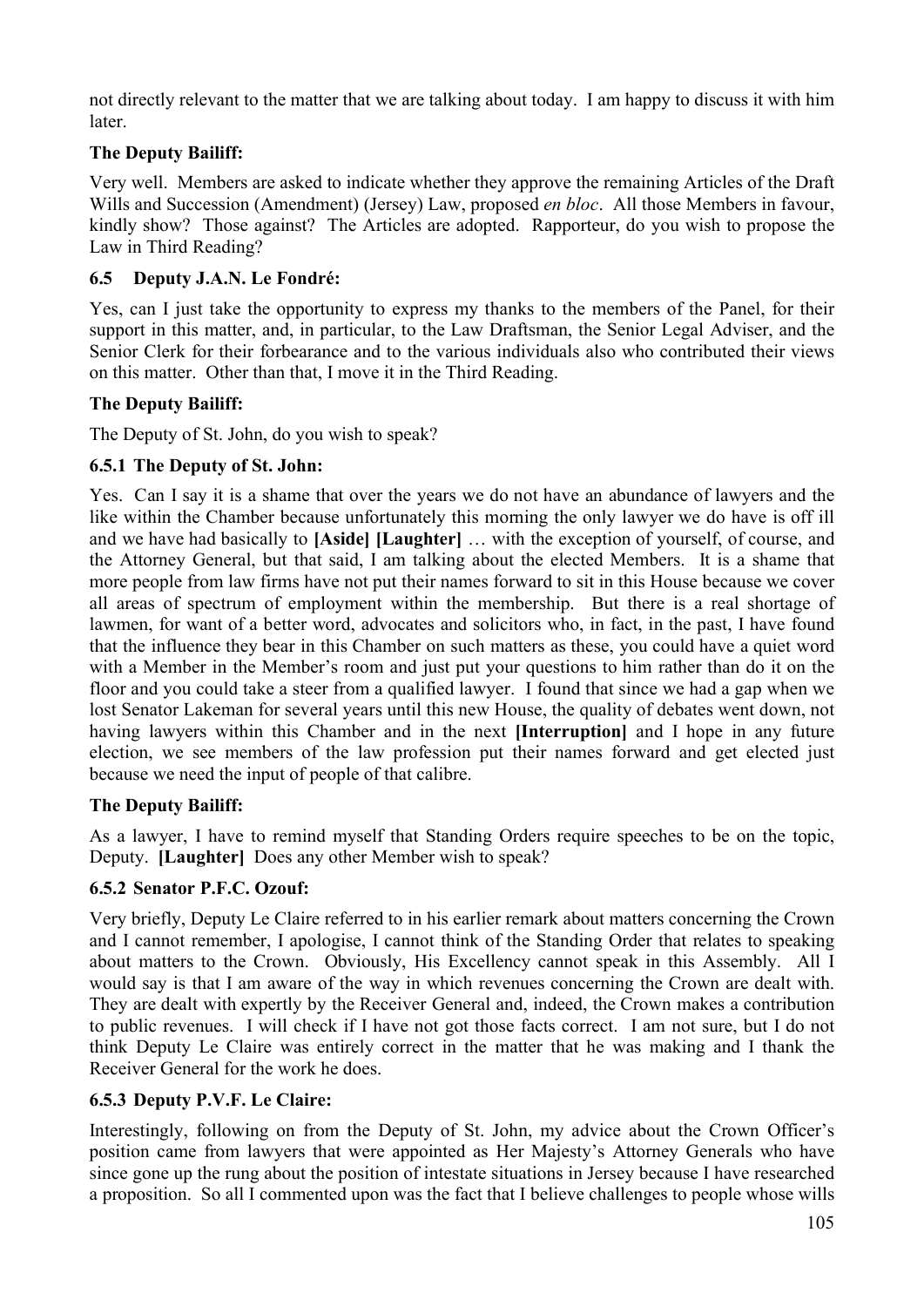have since, as relates to the amendment, been within a 10-year period may find themselves, having been related to the person that thought the situation was intestate but then having found within that 10-year period that they believe they were related, so there would have been possibly an area that needs to be considered. I certainly did not mean any offence to the Crown, Her Majesty herself or our very well-respected His Excellency, Lieutenant Governor.

## **The Deputy Bailiff:**

Very well, thank you. Does any other Member wish to speak? I call on the rapporteur to reply.

## **6.5.4 Deputy J.A.N. Le Fondré:**

I think I will just note the comments and thank the various speakers for them and move it in the Third Reading.

### **The Deputy Bailiff:**

The Draft Law is proposed in Third Reading. The appel is called for. I ask Members to return to their seats. I ask the Greffier to open the voting.

| <b>POUR: 42</b>              | <b>CONTRE: 0</b> | <b>ABSTAIN: 0</b> |
|------------------------------|------------------|-------------------|
| Senator P.F.C. Ozouf         |                  |                   |
| Senator B.E. Shenton         |                  |                   |
| Senator A. Breckon           |                  |                   |
| Senator S.C. Ferguson        |                  |                   |
| Senator A.J.D. Maclean       |                  |                   |
| Connétable of St. Ouen       |                  |                   |
| Connétable of St. Helier     |                  |                   |
| Connétable of Trinity        |                  |                   |
| Connétable of Grouville      |                  |                   |
| Connétable of St. Brelade    |                  |                   |
| Connétable of St. Martin     |                  |                   |
| Connétable of St. John       |                  |                   |
| Connétable of St. Saviour    |                  |                   |
| Connétable of St. Clement    |                  |                   |
| Connétable of St. Lawrence   |                  |                   |
| Deputy R.C. Duhamel (S)      |                  |                   |
| Deputy of St. Martin         |                  |                   |
| Deputy R.G. Le Hérissier (S) |                  |                   |
| Deputy J.B. Fox (H)          |                  |                   |
| Deputy J.A. Martin (H)       |                  |                   |
| Deputy of St. Ouen           |                  |                   |
| Deputy of Grouville          |                  |                   |
| Deputy of St. Peter          |                  |                   |
| Deputy J.A. Hilton (H)       |                  |                   |
| Deputy P.V.F. Le Claire (H)  |                  |                   |
| Deputy J.A.N. Le Fondré (L)  |                  |                   |
| Deputy of Trinity            |                  |                   |
| Deputy S.S.P.A. Power (B)    |                  |                   |
| Deputy S. Pitman (H)         |                  |                   |
| Deputy K.C. Lewis (S)        |                  |                   |
| Deputy I.J. Gorst (C)        |                  |                   |
| Deputy of St. John           |                  |                   |
| Deputy A.E. Jeune (B)        |                  |                   |
| Deputy T.M. Pitman (H)       |                  |                   |
| Deputy A.T. Dupré (C)        |                  |                   |
| Deputy E.J. Noel (L)         |                  |                   |
| Deputy T.A. Vallois (S)      |                  |                   |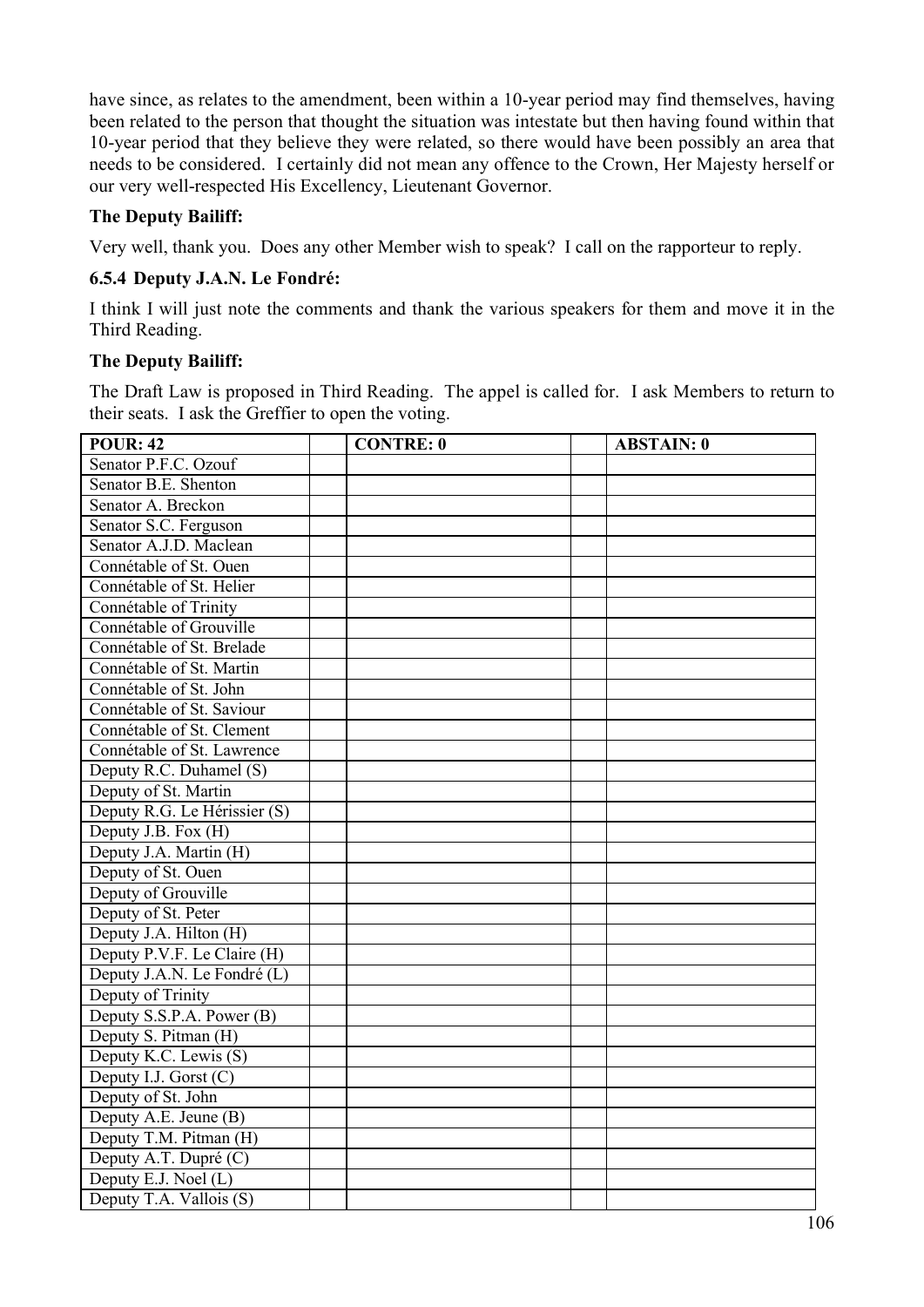| Deputy M.R. Higgins (H)  |  |  |
|--------------------------|--|--|
| Deputy A.K.F. Green (H)  |  |  |
| Deputy D.J. De Sousa (H) |  |  |
| Deputy J.M. Maçon $(S)$  |  |  |

#### **The Deputy Bailiff:**

Now, we are well past 12.45 a.m.

## **LUNCHEON ADJOURNMENT PROPOSED**

#### **The Deputy Bailiff:**

The adjournment is proposed. The States stands adjourned until 2.15 p.m.

### **LUNCHEON ADJOURNMENT**

### [14:16]

### **PUBLIC BUSINESS - resumption**

#### **The Deputy Bailiff:**

First of all I take the opportunity to announce to Members the lodgings of propositions P.33, the "Chief Officer of States of Jersey Police: appointment process" in the name of the Deputy of St. Martin; P.34, the "Draft Advocates and Solicitors (Amendment No. 5) (Jersey) Law 201-" lodged by the Chief Minister; and the "Draft Public Finances (Transitional Provisions) (No. 2) (Amendment) (Jersey) Regulations 201-" lodged by the Minister for Treasury and Resources.

#### **7. Draft States of Jersey (Transfer of Functions No. 3) (Home Affairs to Chief Minister) (Jersey) Regulations 201- (P.8/2010)**

### **The Deputy Bailiff:**

We now come to the Draft States of Jersey (Transfer of Functions No. 3) (Home Affairs to Chief Minister) (Jersey) Regulations and I ask the Greffier to read the citation.

#### **The Greffier of the States:**

Draft States of Jersey (Transfer of Functions No. 3) (Home Affairs to Chief Minister) (Jersey) Regulations 201-. The States, in pursuance of Article 29 of the States of Jersey Law 2005, have made the following Regulations.

#### **7.1 Senator T.A. Le Sueur (The Chief Minister):**

When I was a newly-elected States Member many years ago, one of the first committees that I was appointed to was called the Etat Civil Committee. It is one of those which is now just a distant memory. The Etat Civil Committee, when we moved to Ministerial government, was largely subsumed in the Home Affairs Ministry, the Home Affairs Department. Yet I took the chance over the weekend to go back and look at the implementation plan that was produced back in 2001 when we were considering the move to Ministerial government. On page 119 of that document, in talking about Home Affairs, it said: "Home Affairs would encompass the present responsibilities of the Etat Civil Committee, save for the responsibly for the census, which should rest with the Statistics Unit in the Chief Minister's Department." So back in 2001 the intention was, quite obviously, to keep that with the department doing statistics. Sadly, when we moved initially to Ministerial government, in the hullabaloo that went on at that stage that little bit was overlooked. But now, being mindful of the fact that a census is imminent, we need to put our house in order. Accordingly, the Minister for Home Affairs has agreed with me that it is sensible to move the responsibility for the census from his department to that of the Statistics Unit within my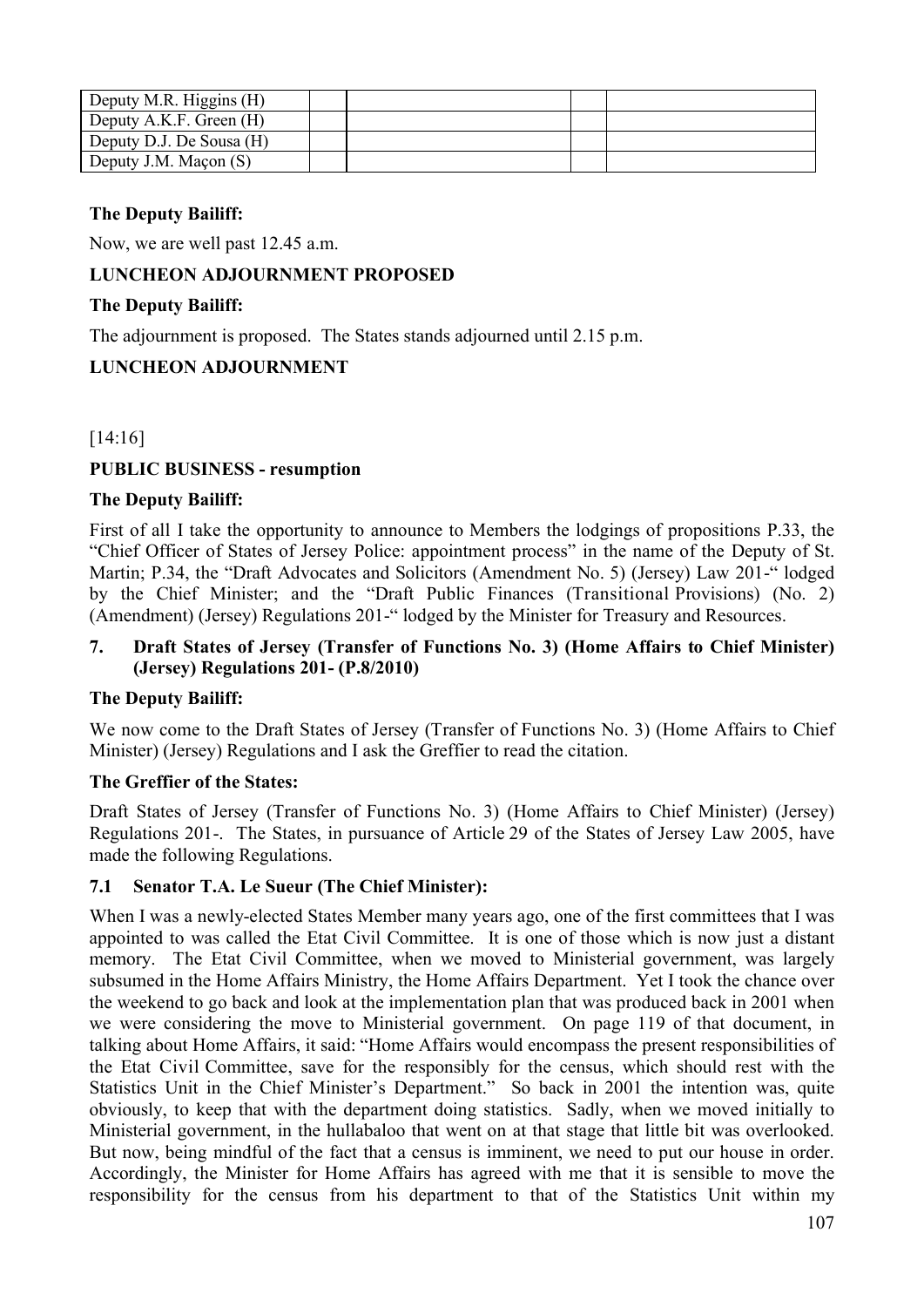department. The Regulations before us today propose do just that, and I propose the principles of them.

# **The Deputy Bailiff:**

Is the principle is seconded. **[Seconded]** Does any Member wish to speak on the principle?

# **7.1.1 The Deputy of St. Mary:**

There have been recently ructions in the U.K. about the role of the Statistics Unit or their equivalent, which is probably slightly bigger than ours, about the way the statistics are used. I think the Tories had a go at the Labour Party or *vice versa* and it is a major, major issue as to how statistics are prepared and in whose orbits they are prepared and to make sure that they are robust and independent. So the only comment I would make on this is that I am not really happy. I am happy with it going from Home Affairs to the Chief Minister's as a tidying-up exercise but I would just want to lay down a marker and maybe see what other people feel about the fact that statistics should not come under the Chief Minister's Department at all. They should be visibly and completely independent of the government, or, indeed, they just should be independent, as I believe they are in the U.K. I would welcome comments on that from the Chief Minister.

# **7.1.2 Deputy J.A. Hilton:**

Just briefly, obviously I do not go back quite as far as the Chief Minister but it makes absolute sense to me that this function is transferred from Home Affairs for all the reasons he has outlined. Thank you.

# **7.1.3 The Deputy of St. John:**

Etat Civil, I remember it well. Under the Constable of St. Mary, then it was lost by him to the then young upstart who just entered the Chamber by the name of Deputy Ozouf and who is now our Minister for Treasury and Resources. I must say that I was surprised when we had the results of that census because that was incomplete because all the information was not put into the census that was received. I have always been sceptical with some of those results and I sincerely hope that if underneath the Chief Minister's Office - if that is the correct place for it to be sitting - that he will keep a very good eye on what is going on and not have only 90 per cent of the information entered or 95 per cent entered. It needs to all be entered in, even if there is a delay in getting any census information into the department. So I sincerely hope that the Minister will do what has to be done. There is no reflection on the young man who took the job on at the time, that possibly the job may have been too big for him to start with. But that said, I think I have said sufficient and I will support the Chief Minister with taking it into his remit.

# **The Deputy Bailiff:**

Does any other Member wish to speak? Then I call on the Chief Minister to reply.

# **7.1.4 Senator T.A. Le Sueur:**

Yes, the Deputy of St. John, like me, goes back for a few years and clearly he listens to all sorts of views about how accurate the census is. I listen to those views as well but more importantly I listen to the advice of our Statistics Unit, a department which, although it comes under the Chief Minister's remit, is fiercely proud of its independence. I think those Members who have attended presentations given by the Head of Statistics will be quite clear that he is very much his own man. He does his work independently and professionally. I have got a very high regard for the tremendous amount of work done by a very small team in that department. When it comes to the census itself, clearly we want to get the most accurate figure we can and that requires all of us to get behind his supporting the enumerators and the work being done in that census, to give us the best possible information. As they say about sausage machines or "garbage in, garbage out", if we do not get decent information going into the census collection we will not get the best results out of it. But I am confident that the Statistics Unit will deliver that. Whether they do it for the Chief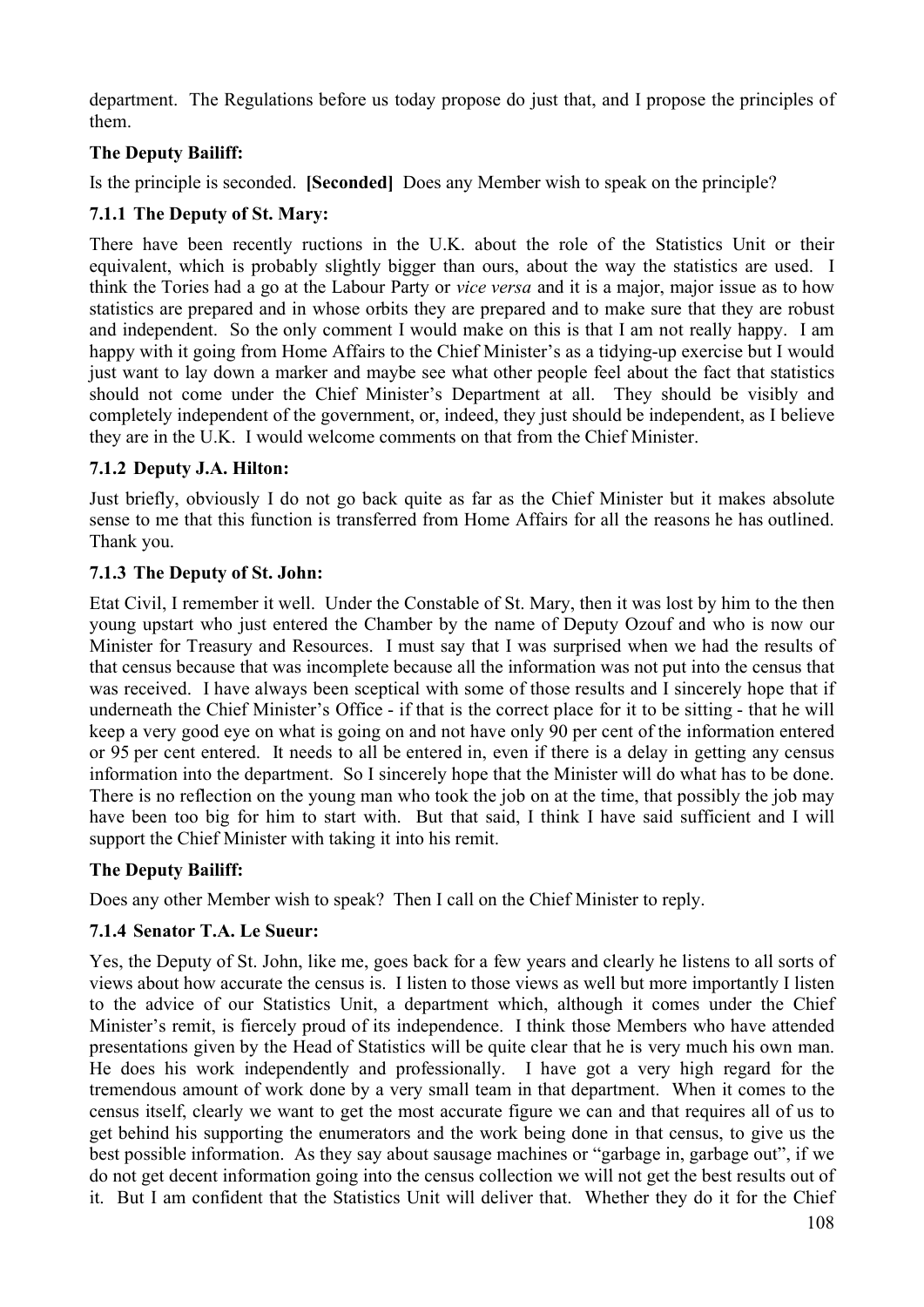Minister or for the Minister for Home Affairs, they will do an equally good job, I am sure. It does make sense to have the function and the accountability to the Chief Minister's Department, which is responsible for the rest of the statistics activities. I think I have said enough. I make then the proposition.

### **The Deputy Bailiff:**

The principles are proposed. All Members in favour kindly show. All those against. The principles are adopted. Now, Senator Ferguson, do you wish to scrutinise these Regulations?

## **Senator S.C. Ferguson (Chairman, Corporate Services Scrutiny Panel):**

No, Sir, thank you.

#### **The Deputy Bailiff:**

Chief Minister, do you wish to propose the Regulations in Second Reading?

#### **7.2 Senator T.A. Le Sueur:**

It is disappointing that it appears the Scrutiny Panel has bigger things to do but I am grateful for that. Five articles, very straightforward. Sir, I propose them *en bloc*.

#### **The Deputy Bailiff:**

The Articles are proposed. Are they seconded? **[Seconded]** Does any Member wish to speak on the Articles? Very well, then I put to Members the adoption of Regulations 1 to 5 inclusive. Those Members in favour please show. Those Members against. The Regulations are adopted. Do you wish to propose the Regulations in Third Reading? Seconded? **[Seconded]** The Regulations are proposed in Third Reading. All Members in favour kindly show. The appel is called for. I ask Members to return to their seats. I will ask the Greffier to open the voting.

| <b>POUR: 38</b>              | <b>CONTRE: 0</b> | <b>ABSTAIN: 0</b> |
|------------------------------|------------------|-------------------|
| Senator T.A. Le Sueur        |                  |                   |
| Senator J.L. Perchard        |                  |                   |
| Senator A. Breckon           |                  |                   |
| Senator S.C. Ferguson        |                  |                   |
| Senator A.J.D. Maclean       |                  |                   |
| Connétable of St. Ouen       |                  |                   |
| Connétable of St. Helier     |                  |                   |
| Connétable of Trinity        |                  |                   |
| Connétable of St. Brelade    |                  |                   |
| Connétable of St. John       |                  |                   |
| Connétable of St. Saviour    |                  |                   |
| Connétable of St. Lawrence   |                  |                   |
| Connétable of St. Mary       |                  |                   |
| Deputy R.C. Duhamel (S)      |                  |                   |
| Deputy of St. Martin         |                  |                   |
| Deputy R.G. Le Hérissier (S) |                  |                   |
| Deputy J.B. Fox (H)          |                  |                   |
| Deputy J.A. Martin (H)       |                  |                   |
| Deputy of St. Ouen           |                  |                   |
| Deputy of St. Peter          |                  |                   |
| Deputy J.A. Hilton (H)       |                  |                   |
| Deputy P.V.F. Le Claire (H)  |                  |                   |
| Deputy J.A.N. Le Fondré (L)  |                  |                   |
| Deputy of Trinity            |                  |                   |
| Deputy S.S.P.A. Power (B)    |                  |                   |
| Deputy S. Pitman (H)         |                  |                   |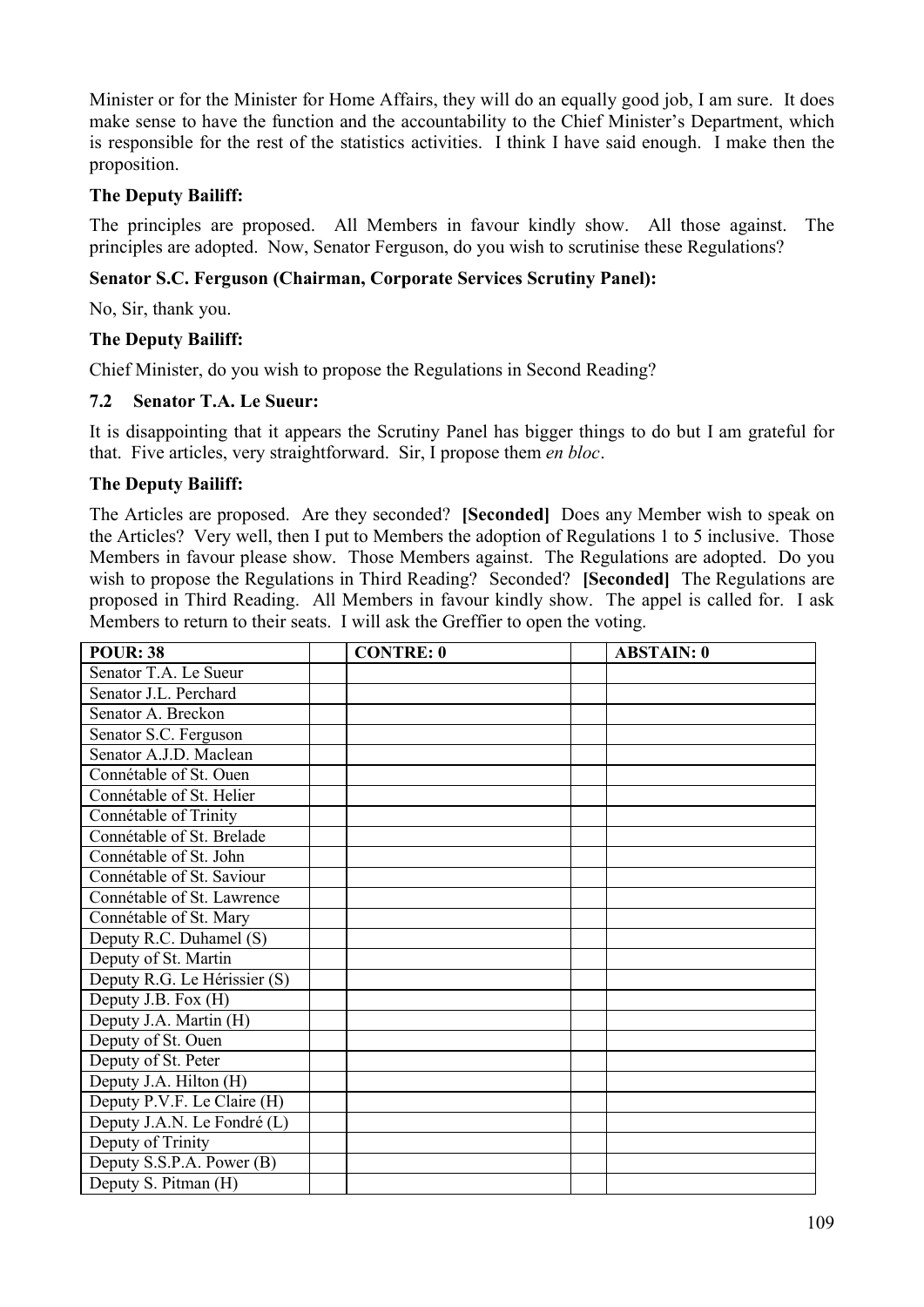| Deputy K.C. Lewis (S)    |  |  |
|--------------------------|--|--|
| Deputy I.J. Gorst (C)    |  |  |
| Deputy of St. John       |  |  |
| Deputy M. Tadier (B)     |  |  |
| Deputy A.E. Jeune (B)    |  |  |
| Deputy of St. Mary       |  |  |
| Deputy T.M. Pitman (H)   |  |  |
| Deputy A.T. Dupré (C)    |  |  |
| Deputy E.J. Noel (L)     |  |  |
| Deputy A.K.F. Green (H)  |  |  |
| Deputy D.J. De Sousa (H) |  |  |
| Deputy J.M. Maçon (S)    |  |  |

## **8. Public Holidays: designation of May 9th if on a Sunday (P.18/2010)**

## **The Deputy Bailiff:**

We now come to P.18/2010 - Public Holidays: designation of May 9th if on a Sunday - in the name of Deputy Tadier and I will ask the Greffier to read the proposition.

# **The Greffier of the States:**

The States are asked to decide whether they are of opinion (a) to agree that 9th May 2010 should be designated as a public holiday;(b) to agree that after 2010, 9th May should be designated a public holiday whenever it falls on a Sunday, in addition to its designation as a public holiday whenever it falls on a week day, namely between Monday and Saturday; (c) to request the Chief Minister to bring forward for approval the necessary Act under the Public Holidays and Bank Holidays (Jersey) Law 1951 to give effect to this decision.

## **8.1 Deputy M. Tadier:**

First of all I appreciate that Members may have a certain amount of bank holiday fatigue, even though some of us do not need necessarily to take bank holidays because we do have a more flexible work ethic here. Nonetheless, I think that there is no need for this to be a particularly long debate but I think it is nonetheless one which is still worth having. First of all, I would like to thank the Greffier for all the time he has spent doing this. I have just come back from a Commonwealth seminar, which was very useful. It was interesting to note that many of the colleagues, some of whom were clients there, spoke very warmly of our Greffier and the department in Jersey. **[Approbation]** I think that is with good reason. I do not want to embarrass him any further, but I do appreciate the help and the many ping-pongs of emails that have gone back over Liberation Day. I also beg Members' indulgence … you will notice that I have circulated a slight corregendum. It is to do with the financial manpower implications. It does not affect the implications in any substantive way. It is simply that the wording needed to be changed. I had accidentally copied over the same wording from the last proposition. But the figures and the effects remain the same. So I do beg Members' indulgence on that issue. I will simply be effectively following the proposition here so Members can follow along if they want to. Over the last weeks and months I have had much time to consider and reconsider many of the issues surrounding Liberation Day, its occurrence this year on a Sunday and whether a not a solution could be found that would be more acceptable to more people and States Members than the current situation is. In doing so I have found out there have been a lot things which were not necessarily clear to myself, but also to other Members, about Liberation Day and the way that it is not a bank holiday every year, only when it falls on Monday to Saturday and that is something I will be talking about in a bit more detail. So with this proposition I hope I have done just that, to find a balance in coming to this revised position. It has been necessary for an element of reverse-engineering to have taken place. I will take us through this very briefly. So, firstly, it is necessary to look at the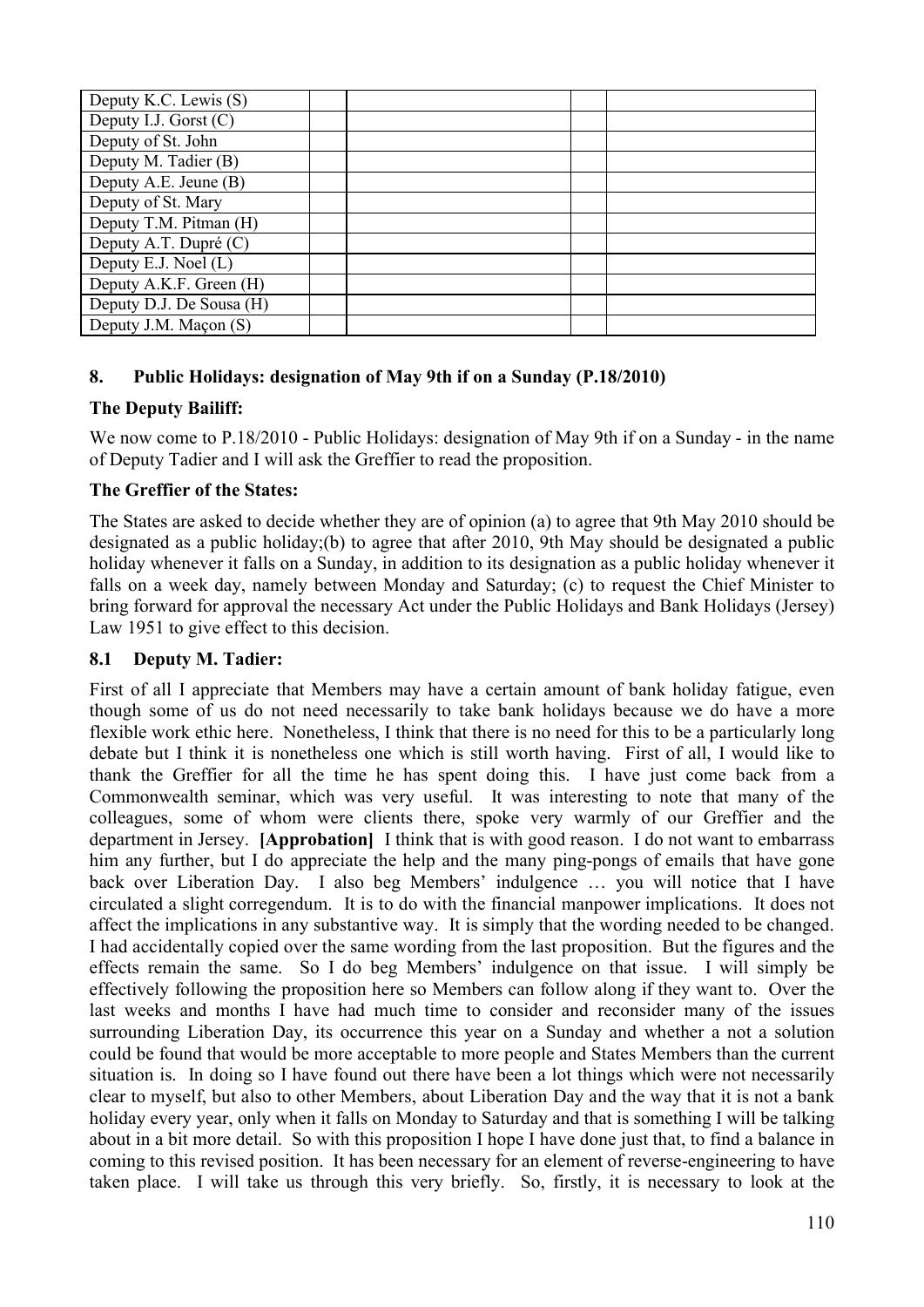problem. The first problem I would say: Liberation Day is normally given as a bank holiday but not always, only 6 out of 7 years. The second problem is that one in 7 years, Liberation Day is not given as a holiday. This leads to understandable resentment in some quarters and general confusion in others.

#### [14:30]

This resentment and confusion is compounded further by the fact that certain employers will give lieu days off as a matter of course and others will not. I know, for example, in the private sector there are certain big banks which will automatically give a fixed number of days off a year whether or not Liberation Day falls on a Saturday or Sunday. Others may not. In this case the public sector will not be doing that if the *status quo* prevails. To talk about resentment, I perhaps also do not need to mention the fact that our Guernsey cousins have done something completely different. But that is a separate issue. Problem 3, because there is not a widespread understanding of the technical legal nuances between Liberation Day, a public holiday only if it falls on Monday to Saturday, and other special days, Christmas, a holiday whenever it falls, there is also an assumption by a significant body of the population that the Monday after 9th May should automatically be made a bank holiday. The fourth problem, because the liberation of Jersey occurred on 9th May and no other date, there is an equally significant body of opinion that is resistant to any suggestion that any day close to 9th May should be given as a substitute or additional holiday, as this would detract from the significance of the actual date. This was certainly an argument that we have heard in the last 2 debates. Up until now these often conflicting considerations have provided 2 equally conflicting positions. Position one is the *status quo*: Islanders are left to celebrate 9th May on a Sunday. Many will be free to attend celebrations if they wish. However, no public holiday will be granted. No overtime will be paid to workers working on Liberation Day, in contrast to the other 6 out of 7 years. No lieu day will be granted for those not working, no Monday or Friday will be given either side of the weekend. This is what would normally have happened and normally happens on a Sunday if Liberation Day falls on a Sunday. The second position which was previously proposed and rejected: as Liberation Day is only a designated holiday when it does not fall on a Sunday; Sunday itself remains a normal day. So to make up for the fact, a substitute day is given on the Monday or the Friday and we do not need to go too much into that because we know that has been rejected. So that was the second position. But there is now a possibility of a third position, which is what we have in this proposition, that is to say, that Sunday, 9th May 2010 and Liberation Sundays in subsequent years will be designated as a public holiday. I will stop there just briefly to say that I will be taking this proposition in 2 parts. The first one is that this year 9th May should be made a designated bank holiday. Members can choose whether they want to accept or reject that. The second part will be to make all subsequent 9th May which fall on a Sunday a bank holiday on the Sunday. For information, the next occasions on which that will occur will be in 2021 and 2027. Some of you may not be here. I may have the misfortune to be here, although not a Sunday. I draw the line at that. So, the advantages of this proposition. (1) No need to allocate a substitute day; the holiday is granted the day it falls. That keeps people happy: people who say, and with some reason, that Liberation Day is on the day it falls, 9th May. So I am not disagreeing with that. (2) No public dissatisfaction at the loss of a usual holiday entitlement. (3) There is no accusation of diluting or devaluing Liberation Day on either side by those who think it is being devalued by a holiday effectively being withdrawn, not granted or it being moved. (4) It addresses the question of consistency and resolves the problem for future years. (5) Shops will not face a loss of business from closing on a week day at short notice. Shops will not be able to open on a Sunday for the most part anyway, so this will not be an additional burden. (6) It will not affect those employers in the private sector who already allocate a lieu day every year and there are many who will give their employees a lieu day anyway. (7) The financial and leisure time advantage for the employees. Obviously we always talk about a financial implication for the States but there is a corresponding financial gain, if you like, even if it is a notional one, and there is certainly leisure time gain for those who will be able to have their day off to stand with their families anytime that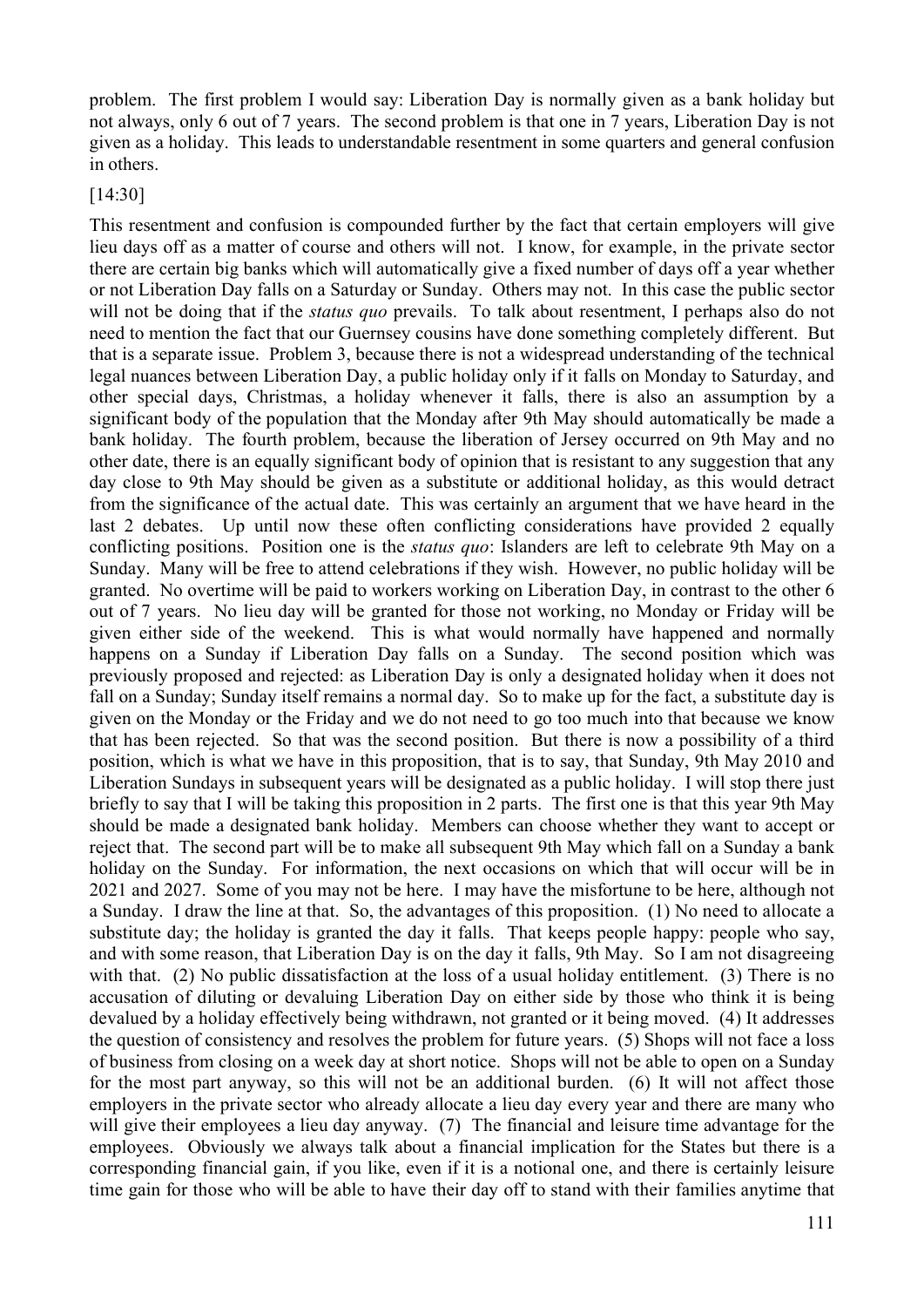they wish to. But there are 2 disadvantages, as I can see. There will be, as always, a cost to the public sector - partly notional, partly real - although this, of course, has already been budgeted for last year. This is what would happen in a normal year. The second disadvantage: there will be some costs to some businesses for staff working on 9th May and a cost for lieu days. So it is widely accepted that 9th May 1945 was a significant date in our Island history and that its anniversary should continue to be an important event in our Island's calendar now and in the future. I think it is only fair to say that while the idea of a designated alternative day off on the Monday or Friday was controversial, few would argue with the actual principle of 9th May being a public holiday. I take that as a given, really, in this proposition. There may be Members who do have an issue with Liberation Day being a bank holiday if it falls on a Wednesday or Thursday. But I am presuming that is not the case. Nobody has brought propositions forward or suggested that that is the case. So that is why I take that as a given, although Members will obviously be able to speak if they disagree with that point. But under the 1952 Law, Liberation Day is only designated as a public holiday if it falls on a week day, the interpretation of which is Monday to Saturday. So while 9th May is still Liberation Day even if it falls on a Sunday, the public holiday that is normally associated with Liberation Day vanishes one year in 7. So the question is: if Liberation is worth giving as a public holiday on a Monday to Saturday, why does this change if it falls on a Sunday? Historically this may be easy to answer. In the past, Sundays were seen as a *de facto* public holiday already. Of course, Jersey society was a very different place in 1952, as was the significance of the Sunday. Shops remained shut and all but a relatively few essential people had to work. So in 1952 it may well have seemed unnecessary to make provisions for Liberation Day falling on a Sunday. However, the Jersey of 2010 is a very different place. Newsagents are open, as are garages, restaurants, cafes and even supermarkets. In the public sector the likes of the prison, the hospital, the police station and other departments must all remain functioning 24/7 and 365 days a year. Elsewhere, bus and taxi drivers and harbours and airport staff will have to show up for work, Sunday or not. So, just as life does not stop because it is a Sunday, Liberation Day also does not cease to happen simply because the calendar dictates it is a Sunday. I will just refer to the footnote that I have put for Members that one of the main arguments put forward by opponents of a substitute holiday was that Liberation Day is to be observed on the day on which it falls and no other day. This is reflected in comments by several Members and I will quote 2 here. We have Deputy Green saying that: "Liberation Day is 9th May. It is not difficult." Then we have the Constable of Grouville saying: "I was here on the first Liberation Day and Liberation Day will always be 9th May." That is fine. I am not disagreeing with you on that. This proposition does not undermine those positions either. Okay. So the point is: while people still have to work on a Sunday and while Liberation Day still occurs even while it falls on a Sunday, this is exactly what happens when the public holiday normally attached to Liberation Day falls on a Sunday, in fact, it disappears completely. It is this inconsistency which I am trying to address here which I believe needs to be updated. It is worthwhile taking into consideration what happened last year on Liberation Day and it is something which many States Members and members of the public do not seem to appreciate, and I certainly did not until I looked into it. Last year Liberation Day fell on a Saturday, which is what is happening in Guernsey this year on 8th May. Although the majority of Islanders did not have to work on a Saturday, it was still observed as a holiday. No substitute holiday was given for Liberation Day. However, States employees and many in the private sector, subject to individual contracts, were given a day off in lieu. It is anomalous this year when 9th May falls on another day on which the vast majority of Islanders do not normally work, that no holiday will be observed and that no lieu day will be given. So to paraphrase, we had a situation last year: somebody Monday to Friday works Monday to Friday only; they do not work on a Saturday. Liberation Day falls on a Saturday, they get given a day off in lieu, even though they never work on a Saturday anyway. When Liberation Day falls on a Sunday, they do not work on a Sunday; that year they will not be given a day off in lieu. Similarly, the person who does have to work on the Sunday will not be given any extra remuneration. They will not be given a day off even though they are working on the actual Liberation Day. So the nub of the problem essentially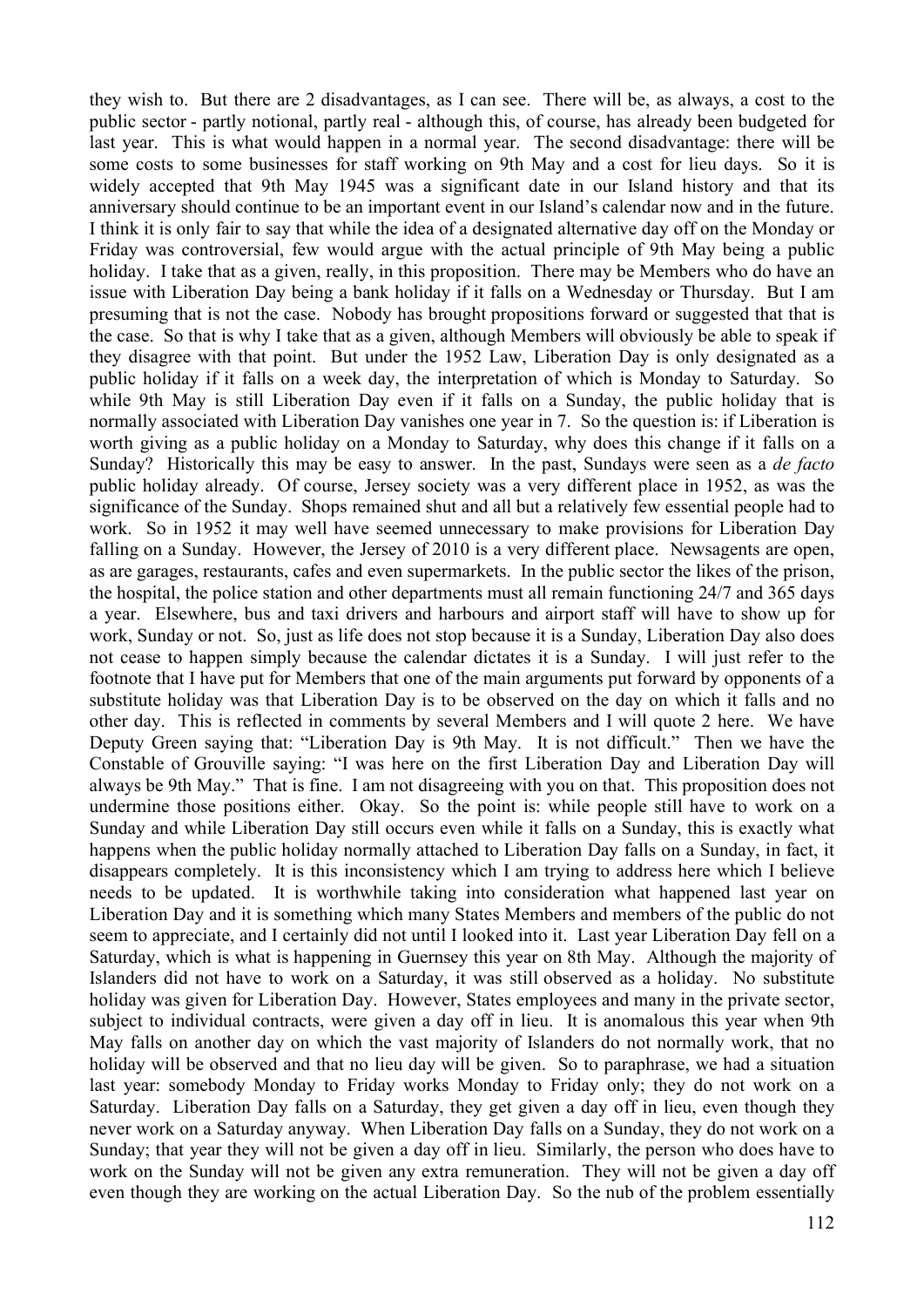lies with the 1952 Law and the fact that "week day" is defined as a Monday to Saturday. However, for those who regularly have to work on Sundays, Sunday is a week day. It seems unfair and entirely illogical that those working on Liberation Day in 2009 could expect to get remunerated at a higher rate and/or have a day off in lieu but those working on Liberation Day in 2010 will not. That 9th May happens to fall on the Sunday should not put those who work on that day at a disadvantage. They will have no choice but to work on Liberation Day and this fact should be reflected in their pay and holiday entitlement. I would appeal to Ministers and Assistant Ministers that this is something tangible which affects their staff. Last year staff in all departments may and probably did have to work on the Saturday and they would have been getting paid for it at a higher rate. Similarly, these are their staff members who do a sterling job and because it falls on a Sunday this inconsistency is going to affect them in a real and tangible way. I would hope that at this time when leisure time and money is at a premium for many hard-working families, that this consideration and this inconsistency be taken into account. So I will conclude now by saying: if we pass this proposition we will be updating a law which is almost 60 years old and which, in my opinion, is no longer meeting the needs of a different society and it is not fit for purpose. I believe it is an improvement on the P.15 and P.18 or - I am losing track of the numbers - this is P.18, so it is obviously not an improvement on itself. But it is an improvement on previous models. It has many advantages and it has few disadvantages. Certainly it does not have any more disadvantages than allocating bank holidays normally brings with it. I point out at this point because I am sure that somebody is going to stand up and say this is a completely unnecessary proposition because we have Deputy Le Hérissier who brought his review which was passed, I think, 2 weeks ago in my absence, unfortunately, because I would have supported it, and so this does not need to be looked at. I would say that is not the case. What we have here is a completely different proposition. Of course Deputy Le Hérissier's review will no doubt go on to the waiting list, join the queue for other reviews and will be dealt with at some point. But here we have an urgent need to address what happens this year on 9th May and in subsequent years. I believe also that Deputy Le Hérissier's proposition was to look more holistically at what happens, bank holidays in general, and that it be applied consistently. So I do not think that passing this proposition today, either part (a) or (b), will necessarily contradict that. Certainly part (a) would not and I believe that also part (b) would also give a strong message to the Chief Minister about the direction the House would like him to take. So this proposition is not about getting an extra day off. It is about getting the right day off. It is also about acknowledging the fact that in Jersey a section of the workforce will not be free to celebrate Liberation Day. They will not have the day off to spend with their families, some of whom will have been here during the occupation. But they will be serving the Island on a day when the majority of people will be off. So, to put it another way, if Liberation Day is worth designating as a public holiday on a Monday, a Tuesday, a Wednesday, a Thursday, a Friday and a Saturday, then why is it not worth designating as a holiday if it falls on a Sunday? I make the proposition.

## **The Deputy Bailiff:**

Is proposition seconded? **[Seconded]** Does any Member wish to speak?

#### **8.1.1 Senator T.A. Le Sueur:**

I do not know if I wish to speak but I think I probably ought to speak because I think the proposer began by saying that maybe we are suffering from Liberation Day fatigue. I think he is right and certainly he asks me to take the message back. Well, the message I have taken back over the past 3 debates is that Members want to keep Liberation Day as Liberation Day and they do not want to tinker with things in isolation. That is why I quite gladly accepted the proposition from Deputy Le Hérissier 2 weeks ago to have an overall look at the whole law and public holidays and bank holidays in general, the very holistic view to which the proposer just spoke.

[14:45]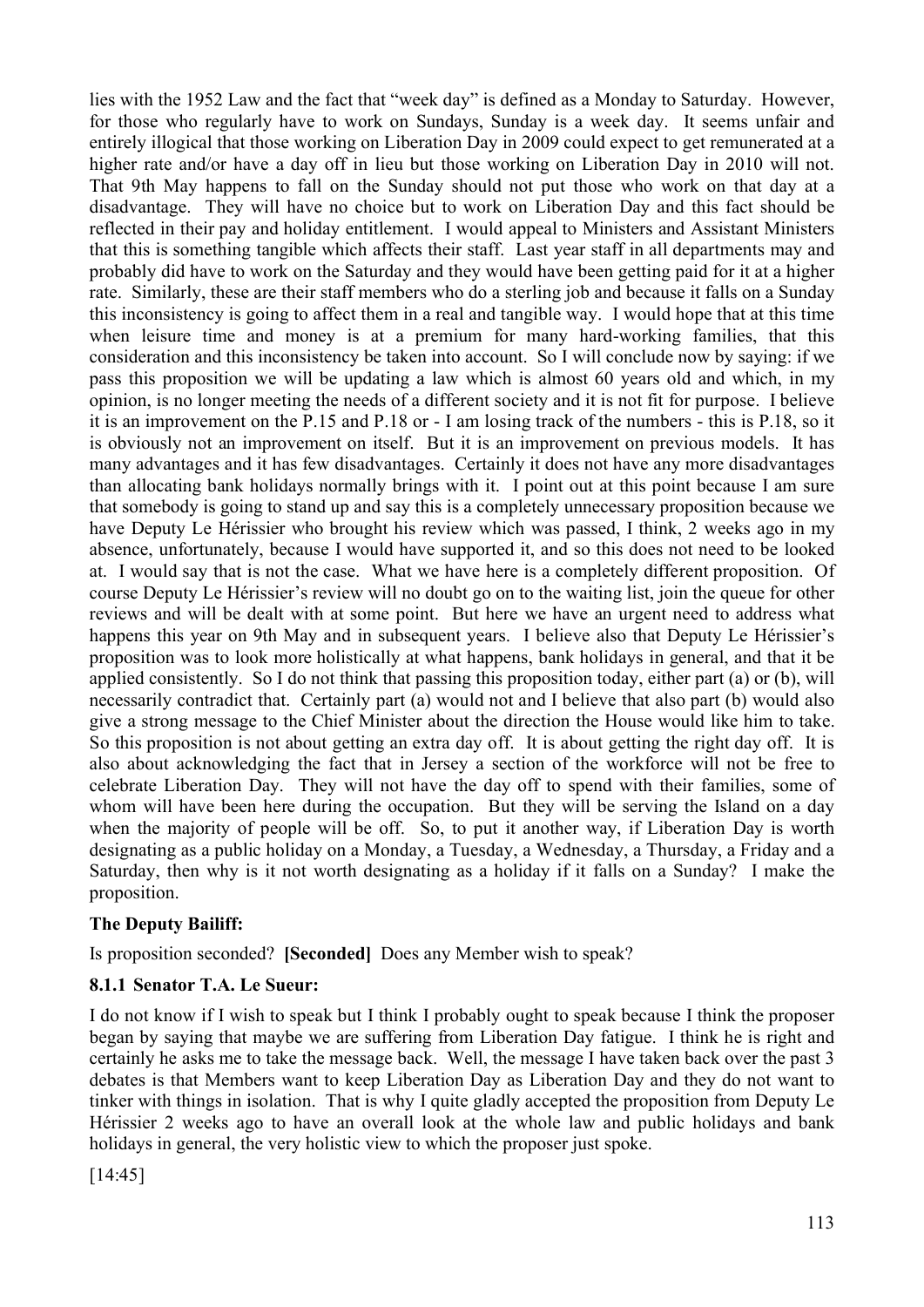So we are already committed to reviewing the whole of the Public and Bank Holidays Law and Members may be surprised to learn that I already have a draft which I will be taking to Ministers at the next meeting but one of the Council of Ministers. So, yes, we can move a bit more quickly occasionally. But that review, as I say, is a holistic approach. So I think for us to try and pre-empt, if you like, the outcome of that debate when we are going to debate the whole thing again in maybe 3 or 4 months' time is really, to me, totally counter-productive. The proposer suggested he would be brief in his comments. I will try to be even more brief in my comments because I think this is the wrong debate at the wrong time and it is an unnecessary debate. The proposer also talked about Ministers and Assistant Ministers looking after House staff. Yes, this proposition is very much to do with States employees because really this is all about people's employment and days off, an extra day's pay or double-time. We are talking about matters like that. Private sector employers and employees have already got arrangements in place, which will vary from employer to employer. What we have here is: what effect it will have on the States workforce, the public sector? They fall, very simply, into 2 camps: those who are working on 9th May and those who are not working on 9th May. The effect of the proposition today is that those who are working on 9th May will get additional time on top of the additional money they are getting for working on a Sunday and a day off in lieu. Those who are not working because it is a Sunday, and they do not normally work on Sundays, will get a day off in lieu some other day of the year anyway. Whether that has an effect in cash terms or not I consider irrelevant because it simply means that they are getting an extra day off on that one occasion. Now, that may be right; that may be wrong. But it is a piecemeal approach. That is why I am suggesting that rather than take a piecemeal approach to this particular issue, let us look at the law in the round when it comes to us in the next few months and then … I can see it coming already: I shall no doubt get amendments to that law from Deputy Tadier to put forward further points of view. But I think really we are just prolonging the agony by debating this matter at this stage when, really, as I say, the overall big picture will be looked at in the next few months in accordance with the wishes of the House, in accordance with the proposition of Deputy Le Hérissier. So I urge Members not to vote of any part of this: not (a), not (b) nor (c). All that does is sow confusion and maybe some temporary feeling of goodwill. It does not solve the problem. Let us solve the problem properly once and for all by reviewing the whole law. I urge Members to reject this amendment.

#### **The Deputy of St. Mary:**

May I ask a point of clarification of the previous speaker because it might shorten the debate? Yes, that would indeed be nice if we could be relieved of another round of Liberation Day. Could the Chief Minister assure us that he accepts the principle of an equal number of public holidays each year? Because if he could do that in advance of this thing coming out in a few weeks' time or is it a few months' time, then maybe the proposer would agree to withdraw this. We are being offered a sort of half a banana on a fishing rod and I would like to know just what it consists of.

#### **Senator T.A. Le Sueur:**

I think all I would say is the proposition will be lodged within the next few weeks and then Members can see at that time what it contains. I am not going to pre-empt what the outcome of that would be nor can I predict whether Members will prefer that or some other amendment. So really, I do not want to comment any further.

#### **8.1.2 Deputy P.V.F. Le Claire:**

The holistic approach is one obviously that will be agreed by all Members as the best way forwards in relation to any review that is undertaken in any matter the States conducts. My only question now, really, from the vague offer from the Chief Minister, would be if this paper that he has in his possession goes to the Council of Ministers and they decide that it is to be lodged, the only real effect or detrimental effect perhaps that we would have in following the Chief Minister's lead here is that for this year … and I am just wondering whether or not this proposition gives us another stab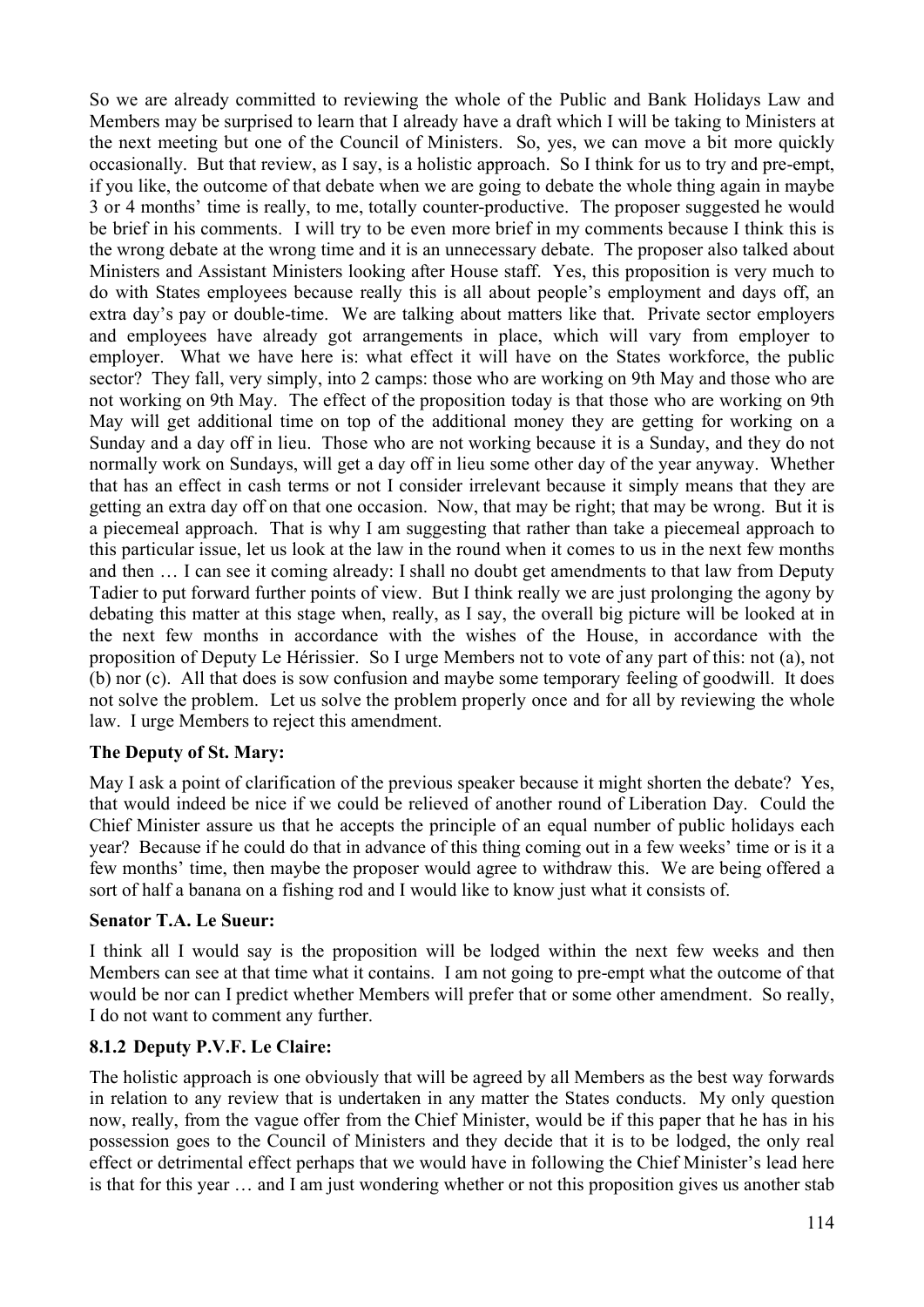at this year, which I believe it does, does it not? I am being told by the proposer of the proposition that, in effect, debating this today gives an opportunity once more of looking at the Groundhog Day, as it is going to be known in the future.

### **The Deputy Bailiff:**

Does any other Member wish to speak? I call upon Deputy Tadier to reply.

#### **8.1.3 Deputy M. Tadier:**

It looks like the States' efficiencies have already kicked in. Something to pat P.P.C. (Privileges and Procedures Committee) on the back about. I may as well give myself a pat on the back as well. There have been some interesting issues raised there. I think the essential part here is, quite rightly, as has been pointed out by Deputy Le Claire, is that this review does give us 2 different options. First of all it gives us the opportunity to sort out once and for all what happens this year in what I believe is a fair way that can keep many people on both sides of the arguments that we heard over the last few weeks happy. So I think in many ways this is a compromise and I do not see any reason logically why this cannot go through. I mean, the fact that there has been a silence in people speaking against, that is either because people have got fatigue or there are no logical arguments against it. I am not sure which is the correct one. To address the point further, I think it would be more logical, for example, if I could let part (b) fall because that is being addressed more so in a holistic way. But the Chief Minister's review of this would not sort out what happens this year. I make no bones about it. I am fighting for workers' rights here because I believe that it is quite clear that workers are being subject to one less day's holiday this year than they will do next year or last year. As I have said, there is an inherent inconsistency in giving a Saturday off one year, which most people do not work on. Most of our staff in the public sector do not work on a Saturday. So why are we giving them a lieu day for a day that they do not work anyway? This happened last year. No questions were asked about it. The Chief Minister's Department was silent about that. This is simply asking for consistency. I am speculating here but I think certain Members may be slightly put off by the idea of a lieu day for people who are not working. I think if the proposition were to remunerate people who were working on Liberation Day at double-time, that would probably be more acceptable. I see a few heads nodding, so that is probably the next proposition that is coming back because clearly Members do not want to sort this out today categorically because some justice and some logic has to prevail in this debate. I must say that I am disappointed at the Chief Minister. I cannot see any reason why he would reject this proposition. I can see why there may have been reasons for the last one and I said in conversations with the Chief Minister and the Deputy Chief Minister that I would be more than happy to withdraw the last proposition in favour of this one because I think this is slightly more logical and it appeals to both sides. This is not about creating an extra day's bank holiday. This is about celebrating the bank holiday consistently in a way which we would do Monday to Saturday in other years and extending that practice to Sunday without devaluing Liberation Day in any way. So I would say to Members: do not listen to the Chief Minister on this one. Use your independence of thought. Thankfully, as I have learned at Westminster, we do not have a 3-way whip system in Jersey. We do not have to listen to the Chief Minister if we disagree with him and if we think it is more logical to go against that. So I would simply say that this is about workers' rights. It is about bringing consistency, if people are given a lieu day on a Saturday and if there are people in the private sector who are also being given a full complement of holidays. There are hard-working people in the public sector, many of whom, I would emphasise, that have given up very well-paid jobs in the private sector because they have a vocation and they know what it is to serve the Island and they have made those sacrifices. I think it is an insult to these people who do have to work on Sundays that we should be taking the extra. I would beg for just a little bit of decorum while I finish because I have almost summed up. So this is about justice for workers, this is about consistency. I would ask Members certainly to support part (a). If Members wish to support part (b) that is up to them. It will be looked at in greater detail in the review that we are hearing about, though, certainly, we have a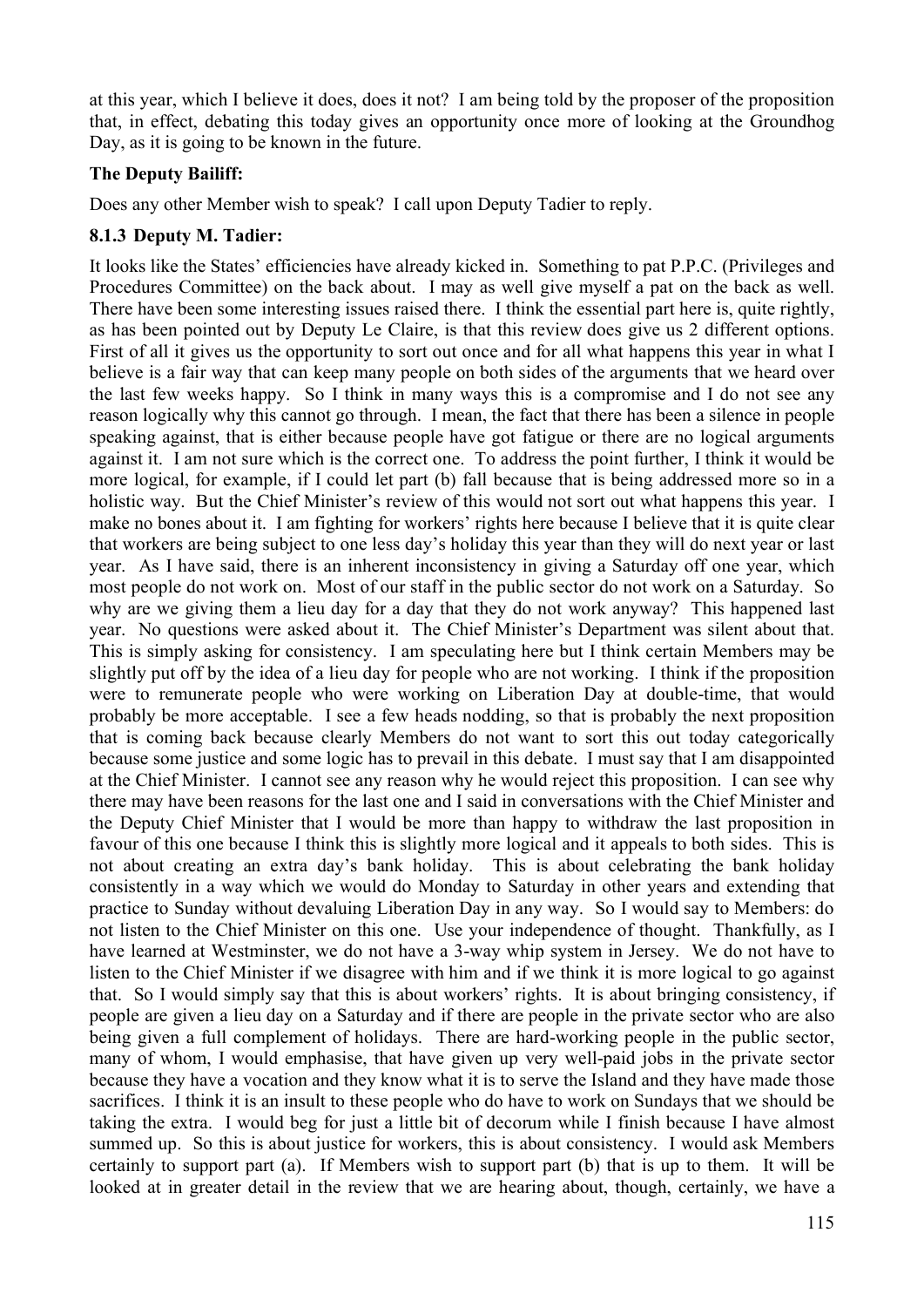chance here to make the correct decision, to make a decision that goes in favour of the people of Jersey for once and the hardworking people of Jersey rather than just being a "cannot do" government. I make the proposition which I have made. I ask for the appel.

### **The Deputy Bailiff:**

Deputy, do you wish to take proposition part (a) first or do you wish to take (a) and (b) together or (a), (b) and (c) together?

### **Deputy M. Tadier:**

Sir, I think (c) is consequential, so certainly I would probably like to take part (a) first.

### **The Deputy Bailiff:**

Then can I suggest we take (a) first and then  $(b)$  and then  $(c)$ ?

#### **Deputy M. Tadier:**

That is correct, thank you.

### **The Deputy Bailiff:**

Very well. Did you ask for the appel, did you say? I ask Members to return to their seats. The vote is on part (a) of the P.18. The States are asked to decide whether they are of the opinion to agree that 9th May 2010 should be designated as a public holiday. I ask the Greffier to open the voting.

| <b>POUR: 13</b>             | <b>CONTRE: 33</b>            | <b>ABSTAIN: 0</b> |
|-----------------------------|------------------------------|-------------------|
| Senator F.E. Cohen          | Senator T.A. Le Sueur        |                   |
| Connétable of St. Helier    | Senator T.J. Le Main         |                   |
| Deputy R.C. Duhamel (S)     | Senator B.E. Shenton         |                   |
| Deputy J.A. Martin (H)      | Senator J.L. Perchard        |                   |
| Deputy G.P. Southern (H)    | Senator A. Breckon           |                   |
| Deputy P.V.F. Le Claire (H) | Senator S.C. Ferguson        |                   |
| Deputy S. Pitman (H)        | Senator A.J.D. Maclean       |                   |
| Deputy M. Tadier (B)        | Connétable of St. Ouen       |                   |
| Deputy of St. Mary          | Connétable of Trinity        |                   |
| Deputy T.M. Pitman (H)      | Connétable of Grouville      |                   |
| Deputy T.A. Vallois (S)     | Connétable of St. Brelade    |                   |
| Deputy M.R. Higgins (H)     | Connétable of St. John       |                   |
| Deputy D.J. De Sousa (H)    | Connétable of St. Saviour    |                   |
|                             | Connétable of St. Clement    |                   |
|                             | Connétable of St. Peter      |                   |
|                             | Connétable of St. Lawrence   |                   |
|                             | Connétable of St. Mary       |                   |
|                             | Deputy of St. Martin         |                   |
|                             | Deputy R.G. Le Hérissier (S) |                   |
|                             | Deputy J.B. Fox (H)          |                   |
|                             | Deputy of St. Ouen           |                   |
|                             | Deputy of Grouville          |                   |
|                             | Deputy of St. Peter          |                   |
|                             | Deputy J.A. Hilton (H)       |                   |
|                             | Deputy J.A.N. Le Fondré (L)  |                   |
|                             | Deputy of Trinity            |                   |
|                             | Deputy S.S.P.A. Power (B)    |                   |
|                             | Deputy I.J. Gorst (C)        |                   |
|                             | Deputy of St. John           |                   |
|                             | Deputy A.E. Jeune $(B)$      |                   |
|                             | Deputy A.T. Dupré (C)        |                   |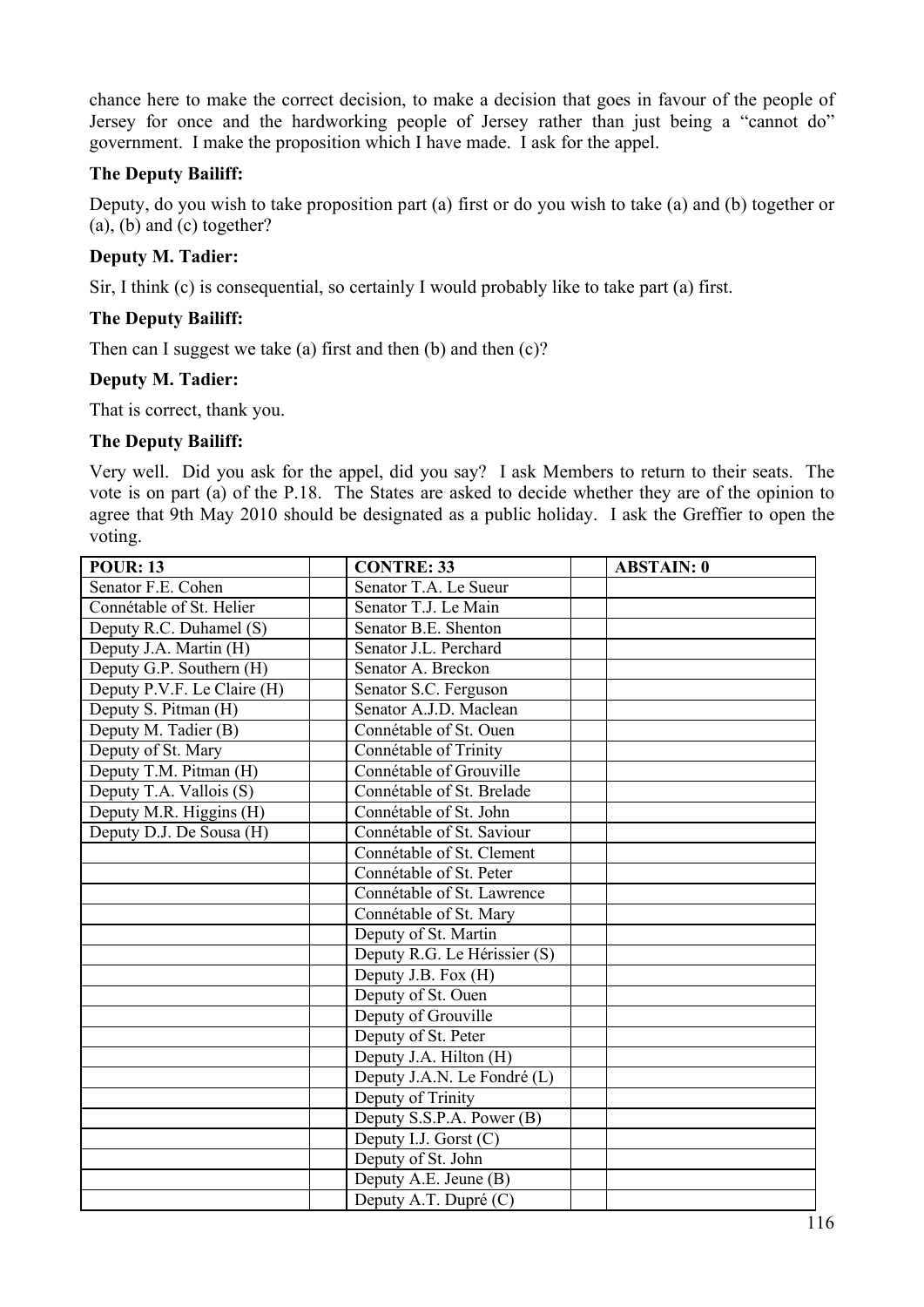|  | Green $(H)$<br>Deputy A.K.F |  |
|--|-----------------------------|--|
|  | Deputy J.M. Maçon (S)       |  |

#### **The Deputy Bailiff:**

Very well. We now come to the second part of the proposition, paragraph (b). I ask the Greffier to open to voting on part (b).

## **The Deputy Bailiff:**

Parts (a) and (b) having been lost, part (c), I think, falls away.

| <b>POUR: 14</b>             | <b>CONTRE: 32</b>            | <b>ABSTAIN: 0</b> |
|-----------------------------|------------------------------|-------------------|
| Connétable of St. Helier    | Senator T.A. Le Sueur        |                   |
| Deputy R.C. Duhamel (S)     | Senator T.J. Le Main         |                   |
| Deputy J.A. Martin (H)      | Senator B.E. Shenton         |                   |
| Deputy G.P. Southern (H)    | Senator F.E. Cohen           |                   |
| Deputy of Grouville         | Senator J.L. Perchard        |                   |
| Deputy P.V.F. Le Claire (H) | Senator A. Breckon           |                   |
| Deputy S. Pitman (H)        | Senator S.C. Ferguson        |                   |
| Deputy M. Tadier (B)        | Senator A.J.D. Maclean       |                   |
| Deputy of St. Mary          | Connétable of St. Ouen       |                   |
| Deputy T.M. Pitman (H)      | Connétable of Trinity        |                   |
| Deputy A.T. Dupré (C)       | Connétable of Grouville      |                   |
| Deputy T.A. Vallois (S)     | Connétable of St. Brelade    |                   |
| Deputy M.R. Higgins (H)     | Connétable of St. John       |                   |
| Deputy D.J. De Sousa (H)    | Connétable of St. Saviour    |                   |
|                             | Connétable of St. Clement    |                   |
|                             | Connétable of St. Peter      |                   |
|                             | Connétable of St. Lawrence   |                   |
|                             | Connétable of St. Mary       |                   |
|                             | Deputy of St. Martin         |                   |
|                             | Deputy R.G. Le Hérissier (S) |                   |
|                             | Deputy J.B. Fox (H)          |                   |
|                             | Deputy of St. Ouen           |                   |
|                             | Deputy of St. Peter          |                   |
|                             | Deputy J.A. Hilton (H)       |                   |
|                             | Deputy J.A.N. Le Fondré (L)  |                   |
|                             | Deputy of Trinity            |                   |
|                             | Deputy S.S.P.A. Power (B)    |                   |
|                             | Deputy I.J. Gorst $(C)$      |                   |
|                             | Deputy of St. John           |                   |
|                             | Deputy A.E. Jeune (B)        |                   |
|                             | Deputy A.K.F. Green (H)      |                   |
|                             | Deputy J.M. Maçon (S)        |                   |

# **9. Independent Jersey Police Authority: establishment (P.23/2010)**

### **The Deputy Bailiff:**

We now come on to P.23/2010, the proposition of Senator Breckon for the establishment of a Jersey Police Authority and I ask the Greffier to read the proposition.

### **The Greffier of the States:**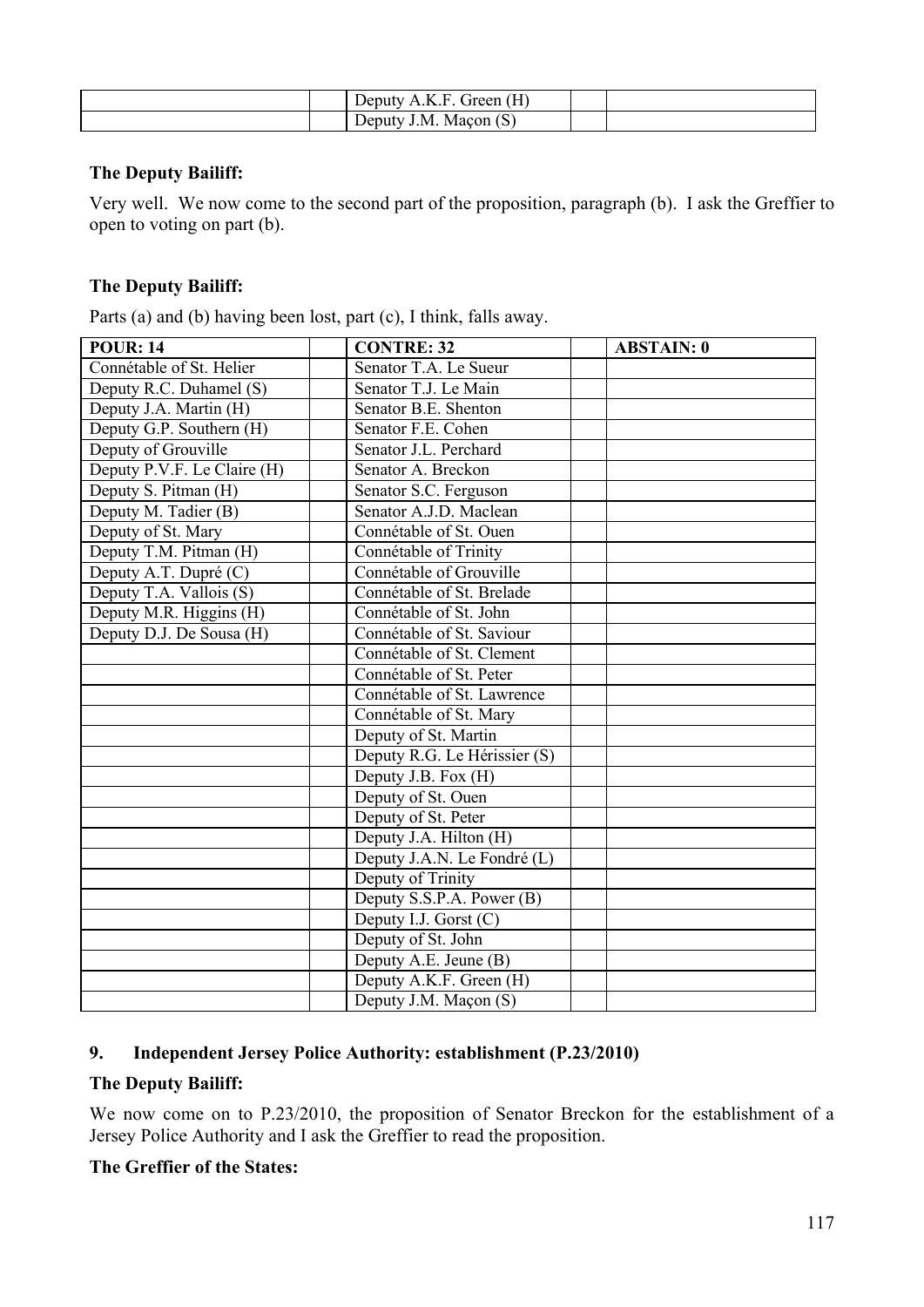The States are asked to decide whether they are of opinion to refer to their Act dated 19th May 1998 approving the establishment by law of a police authority and to request the Minister for Home Affairs to present to the States for approval no later than December 2010 detailed proposals for the establishment of an Independent Jersey Police Authority to oversee the work of the States of Jersey Police.

### **9.1 Senator A. Breckon:**

Can I first of all say it is a pity that the Minister is not here, Senator Le Marquand. I do not say that because I wanted to have a go at him about anything. I think that he has got a very good attitude. He has got some difficult issues and situations to face and I think he is showing, by things that are appearing - albeit slowly - that he is getting to grips with the issues, including having a Jersey Police Authority. What frustrated me when I looked back at bundles of papers was the States had approved this in May 1998. For Members' information I have attached RC 35 of 2003 by the then Home Affairs Committee, which summarises, I think, the situation we had. Where we are now is perhaps not a little different to that but things are appearing to move.

[15:00]

I think this issue has been around a lot longer. Those of us with longer memories will remember Clothier One which was to do with a police review, it was nothing to do with the machinery of government. I should say that I have said in my report I was formerly a member of the Shadow Police Authority as a member of the then Home Affairs Committee. Although it is not usual to mention people by name, I think it is fitting to mention the contribution by former Deputy Robin Rumboll - who was then Mr. - who put a great deal of his own time and effort into establishing a police authority. Unfortunately, through circumstances he had to step down. I think then we had a partial vacuum. What concerns me, and it is in a question I ask today, in the end of … or why I ask today: it does, in reference to a quango that was set up into a serious case inquiry and there are some issues about the group, the work they did, the terms of reference and how effective they are. That is not to cast any aspersions on that. But, of course, if we had a police authority then this would not happen because they would be the body that could become involved and perhaps nominate others. I do not want to dwell on this because I think there is a win… there is a benefit for the policing of the Island. There is a win, there is a benefit for the people of the Island, and I think there is a win, there is a benefit for the public purse. I say that because I am not content with some of the goings-on of the last couple of years, not only with perhaps things that will emerge about conduct and capability but also about the cost of all of this. Of course, at times when we are looking around to see how well money is spent, in other instances we seem to have fairly deep pockets and we just blunder from one thing to another. But I am sure those issues will emerge as the year goes on. It is pleasing to see that a working advisory group has been set up. They are ready to go. What this proposition does, it gives them the focus, it gives the Minister a focus that this will happen by the end of the year. The reason I have done that is because time and time again, perhaps under questioning in the House, a Minister has said: "This will be with you at a certain date" and it has not happened. By the House agreeing this today and hopefully Members will support this, then that puts that timeline firmly in place. I am grateful for the comments that have been received with this. I think they are all supportive. We are all going in the same direction and it will not be difficult to do this, I do not think, because the will is there and there is a group of people who are willing to give their time and effort to make it happen. The Minister, I think, has shown that by doing some of the preliminary work that this will be achievable. With those few words, I will make this proposal to the House and hope Members will support it.

#### **The Deputy Bailiff:**

The proposition has been made. Is it seconded? **[Seconded]** Does any Member wish to speak?

#### **9.1.1 Deputy J.A. Hilton:**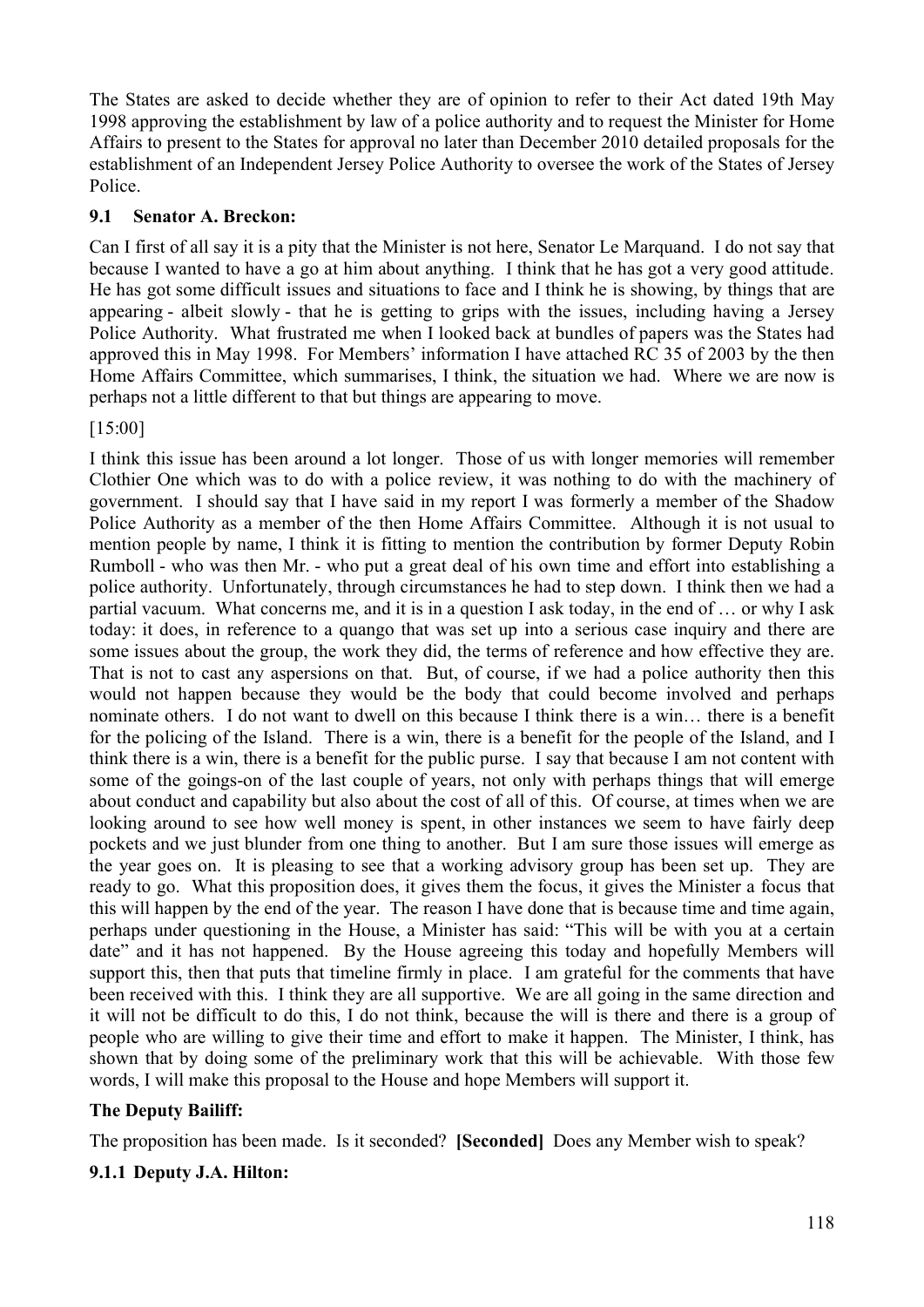Members will see from the comments submitted by the Minister for Home Affairs that he welcomes and supports this proposition, as, indeed, I do, and was very happy to second the proposition. Senator Breckon was obviously not aware at the time of lodging his proposition to establish a Jersey Police Authority that the Minister had already instructed his Chief Officer towards the end of last year to produce a detailed paper to assist the Minister and 6 members who the Minister had approached to inquire of their willingness to assist him in this matter. All 6 have agreed to assist the Minister to this end and they are: myself, the Constable of St. Ouen, the Deputy of St. Martin, Deputy Fox of St. Helier, the Deputy of St. Peter and Deputy Pitman of St. Helier. I shall not repeat what has already been said by Senator Breckon. I believe he lays out very clearly the history behind the decision of the States to set up the Jersey Police Authority. The fact it has not happened is, indeed, regrettable. We may not have been faced with the problems we have encountered in the past couple of years if there had, indeed, been a body able to oversee and hold accountable the actions of the Jersey Police. The Minister, in his defence, always had the setting up of the Jersey Police Authority within his sights. It was simply because of the outstanding disciplinary matters he felt it might be better to hold off until that issue was settled. The Minister was always very clear when questioned by his Scrutiny Panel where his priorities lay within the Home Affairs portfolio, and, indeed, he does have a very, very heavy schedule of work. Notwithstanding this, a decision was made at the end of 2009 to get on with it and with the necessary work to establish a police authority, when it became clear to him the disciplinary matter was going to go on longer than he had originally anticipated, due to the length of time experienced waiting for various reports. The Minister is confident that the timescale of no later than December 2010 for detailed proposals for a police authority to be brought forward can be met. A series of meetings have been proposed with the 6 Members, so, in the Minister's view, the proposition is uncontroversial and would respectfully suggest a debate, for that reason, need not be drawn out.

#### **9.1.2 Deputy P.V.F. Le Claire:**

I have been in this Assembly now nearly 10 years and I must say it always does strike me with quite profound interest the amount of things that Senator Breckon brings to the Assembly that have been part of his memories since he came to the Chamber. I am sure he will tell us how long he has been here. But there is a fetter of things that he has been trying to bring forward over the generations he has been here. I am not trying to be facetious. Inadvertently people thought I might have been but I certainly was not trying to be. It is the curse of my life. People think I am being funny when I am not trying to be. However, more seriously, I think it is quite telling, is it not, really, on page 6? I will just read from this little bit here: "The States resolved to set up a J.P.A. (Jersey Police Authority) on 19th May 1998, pre-dating the formation of a Home Affairs Department by 2  $\frac{1}{2}$  years. It was always envisaged that the J.P.A. would be a self-administering body, independent of the administering committee. At the outset it was established as a shadow authority, although it soon became apparent that it lacked vital officer support. The last formal meeting of the J.P.A. was held in September 2001 towards the end of Senator Lakeman's time as temporary chairman, following which the difficulties in finding a replacement chairman - which still exist - started to develop. When a project officer also resigned early in 2002, proceedings of the J.P.A. effectively ground to a halt." That is so sadly true of so many things in the States, a timely reflection, again, of the efforts in a broad context that we have seen of the former chairman, Senator Lakeman, in so many aspects of what he did and what he brought to government in so many different ways. Things do need to have political responsibility and people do realise or need to realise it in government. While I may not have experience as a Minister or President of a committee, I certainly do recognise, from having worked on strategies with the Health Department, that every single piece of work that the civil service conducts itself in for the betterment of the Island needs not only the funding to achieve its aims and objectives but the political lead, which has been, in many cases, absent in a vacuum in the transition from political committees to what we have seen today, evidenced by some of the questions this morning where the Assistant Minister was - because she is out of that particular loop - unable to respond to areas of responsibility. I urge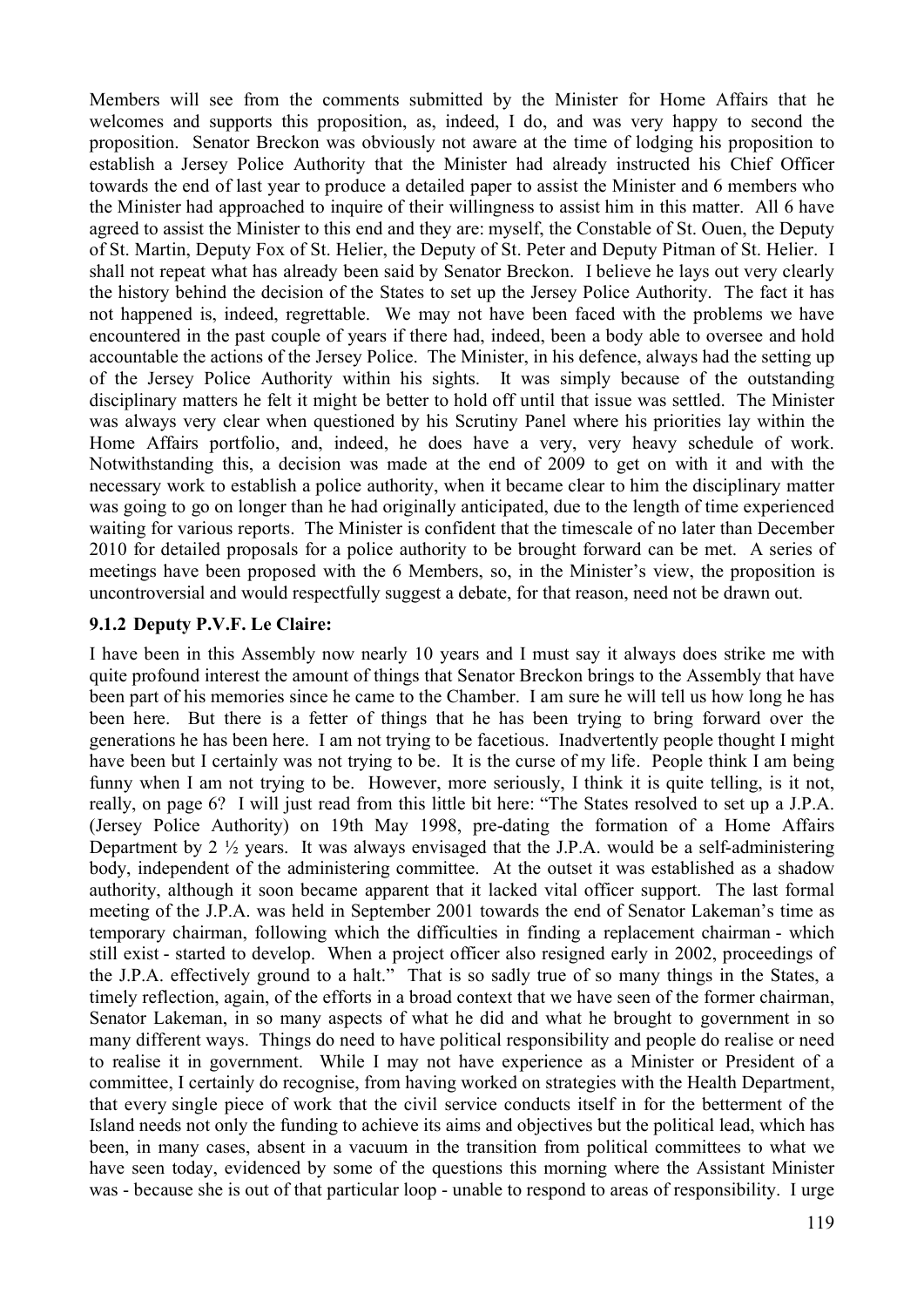Ministers… perhaps that particular reference was not as wide and acceptable as it could be, but there certainly has been a disconnect between ownership of political responsibility since these times. I think Senator Breckon is to be congratulated for bringing this forward and to append this report, which is a timely reminder to us all. I would also like to congratulate the Assistant Minister for her speech as well because I thought that was well put. But I urge my political colleagues, if they are in positions of responsibility, maybe they do not want to give me any work. That is fine; I am happy with that. But they certainly have got some capable individuals around them that they could task matters to. There are a lot of matters that need political lead. I would suggest to Members and I would put to Members that too much power and control is normally kept by too few. We need to devolve some power and authority to give political lead in areas such as this.

## **9.1.3 Connétable K.P. Vibert of St. Ouen:**

I would like to commend to Members the points raised by Senator Breckon in his recognition of the work undertaken by former Deputy Robin Rumboll in this matter. Like Senator Breckon, I sat on that committee and he did do an enormous amount of work. I am sure that his successor, the late Senator Lakeman also carried on with that work. In fact, I remember we went as far as interviewing people for posts on the Shadow Police Authority as well as identifying a chairman. The problem which exists is that in the past we have been trying to dovetail a foreign police authority, either an English one or the one from Gibraltar or from anywhere else, to put into a Jersey system which is very unique and I suspect that when we sit down and work on this project that it may need someone to devise a Jersey Police Authority if it is going to succeed. I have been asked to be on that group and I will do my best to move it forward.

#### **9.1.4 Senator B.E. Shenton:**

It was just to say that the Public Accounts Committee, of which Senator Breckon is a member, fully supports this proposition and we made mention of it in our last report on the financial management of the States. The proposition will improve the oversight of financial management and, as I say, we do fully support it on the Public Accounts Committee.

#### **9.1.5 The Deputy of St. John:**

This has been kicking around, and they all know, since my early days in the Chamber - not so early, my second term of office I think - but, at the end of the day, I am just thinking back into the early 1950s when the Island put in place a States of Jersey Police Force. That was done by a good Jerseyman, Mr. Le Brocq. We have now got it in the hands of another good Jerseyman, Senator Ian Le Marquand and both are highly experienced in their various fields. I am hoping and praying yes, I have got my hands kept clasped together, Senator - that on this occasion it can happen. Having sat through a number of debates on this and been a member of the Home Affairs Committee, when I suppose we sat on our hands in part when that was happening and comments were being passed that possibly we do not need it; we definitely do need it. We have seen in the last several years how we have failed and here is hoping that with the guidance of Senator Le Marquand, because you do need guidance… and it goes back to what I said this morning, we need more lawyers in this House, and it is by having people of that calibre who can help guide us. We need people from all walks of life. I will repeat, as I said this morning, that we have had a shortage of that quality of Members in the Chamber. Let us hope that, on this occasion, we will get it right and by the end of the 12 months we will have this in place. Thank you.

#### **9.1.6 Deputy M. Tadier:**

It is interesting to hear the Deputy of St. John's comments about needing more lawyers in the House and I think that certainly lawyers do add something to the debate. Maybe it will be worth bringing forward a suggestion that St. John should be a short-listed seat for lawyers only, and I hope that in the very near future we will be seeing a lawyer take the seat in St. John and I am sure that will be to the pleasure of the Deputy of St. John. I would like to speak in essence to the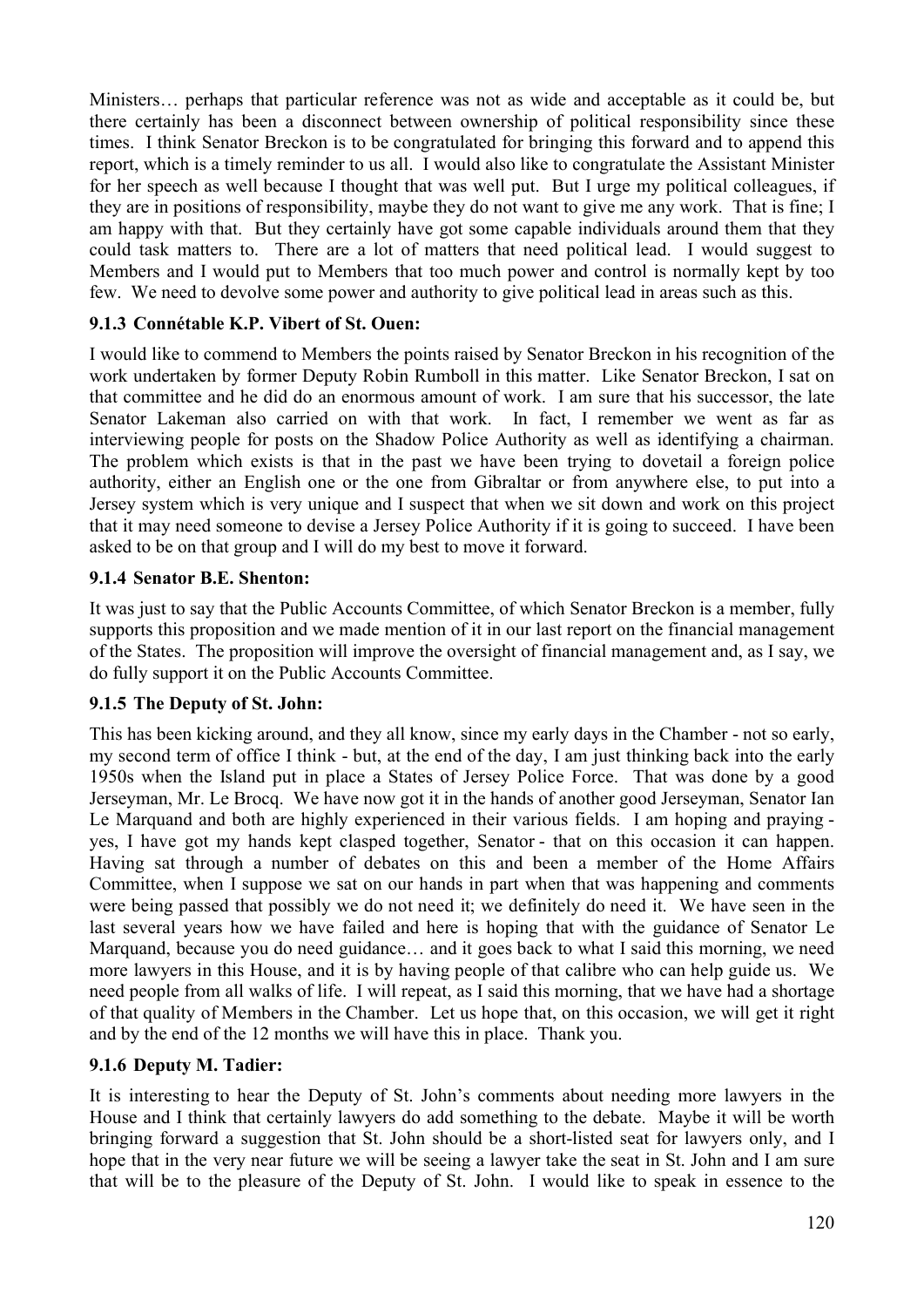comments of Deputy Le Claire but first of all I would like to pay tribute to another good Jerseyman, Senator Alan Breckon, for bringing this forward; a good Jerseyman. It may surprise Senator Terry Le Main that one does not necessarily have to be born in Jersey to be a Jerseyman. I think Senator Breckon may have been here longer than I have been. It is an interesting philosophical point but I am sure he works for the good of Jerseymen and I consider him a Jerseyman myself.

### [15:15]

What surprises me reading through this, as a relatively new States Member, is that this goes back to 1998. What on earth was going on in all that time? That is about 13 years, is it not, that has passed for it to come back to the States by, effectively, a Back-Bencher and this is quite worrying? We hear lots of talk about States efficiencies going on and really I think these are the issues. When the laws are passed in principle or there were big lacunas in law which come perennially back for debate, be it the Depositor Compensation Scheme which finally got passed… but for years we have said: "It is not necessary" and then at the last moment we hear that it is necessary and it is not just necessary, it becomes policy of the Council of Ministers. We have things like the Ombudsman here, we have got the Police Authority, an independent prosecution service is also needed in Jersey and these things will continue to come back to the Chamber. When they do not get passed questions will continue to be asked but the irony is it is the people who ask the questions about why these laws have not been passed that gets shouted down for being inefficient and wasting too much States time. I do welcome this being brought back by the Senator and I think that we can all learn something here. We need to get to grips with these big pieces of legislation and rather than letting the default conservative position rule, we must get to grips with a changing society and make sometimes tough decisions but make them with foresight.

## **9.1.7 Deputy R.G. Le Hérissier:**

All of this talk of true Jerseymen I do find, quite frankly, disconcerting. The interesting thing is, of course, Mr. Le Brocq's main place of police service was the Indian police service. That is where he served the larger part of his career. What I would like to say is that the Scrutiny Panel obviously supports this. What I would I ask, not Senator Breckon but the team tasked at looking at this, is to look at the whole issue of politicisation because obviously this is why we have to move away from the Minister. Not only that but we have found on the Scrutiny Panel this total focus he is having to put on discipline and suspension matters, which I think is really starting to eat away at the Ministry as we may have seen. It is not healthy at all and I think the sooner it is moved to a Police Authority the better. I do not think Members should run away with the idea that it is going to be some Elysian paradise, it will not. There will still be the pressure to politicise issues which has been the curse of the controversy that is going on never-endingly at the moment, and I do not think people should run away with the issue. As regards Deputy Tadier's question: "Why did it last 10 years?" well, some of it goes back to Clothier One, as Senator Breckon has said, which was the report on policing and that the issues there were never ever fully resolved and, not only that, then there became a big issue of how the Honorary Police should be included, if at all and how, under the umbrella of a Police Authority and that led to further delays where there was never a total resolution. The compromise was, as I understand it, that the authority would operate, as has been said by the Connétable as some shadow authority, looking first at the States Police. Those are some of the kinds of internal battles that have being going on but full marks to Senator Breckon and I hope this comes to an end soon.

## **9.1.8 Deputy C.H. Egré of St. Peter:**

Firstly, I am fully supportive of this proposition. The reason perhaps why there has been some delay is that during the committee system period there was a view that there was a pseudo Police Authority operating and that there were 5 or 6 people that were able to review the role of the police at that particular time. Since we moved into the Ministerial system those particular checks and balances have not been there. I will certainly take up my role on this new group with great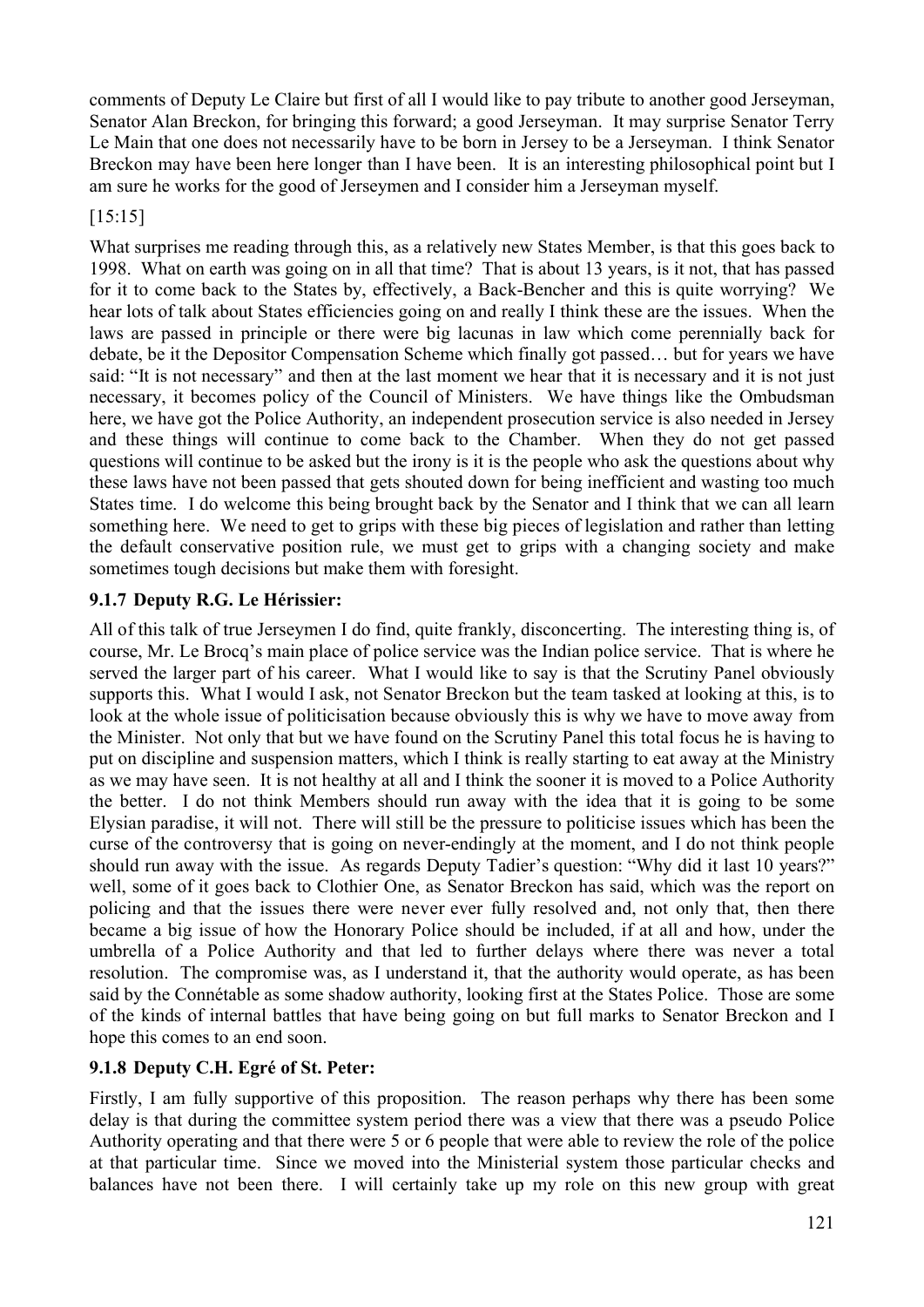seriousness and, along with the Constable of St. Ouen, we will work, I am sure, very hard to process this as quickly as we possibly can and come to some sensible conclusion.

# **9.1.9 The Deputy of St. Mary:**

Just briefly, following on from what Deputy Le Hérissier said, I think he has really hit what is probably the main problem here, apart from the fantastic length of time to which others have alluded. The main problem is the politicisation and the independence and getting that right and I wish the people involved in getting on with it - it is obviously going to go through - would use every wisdom in managing to get that independence sorted because that really is the key issue. I just mention that the original proposition that was passed in 1998, it is on page 25, has a set-up which just does not cut the mustard and you really do have to get this right so, best of luck.

## **9.1.10 Connétable P.F.M. Hanning of St. Saviour:**

I wonder if the proposer could just clear up for me one slight doubt. The proposition is very clear that it is to be a body to oversee the Police Authority and oversee the work of the States Jersey Police. There is no mention of the Honorary Police, although in the report it talks about overseeing the work of the States Police but talking about them linking with the Honorary Police and setting specific goals for them. I just wonder if the Honorary Police are included because there is no mention in the proposition and I would hate to see this body in fact not being able to do what is really a major part of its work.

## **9.1.11 Deputy A.E. Jeune:**

While I am in favour of the principle, I do have some concerns. If one looks at police authorities in other countries they do not always appear to have the teeth that they need. If we consider just the U.K. alone, as I understand it nobody has ever been held to account for the shooting in Stockwell of Mr. de Menezes. I do believe there should be independent oversight and while I may support the proposition I am looking for assurances that the terms of reference of any Jersey Police Authority will be strong and robust.

## **9.1.12 The Deputy of St. Martin:**

Members will see that my name appears only a few times, partly because I was one of those pushing for it right from the beginning, I think there is a need. It is quite interesting and I think Senator Le Marquand is to be complimented about what he is doing. He is getting a team of people together with differing views because I am sure that there will be quite some tussles among the group because there will be a need for a compromise some of the way. The Connétable of St. Saviour is quite right to mention the role of the Honorary Police. It was always envisaged, I know, because I was here at the time, that overall there would be 13 police forces, that is how it would be and that is what we have got to do. I think the Connétable of St. Ouen said that we have got to devise something for Jersey. It has got to be a proper Jersey way. We have got to ensure that we can get the combined 13 police forces all working for one thing and that is serving the community that they are employed to do. I welcome what Senator Breckon has brought through. I am sure that we are going to - I must not say fun and games - be going through some experiences but hopefully we will get through the end of the year but most importantly I think we have got to ensure that we embrace the whole 13 forces. How that comes about we will have to wait, but I think it is a good move and hopefully we will be back in 12 months saying: "We have achieved something."

## **9.1.13 Senator P.F.C. Ozouf:**

I support the establishment, like most Members, of a police authority, and this is, no doubt, the right decision from all sides. However, as Senator Breckon said, in his comments under resource implications: "They should be funded from the department." The Minister says it cannot be funded from the department. The classic, no doubt, refrain from all Ministers being asked to add new services. The reality is, and I recognise this, the Treasury has done some calculations and checks, and believes that it will cost between £50,000 and £100,000. This is less than the equivalent cost if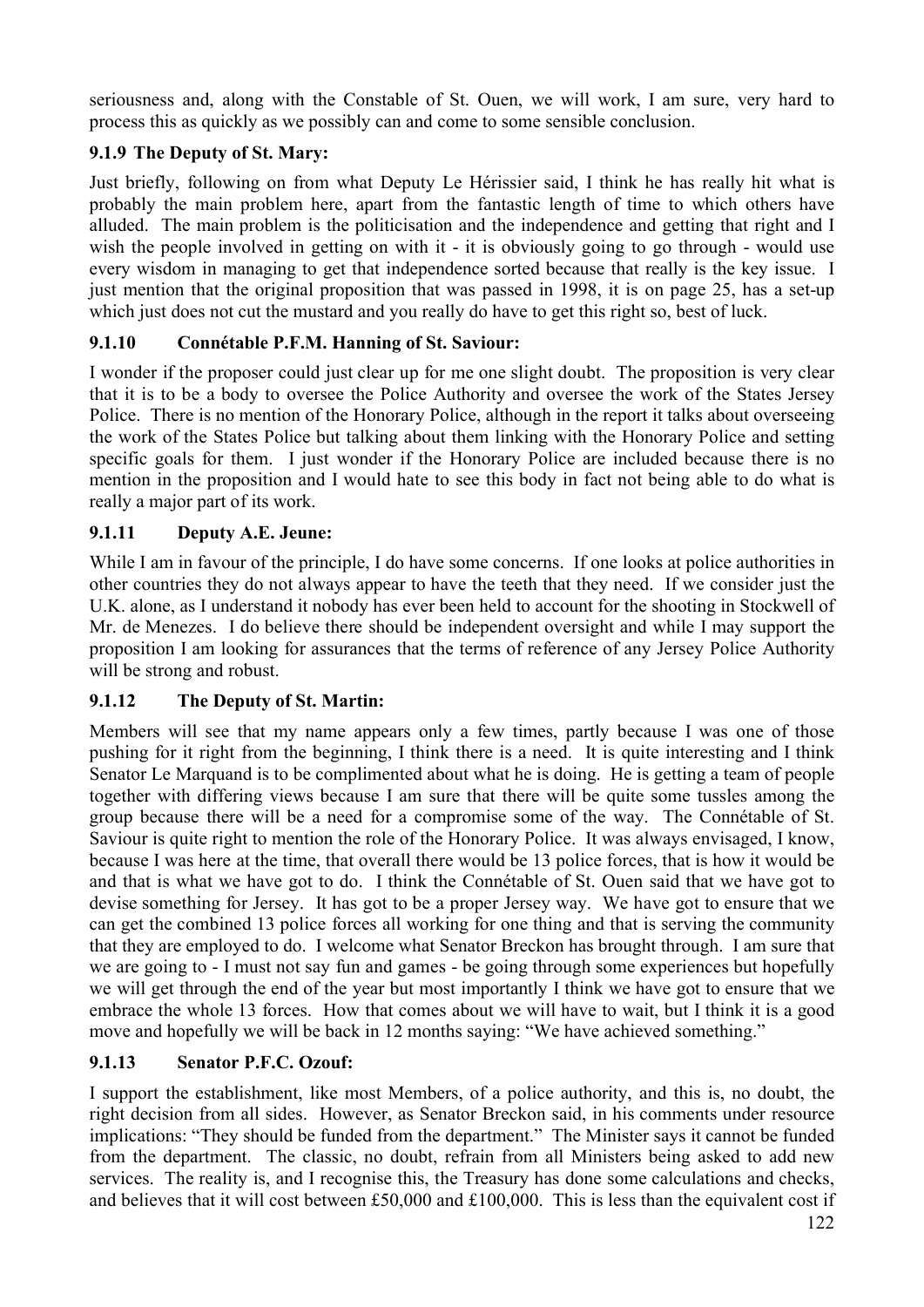it was set up on the U.K. basis and I just say to the Assembly that the money, whatever the cost is going to be, whether or not it is £50,000 to £100,00, is going to have to be found. I just remind the Assembly of the 2 positions of the proposer and the Minister. I have no doubt that I will be supporting this but no doubt that the Minister and other Ministers will make the repeated refrain that they cannot find money within their existing budgets for any new services. I would remind Members that if we are not to see tax rises, to any greater extent than are going to be necessary, then departments have to find ways of delivering their services at lower cost. That has got to be possible and we have got to make it happen.

## **9.1.14 The Connétable of St. Brelade:**

Picking up on the point of the Minister for Treasury and Resources, the resource implications do concern me in that they seem to be somewhat loose. I think it is a key for this authority to have a fixed budget and live within it because this is what everybody else has to do. In normal circumstances I probably would not support a proposition such as this which had such a financial implication but in view of the fact that the expenditure on recent cases has been far in excess of what is being proposed here and that the indication is that the Police Authority will probably save future expenditure, I shall support the proposition. However, I am a little bit sceptical about the split between Honorary Police and States of Jersey Police, and maybe that is an area that could be considered when the budgeting comes up for consideration by those concerned because if it is going to cost, shall we say, another £100,000 to have the Honorary Police in this, well perhaps we should think about doing that on another day and it does give the panel involved an option. I obviously will support it and I would urge those involved to keep a close eye on the finances.

# **The Deputy Bailiff:**

Does any other Member wish to speak? I call on Senator Breckon to reply.

## **9.1.15 Senator A. Breckon:**

I would like to thank all those Members who have spoken with some general issues that have been raised. The proposition is specific and concerns the Jersey Police Authority to oversee the work of the States of Jersey Police. Now, obviously when the working group are set up and are looking at it they will dovetail with the work that is done by the Honorary Police. As I said earlier, I was a member of a former Police Authority and I remember the time when the Constable of St. Ouen who might correct me if I am wrong - I think there was over 100 pieces of legislation and regulation that needed some sort of legal tweak, as it were, because of changes that might take place, I think with the role of Connétable at the time. As Chef de Police there were various things that needed changes and that was in the process of being done. I think the working group will pick that up and I know what the Constable of St. Brelade has just said and also the Minister for Treasury and Resources about the funding. The other thing is, if we think of money that is being spent on inquiries into outside forces and other things, we are probably clocking up about £2 million at the moment and somebody has found that money from somewhere. I do not remember anybody coming back to this House and saying: "I need money" - and the Minister for Treasury and Resources is waving his wallet. **[Laughter]** Perhaps not all of it but if a budget has to be found from an existing budget for this then I think that is doable because it is not as if it is coming from a small budget, there is perhaps some scope for that. I was wondering, at one stage, whether I would have to reply or produce a C.V. (Curriculum Vitae) about myself when I was elected to the States, how long I had been in the Island and whether I was a lawyer or not but anyway I do not think that is relevant. I am grateful for the support that the Members have shown me because I think it will work and it is a case of moving it on and it is sad that we have got where we are. Something that Deputy Le Claire said: "I am not looking round for things to do", I have not been through the Natural Beauties Committee minutes, the Minister for Planning and Environment will be pleased to hear, to see if anything was not done. It was not a case of that but this to me seemed something obvious that was dormant, in effect, but hopefully it is on the move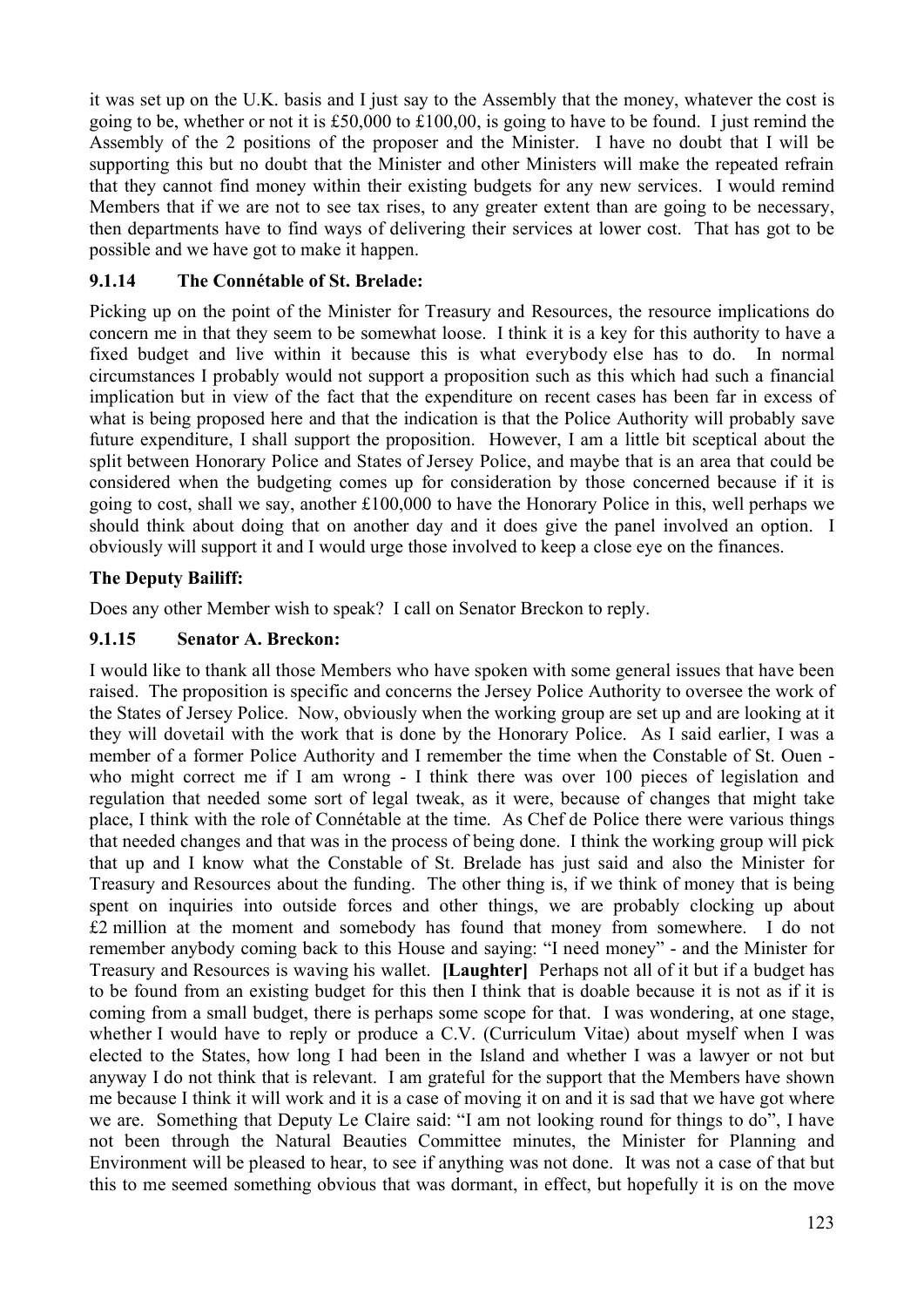and it will stay that way. I think that has covered the points that have been raised. Deputy Jeune mentioned robust terms of reference but of course things can be taken from elsewhere, they can be looked at and they can be adapted, dismissed or whatever it may be. That is the work of the group, it is not about the issue of today to pre-empt what they might do, and with that I think I have covered the issues that Members have raised. I maintain the proposition and I ask for the appel.

[15:30]

### **The Deputy Bailiff:**

The appel is called for and I ask Members to return to their seats. The vote is on whether to request the Minister for Home Affairs to present to the States for approval, no later than December this year, detailed proposals for the establishment of an Independent Police Authority and I ask the Greffier to open the voting.

| <b>POUR: 47</b>              | <b>CONTRE: 0</b> | <b>ABSTAIN: 0</b> |
|------------------------------|------------------|-------------------|
| Senator T.A. Le Sueur        |                  |                   |
| Senator P.F.C. Ozouf         |                  |                   |
| Senator T.J. Le Main         |                  |                   |
| Senator B.E. Shenton         |                  |                   |
| Senator F.E. Cohen           |                  |                   |
| Senator J.L. Perchard        |                  |                   |
| Senator A. Breckon           |                  |                   |
| Senator S.C. Ferguson        |                  |                   |
| Senator A.J.D. Maclean       |                  |                   |
| Connétable of St. Ouen       |                  |                   |
| Connétable of St. Helier     |                  |                   |
| Connétable of Trinity        |                  |                   |
| Connétable of Grouville      |                  |                   |
| Connétable of St. Brelade    |                  |                   |
| Connétable of St. John       |                  |                   |
| Connétable of St. Saviour    |                  |                   |
| Connétable of St. Peter      |                  |                   |
| Connétable of St. Lawrence   |                  |                   |
| Connétable of St. Mary       |                  |                   |
| Deputy R.C. Duhamel (S)      |                  |                   |
| Deputy of St. Martin         |                  |                   |
| Deputy R.G. Le Hérissier (S) |                  |                   |
| Deputy J.B. Fox (H)          |                  |                   |
| Deputy J.A. Martin (H)       |                  |                   |
| Deputy G.P. Southern (H)     |                  |                   |
| Deputy of St. Ouen           |                  |                   |
| Deputy of Grouville          |                  |                   |
| Deputy of St. Peter          |                  |                   |
| Deputy J.A. Hilton $(H)$     |                  |                   |
| Deputy P.V.F. Le Claire (H)  |                  |                   |
| Deputy J.A.N. Le Fondré (L)  |                  |                   |
| Deputy of Trinity            |                  |                   |
| Deputy S.S.P.A. Power (B)    |                  |                   |
| Deputy S. Pitman (H)         |                  |                   |

#### **10. Draft Companies (Amendment No. 4) (Jersey) Regulations 2009 (Appointed Day) Act 201- (P.24/2010)**

**The Deputy Bailiff:**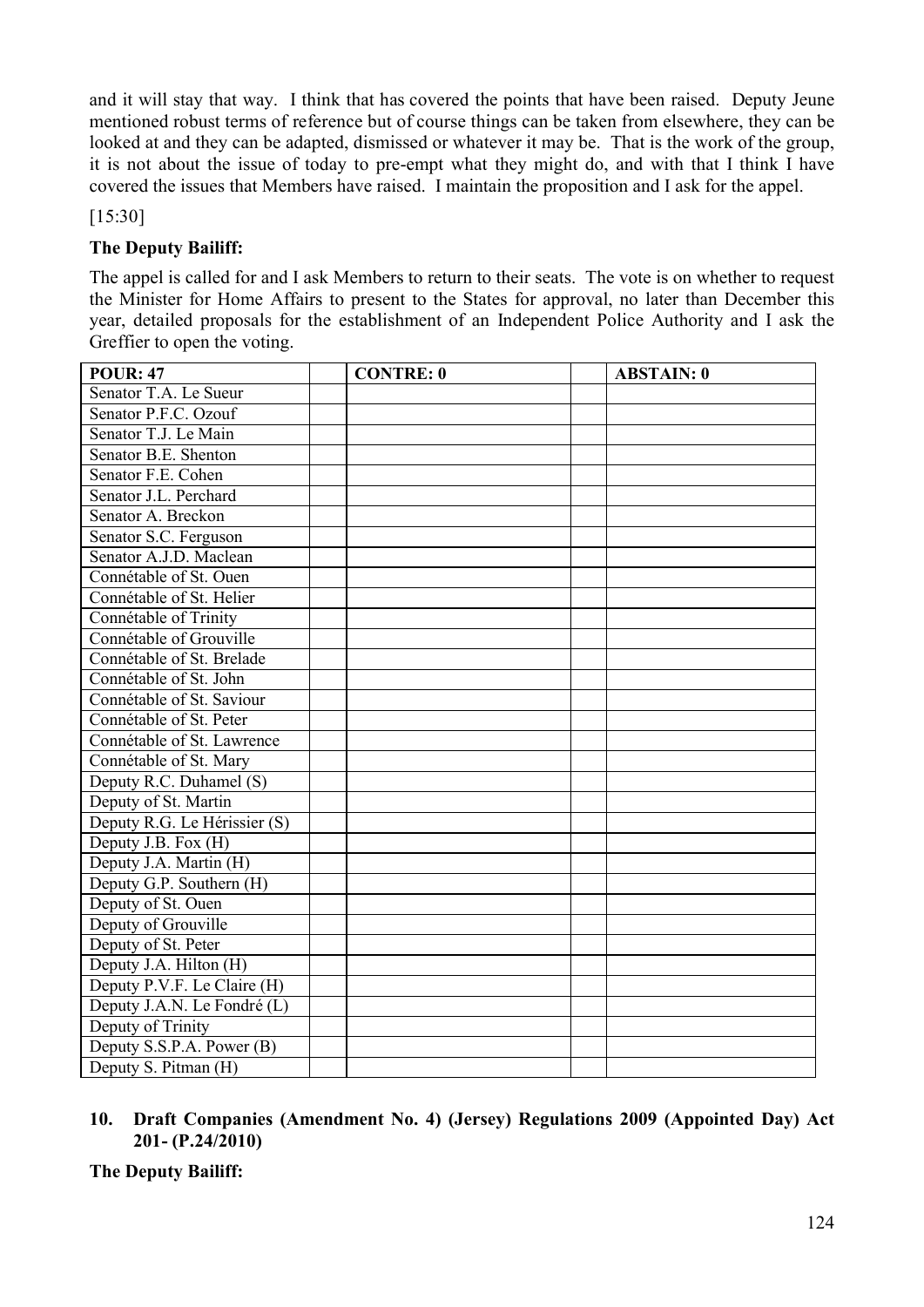We come next to P.24, the "Draft Companies (Amendment No. 4) (Jersey) Regulations 2009 (Appointed Day) Act 201-" and I ask the Greffier to read the draft Act.

## **The Greffier of the States:**

Draft Companies (Amendment No. 4) (Jersey) Regulations 2009 (Appointed Day) Act 201-. The States, in pursuance of Regulation 8(1) of the Companies (Amendment No. 4) (Jersey) Regulations 2009, have made the following Act.

### **10.1 Senator A.J.H. Maclean (The Minister for Economic Development):**

The Companies (Amendment No. 4) (Jersey) Regulations 2009 were approved by the States on 3rd December 2009. This Appointed Day Act will bring the Regulations into force on 5th April 2010. The Regulations, I would remind Members, are needed to respond to the impact of the E.U. (European Union) Statutory Audit Directive on auditors of Jersey companies with shares traded on the Stock Exchanges in the E.U. Unless such auditors are subject to Jersey to an E.U. equivalent system of oversight, their competitive position will be eroded. The Regulations will also improve Jersey's compliance with international standards relating to accounting and auditing matters. In order to achieve E.U. equivalence the Crown Dependencies have come to an agreement that will see the I.C.A.E.W. (Institute of Chartered Accountants in England and Wales) and the P.O.B. (Professional Oversight Body) fulfil the same roles that they currently carry out in the U.K.'s auditor oversight regime. The I.C.A.E.W. will monitor auditors to check that there is compliance with the professional rules and the P.O.B. will ensure that the I.C.A.E.W. is performing the role properly. This Appointed Day Act will bring the Regulations into force on 5th April 2010 which is the agreed start date for the auditor oversight regime in each of the Crown Dependencies. I commend the Act to the Assembly.

#### **The Deputy Bailiff:**

The Act is proposed and seconded. **[Seconded]** Does any Member wish to speak? Then no Member wishes to speak, all those in favour, kindly show? Those against? The Act is adopted.

## **The Deputy Bailiff:**

I call on the Deputy of St. Martin. You had a question which was agreed to be put as an urgent oral question. We have gone rather more swiftly than perhaps might have been anticipated. Do you wish to hold it over until the next sitting or do you wish to ask the Assistant Minister?

#### **The Deputy of St. Martin:**

Given that the Assistant Minister had difficulty this morning I do not think that it would be fair to ask her, Sir. I would have to put it over. **[Approbation]**

#### **ARRANGEMENT OF PUBLIC BUSINESS FOR FUTURE MEETINGS**

#### **The Deputy Bailiff:**

We now come to the arrangement of Public Business and invite the Chairman, the Connétable of St. Mary.

#### **11. The Connétable of St. Mary (Chairman, Privileges and Procedures Committee):**

The arrangements of Public Business will be as per the lavender sheets with the following additions; for 20th April sitting the addition of P.33, "Chief Officer States of Jersey Police: appointment process" in the name of the Deputy of St. Martin; for 11th May the additions of P.34, the "Draft Advocate and Solicitors (Amendment No. 5) (Jersey) Law 201-" in the name of the Chief Minister; P.35, "Draft Public Finances (Transitional Provisions) (No. 2) (Amendment) (Jersey) Regulations 201-" in the name of the Minister for Treasury and Resources and also P.36,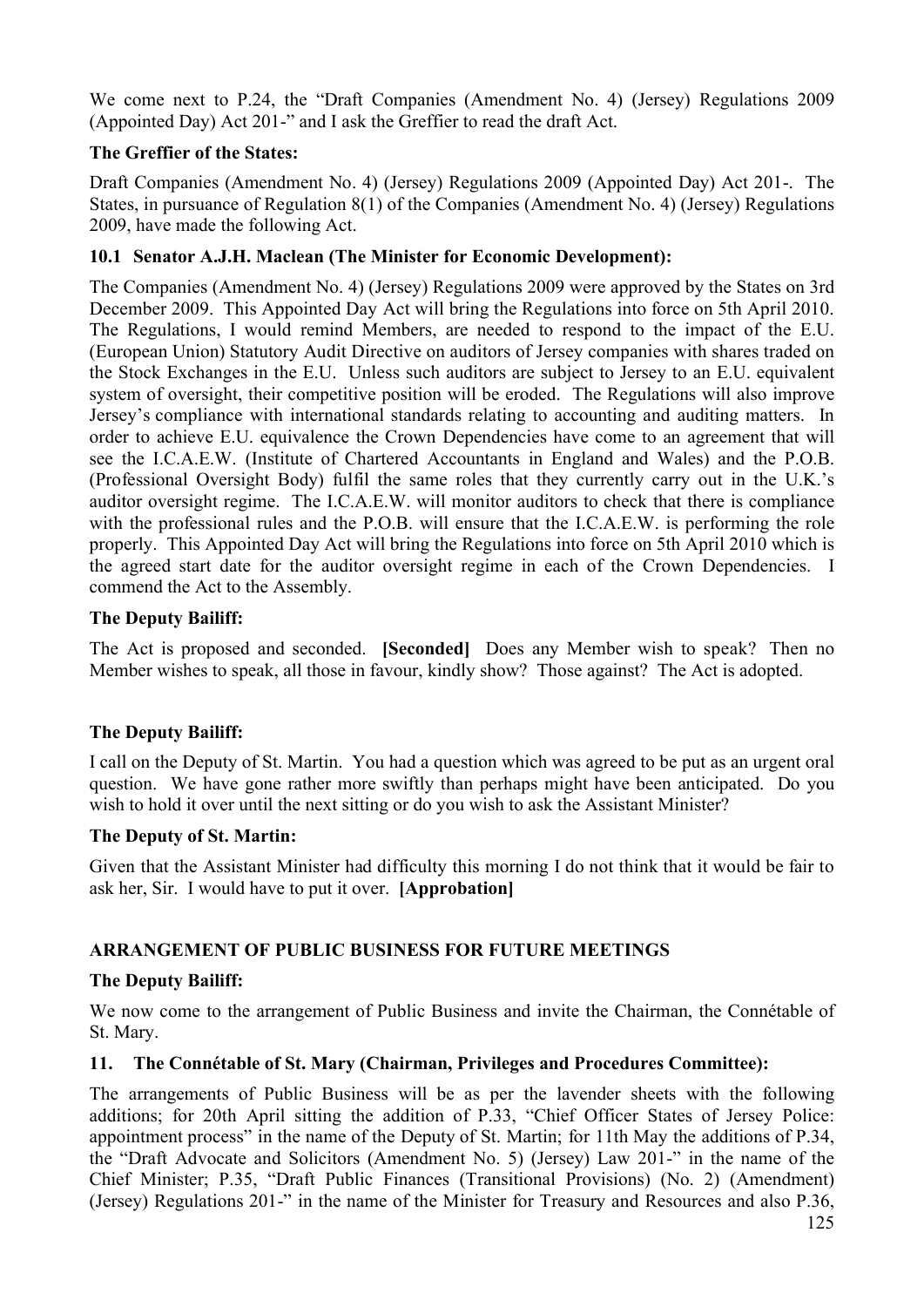the "Draft Health Insurance (Medical Benefits) (Amendment No. 3) (Jersey) Regulations 201-" in the name of the Minister for Treasury and Resources.

### **11.1 Deputy M.R. Higgins:**

Sir, can I just ask that the Assembly agree to moving back P.197, the Committee of Inquiry into the confidential files held by the States of Jersey? The reason for this is the Wiltshire 3 Report is due this month. It is a pity the Minister for Home Affairs is not here, he would be able to tell us exactly but we would be debating this in a vacuum without that information and therefore I ask that it be put back one more session.

### **The Deputy Bailiff:**

Does the Assembly agree to put back P.197 one more session? It is put back, therefore, to 11th May. Deputy of St. Martin.

### **11.2 The Deputy of St. Martin:**

I would ask Members to look at P.33 which is being lodged today. What it is is the Chief Officer States of Jersey Police: appointment process and I would ask that we discuss it or debate it prior P.30. It seems a bit illogical to debate whether we should appoint someone when we have got a proposition asking should we hold it back further. I would hope, possibly, that the Minister for Home Affairs may well consider my proposition anyway and I think it might be a wise move to wait until we have got the results of the reviews. I would ask that it be included before P.30.

#### **11.2.1 Deputy J.A. Hilton:**

Yes, Sir, I am quite happy with that. It may be that something may be agreed before then. Thank you.

### **11.3 Deputy I.J. Gorst:**

Sir, I wonder if you could confirm, I was hoping to have lodged a proposition about G.P. (general practitioner) re-validation. I am not sure if it has been placed in the pigeon holes or it is not quite ready. If it is not quite ready I wonder if Members might accept it as being lodged today as I am sure it will be by the time this meeting would normally have ended.

#### **The Deputy Bailiff:**

I am advised by the Greffier that the projet is being printed as we carry on talking. If we debate it for very much longer it should be with us. In those circumstances the Greffier advised me he will be able to post it out to Members tonight. Would Members be prepared to accept it as being lodged today? Deputy Tadier.

#### **Deputy M. Tadier:**

Just as a matter of courtesy to States Members ...

#### **The Deputy Bailiff:**

Is this on this matter?

#### **Deputy M. Tadier:**

Not on this matter.

**The Deputy Bailiff:**

Thank you, we will come to you in just a moment.

#### **Senator P.F.C. Ozouf:**

That is a lodging date and debate for 11th May.

#### **The Deputy Bailiff:**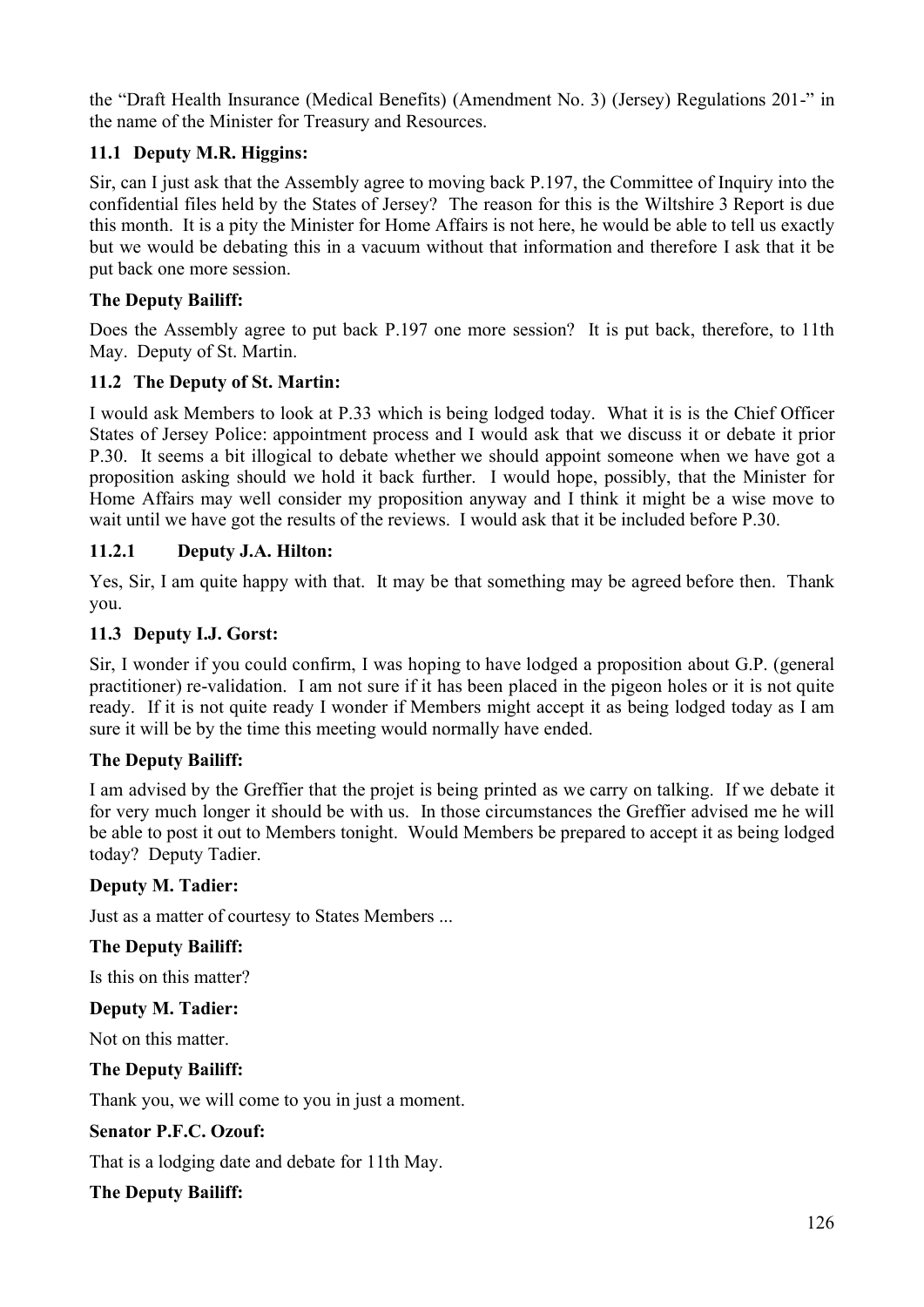So that will be a lodging date and debate for 11th May?

## **Senator S.C. Ferguson:**

Sorry, Sir. We did not quite catch what the proposition is about.

### **Deputy I.J. Gorst:**

Sorry, Sir. It is about the re-validation of general practitioners within the Island and we are funding that, Sir.

## **11.3.1 Deputy G.P. Southern:**

It seems to me that we may just be setting a precedent here, a proposition that we have not seen and may or may not be fictional, we are suggesting it is on the way, therefore we consider it lodged today, and I hope such generosity from the Chair applies to Back-Benchers as well as Ministers in future **[Approbation]** and I shall be attempting to test that system out.

#### **The Deputy Bailiff:**

If I may say so, Deputy, the Chair is giving no generosity. It is a matter for Members whether to accept it and I thought that is the proposition I put to Members. I thought it was going to be adopted ...

### **Deputy G.P. Southern:**

Can we put that to the vote then, Sir?

### **The Deputy Bailiff:**

If you wish to have a vote on it then of course we may have a vote on it.

#### **Deputy I.J. Gorst:**

Sir, if that is the case can I sum up before we go to the vote?

#### **The Deputy Bailiff:**

I realise you will want to keep talking for a very long time. **[Laughter]** I can advise Members that **[Laughter]** P.36, in the name of the Minister for Social Security, the Draft Health Insurance (Medical Benefit) (Amendment No. 3) (Jersey) Regulations 201- has just been lodged.

#### **Deputy G.P. Southern:**

Is the ink definitely dry?

#### **The Deputy Bailiff:**

It seems to be, Deputy. You are asking for P.36 to be put down for debate on 11th May. Very well. Senator Shenton.

#### **11.4 Senator B.E. Shenton:**

On behalf of the Public Accounts Committee, we have a proposition lodged for 11th May for States Net Revenue Expenditure. We are conscious that if the proposition is adopted by the States it does not give the Council of Ministers very much time to adjust the Business Plan accordingly. We would, therefore, request the permission of the House to shorten the lodging period and debate this proposition on 20th April.

#### **11.4.1 Deputy G.P. Southern:**

Can I just briefly speak against that? As I was looking at that for 11th May I made one little comment against it and it says: "Amend". So, I do not think that I can, necessarily, amend it and decide what is a more rational strategy to go forward with before 23rd. I might be able to do it by 11th, so I would object to that.